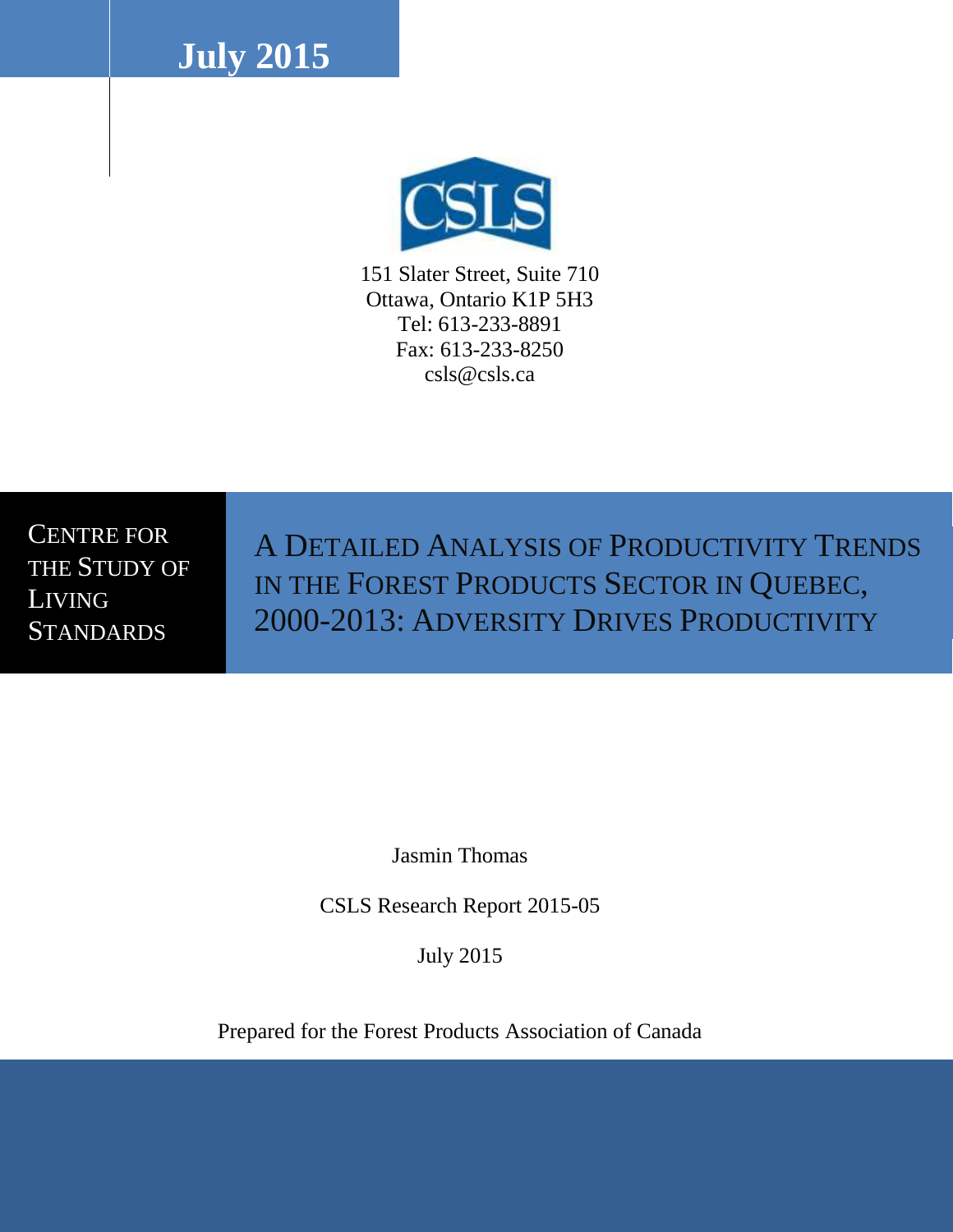# **A Detailed Analysis of Productivity Trends in the Forest Products Sector in Quebec, 2000-2013: Adversity Drives Productivity**

## <span id="page-1-0"></span>**Abstract**

The Quebec forest products sector has had an above-average productivity performance in the 2000-2013 period, driven in particular by the forestry and logging subsector. While the wood product manufacturing subsector has also benefited from strong productivity gains, the productivity performance of the paper manufacturing subsector has been far from impressive. This report provides a detailed analysis of output, input and productivity trends in the Canadian forest products sector. It also looks at the key drivers of productivity in the sector, investigating potential barriers to productivity growth and discussing policies that could enable faster growth. Given the increasing role of countries with low-labour costs in several forest product markets, maintaining robust productivity growth is an imperative for the Quebec forest products sector if it wants to remain competitive internationally. In this vein, the report recommends a renewed focus on human and physical capital investment, as well as on R&D spending and the introduction of new innovative products.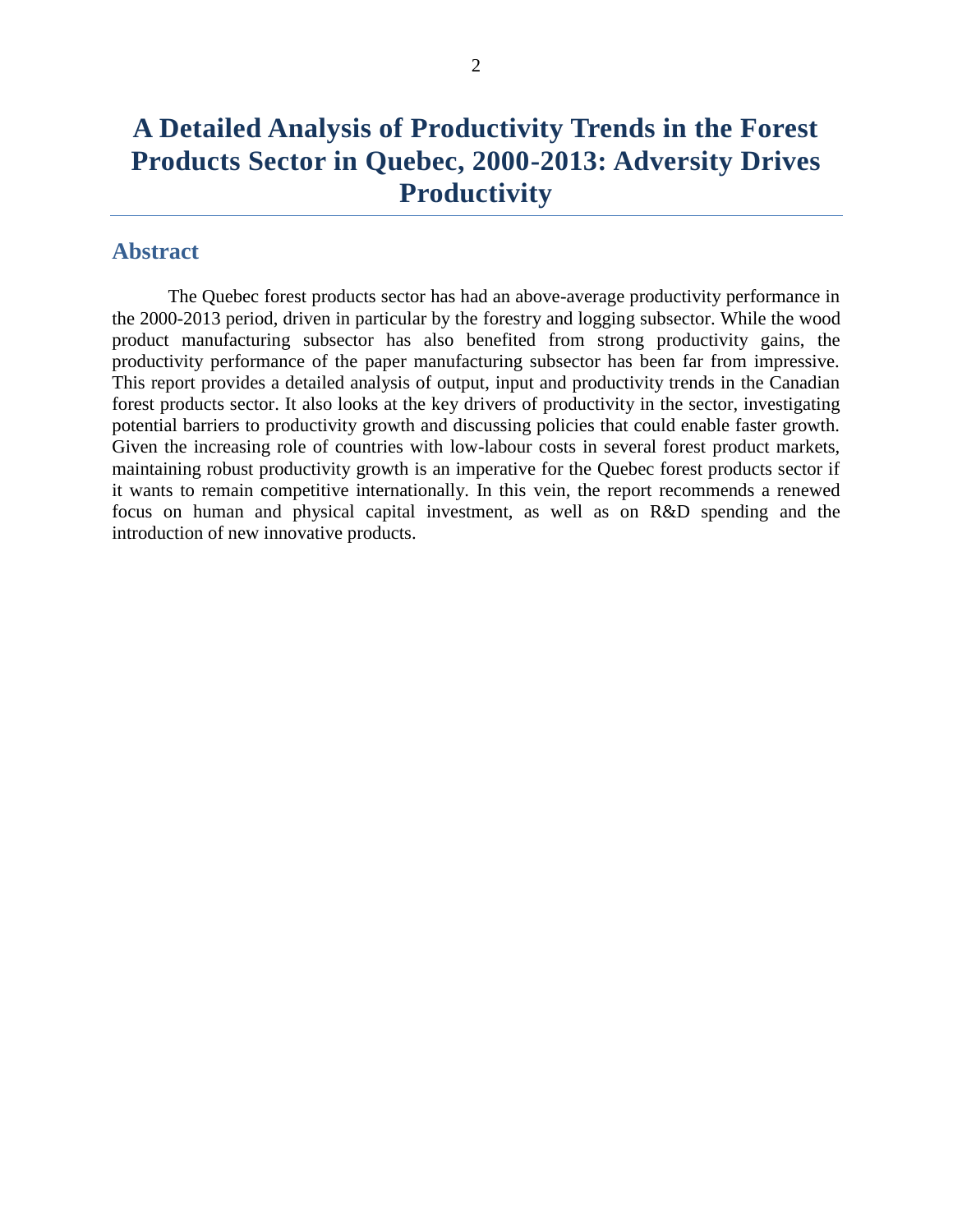# A Detailed Analysis of Productivity Trends in the Forest Products Sector in Quebec, 2000-2013: Adversity Drives Productivity

## <span id="page-2-0"></span>**Table of Contents**

| A. Quebec's Relative Labour Productivity Performance in the Forest Products                                                                                     |    |
|-----------------------------------------------------------------------------------------------------------------------------------------------------------------|----|
| B. Quebec's Output, Labour Input and Labour Productivity Performance in the                                                                                     |    |
|                                                                                                                                                                 |    |
|                                                                                                                                                                 |    |
|                                                                                                                                                                 |    |
| C. Labour Productivity Growth in Quebec in the Forest Products Sector Relative to<br>Two-Digit NAICS Industries and Three-Digit Manufacturing Industries, 2000- |    |
| D. Labour Productivity Levels in Quebec in the Forest Products Sector Relative to                                                                               |    |
| III. Detailed Analysis of Quebec's Output, Employment and Labour Productivity                                                                                   |    |
|                                                                                                                                                                 |    |
|                                                                                                                                                                 |    |
|                                                                                                                                                                 |    |
|                                                                                                                                                                 | 40 |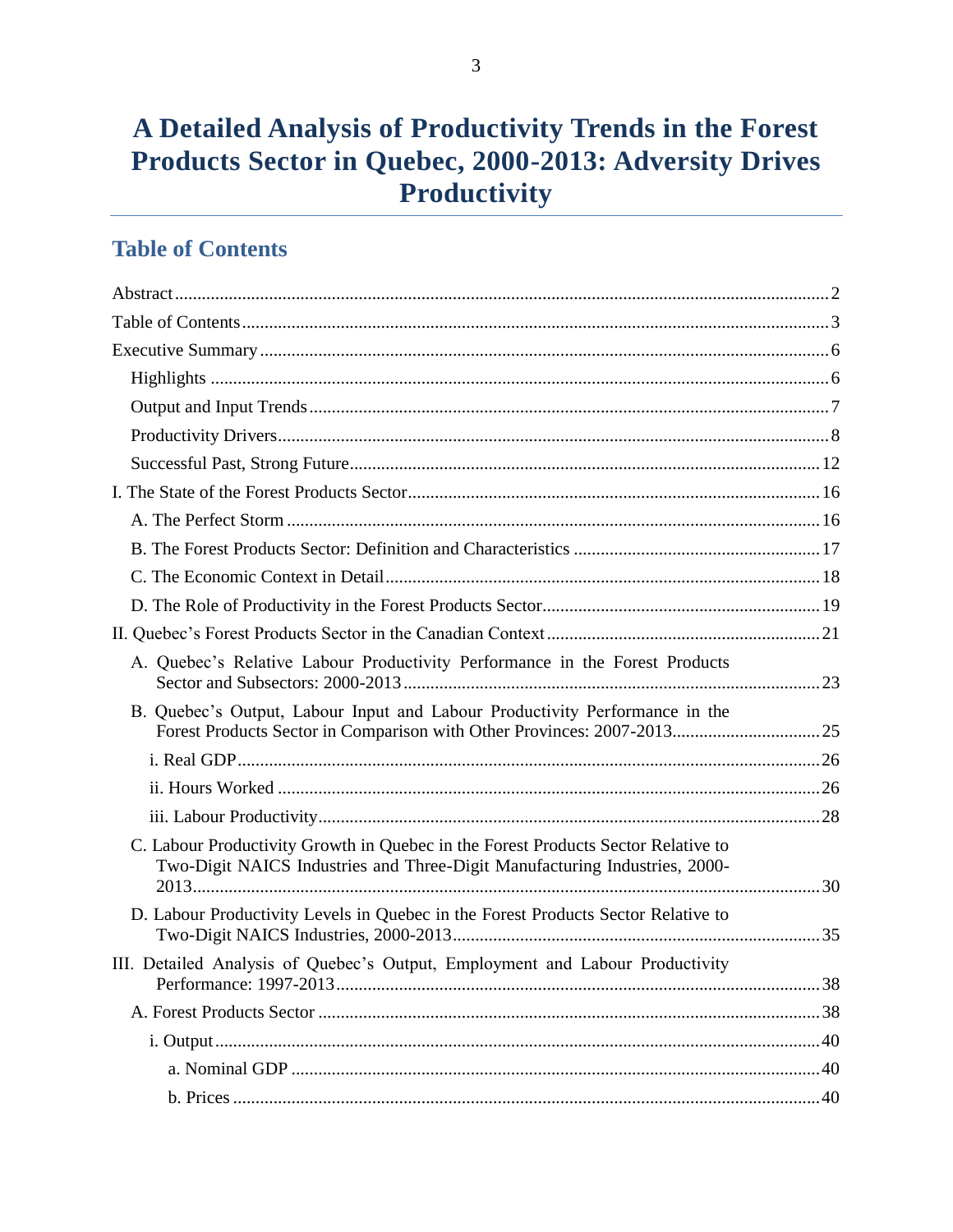| IV. Factors and Drivers Explaining Productivity Development in the Forest Products |  |
|------------------------------------------------------------------------------------|--|
|                                                                                    |  |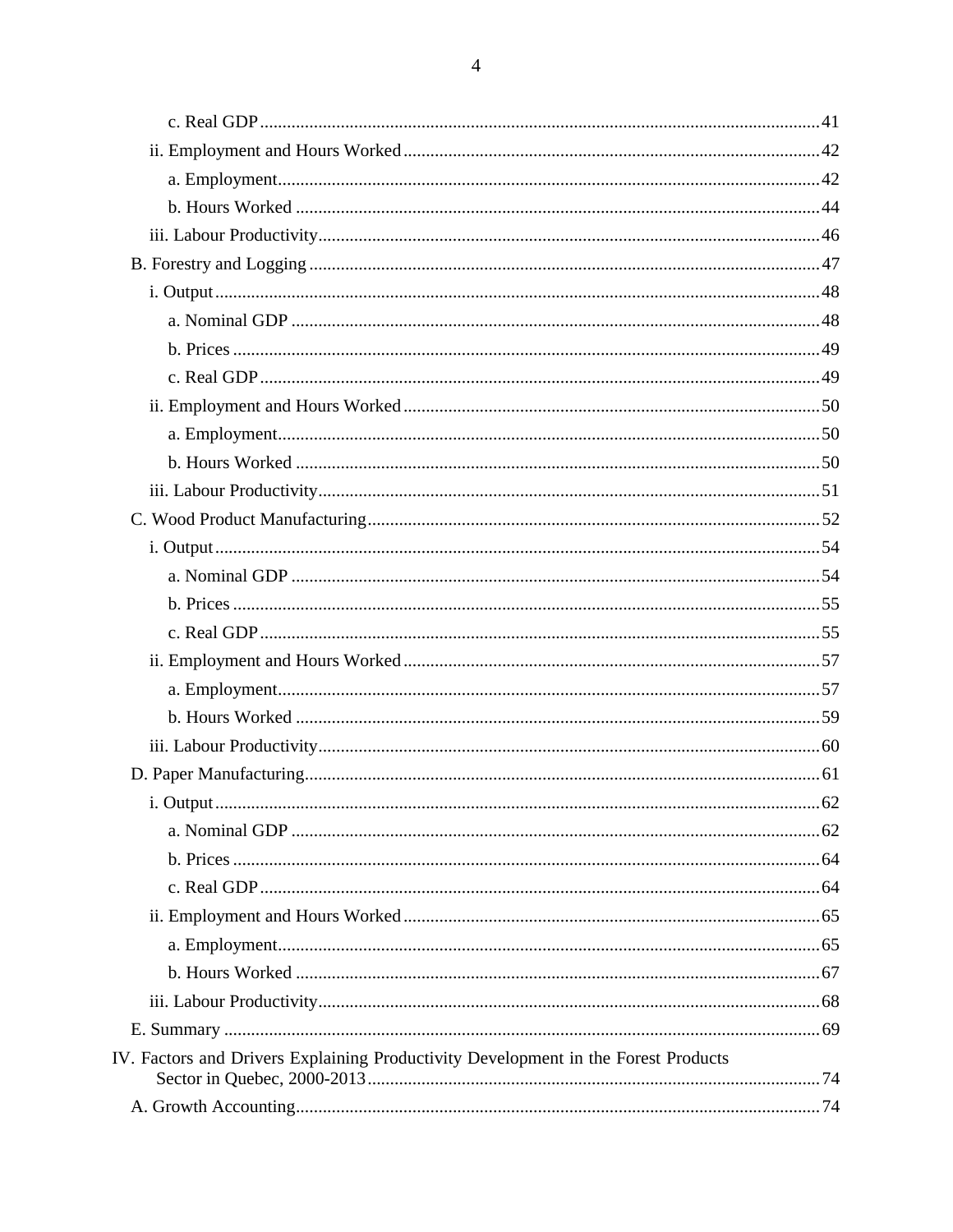| A. Outlook for the Forest Products Sector. | 109 |
|--------------------------------------------|-----|
|                                            |     |
|                                            |     |
|                                            |     |
|                                            |     |
|                                            |     |
|                                            |     |
|                                            |     |
|                                            |     |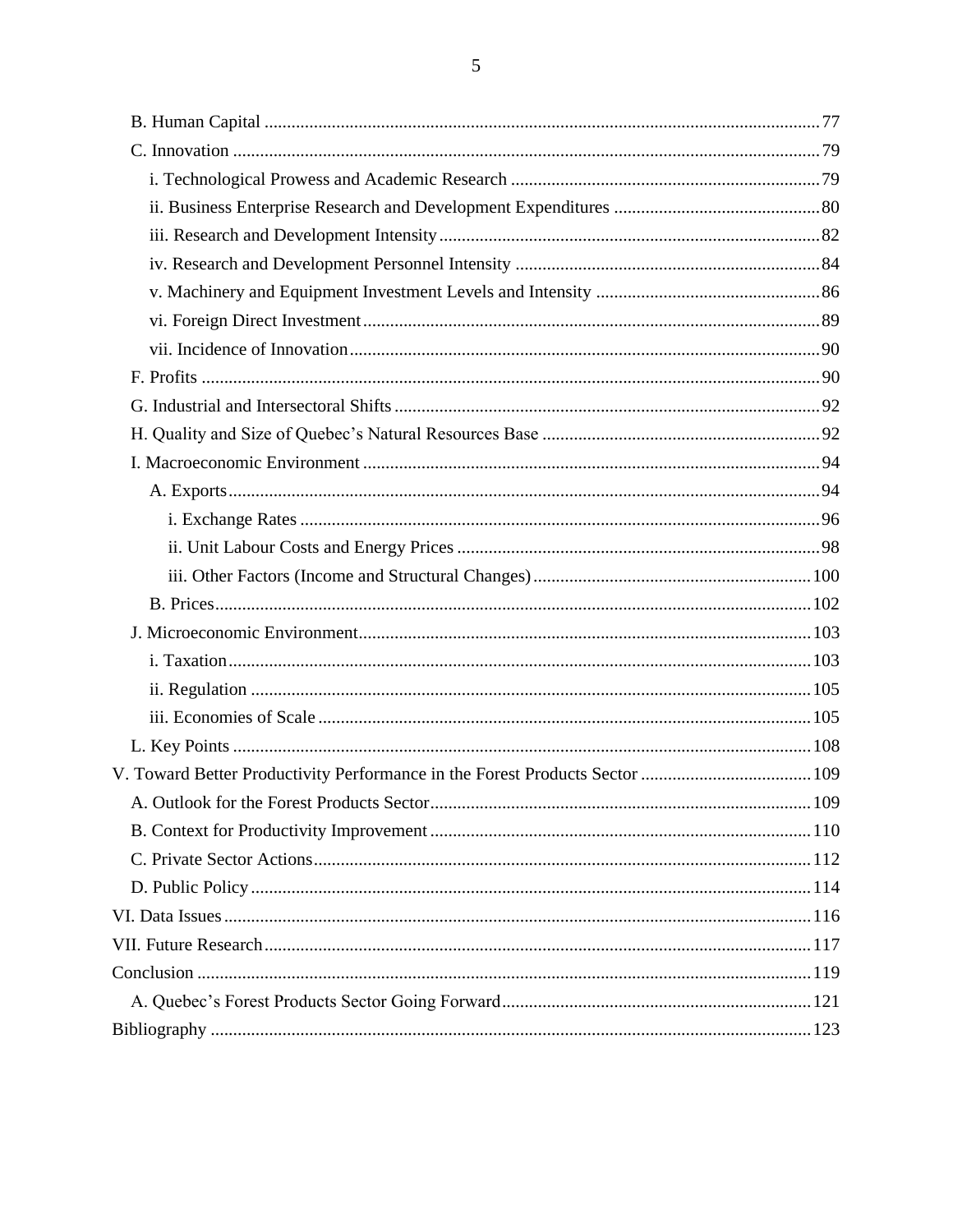# **A Detailed Analysis of Productivity Trends in the Forest Products Sector in Quebec, 2000-2013: Adversity Drives Productivity**

### <span id="page-5-0"></span>**Executive Summary**

In the 2000-2013 period, the forest products sector in Quebec had an above-average productivity performance, fuelled mainly by forestry and logging, although wood product manufacturing also saw strong labour productivity gains. Labour productivity growth in paper manufacturing, in contrast, has been less impressive.



#### **Chart 1: Labour Productivity, Forest Products Sector, 2000=100, Quebec, 1997-2013**

This report discusses these productivity trends in the Quebec forest products sector, and subsequently, attempts to identify the drivers behind the astounding productivity growth in Quebec's forest products sector by examining trends in human capital, investment, natural resources, unit labour costs, and more.

### <span id="page-5-1"></span>**Highlights**

- The forest products sector in Quebec had an excellent productivity performance between 1997 and 2013, outperforming the total economy in Quebec by far (3.7 versus 1.0 per cent per year between 2000 and 2013).
- Forestry and logging saw the fastest labour productivity growth between 2000 and 2013, growing 132 per cent (6.7 per cent per year). Labour productivity in wood product manufacturing grew 83 per cent (4.8 per cent per year), while labour productivity in paper manufacturing grew only 26 per cent (1.8 per cent per year).

Source: CSLS calculations based on Statistics Canada data.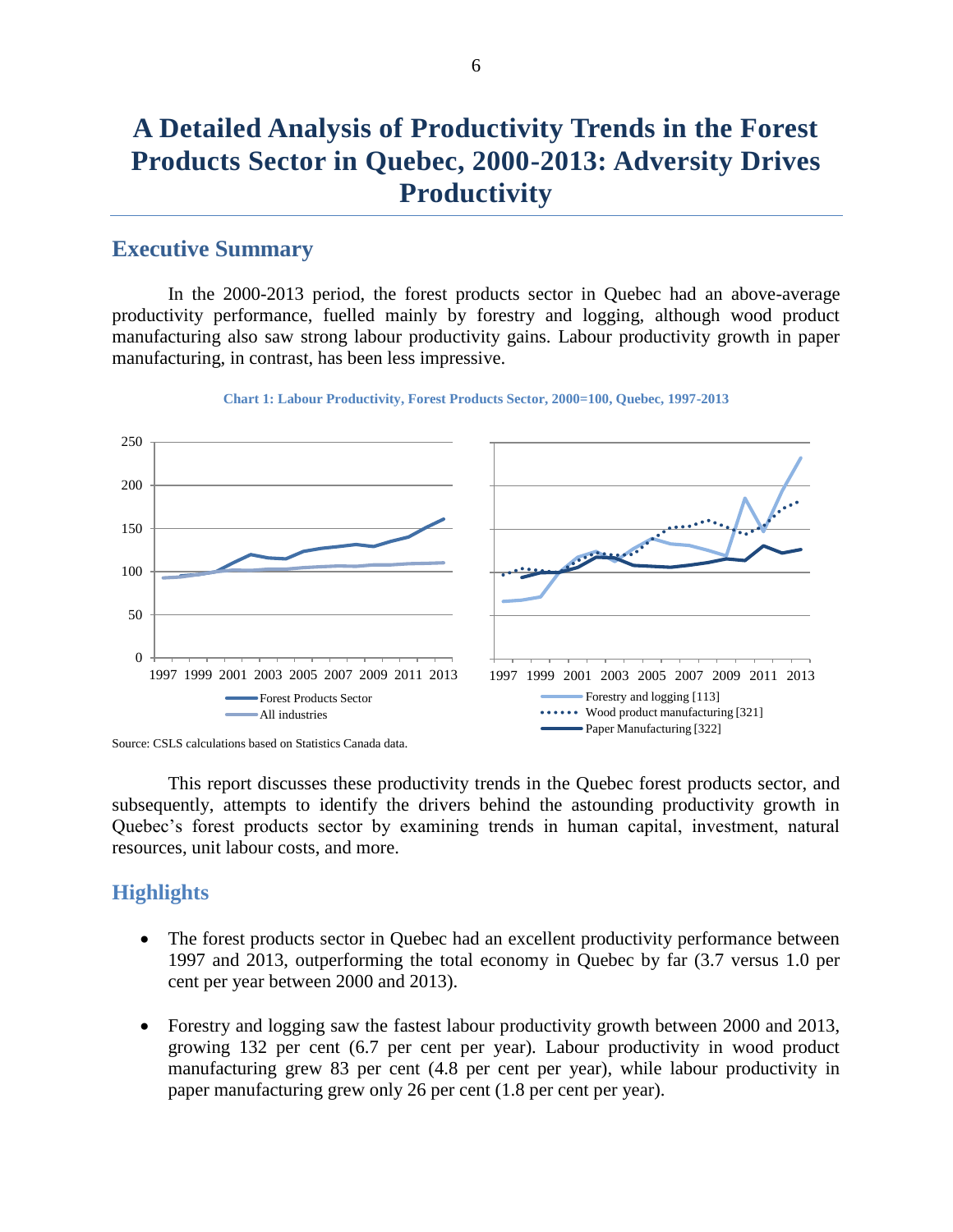- Compared to the labour productivity growth in other two-digit NAIS sectors in Quebec between 2000 and 2013, Quebec's forest products sector was the second strongest performer (3.7 per cent per year), falling only slightly behind agriculture, forestry, fishing and hunting (3.9 per cent per year).
- Quebec's forest products sector had a labour productivity level of \$48.8 per hour in 2011, down from \$53.3 per hour in 2005 and \$50.2 per hour in 2000. It is important to note that this decline in the labour productivity level in the forest products sector is driven by declining prices (implicit prices fell 3.3 per cent per year between 2000 and 2011).

Such strong performance in the forest products sector in Quebec is quite impressive given that the forest products sector in Canada was hit by a perfect storm of structural and cyclical factors in the first decade of the twenty-first century. While the economic crisis of the late-2000s affected many industries, it was particularly severe in the forest products sector because of the dramatic decline in housing starts, especially in the United States.

In addition to the cyclical drop in demand associated with the economic crisis, there has been a continuous structural shift away from paper products to electronic media and devices, a development which gained speed in the mid- to late-2000s. The Standing Committee on Agriculture and Forestry (2009:10) makes a point of emphasizing that the "decline in demand is more structural than cyclical." Unlike demand for lumber in the housing sector, there likely will not be a rebound in the demand for traditional paper products such as newsprint (Standing Committee on Agriculture and Forestry, 2009:10).

The negative demand effects of the U.S. housing crisis and the structural shift away from paper have been exacerbated in the 2000s by an appreciation of the Canadian dollar, reducing demand further for Quebec forest product exports. The emergence of low-cost forest product producers in developing countries has been yet another factor in reducing demand for Canadian (and Quebec) forest products and contributing to the perfect storm.

<span id="page-6-0"></span>Despite the confluence of all of these demand-reducing factors, the forest products sector was still able to register incredible labour productivity performance. However, this productivity performance came at the expense of employment.

In particular, in response to weakening demand, the forest products sector was forced to take drastic measures to reduce costs and maintain competitiveness; otherwise it would not have survived. Closing plants and reducing employment levels through layoffs was the most obvious way to reduce costs and Canadian forest product firms were particularly aggressive in this regard. Indeed, employment fell at a greater rate than output, which translated into significant productivity gains. Some output and input highlights include:

• Declining real GDP: between 2000 and 2013, the forest products sector in Quebec saw real GDP decline by 1.1 per cent per year, while the total economy saw increases of 1.6 per cent per year. This was driven by paper manufacturing, which saw a decline in output of 2.4 per cent per year between 2000 and 2013. Wood product manufacturing and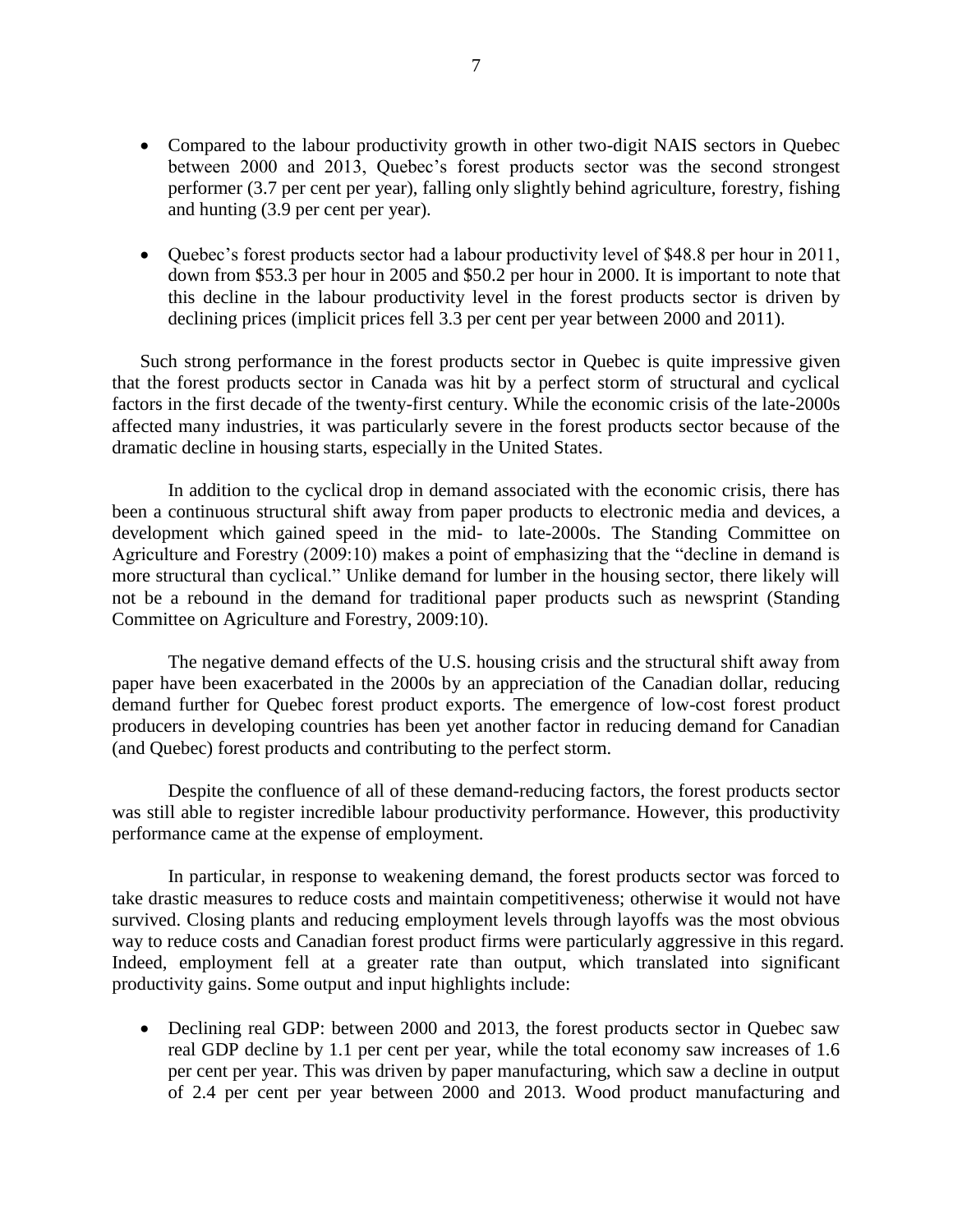forestry and logging saw positive growth, 0.1 per cent per year and 0.4 per cent per year, respectively.

- A declining value added share: since the peak of 4.38 per cent in 1998 in Quebec with a nominal value added of \$8.0 billion, the share of the forest products sector in nominal GDP has declined by 2.7 percentage points, representing only 1.64 per cent of GDP in all industries in 2011 with a nominal value added of \$5.3 billion.
- Falling employment levels: in terms of employment, between 2000 and 2013, the forest products sector saw declines of 4.4 per cent per year, while the total economy in Quebec saw increases of 1.3 per cent per year. In forestry and logging, employment decreased by 5.6 per cent per year, while in wood product manufacturing and paper manufacturing, employment declined by 4.2 per cent per year.

### <span id="page-7-0"></span>**Productivity Drivers**

Simple growth accounting procedures show that the main driving force behind the rapid labour productivity growth in the forest products sector was multifactor productivity growth, as opposed to growth from capital intensity.

By definition, multifactor productivity growth is a residual, representing output growth that is not accounted for by measured input growth. It is often seen as a proxy for technological change, but the reality is that it encompasses a number of very different factors, such as improvements in technology and organization, capacity utilization, and increase or decreasing returns to scale, among others. Multifactor productivity growth also embeds errors due to mismeasurement of inputs and outputs.

One element embodied in multifactor productivity growth is human capital. In the forest products sector, there is evidence that the workforce is becoming increasingly educated over time. However, there is no evidence that superior productivity growth in the forest products sector is due to faster growth in human capital: changes in labour composition played only a small role in overall labour productivity growth.

A second element embodied in multifactor productivity is innovation and technological change. A good proxy for innovation and technological change is business enterprise research and development expenditures. In 2011, firms in the forest products sector in Quebec spent \$130 million in research and development, down from \$215 million in 2007.

To the degree that multifactor productivity (MFP) growth is determined by R&D, these data suggest that multifactor productivity growth should be weaker in recent years. However it is arguable that there is no direct link between MFP and R&D. For one, if there is a link between R&D and MFP, there tends to be a long lag. In addition, R&D investment done in the rest of Canada and internationally could benefit the Quebec forest products sector if firms engage in technological adoption. Hence, it is unclear whether research and development has impacted innovation and technological change in Quebec and subsequently multifactor productivity.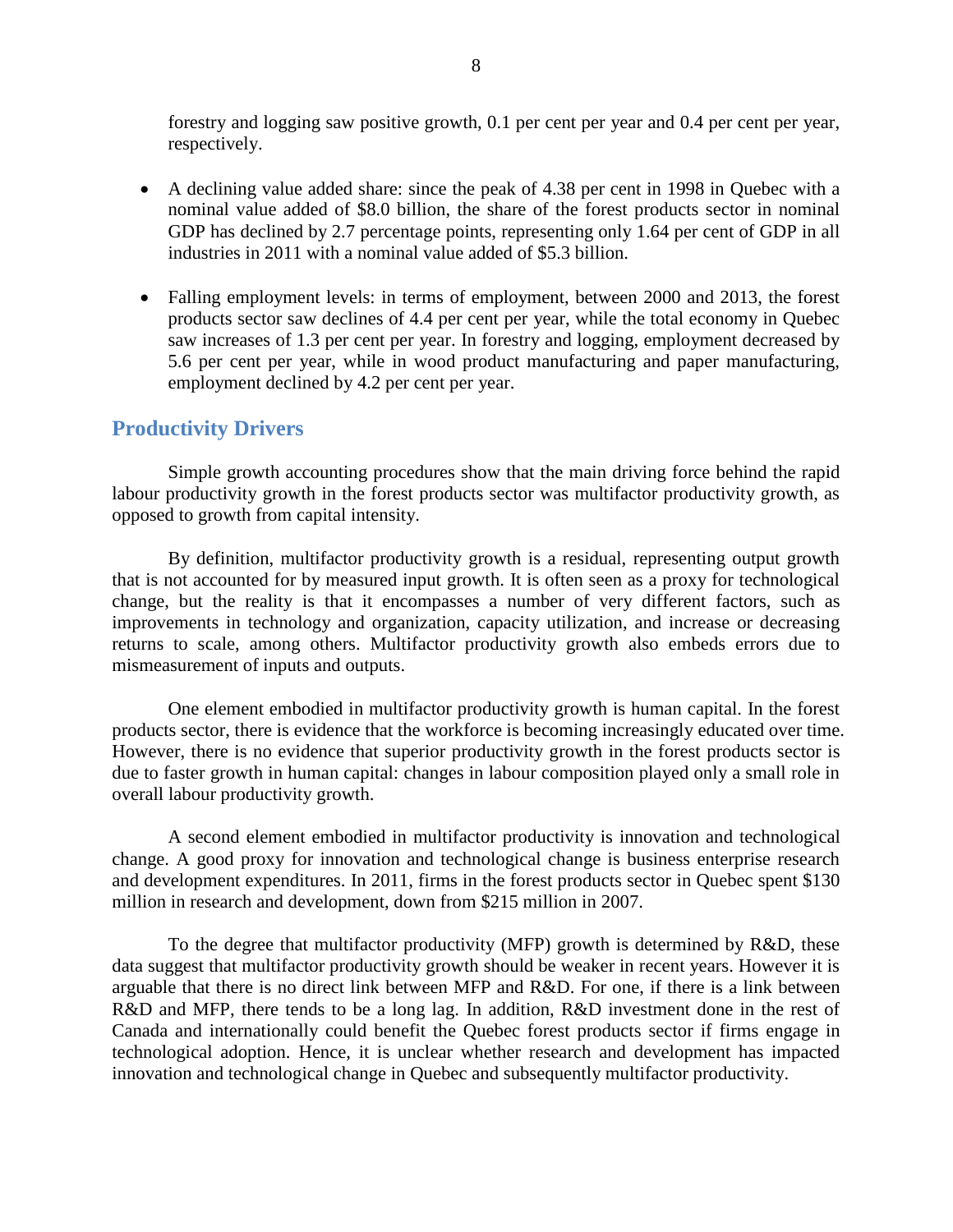Another good proxy for innovation and technological change is investment. Between 2000 and 2013, wood product manufacturing showed dismal performance in terms of investment in real machinery and equipment (-7.7 per cent per year). In stark contrast, machinery and equipment investment between 2000 and 2013 was growing in the total economy at 2.2 per cent per year. Hence, investment via innovation and technological change is unlikely to explain fast MFP growth.

Real net investment figures, an additional proxy for technological change and innovation, are not more promising than investment growth rates. Real net investment is investment minus depreciation, and it highlights how much investment actually increases the capital stock. Between 2000 and 2013, real net investment was negative in wood product manufacturing. Low investment figures and negative net investment figures suggest that firms in the wood product manufacturing industry group in Quebec are using outdated capital assets that do not embody the latest technological innovations.

Given these results, it is unlikely that investment was a significant contributor to multifactor productivity growth through innovation or technological change.

Another element that influences multifactor productivity growth is profits. Profits can affect productivity through the composition effect, the survival effect and the investment effect. In any sector or industry, it is difficult to determine the effect of profits on productivity, since these channels push productivity in different directions. Nevertheless, profits in the forest products sector in Canada fell fairly consistently from 2000 to 2009 in all three subsectors, reviving briefly in 2004. After the recession of 2009, profits began to rise again, although there were signs that they were dipping in 2011, especially in wood product manufacturing. It is surmised that profits in Quebec displayed similar trends to those at the national level, although data is not available.

Since profits have been falling for such an extended period of time, it is likely that the positive contributions to productivity from the composition effect and the survival effect have waned, while the negative investment effect is starting to take precedence. Although, it is quite possible that there is a non-linear relationship between profits and the survival effect, which may suggest that the survival effect was only reached at a certain threshold. If profits have not recovered to a level above this threshold, then the survival effect may still be at play. The data on the number of establishments in the forest products sector only corroborates this suggestion, since the number of establishments has been falling quite steadily in all three industry groups since the mid-2000s. Hence, profits may have been a significant contributor to multifactor productivity growth between 2000 and 2013.

Productivity growth in the forest products sector is a combination of productivity growth in forestry and logging, wood product manufacturing, and paper manufacturing. For each subsector, in turn, productivity growth is the aggregation of productivity growth in more specific activities. Aggregate productivity growth depends not only on how much productivity growth each of these activities experiences (pure productivity effect) but also on how important each activity is relative to the total; shifts toward higher-productivity activities can cause the overall productivity in that sector to increase (reallocation effect). Hence, industrial and intersectoral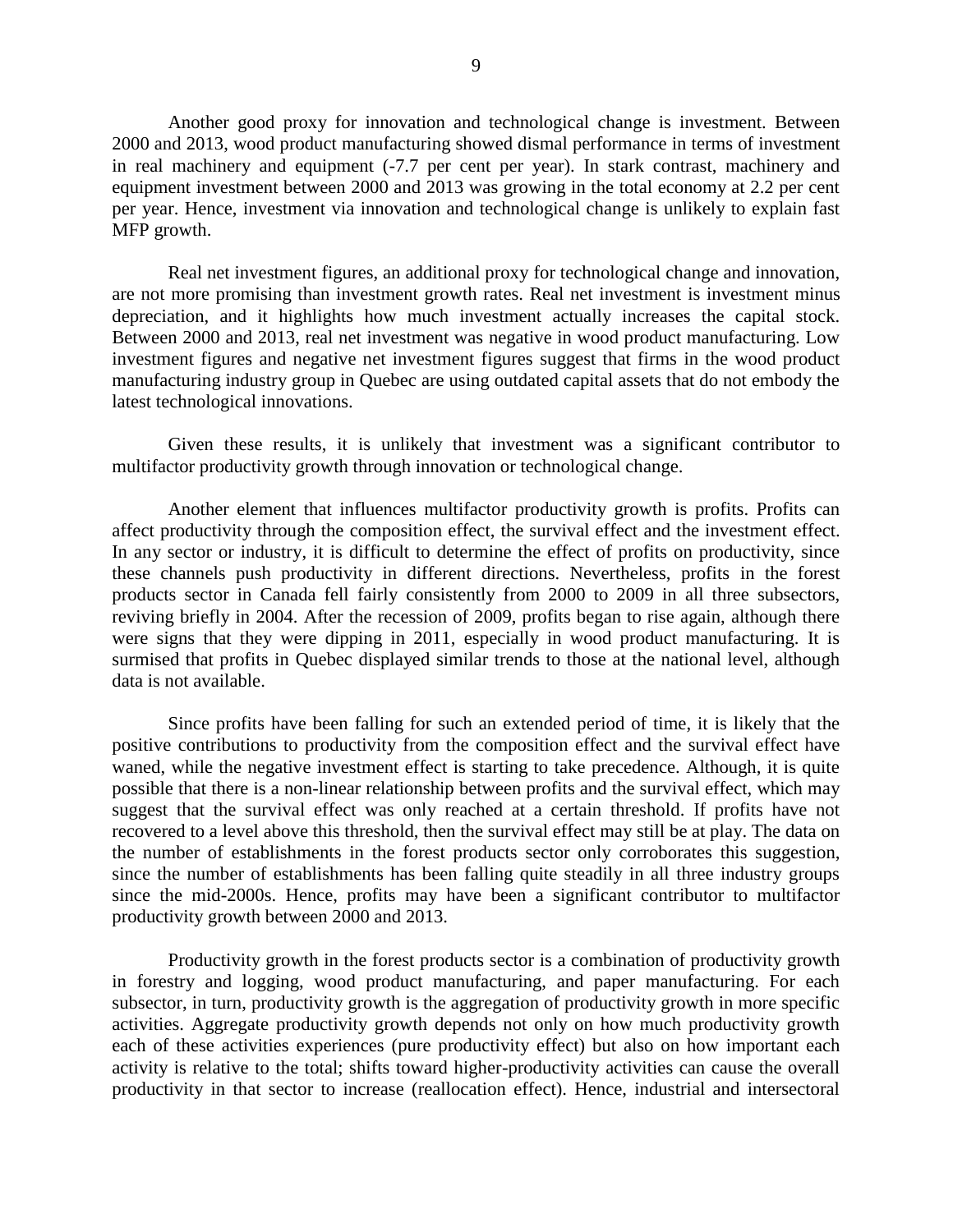shifts can influence labour productivity growth. However, analysis suggests that the reallocation effect explains only a very small portion of average labour productivity growth in the forest products sector.

The overall quality of the natural resources base can also have important effects on productivity; all else constant, easily accessible and high-quality natural resources will lead to lower costs and higher productivity than hard-to-reach and low-quality natural resources. However, analysis suggests that increased productivity in Quebec is not a supply-side phenomenon: it is not driven by more favourable natural resources development.

The macroeconomic environment can also impact productivity. For example, prolonged periods of weak demand can have significantly negative impacts on productivity in the long-run, and demand, whether domestic or foreign, is driven by exchange rates, unit labour costs, income and structural changes in preferences. Hence, exchange rates, unit labour costs, income and structural changes in preferences can influence productivity.

For example, if the Canadian dollar is appreciating relative to the U.S. dollar, then U.S. customers will find that Canadian products are becoming more expensive relative to other products, the forest products sector included, leading to an decrease in export demand, and vice versa. If firms respond to declining export demand by reducing hours worked faster than output is falling, productivity will increase, and vice versa.

The appreciation of the dollar in the early- and mid-2000s would have reduced demand in the U.S. for Canadian forest products, and by definition, those in Quebec. Since approximately 80 per cent of Quebec's forest products exports are destined for the United States, demand for Quebec's forest products declined. If firms in Quebec's forest products sector responded by reducing hours worked faster than they reduced output, productivity would have increased. Hence, it is quite possible that the exchange rate affected productivity in Quebec's forest products sector in the early-2000s.

Unit labour costs (in U.S. dollars) are another important determinant of the macroeconomic environment. Quebec's forest products sector's unit labour costs experienced trends similar to Canada's manufacturing sector between 1997 and 2012. Moreover, Quebec's unit labour costs increased less than Ontario's, which suggests that compared to Ontario, Quebec's forest products sector was more competitive on the international market. This may help explain why exports dropped less sharply in Quebec as compared to Ontario. Hence, it is quite possible that unit labour costs, through their influence on exports, contributed to labour productivity growth by boosting output in Quebec's forest products sector relative to Ontario.

Domestic demand and foreign demand are also both deeply affected by income and structural changes in preferences. For example, when income in the importing country falls, demand will also fall. When foreign demand falls, real output will respond in the exporting country. In order for the firms in the exporting country to survive in the long-run, employment must decrease. If employment falls faster than real output falls, productivity will grow. In 2008- 2009, the financial crisis severely reduced disposable income in the domestic economy in Canada, as well as in importing countries. Hence, it is no surprise that real output fell in response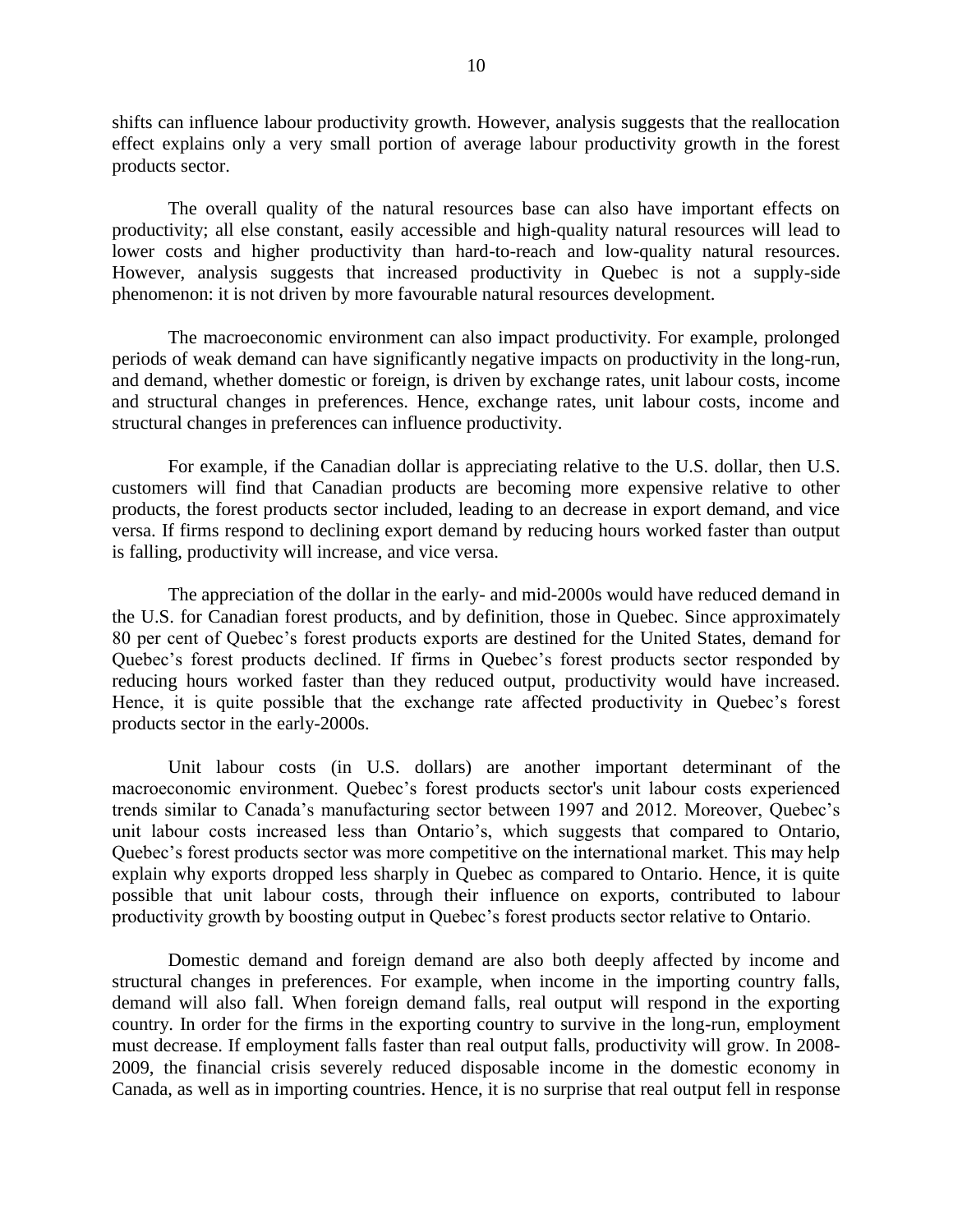in the forest products sector. As mentioned earlier in the report, firms wishing to survive the onslaught of reduced demand cut employment levels. A by-product of cutting employment was increased productivity.

Another important impact in the macroeconomic environment is structural changes in preferences. In the forest products sector, paper manufacturing is undergoing an interesting structural change: consumers are moving away from paper products toward electronic media. This is happening to both domestic and foreign demand. As consumers shifted away from products made in the paper manufacturing industry group to products in electronics, real output fell. When this fall was tied with declining incomes and increasing exchange rates, the decline in real output was even harsher. Similar to the impact of reduced demand for other factors, structural changes away from paper products reduced real output and firms responded by cutting labour inputs. Since the labour input fell faster than real output, labour productivity increased.

Aside from domestic and foreign demand, productivity can also be affected by prices. In particular, output prices influence productivity by changing the average quality of the firms in the sector and of the resources used. Price increases bring into production establishments or productive resources that are of relatively lower productivity and would not have been profitable at lower prices. In contrast, falling prices force less productive establishments to close, leaving only more productive establishments operating, which tends to raise the average productivity level of a subsector.

Since implicit prices in the forest products sector have been declining in the forest products sector as a whole between 2000 and 2011, this theory offers an explanation for productivity trends in the forest products sector.

The microeconomic environment is also important for productivity. In particular, taxation can influence productivity through investment decisions, which in turn affect capital intensity. Firms make investments to maximize profit by investing until the return from the last dollar invested equals the cost. Taxes on firms' profits reduce the return on investment, while tax allowances, like the allowance for capital consumption, reduce marginal costs. Promisingly, since the financial crisis of 2008-2009, forestry in Quebec has faced negative METRs, but despite extremely low METRs and a favourable exchange rate for imports, wood product manufacturing firms in Quebec still demonstrated low investment levels.

Clearly, METRs do not explain firm behaviour in the forest products sector regarding investment and they do not explain falling levels of inward foreign direct investment, which are both considered drivers of productivity; and hence, METRs in forestry do not explain the strong productivity growth that was seen over the past decade. Nevertheless, if METRs continue to remain at this level, a sustained increase in productivity may be the result, since firms may begin to invest more heavily in capital once low rates become the norm.

Finally, at the level of the microeconomic environment, lagging productivity in the forest products sector in Canada may be caused by the lack of large companies and large establishments, although establishment size is linked more closely with productivity levels than productivity growth. Large plants can offer economies of scale in the use of resources, leading to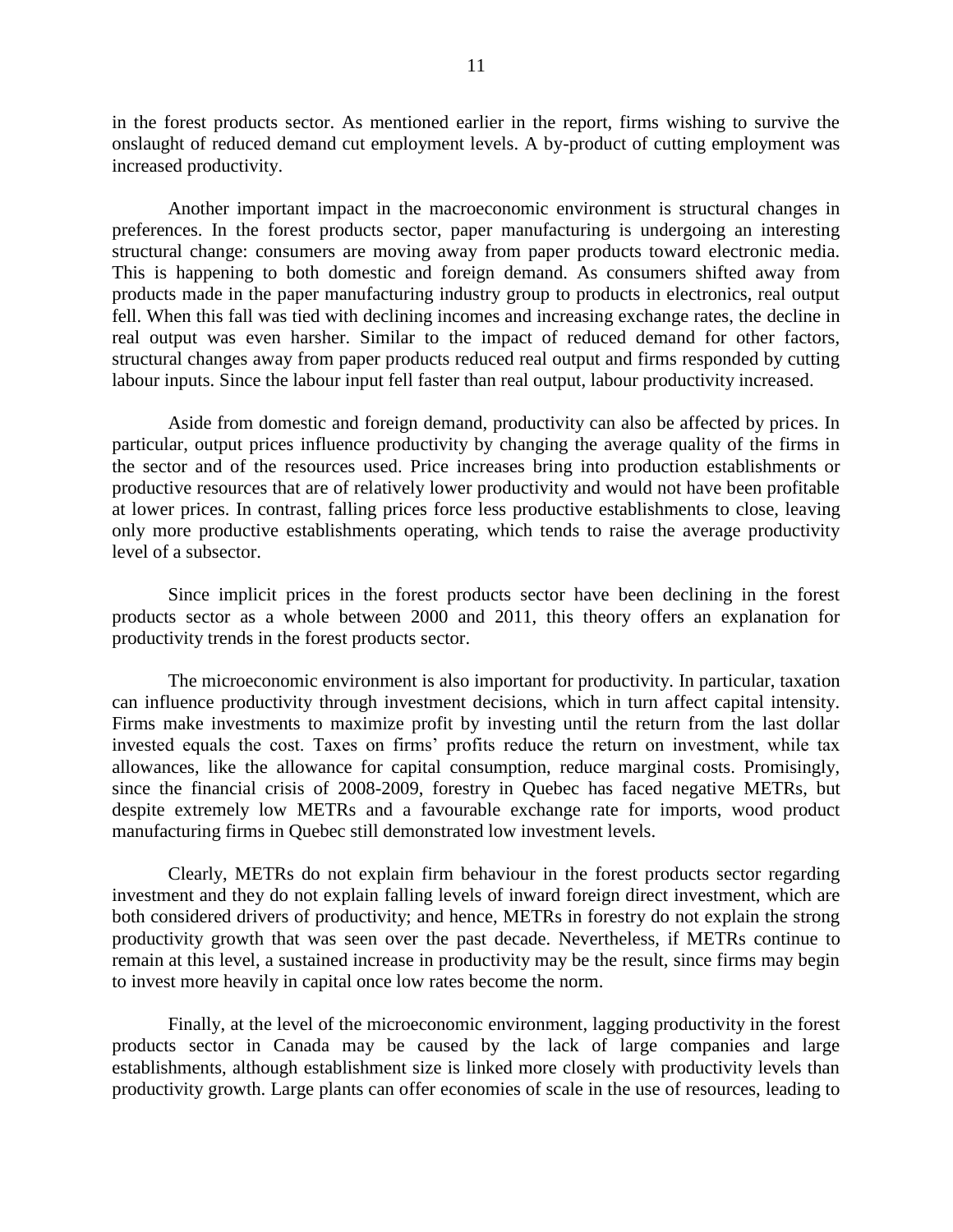higher productivity. Not only is plant size a potential productivity driver, firm size can be as well. FPAC (2005) notes that credit ratings from Moody's and S&P demonstrate that larger firms, with higher capitalization, have better credit ratings. Hence, economies of scale can drive productivity growth. However, in Quebec, economies of scale do not explain the recently high growth rates of labour productivity, since the number of employees per establishment and realvalue added per establishment have been declining since 2004.

| Driver                                      | Impact on<br>Productivity | Reasoning                                                                                                                                                                                                                                                                                                                  |
|---------------------------------------------|---------------------------|----------------------------------------------------------------------------------------------------------------------------------------------------------------------------------------------------------------------------------------------------------------------------------------------------------------------------|
| Human capital                               | Negligible                | The contribution of changes in labour composition to labour<br>productivity growth is small at the national level. Hence,<br>productivity increased due to human capital, but only<br>marginally. It is unlikely that the story is different at the<br>provincial level.                                                   |
| Innovation                                  | Unlikely                  | Research and development expenditures and investment figures<br>are decreasing, which suggests that productivity should have<br>remained constant or decreased.                                                                                                                                                            |
| Profits                                     | Plausible                 | The composition effect, the survival effect and the investment<br>effect can be used to explain productivity trends for the forest<br>products sector as a whole and for most of the subsectors.                                                                                                                           |
| Industrial and<br>intersectoral<br>shifts   | Negligible                | Industrial and intersectoral shifts explain only a small portion of<br>productivity growth at the national level, so it is unlikely that<br>they would explain a large portion at the provincial level.                                                                                                                    |
| Quality and size<br>of natural<br>resources | Unlikely                  | There has been no change or a reduction in the quality and size<br>of the natural resources available. Hence, there should have<br>been no change or a reduction in productivity, all else constant.                                                                                                                       |
| Macroeconomic<br>environment                | Plausible                 | Exports, influenced by exchange rates, unit labour costs, income<br>and structural preferences, explain a decline in demand, which<br>drove employers to reduce employment. Employment fell faster<br>than output, thus increasing productivity.                                                                           |
| Microeconomic<br>environment                | Unlikely                  | Taxation encouraged investment, but no investment was made.<br>Regulation may have impacted productivity in the past, but it is<br>unlikely that it has impacted current productivity trends.<br>Theories of productivity related to economies of scale suggest<br>that productivity should have decreased, not increased. |

#### **Table 1: Summary of Drivers, Impact and Reasoning**

#### <span id="page-11-0"></span>**Successful Past, Strong Future**

Overall, the forest products sector saw incredible improvement in labour productivity between 2000 and 2013. However, falling levels of investment in physical capital are worrisome, since they suggest that a number of firms in the Quebec forest products sector are using outdated capital assets that do not embody the latest technological innovations. This point becomes all the more salient given the looming possibility of a lumber supercycle. With the U.S. housing market heating up again and the strong demand for wood from China, Quebec forest product firms will have to redouble their efforts in investment in capital assets, particularly in machinery and equipment, in order to reap the benefits from the projected growing demand (De Avillez, 2014).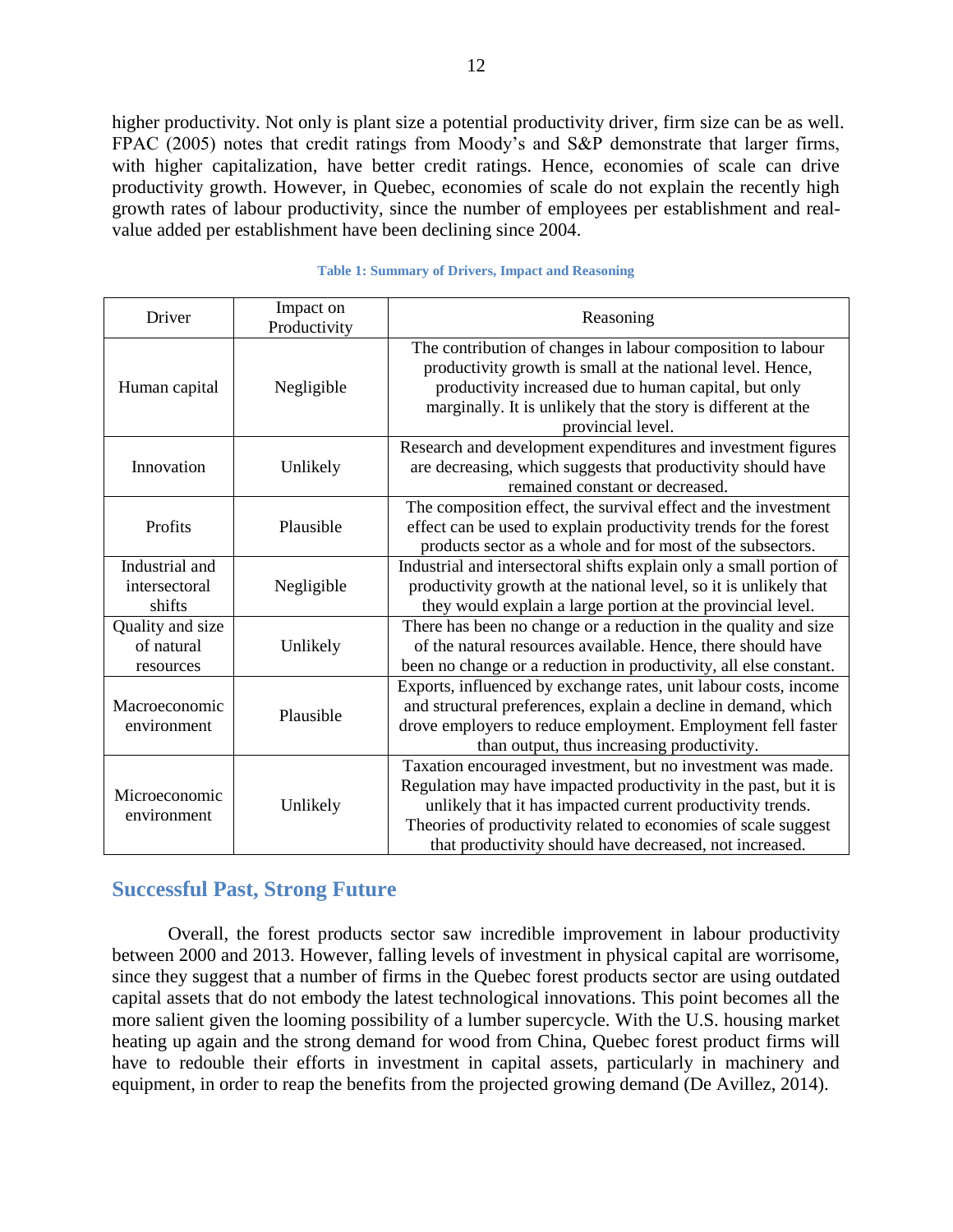In addition, despite noticeable gains in the educational attainment of workers in the forest products sector in Quebec (and Canada) over the past decades, workers in the forest products sector still have lower educational attainment levels than the average worker. In a way, this is not surprising, since the sector has very specific skill needs that typically require on-the-job training or a non-university post-secondary education, instead of a university education. However, the high proportion of workers without a high school diploma, especially in forestry and logging raises legitimate concerns regarding basic literacy and numeracy skills, the lack of which can have a significant negative impact on worker productivity (De Avillez, 2014).

In summation, in a declining context, the forest products sector in Quebec was able to generate strong productivity growth, much higher than that of the business sector. There is concern that the gains in productivity have been made in an unsustainable fashion (hours worked falling faster than output). This is likely true. Going forward into a positive growth environment, it is unlikely that the current pace of productivity advance based on falling labour input can be maintained. In short, as De Avillez (2014:16) aptly stated "through a period of unprecedented restructuring, the [Quebec] forest products sector has demonstrated significant resilience despite stiffer competition and considerable terms of trade deterioration. This resilience will likely serve the sector well in the future. Further consolidation of the sector would work towards increasing its resilience, allowing it to improve its performance and continue posting strong productivity gains."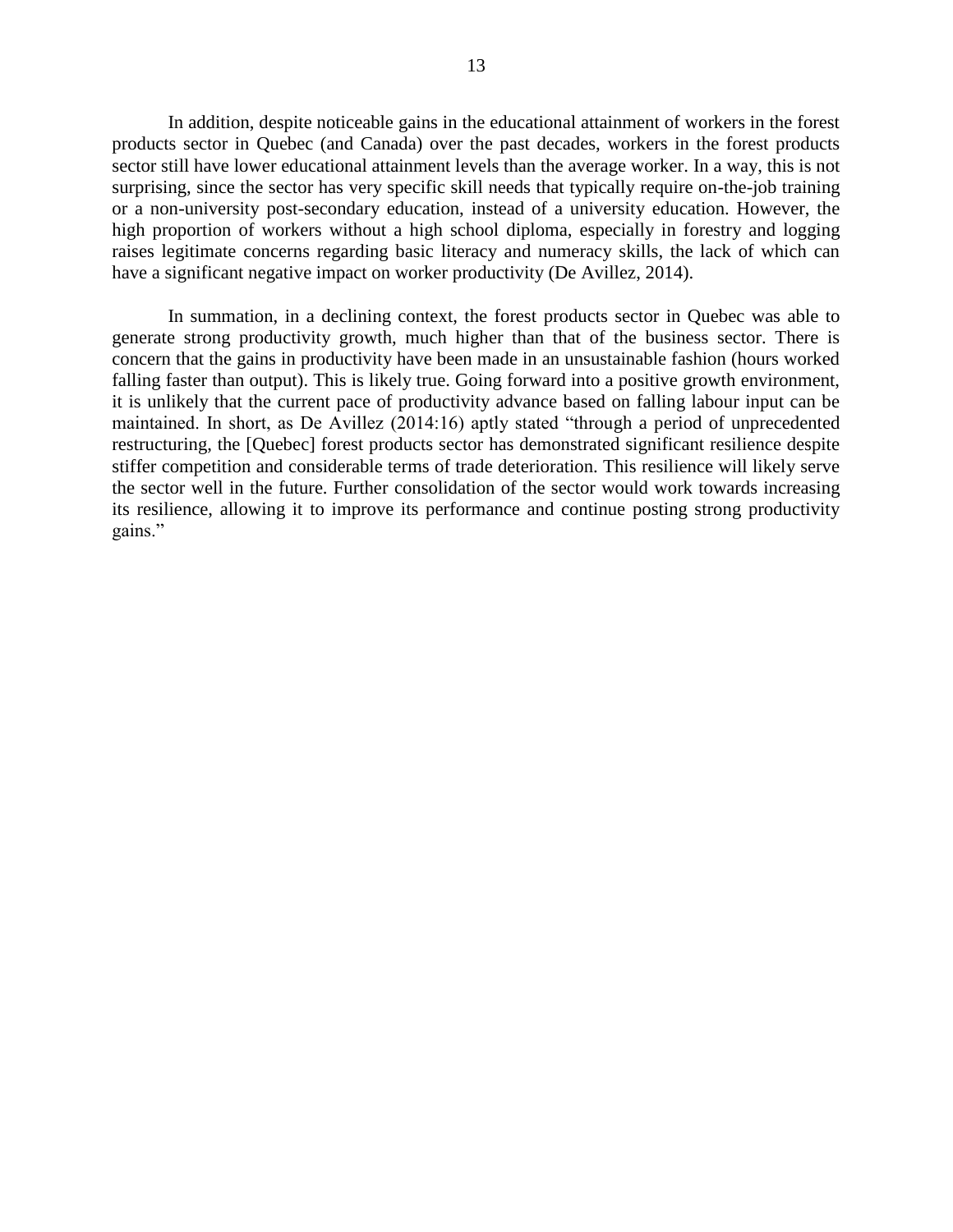# **A Detailed Analysis of Productivity Trends in the Forest Products Sector in Quebec, 2000-2013: Adversity Drives Productivity<sup>1</sup>**

The Forest Products Association of Canada (FPAC) outlined in the Vision 2020 publication a four-pronged transformation strategy for Canada's forest products sector (FPAC, 2012). The elements of this strategy included increasing productivity and competitiveness, diversifying markets and products, growing and capitalizing on green credentials, and maximizing fibre value. The Centre for the Study of Living Standards (CSLS), a not-for-profit economic research organization focusing on productivity issues, has produced this report to help advance the debate related to the FPAC vision, with particular attention to productivity issues in Quebec's forest products sector.<sup>2</sup>

In the past, the CSLS has produced several studies for  $FPAC$ <sup>3</sup>. The most recent report, entitled "A Detailed Analysis of Productivity Trends in the Canadian Forest Products Sector" was released in 2014 (De Avillez, 2014). That study provided a comprehensive analysis of productivity trends in the forestry and logging, wood products, and pulp and paper industries primarily at the national level in Canada for the 2000-2012 period.

This report broadens and deepens this earlier report by examining productivity trends and drivers in Quebec's forest products sector since 1997, with a particular focus on the 2000-2013 period.<sup>4</sup> This report will provide data and analysis that will support and guide future FPAC policies that are aimed at reaching the Vision 2020 challenge. The two main objectives of the report are, first, to deepen the understanding of productivity developments in Quebec's forest products sector since 2000 and the factors explaining these developments and, second, to identify possible policies and actions for both the public and private sector to improve the province's productivity performance. The report provides a detailed statistical analysis of trends in output,

 $\overline{a}$ 

<sup>&</sup>lt;sup>1</sup> This report was written by Jasmin Thomas under the supervision of Andrew Sharpe. The author would like to thank Jack Mintz, Duanjie Chen and Philip Bazel for information on marginal effective tax rates; Bert Waslander for his contributions to the exports section and Evan Capeluck for extensive support throughout the writing and editorial process. The author would also like to thank Jean-François Larue and Nancy Tupper at the Forest Products Association of Canada (FPAC) for their comments. The CSLS would like to thank the FPAC for financial assistance.  $2^2$  The CSLS has also compiled a comprehensive database on the forest products sector in Ontario and Quebec between 1997 and 2013, with additional provincial information between 2000 and 2013. The CSLS has also released a report on the productivity performance of the forest products sector in Ontario. Both the Ontario report and the database will be available at csls.ca/res\_reports.asp.

 $3$  See Harrison and Sharpe (2009), CSLS (2003a), CSLS (2003b) and CSLS (2003c).

<sup>&</sup>lt;sup>4</sup> Productivity growth estimates in this report are based on real values. Price indices have been used to ensure that price changes are not confounding productivity growth estimates. However, it is important to note that prices are difficult to measure when new products are introduced into a market. Since the forest products sector has been innovating quite heavily and exploring new products (mainly in pulp and paper), the real value productivity estimates used in this study are less precise than would be the case if the industry had made and used exactly the same products over time. We believe that this element of uncertainty in measurement is a minor one that can be ignored.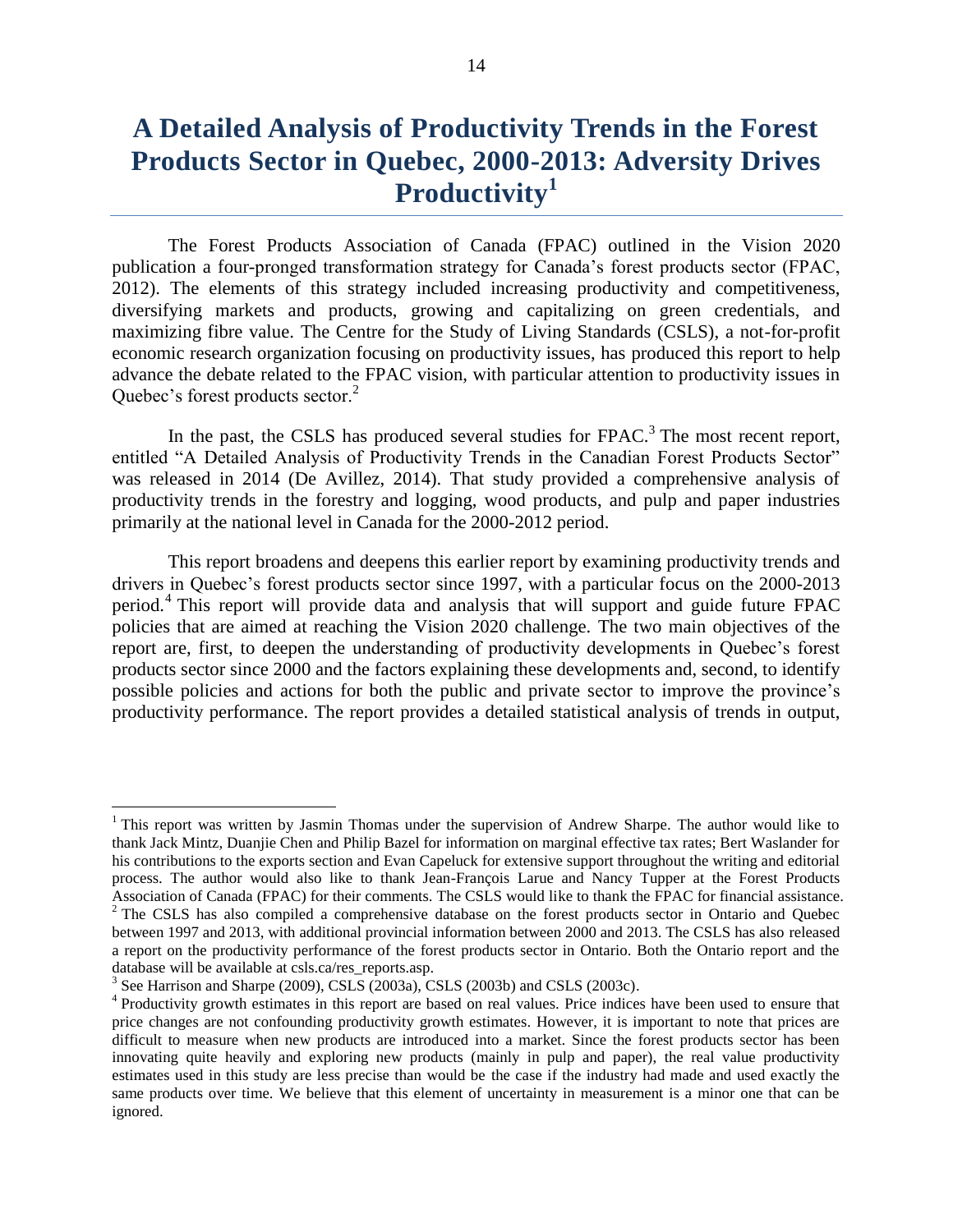hours, employment and labour productivity in the forest products sector and its three components in Quebec, as well as a discussion of the drivers of this performance.<sup>5</sup>

This report proceeds as follows. The first section subsequent to the introduction provides an overview of Quebec's forest products sector and the economic conditions it has faced since the turn of the century. The second section describes Quebec's productivity performance in the forest products sector in relation to Canada as a whole and to the other Canadian provinces for which data exist between 2000 and 2013. This section focuses on the forest products sector as a whole, especially in the most recent years (2007-2013). Some detail is given at a more disaggregated level, namely the subsectors of the forest products sector, for the entire period between 2000 and 2013. Between 2007 and 2013, detail is also given on real GDP and employment, but only at the aggregate level of the forest products sector. The third section examines productivity performance in Quebec in detail at the most granular level possible, with information on nominal GDP, implicit prices, real GDP, hours worked, employment and labour productivity. The fourth section examines the drivers behind productivity growth in the forest products sector, including investment and research and development, among others. The fifth section outlines potential future directions for the sector at both the industry and firm levels.

 $\overline{a}$ 

 $<sup>5</sup>$  It is important to remember that productivity is only one component of the overall strategy for the forest products</sup> sector. The challenges facing the forest products sector go beyond productivity and a full treatment is beyond the scope of this report. It is also important to point out that this is not a firm-specific study, but rather a sectoral study.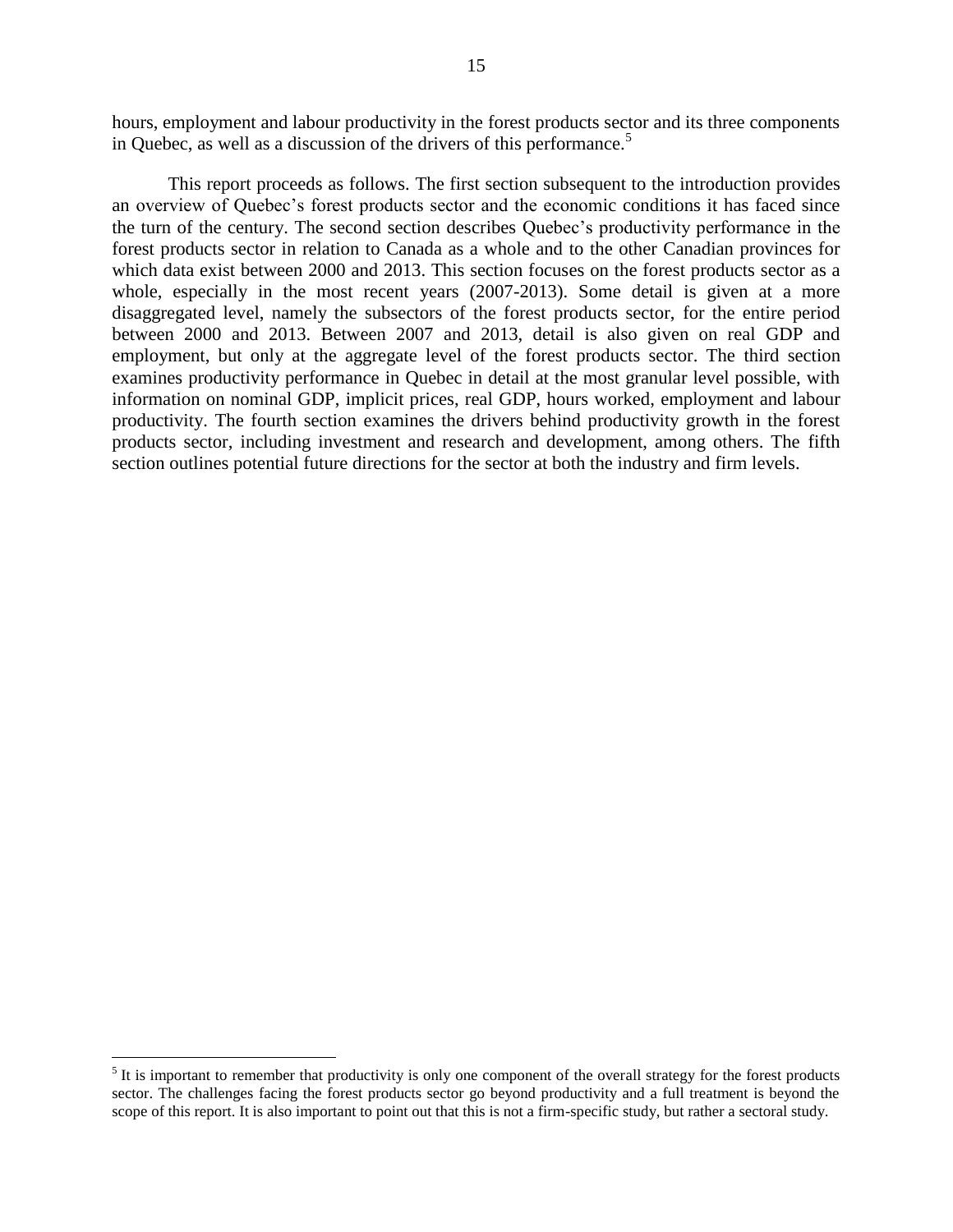### <span id="page-15-0"></span>**I. The State of the Forest Products Sector**

#### <span id="page-15-1"></span>**A. The Perfect Storm**

The forest products sector in Canada was hit by a perfect storm in the first decade of the twenty-first century, when both structural and cyclical factors came together to devastate the sector. While the economic crisis of the late-2000s affected many industries, it was particularly severe in the forest products sector because of the dramatic decline in housing starts in the United States, one of the most important users of wood products (Couture & Macdonald, 2013).

In addition to the cyclical drop in demand associated with the economic crisis, there has been a continuous structural shift away from paper products to electronic media and devices, a development which gained speed in the mid- to late-2000s. The Standing Committee on Agriculture and Forestry (2009:10) makes a point of emphasizing that the "decline in demand is more structural than cyclical." Unlike demand for lumber in the housing sector, there likely will not be a rebound in the demand for traditional paper products such as newsprint (Standing Committee on Agriculture and Forestry, 2009:10).

The negative demand effects of the U.S. housing crisis and the structural shift away from paper have been exacerbated in the 2000s by an appreciation of the Canadian dollar, reducing demand further for forest product exports. The emergence of low-cost forest product producers in developing countries has been yet another factor in reducing demand for Canadian forest products and contributing to the perfect storm.

With the confluence of demand-reducing factors, the forest products sector was forced to take drastic measures to reduce costs and maintain competitiveness; otherwise it would not have survived. Closing plants and reducing employment levels through layoffs was the most obvious way to reduce costs and Canadian forest product firms were particularly aggressive in this regard. Indeed, employment fell at a greater rate than output, which translated into significant productivity gains.

These decisions to close plants and reduce employment may have been well overdue. According to the Standing Committee on Agriculture and Forestry (2009:21-22), "the weakened state of the industry had been hidden for many years by a low Canadian dollar, low energy costs and a relatively healthy demand for products made from Canadian wood. Once these factors were reversed, the industry's inherent weaknesses were revealed, creating a systemic crisis." The Senate (2009:21-22) states that "the structure of the industry at the start of this crisis can be explained by a variety of reasons, [but] likely stem from a combination of historical factors, such as an inflated sense of confidence in the future given the relative prosperity the industry had experienced for years, public policies that did not adapt to the new reality, and poor business decisions."

Hence, the forest products sector provides a unique case study of a kind not often seen or discussed. Periods of weak or negative output growth are generally associated with weak or negative labour productivity growth, just as periods of strong output growth are associated with robust productivity gains. This association is particularly strong in the manufacturing sector. For example, in the 2000s, the Ontario manufacturing sector experienced weak output growth and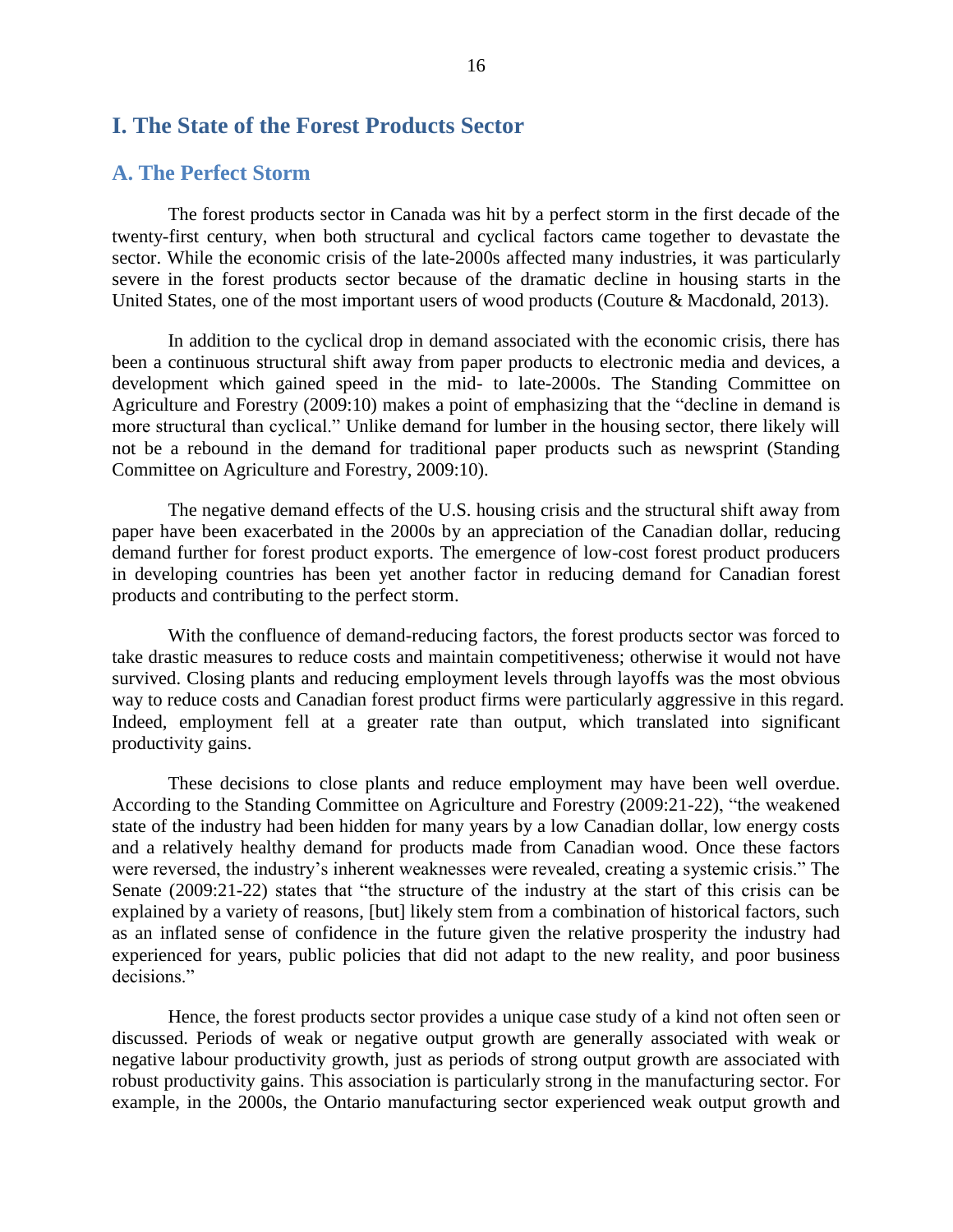saw absolute falls in labour productivity levels (Sharpe, 2015). This positive relationship between output growth and productivity growth, known in the literature as the Verdoorn Law, is caused by greater economies of scale and scope and learning by doing when output is expanding and a loss of these sources of productivity gains when output is contracting.

Given the massive downturn in the forest products sector, one might have expected a very poor productivity performance. In the case of Quebec the opposite has occurred, with labour productivity surging while output plummeted. It appears that the Verdoorn Law does not hold for the forest products sector in Quebec. The reason appears to be that the Verdoorn Law does not apply in situations where the decline in output is particularly large and the survival of the firm is in question. In such circumstances firms have no choice but to cut costs drastically by laying off workers, with employment falling more than output. The existence of slack or inefficiency can allow firms to continue to produce even though employment levels are reduced significantly. This appears to have been the situation in the forest products sector in Quebec, where the forest products sector has exhibited that it is entirely possible to sustain vigorous productivity growth despite falling employment and declining real output.

In sum, the forest products sector in Quebec and Canada has faced a grave economic crisis. This crisis is a demand-side, not a supply-side phenomenon, reflecting a downward shift in the demand curve for forest products for both structural and cyclical reasons. High-cost establishments became unprofitable when the demand for forest products fell; consequently, firms fired workers and closed operations.

The crisis was not precipitated by poor productivity growth, as the labour productivity performance of the forest products sector has historically exceeded the business sector average. While productivity estimates for the forest products sector are not available before 1997 at the provincial level, national data show that from 1981-2000 output per hour in the forest products sector advanced at over 3 per cent per year, double the 1.6 per cent rate in the overall business sector (De Avillez, 2014). This is not surprising given the potential for firms to substitute capital for labour in the forest products sector, which appears greater than in many other sectors, especially certain service industries.

### <span id="page-16-0"></span>**B. The Forest Products Sector: Definition and Characteristics**

The forest products sector is composed of three three-digit North American Industry Classification System (NAICS) industry groups: forestry and logging (113), wood product manufacturing (321), and paper manufacturing (322).

The forest products sector has a number of characteristics that distinguish it from other sectors. In particular, high capital intensity, highly competitive international markets, homogeneous goods production, output price volatility, high degrees of regulation, vertical linkages at the company level between the primary production and manufacturing activities, high degrees of foreign ownership, potentially adverse environmental impacts from production (e.g. clear cutting), periods of high profitability and a growing demand for technical skills (Sharpe and Long, 2012).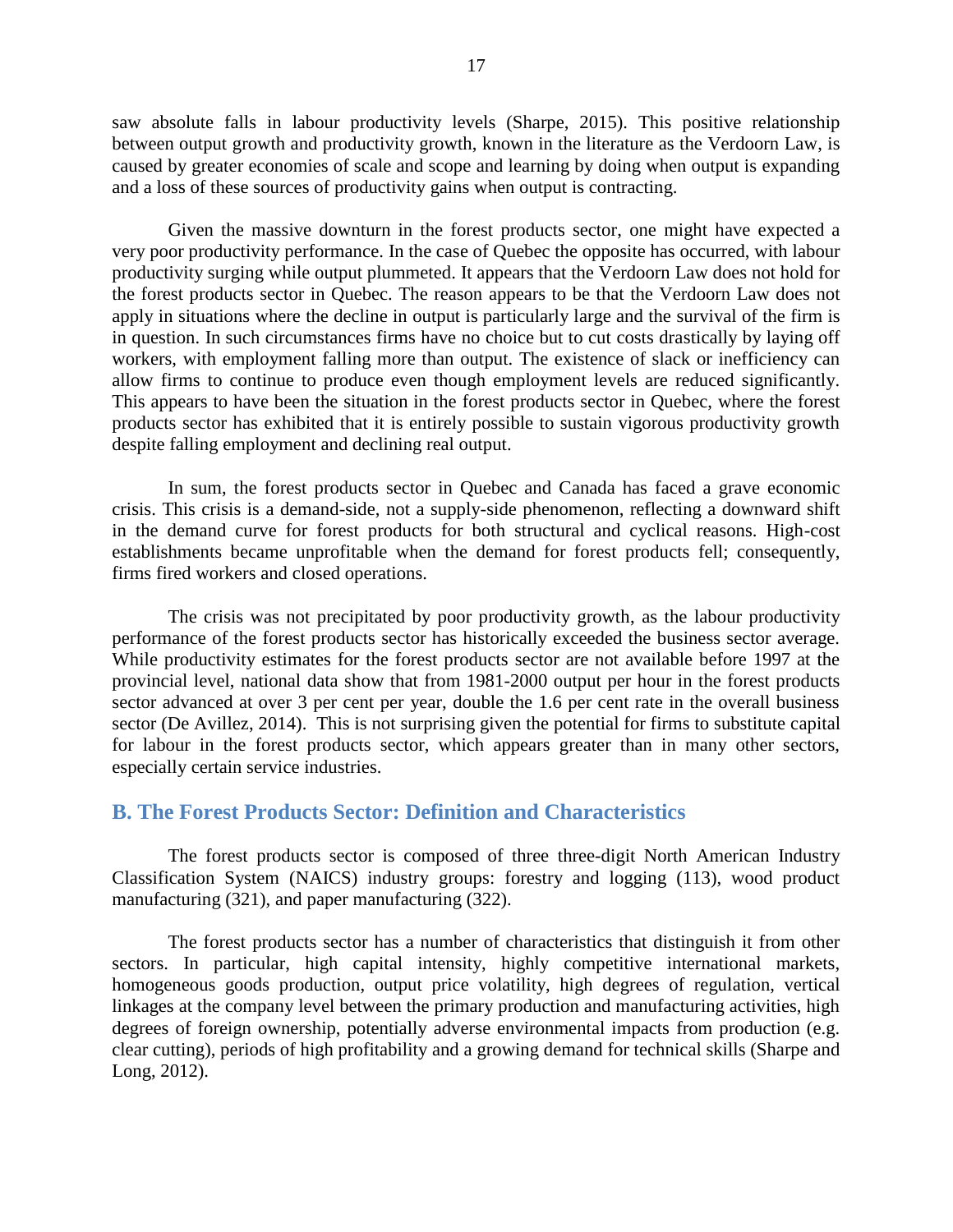Some of the above characteristics are more important than others. For example, one of the most prominent characteristics is the highly competitive international market, which leaves firms as price takers. With little control over prices, firms in the forest products sector in times of crisis have little choice but to reduce costs, which in the short run implies layoffs or low replacement demand.

## <span id="page-17-0"></span>**C. The Economic Context in Detail**

As briefly discussed above, the economic context in the first decade of the twenty-first century was not favourable for the forest products sector; below is a more detailed discussion of the timeline and the events that contributed to such a dismal macroeconomic environment:

- U.S. housing construction peaked in 2005 at 2.1 million units and plummeted to 0.5 million units in 2009. As a result, demand for Canadian wood products (lumber in particular) collapsed in 2009 [\(Chart 2\)](#page-18-1) (Hasselback, 2014).
- The exchange rate started to rise with the rise of the oil price to reach an all-time high of \$1.1030 U.S. dollars per Canadian dollar. High exchange rates deteriorated export demand (Bank of Canada).
- In 2008-2009, the financial crisis hit home, which deteriorated overall demand in the economy; forest products were not immune to this deteriorating demand.
- The industry faced massive structural shifts, colloquially referred to as "iPadization". This shift severely reduced demand for forest products, especially paper manufacturing products.
- With the terms of trade shifted in favour of imports, the industry had an opportunity to invest in plants and equipment at relatively low cost. However, throughout the period of high exchange rates, investment levels in Canada remained relatively low in most sectors. The forest products sector was not an outlier. Given the forest products sector's production processes, it should have engaged in investment in machinery and equipment; however, this was not seen in any of the forest products sector industry groups (De Avillez, 2014). This lack of investment reflects the weak demand conditions undermining profitability.

These five points neatly summarize the forest products sector and the macroeconomic context of the mid- to late-2000s. Since the end of the financial crisis, there have been signs that the confluence of negative factors is beginning to take a 180-degree turn and that the economic outlook for the Canadian forest products sector has improved considerably, especially considering the perfect storm from which it just emerged. Nevertheless, the future path of the forest products sector in Canada depends on an awareness of the continually evolving markets for forest products and an ability to adapt to changing conditions.

Quite simply, the forest products sector has no control over the macroeconomic environment in which it is operating. Like many natural resources sectors, it is highly subject to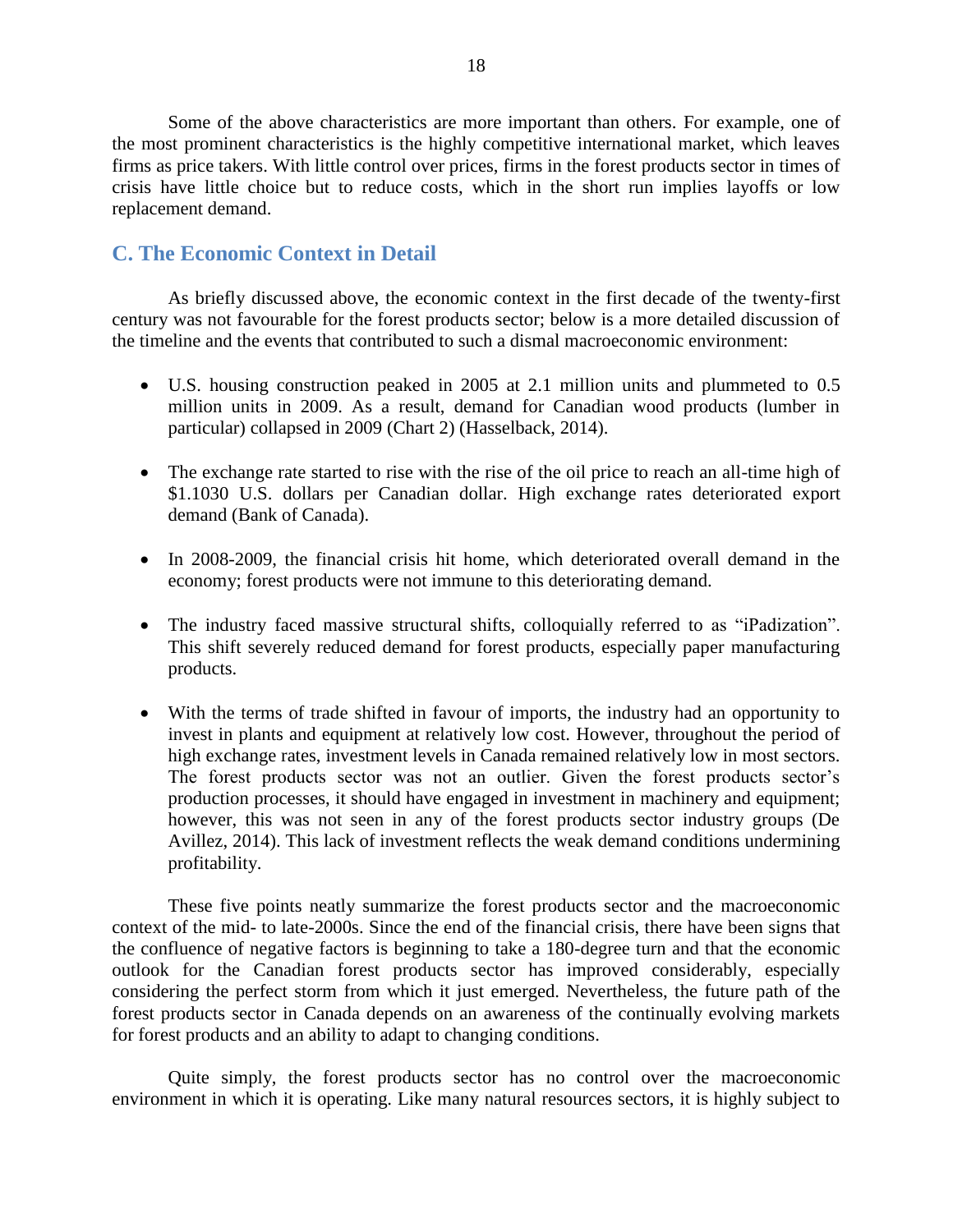the whims of the economic cycles and the conditions of the macro-economy. Nevertheless, this report will attempt to show that despite poor conditions in the first decade of the twenty-first century, the forest products sector in Quebec (and Canada) was able to revitalize production processes, increasing its cost competitiveness in the international market. With extremely promising productivity growth throughout this perfect storm, the forest products sector is set to take advantage of the upcoming confluence of positive factors, provided companies continue to adapt to the changing markets they face.

<span id="page-18-1"></span>

#### **Chart 2: Lumber Prices and Housing Starts, 2004-2013**

<span id="page-18-0"></span>Source: Madison Lumber Reporter, Statistics Canada, US Census Bureau.

#### **D. The Role of Productivity in the Forest Products Sector**

FPAC's Vision 2020 Challenge highlights three main goals for the Canadian forest products sector in the next seven years (FPAC, 2012):

- Reduce the sector's environmental footprint by 35 per cent;
- Generate an additional \$20 billion in economic activity with new innovations and new markets; and
- Renew the workforce, hiring 60,000 recruits, including women, Aboriginals, and immigrants.

Productivity gains can help the Canadian forest products sector achieve these three objectives. <sup>6</sup> Productivity growth can reduce the forest products sector's dependency on energy inputs, therefore reducing its environmental footprint. De Avillez (2014) notes how this is already happening in the Canadian forest products sector.

Productivity improvements also allow firms to produce the same quantity of output by using fewer inputs, which reduces unit costs. However, the sector's competitiveness depends not only on productivity but also on other factors, such as exchange rates and input costs. Labour

 $\overline{a}$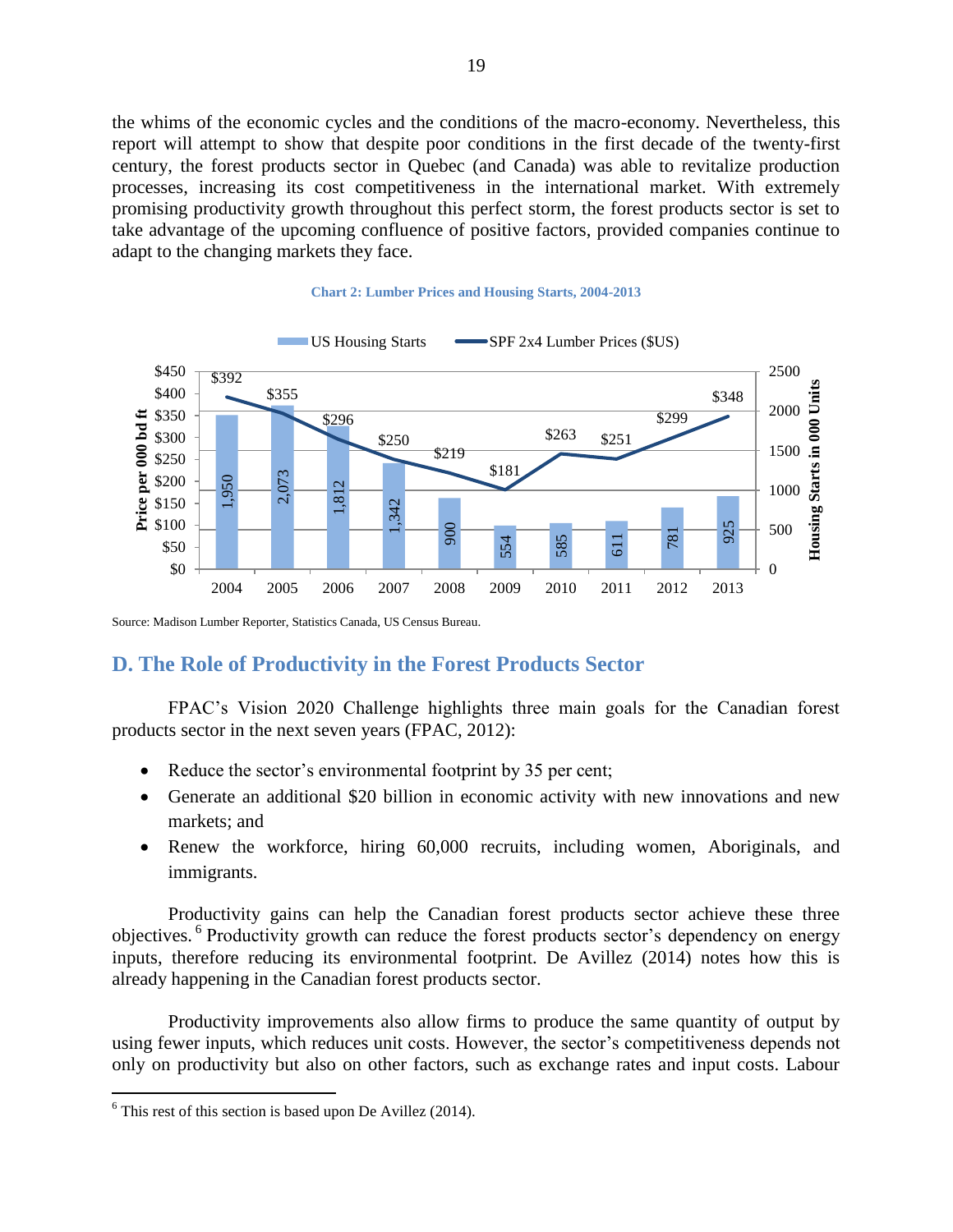costs, in particular, represent a challenge to the Canadian forest products sector. High labour costs make it harder for the forest products sector in Canada to compete internationally with lowwage countries such as Russia, China, and Brazil. In fact, even when compared to other developed countries, Canada's labour costs are quite high.

It is unlikely that labour costs in the Canadian forest products sector will experience a significant fall. Productivity gains can help by reducing the sector's need for labour inputs, thus reducing production costs. This means, however, that employment in the sector might *fall* in the short-run. In the medium- and long-run, however, productivity gains in the sector can prove to be an important boon.

By lowering unit production costs, productivity gains can help Canadian firms to better compete with international firms, and thus regain some of their lost market share. The increased demand for Canadian forest products may, in turn, lead to a rise in the sector's employment. Needless to say, new markets represent an important opportunity of expansion for the Canadian forest products sector and should not be ignored. The strong demand for forest products in China, in particular, has taken front-stage in the past decade.

Regaining market share in established markets should also be a key objective of the Canadian forest products sector. This applies in particular to the U.S. forest products market, where Canada has lost substantial ground.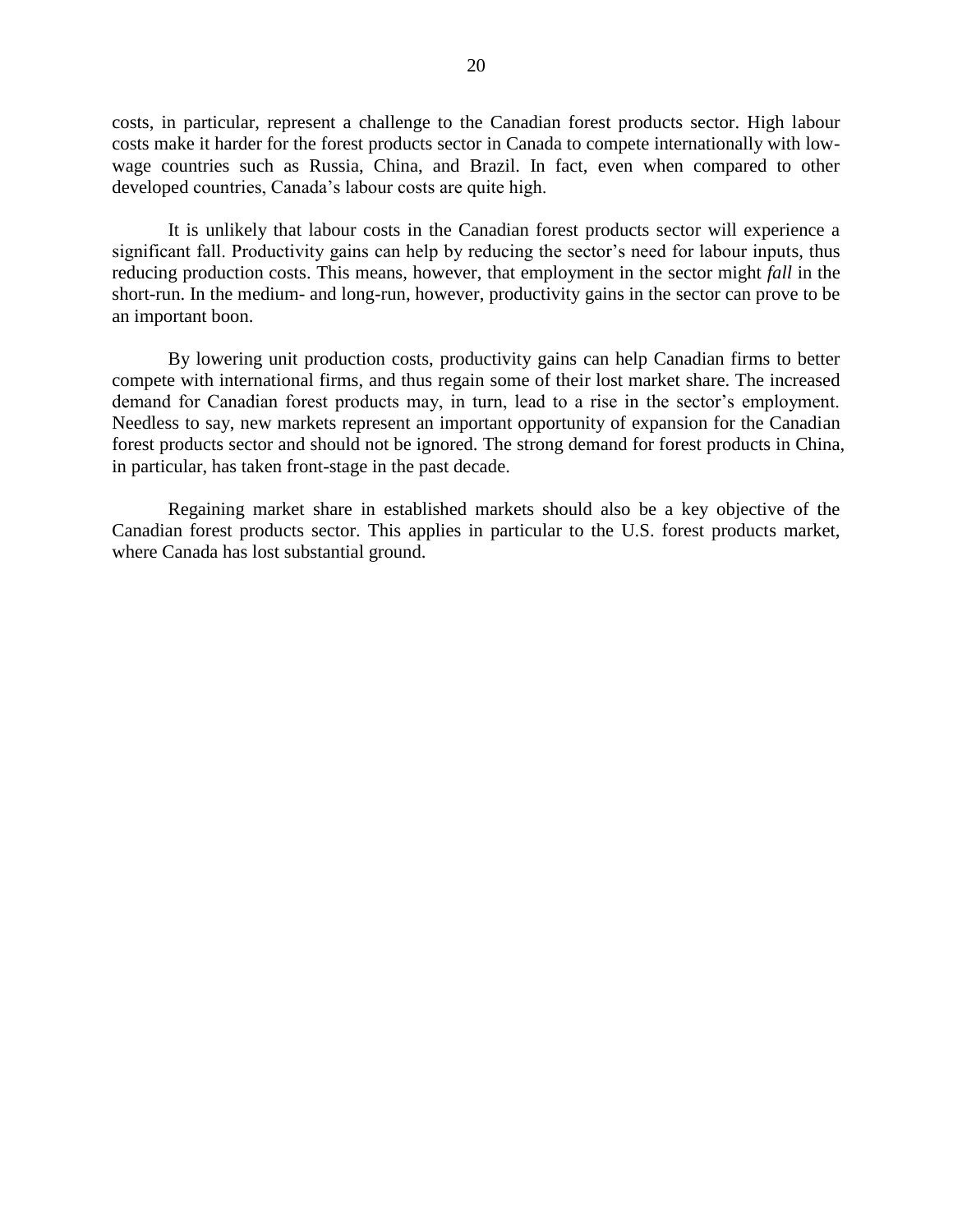## <span id="page-20-0"></span>**II. Quebec's Forest Products Sector in the Canadian Context**

The forest products sector in Quebec rivals that of British Columbia in terms of absolute economic importance. In 2011, the most recent year for which nominal GDP data are available, the Quebec forest products sector produced \$5.3 billion, representing 1.6 per cent of total nominal provincial GDP. The only province to produce more was British Columbia, with \$5.34 billion, representing 2.65 per cent of the province's nominal GDP.

**Chart 3: Nominal GDP, Forest Products Sector, Canada and Selected Canadian Provinces, 2011**









**c) Share of Provincial Economy**

Source: CANSIM Table 383-0030.

Nominal GDP in the forest products sector in Quebec originated mainly in the paper manufacturing sector, which generated \$2.6 billion in 2011. The wood product manufacturing sector contributed \$1.8 billion, while forestry and logging contributed \$0.8 billion.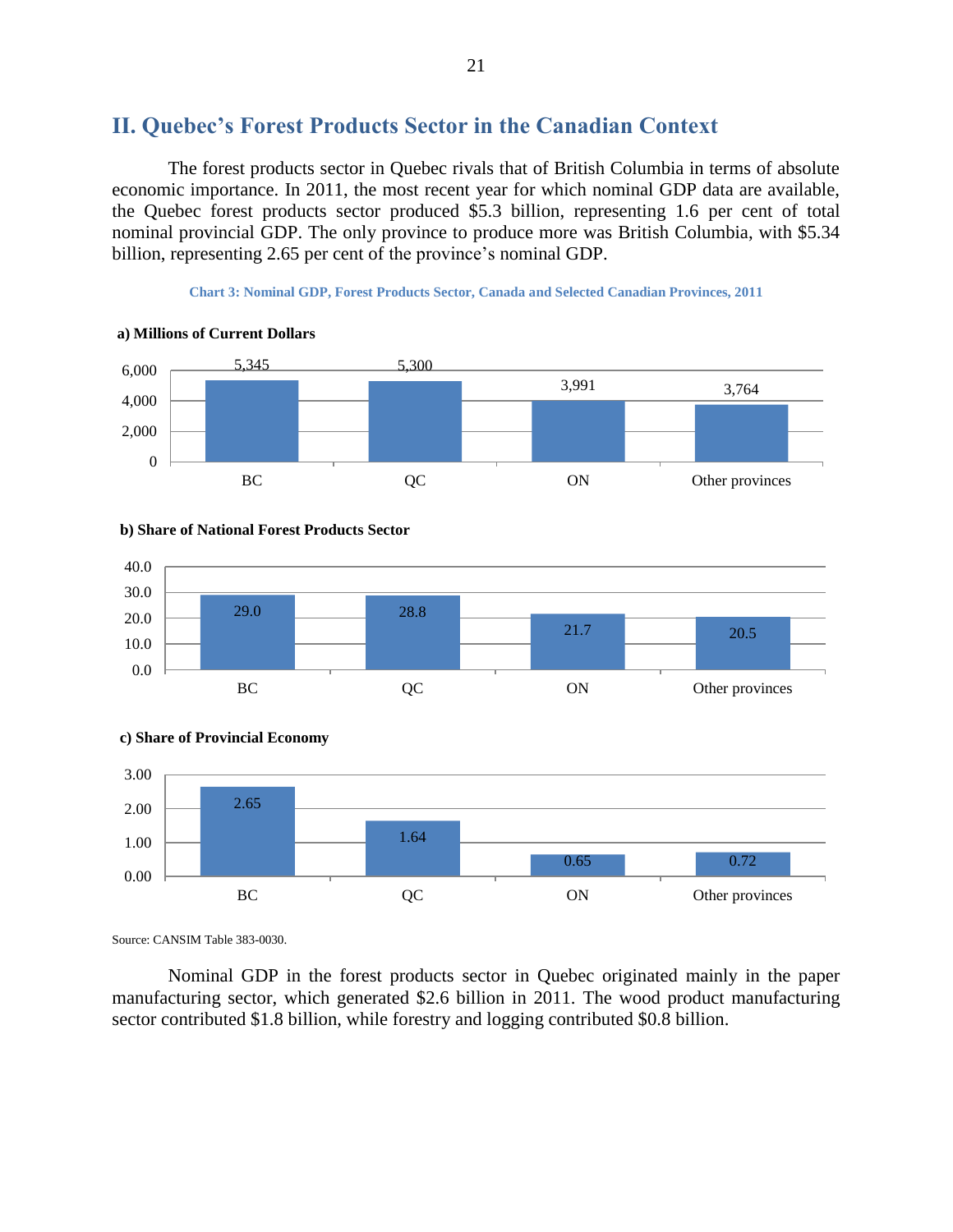| <b>Province</b> | Forest<br>products<br>sector | <b>Forestry and</b><br>logging | Wood product<br>manufacturing | Paper<br>manufacturing |
|-----------------|------------------------------|--------------------------------|-------------------------------|------------------------|
| ON              | 21.69                        | 10.61                          | 15.12                         | 32.08                  |
| QC              | 28.81                        | 23.04                          | 27.47                         | 32.53                  |
| BC              | 29.05                        | 44.61                          | 32.77                         | 18.89                  |
| <b>NFL</b>      | --                           | 1.17                           | 0.36                          | --                     |
| PEI             |                              | 0.09                           | --                            | --                     |
| <b>NS</b>       |                              | 2.15                           | 1.61                          | --                     |
| NB              | --                           | 6.88                           | 4.16                          | --                     |
| MB              | 1.30                         | 0.68                           | 1.95                          | 1.05                   |
| <b>SK</b>       | --                           | 0.91                           | 1.59                          | --                     |
| AB              |                              | 9.48                           | 14.87                         | --                     |

**Table 2: Provincial Shares of Nominal Output of the Forest Products Sector in Canada, Per Cent, 2011**

Source: CSLS calculations based on Statistics Canada data.

In 2011, at the total forest products level and the component level, Quebec had a larger share of the Canadian total than Ontario (28.8 per cent versus 21.7 per cent), but only outperformed British Columbia in terms of paper manufacturing (32.5 per cent versus 18.9 per cent), since British Columbia had the largest share of forestry and logging (44.6 per cent) and wood product manufacturing (32.8 per cent).

In terms of employment, similar patterns arise: Quebec and British Columbia are the largest provinces in the national forest products sector scene in 2011, while Ontario comes in behind. These three provinces make up the majority of the job opportunities in the forest products sector in Canada, since the other ten provinces account for only 21.8 per cent [\(Chart 4\)](#page-22-1). In terms of each province's respective economy, British Columbia's forest products sector retains the most economic importance, followed by Quebec and Ontario.

Essentially, these figures suggest that the forest products sector in Quebec is important from the perspective of the Quebec economy and from the perspective of the Canadian forest products sector. As such, maintaining the health of the Quebec forest products sector through strong productivity growth is crucial to maintaining the health of the Canadian forest products sector as a whole, as well as Quebec's economy.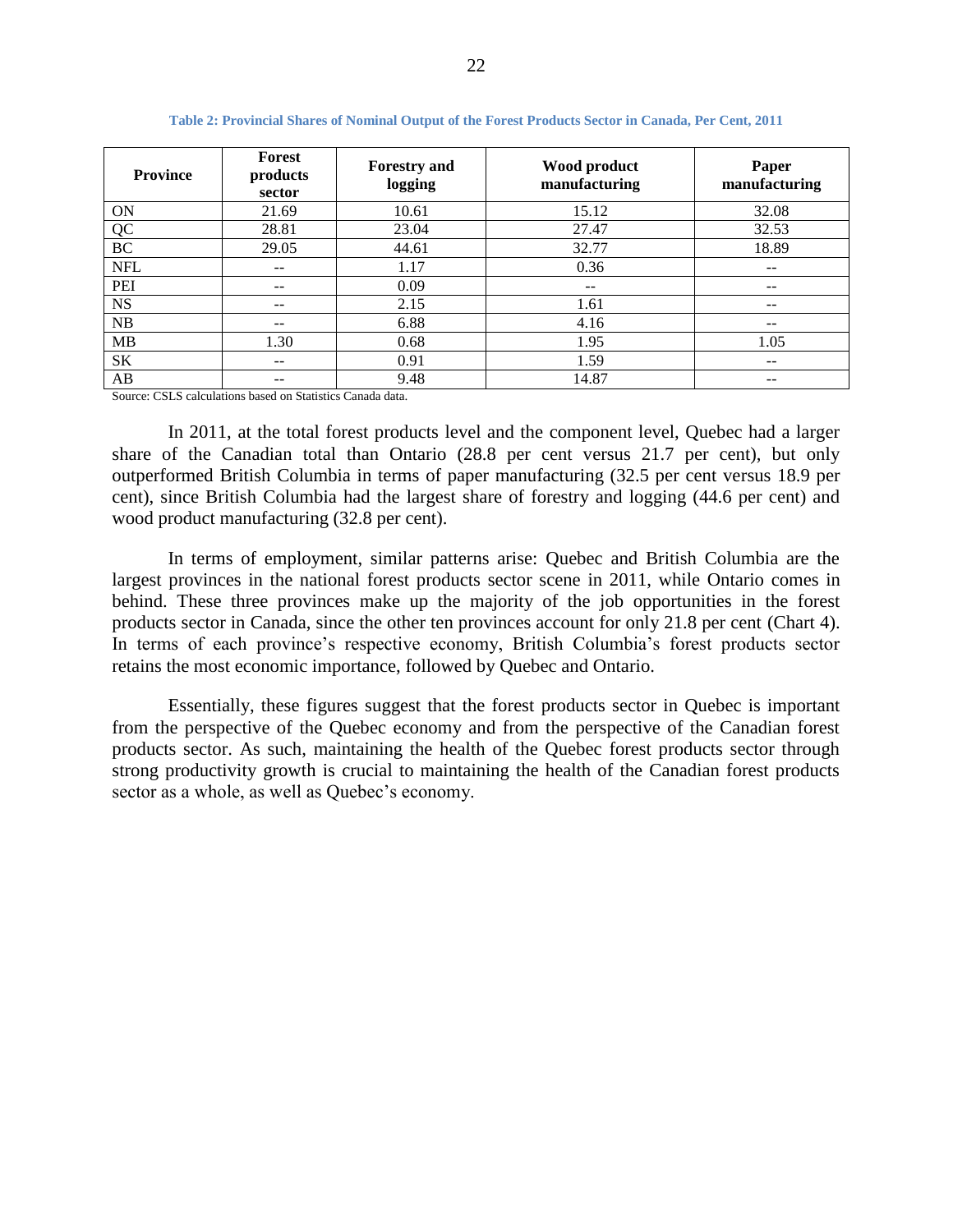

#### <span id="page-22-1"></span>**a) Number of Jobs**









 $\overline{a}$ 



<span id="page-22-0"></span>Hence, Quebec's performance relative to two other Canadian provinces, including British Columbia and Ontario, will be measured for three key variables: real GDP, hours worked, and labour productivity.<sup>7</sup> Unfortunately, due to the confidentiality restraints imposed by the Statistics Act, comparisons with all three provinces across all three variables cannot always be undertaken.

## **A. Quebec's Relative Labour Productivity Performance in the Forest Products Sector and Subsectors: 2000-2013**

Quebec had the strongest labour productivity performance in the forest products sector among the provinces for which data are available between 2000 and 2013 (3.7 per cent per year) [\(Chart 5\)](#page-24-1). British Columbia demonstrated the second strongest labour productivity growth (3.5 per cent per year), while Ontario demonstrated the weakest performance  $(1.0 \text{ per cent per year})^8$ 

**Chart 4: Employment, Forest Products Sector, Canada and Selected Canadian Provinces, 2011**

 $<sup>7</sup>$  Data on Alberta and Manitoba are also provided when available. Data on the other five provinces are not available</sup> due to their small size. These five provinces account for less than ten per cent of the output of the forest products sector.

<sup>8</sup> Ontario's productivity growth between 2000 and 2013 has been analyzed in depth by the CSLS (2015).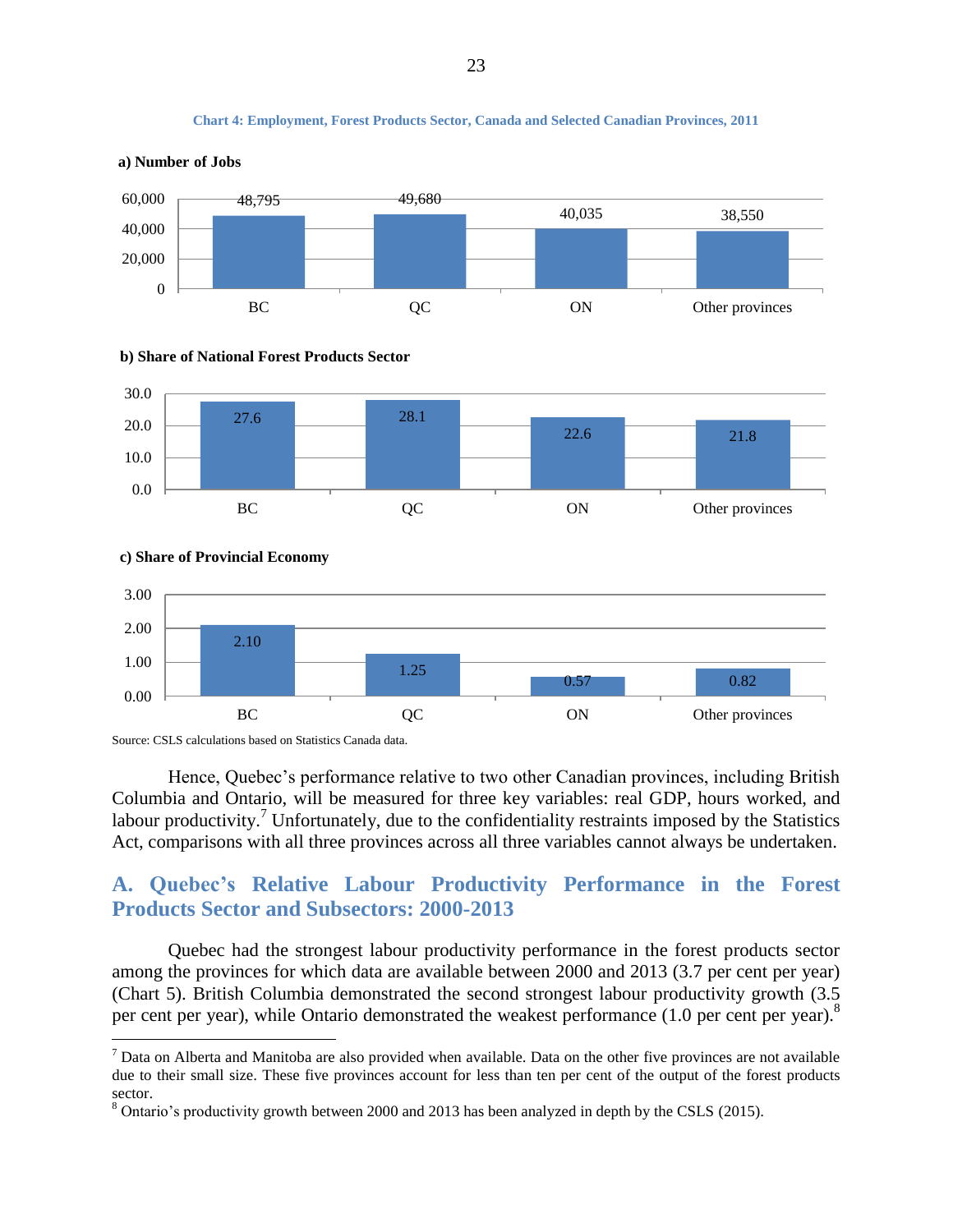Compared to the Canadian compound average annual growth rate (3.0 per cent per year), Quebec was performing slightly above average, while relative to all industries in Canada (0.9 per cent per year) and all industries in Quebec (0.8 per cent per year), the forest products sector in Quebec was performing exceedingly well.

When broken down by subsector, Quebec demonstrated stronger labour productivity performance than Canada in all three subsectors throughout the 2000-2013 period (Chart 3). The magnitude of the difference in labour productivity growth between Canada and Quebec was the largest in forestry and logging (2.7 percentage points), while wood product manufacturing and paper manufacturing only had minor differences of 0.5-0.6 percentage points.

Relative to the other major forest products producing Canadian provinces for which data are available, Quebec's labour productivity growth between 2000 and 2013 was the strongest in every subsector, exceeding British Columbia, Manitoba, Alberta and Ontario by large margins in many cases. The only exception was labour productivity growth in wood product manufacturing in British Columbia, which was identical to Quebec's in this period. Ontario and Manitoba performed exceptionally poorly compared to Quebec in forestry and logging: Manitoba's labour productivity growth was negative (-0.8 per cent per year) and Ontario's labour productivity growth was minimal (0.6 per cent per year), while Quebec's labour productivity performance was exceedingly impressive (6.7 per cent per year). Furthermore, compared to Ouebec, Ontario's labour productivity performance in paper manufacturing was extremely disappointing, as it was unchanged throughout the period between 2000 and 2013 (0.0 per cent per year). In absolute terms, Ontario's wood product manufacturing demonstrated better labour productivity growth throughout the period (2.6 per cent per year), but compared to the growth exhibited by Quebec (4.8 per cent per year), it was still far from stellar.

Hence, Quebec's labour productivity growth rates between 2000 and 2013 for the forest products sector and subsectors suggests that it was a strong contender in Canada, demonstrating top performance in two of three subsectors (forestry and logging and paper manufacturing) and comparably strong performance in the third (wood product manufacturing).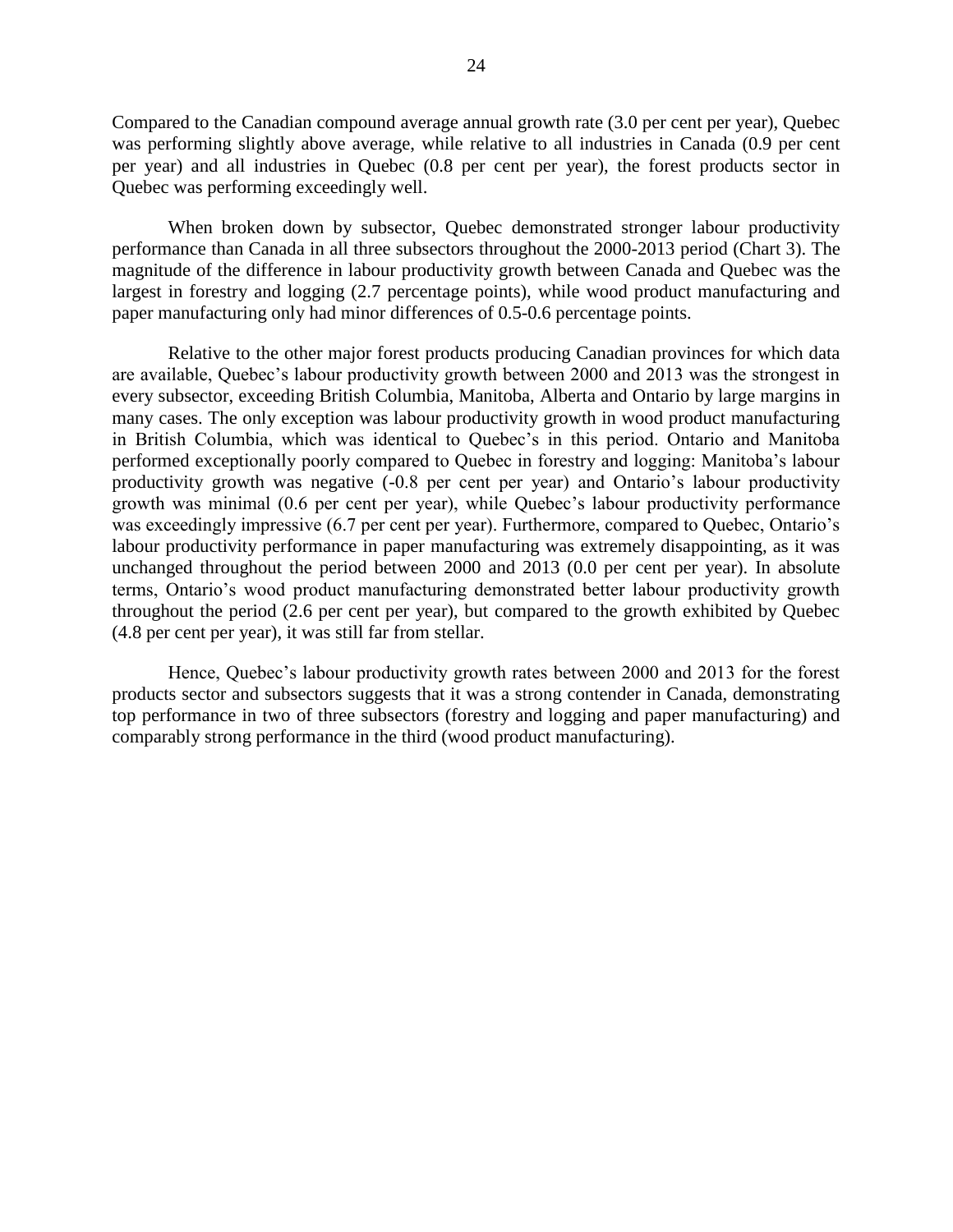<span id="page-24-1"></span>



Source: CSLS calculations based on Statistics Canada data.

## <span id="page-24-0"></span>**B. Quebec's Output, Labour Input and Labour Productivity Performance in the Forest Products Sector in Comparison with Other Provinces: 2007-2013**

This section focuses on the most recent period (2007 to 2013) to provide a more detailed analysis of the components of labour productivity growth, namely real GDP and hours worked. As this period is more closely associated with the current economic conditions than the longer time period between 2000 and 2013, the findings of this section may be more relevant to the short-term outlook for the industry.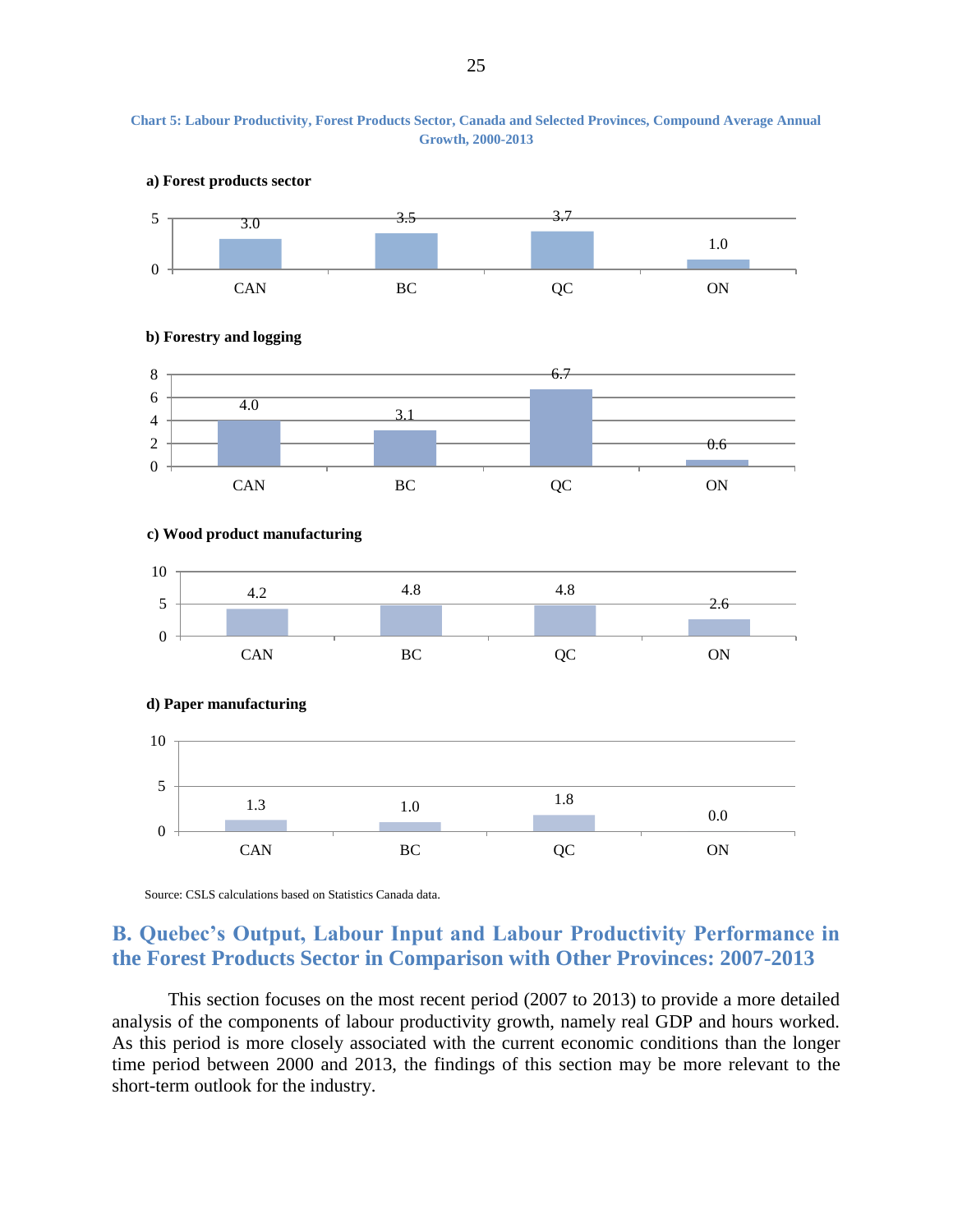The section starts with real GDP, examining the entire period between 2007 and 2013, as well as two sub-periods (2007-2010 and 2010-2013). Next, the section examines hours worked, before combining the results to analyze labour productivity.

#### <span id="page-25-0"></span>**i. Real GDP**

In terms of real GDP performance, Quebec's forest products sector sits in the middle of the pack among Canada's major forest-products-producing provinces. Between 2007 and 2013, Quebec's compound average annual growth outperformed that of Ontario (-2.0 per cent per year versus -5.5 per cent per year), while falling behind Alberta and British Columbia (1.3 per cent per year and -1.7 per cent per year) [\(Chart 6\)](#page-25-2). The negative growth rate experienced throughout this period mostly reflects faster declining real GDP between 2007 and 2010 (-3.8 per cent per year), since real GDP hardly declined in the latter period (2010-2013), registering -0.1 per cent per year.

At the national level, real output growth in the forest products sector fell at a 5.4 per cent average annual rate between 2007 and 2010, rebounding to a positive growth rate of 2.8 per cent per year between 2010 and 2013 due to large upswings in Alberta and British Columbia. This pattern of better performance in the second sub-period was observed in all provinces, but positive growth after 2010 only occurred in the two western provinces. Both Ontario and Quebec continued to see falls in output in the forest products sector after 2010, although Ontario saw much larger falls than Quebec (-1.8 per cent per year versus -0.1 per cent per year).



<span id="page-25-2"></span>

Source: CSLS calculations based on Statistics Canada data.

<span id="page-25-1"></span>Surprisingly, despite an improvement between 2010 and 2013 relative to the period between 2007 and 2010 in absolute terms, Quebec's relative performance compared to other provinces was actually much poorer between 2010 and 2013. More specifically, between 2007 and 2010, Quebec exhibited the smallest declines in real output in the forest products sector among the provinces for which data are available, while between 2010 and 2013, Quebec only outperformed one province: Ontario. Given these results, it is not surprising that Quebec outperformed the Canadian compound average annual growth rate between 2007 and 2010, but failed to do so between 2010 and 2013. Overall, Quebec performed below the Canadian average between 2007 and 2013 (-2.0 per cent per year versus -1.4 per cent per year). In other words,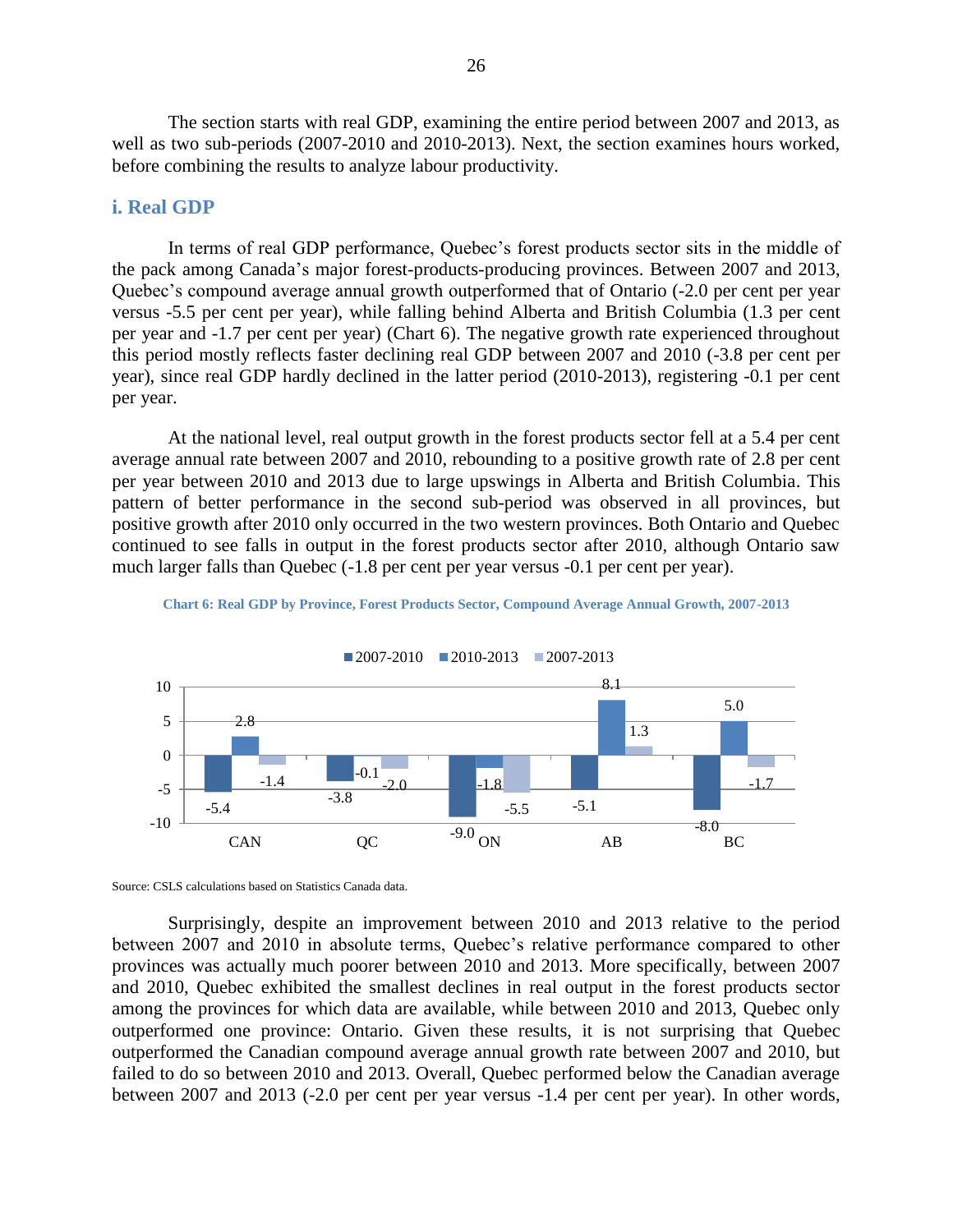Quebec did not experience as great a decline in output in forest products as the national average between 2007 and 2010 and experienced a weaker rebound between 2010 and 2013.

#### **ii. Hours Worked**<sup>9</sup>

Between 2007 and 2013, hours worked in Quebec fell more than those in British Columbia (-4.3 per cent per year versus -5.5 per cent per year), but less than those in Ontario (- 6.2 per cent) [\(Chart 7\)](#page-26-0). In general, total hours worked, which is driven by employment, fell drastically in all provinces in the 2007 to 2010 period because of the 2008-2009 recession (although Quebec had the smallest declines), while it fell much less dramatically (or increased) in all provinces except Quebec in the 2010-2013 period when output growth rebounded in most provinces. Surprisingly, hours worked in Quebec actually fell faster in the second sub-period, which counters the trend observed in other provinces. In particular, when broken down into two sub-periods, hours worked in Quebec fell by 5.3 per cent per year in the first sub-period, while they fell 5.8 per cent per year in the second.

Quebec had the smallest decline in hours worked between 2007 and 2010, when compared to its peers, while it had the lowest rate of change in hours worked between 2010 and 2013. Similarly to real GDP, hours worked in Quebec did not fall as much as the Canadian average between 2007 and 2010 and more than the Canadian average between 2010 and 2013. Hours worked in Quebec fell faster than the Canadian average over the period as a whole (2007 to 2013).



<span id="page-26-0"></span>**Chart 7: Hours Worked by Province, Forest Products Sector, Compound Average Annual Growth, 2007-2013**

Source: CSLS calculations based on Statistics Canada data.

 $\overline{a}$ 

<sup>&</sup>lt;sup>9</sup> Hours worked estimates are available from three different sources: Survey of Employment, Payroll and Hours (SEPH), Labour Force Survey (LFS) and Canadian Productivity Accounts (CPA). This report uses the CPA estimates to calculate productivity. For a discussion of the differences between these three surveys and their implications for productivity estimates, see De Avillez (2014).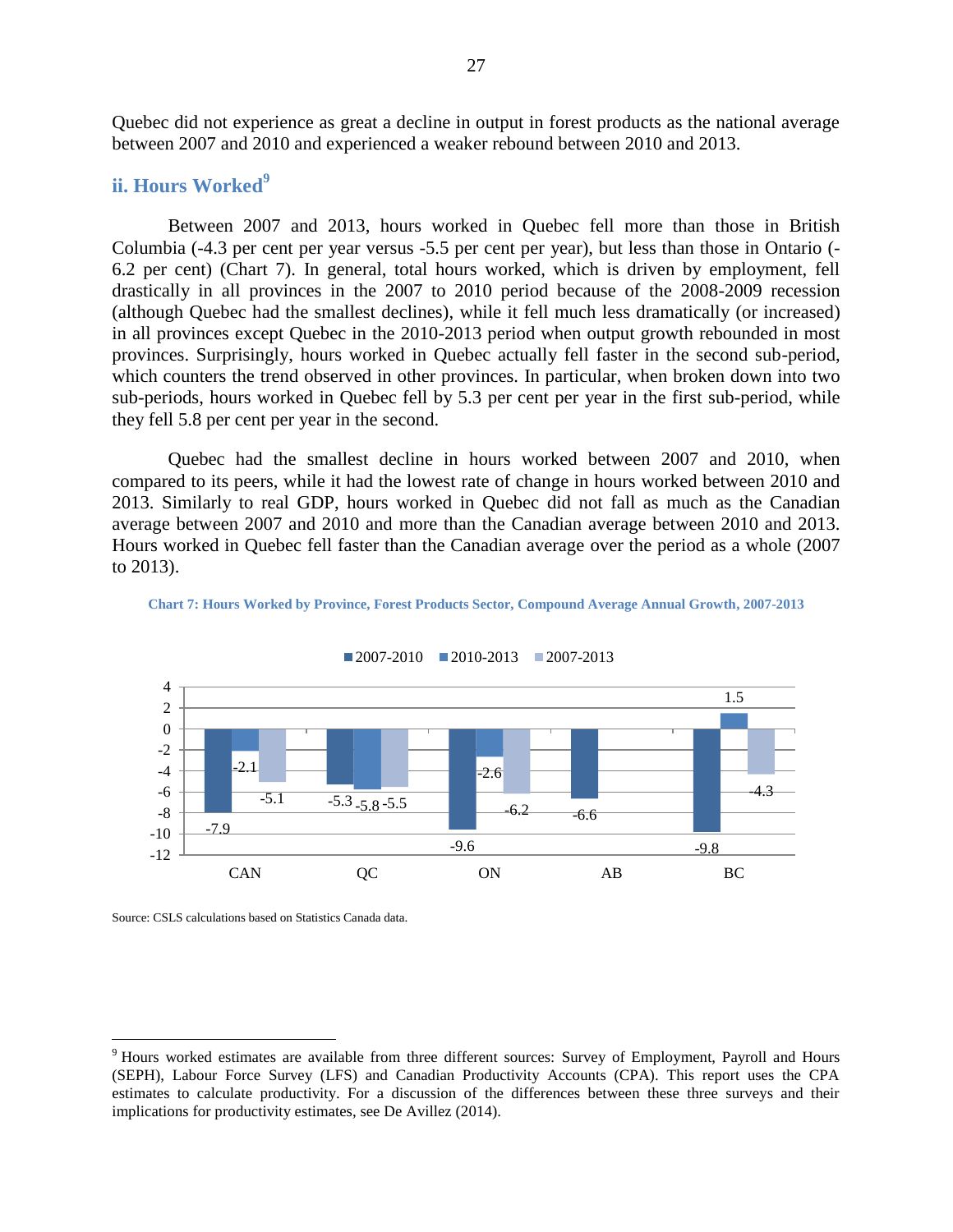

#### **Chart 8: Employment, Forest Products Sector, Selected Canadian Provinces, 2013**

#### <span id="page-27-0"></span>**iii. Labour Productivity**

Quebec's labour productivity in the forest products sector grew 3.7 per cent per year between 2007 and 2013; most of this strong performance took place in the 2010 to 2013 period (6.0 per cent per year) [\(Chart 9\)](#page-28-0). Comparatively, Quebec outperformed every province between 2010 and 2013, but only outperformed one province (Ontario) between 2007 and 2010. On net, Quebec's astonishing performance between 2010 and 2013 resulted in the strongest compound average annual growth rate between 2007 and 2013, outperforming the Canadian average by 1.0 percentage points.

Hence, Quebec's labour productivity performance in the forest products sector is superb when compared to other selected provinces and the Canadian average. When compared to the total economy in Quebec (0.6 per cent per year) and the total economy in Canada (0.9 per cent per year), Quebec's labour productivity performance is stellar (3.7 per cent per year).

In absolute terms, labour productivity performance in Quebec was much stronger between 2010 and 2013, although real GDP growth was still negative, but not plummeting (-0.1 per cent per year). Between 2007 and 2010, Quebec's performance was mildly less promising, since there were substantially larger declines in real GDP. Nevertheless, the industry was able to undertake a much needed revamp and cut excess slack: hours worked in the forest products sector in Quebec fell faster than real GDP, generating strong productivity growth (1.6 per cent per year) throughout the period compared to all industries in Quebec (0.4 per cent per year).

In comparison to the other provinces, Quebec's labour productivity trends between 2007 and 2010 are normal: every other province for which data are available relied on downsizing operations and layoffs to generate labour productivity growth during this period, as hours worked fell faster than output. However, between 2010 and 2013, British Columbia and Alberta were able to register positive real GDP growth, suggesting that labour productivity growth in these two provinces was not wholly the result of hours worked falling faster than real GDP (British Columbia actually saw hours worked increase by 1.5 per cent per year). Labour productivity growth that is generated by rising real GDP is much more promising than labour productivity growth that relies on hours falling faster than output. In short, the perfect storm that hit the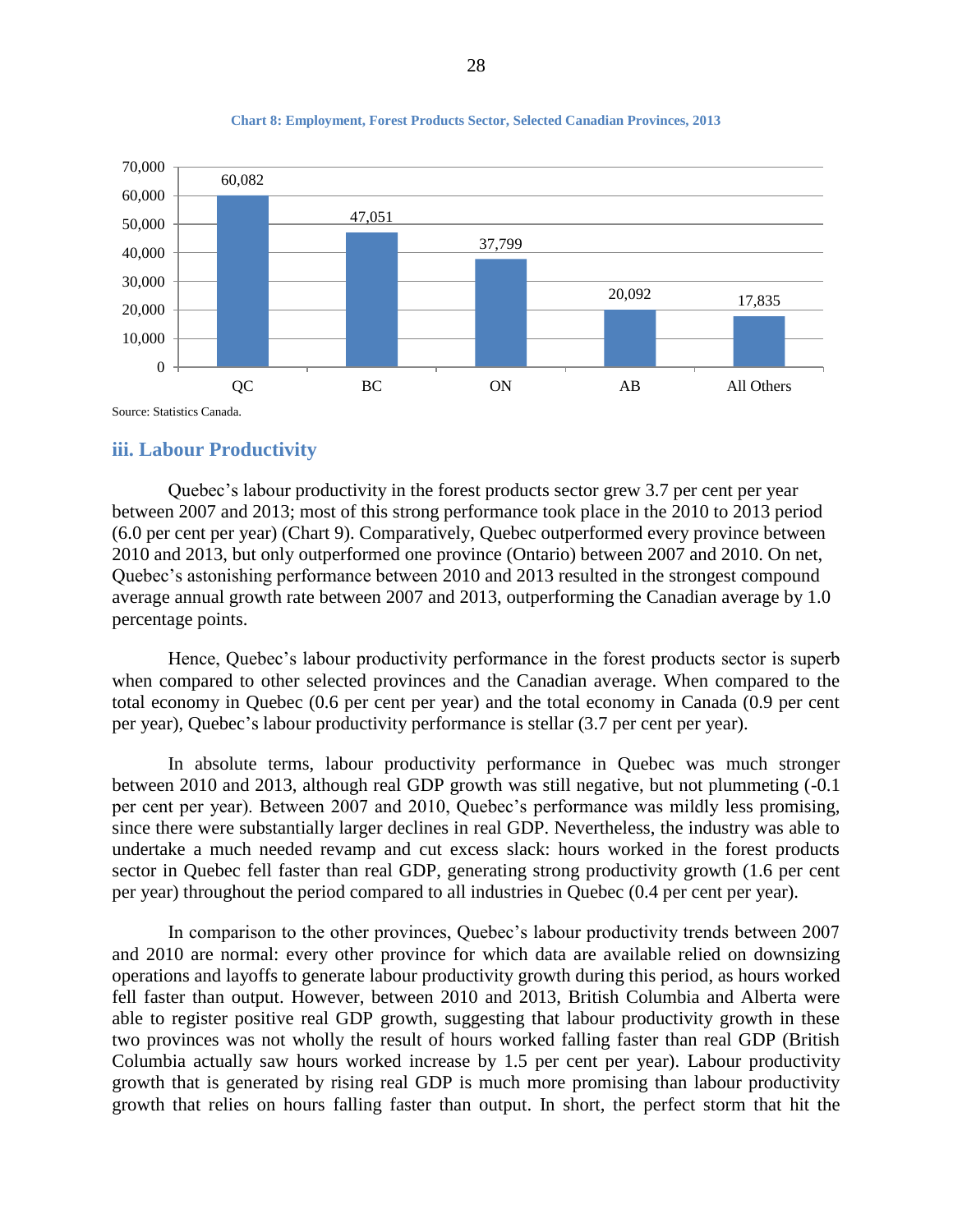industry may have done substantial damage in the short-term, but the overhaul that occurred as a result of the confluence of those negative factors may actually provide Quebec's forest products sector with a more competitive edge in the long run.



<span id="page-28-0"></span>**Chart 9: Labour Productivity by Province, Forest Products Sector, Compound Average Annual Growth, 2007-2013**

 $2007-2010$   $2010-2013$   $2007-2013$ 

In Quebec, the forest products sector continues to represent a decreasing portion of both GDP and hours worked. Since 2007, the forest products sector in Quebec has fallen from 2.3 per cent of nominal GDP to 1.6 per cent in  $2011$ .<sup>10</sup> Hours worked in the forest products sector in Quebec as a share of total hours worked in all industries has also declined since 2007, falling from 2.1 per cent to 1.5 per cent in 2013.

The declining economic importance of the forest products sector in Quebec is not an anomaly; declining nominal GDP in the forest products sector as a share of nominal GDP in all industries has been seen across all of the provinces for which data are available. The only province to display a substantially larger decline than Quebec was British Columbia, falling from 3.8 per cent of nominal GDP in 2007 to 2.7 per cent in 2011. Declines in the share of the forest products sector in total economy nominal GDP in other provinces were similar to declines in Quebec, registering approximately 0.5 percentage points less in 2011 than in 2007.

Hours worked showed the same pattern of decline. Ontario and Alberta demonstrated smaller declines in their share of hours worked in the total economy compared to Quebec (approximately 0.30-0.35 percentage points between 2007 and 2013), while British Columbia exhibited a much larger decline than Quebec, falling from 3.5 per cent in 2007 to 2.6 per cent in 2013.

Despite a declining economic importance, the forest products sector will continue to be an important backbone for many rural communities in Quebec, providing high paying jobs. Moreover, since the forest products sector did remain active and relatively prosperous in terms of productivity in the face of a perfect storm, it is clear that the forest products sector will prove

 $\overline{a}$ 

Source: CSLS calculations based on Statistics Canada data.

 $10$  2011 is the most recent year for which nominal GDP data are available.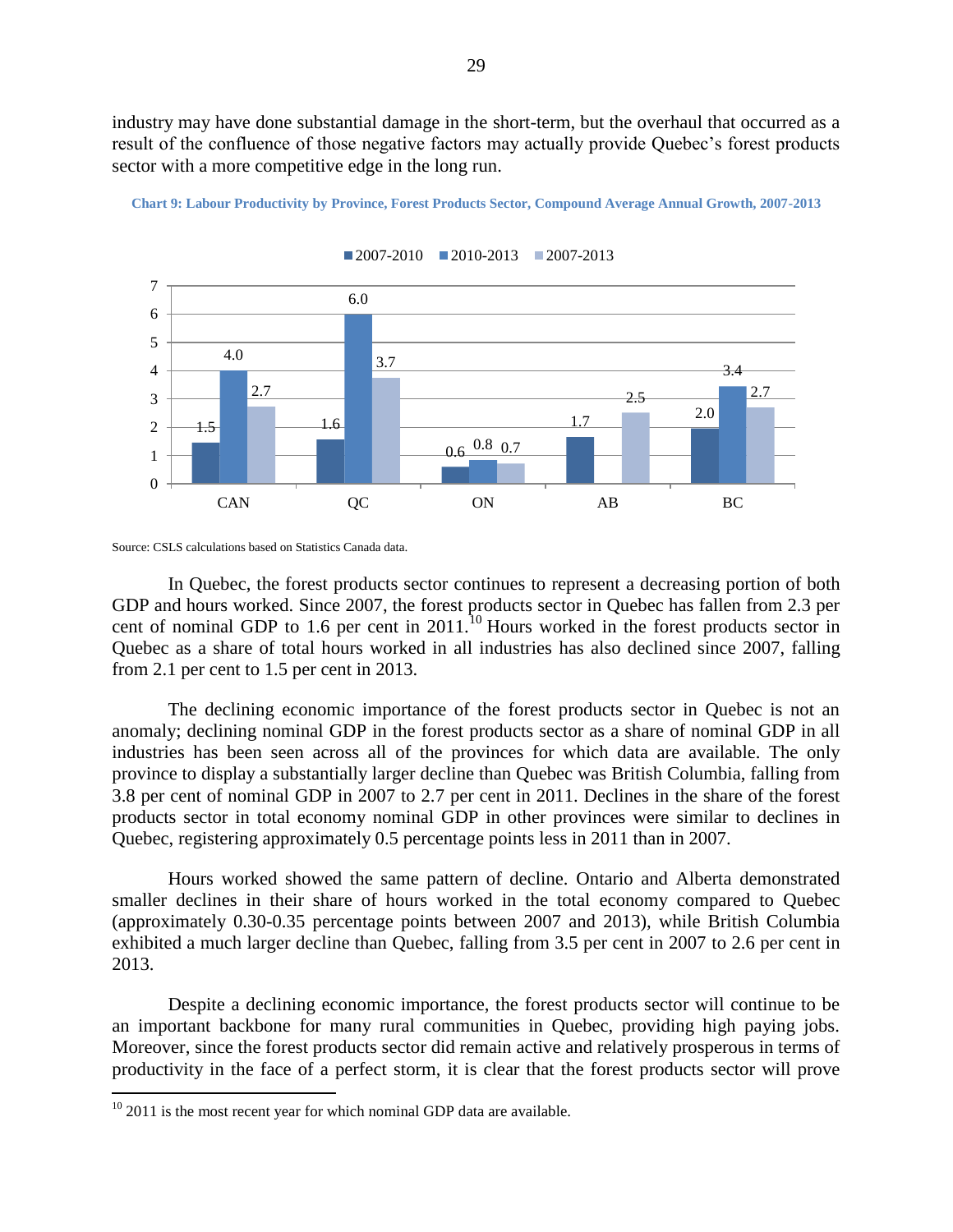resilient and crucial to the Canadian economy, albeit at a much smaller size than in the previous century. $^{11}$ 

Since Ontario had less than 1.0 per cent of nominal GDP originating in the forest products sector, Quebec's forest products sector in 2011 comprised a relatively large part of nominal GDP; the only province to rely more heavily on the forest products sector than Quebec for nominal GDP was British Columbia (2.6 per cent).<sup>12</sup> In terms of hours worked in 2013, Quebec's forest products sector accounted for more hours worked than either Ontario's or Alberta's (0.7 and 0.8 per cent respectively), but Quebec's forest products sector represents fewer hours worked than British Columbia (2.6 per cent).

#### **Chart 10: Output, Hours Worked, Labour Productivity, Quebec, 2007-2013**



**a) 2007-2010**

Source: CSLS calculations based on Statistics Canada data.

 $\overline{a}$ 

<span id="page-29-0"></span>In sum, Quebec's forest products sector has performed strongly in terms of labour productivity given the perfect storm that hit the industry in the first decade of the  $21<sup>st</sup>$  century. Quebec's forest products sector's real GDP responded as would be expected given the convergence of depressive economic influences, declining rapidly between 2007 and 2010 and staying almost level between 2010 and 2013 as the economy marginally picked up. With little

 $11$  For additional data on hours worked, see the CSLS database available at www.csls.ca/res reports.asp.

 $12$  Manitoba and Alberta also had less than 1.0 per cent of their nominal GDP originating in the forest products sector.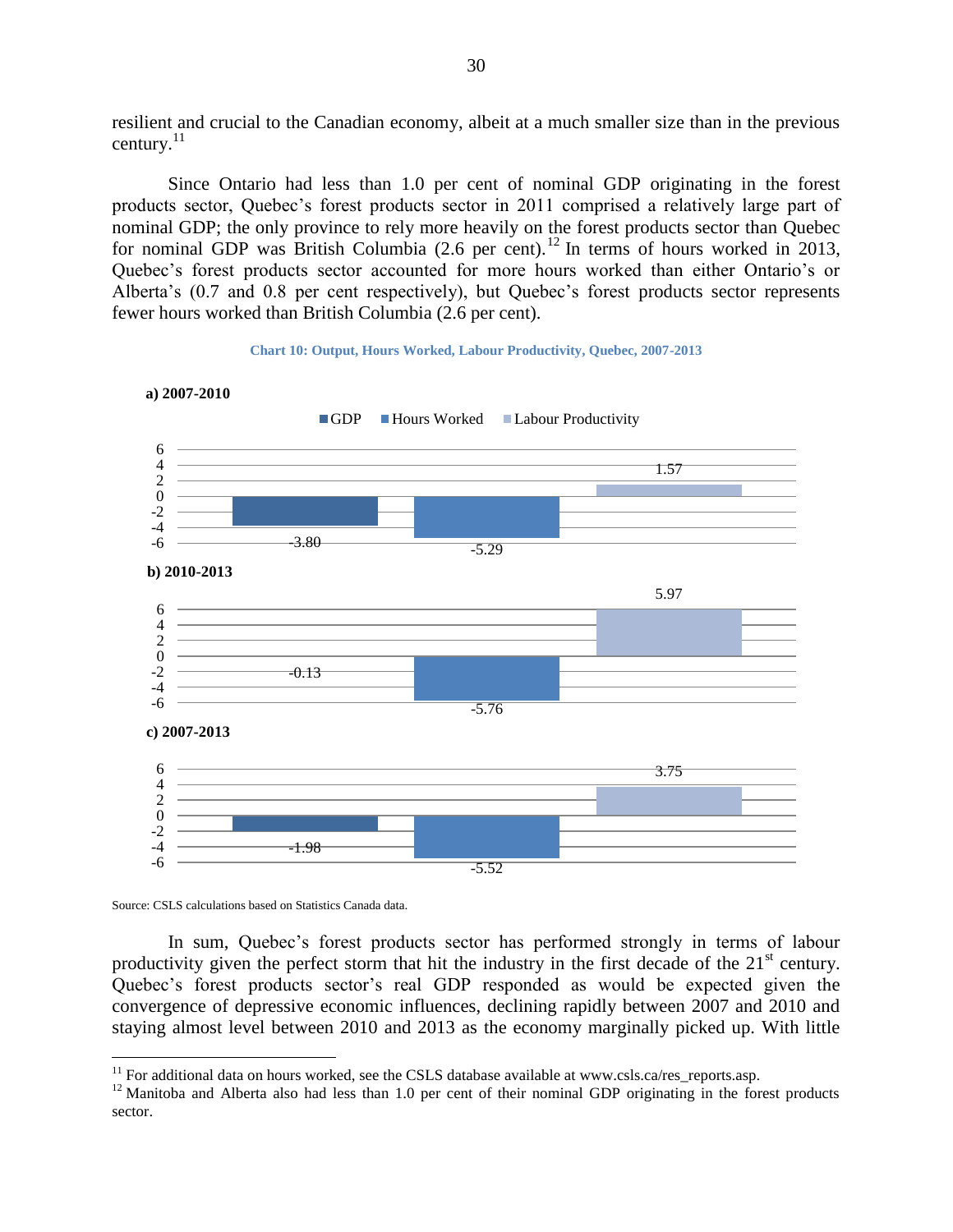control over demand and macroeconomic conditions, the forest products sector in Quebec responded aptly and quickly by cutting hours worked by more than real GDP fell. This timely response resulted in above-average labour productivity growth throughout both sub-periods, especially in the latter time period (2010-2013).

## **C. Labour Productivity Growth in Quebec in the Forest Products Sector Relative to Two-Digit NAICS Industries and Three-Digit Manufacturing Industries, 2000-2013**

This subsection examines the labour productivity growth of the forest products sector in Quebec relative to other two-digit NAICS sectors and to the total economy in Quebec. The analysis looks at growth between 2000 and 2013. This time period will be broken down into two time periods: 2000-2007 and 2007-2013. In order to further isolate the effects of the crisis, the latter time period will be broken down into two additional periods: 2007-2010 and 2010-2013.

<span id="page-30-0"></span>



Source: CSLS calculations based on Statistics Canada data.

Between 2000 and 2013, the forest products sector had the second highest labour productivity growth of all two-digit NAICS industries in Quebec (3.7 per cent per year) [\(Chart](#page-30-0)  [11](#page-30-0) and [Table 3\)](#page-31-0). The only industry to show higher labour productivity growth during this period was agriculture, forestry, fishing and hunting (3.9 per cent per year), which contains one of the components of the forest products sector (forestry and logging). Aside from agriculture, forestry, fishing and hunting, the forest products sector exhibited labour productivity growth that was over 1.0 percentage points faster than all other two-digit NAICS industries.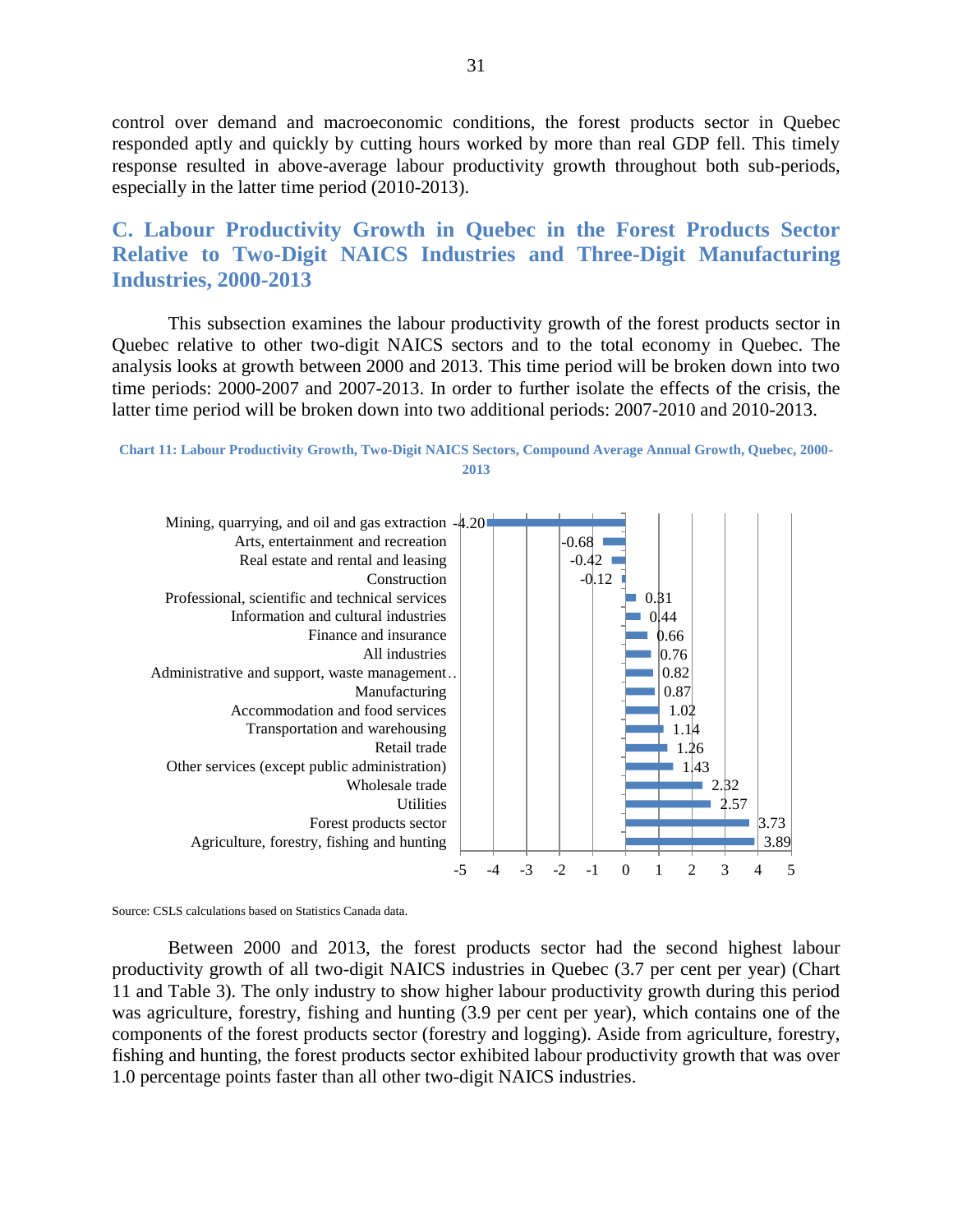When broken down by time period, the forest products sector's relative performance was outstanding in both periods. Between 2000 and 2007, the forest products sector was second best, with 3.7 per cent per year [\(Table 3\)](#page-31-0). The only sector to outperform the forest products sector was agriculture, forestry fishing and hunting (4.0 per cent per year), with wholesale trade coming in close behind (3.6 per cent per year). Otherwise, the forest products sector outperformed all other two-digit NAICS industries by over one percentage point. Between 2007 and 2013, utilities was the top performer, demonstrating 9.3 per cent growth per year. The forest products sector was the second best performer, exhibiting 3.7 per cent per year, tied with agriculture, forestry, fishing and hunting.

When looking at these figures, it becomes immediately clear that the forest products sector has performed much more consistently across periods than other top-performing industries in terms of labour productivity. Many other sectors demonstrated differences of over one percentage point between the two sub-periods, while the forest products sector had extremely steady labour productivity growth, with only a 0.05 percentage point change between the two periods.

|                                                                          | 2000-  | 2007-  | 2010-  | 2007-  | 2000-   |
|--------------------------------------------------------------------------|--------|--------|--------|--------|---------|
|                                                                          | 2007   | 2010   | 2013   | 2013   | 2013    |
| Total economy                                                            | 0.9    | 0.4    | 0.8    | 0.6    | 0.8     |
| <b>Forest products sector</b>                                            | 3.7    | 1.6    | 6.0    | 3.7    | 3.7     |
| Agriculture, forestry, fishing and hunting                               | 4.0    | 3.6    | 3.9    | 3.7    | 3.9     |
| Mining and oil and gas extraction                                        | $-4.4$ | 0.6    | $-8.2$ | $-3.9$ | $-4.2$  |
| <b>Utilities</b>                                                         | $-2.9$ | 23.2   | $-3.0$ | 9.3    | 2.6     |
| Construction                                                             | 1.2    | $-4.5$ | 1.2    | $-1.7$ | $-0.1$  |
| Manufacturing                                                            | 1.0    | 0.3    | 1.2    | 0.7    | 0.9     |
| Wholesale trade                                                          | 3.6    | 2.3    | $-0.4$ | 0.9    | 2.3     |
| Retail trade                                                             | 1.5    | 2.3    | $-0.3$ | 1.0    | 1.3     |
| Transportation and warehousing                                           | 0.6    | 3.1    | 0.5    | 1.8    | 1.1     |
| Information and cultural industries                                      | 2.7    | $-3.4$ | $-0.9$ | $-2.1$ | 0.4     |
| Finance and insurance, and holding companies                             | 1.2    | $-2.2$ | 2.4    | 0.1    | 0.7     |
| Professional, scientific and technical services                          | 0.9    | $-0.5$ | $-0.3$ | $-0.4$ | 0.3     |
| Administrative and support, waste management and remediation<br>services | 1.7    | $-1.4$ | 1.1    | $-0.2$ | 0.8     |
| Arts, entertainment and recreation                                       | 0.6    | $-4.3$ | $-0.1$ | $-2.2$ | $-0.7$  |
| Accommodation and food services                                          | 1.3    | 0.4    | 1.1    | 0.7    | 1.0     |
| Other private services                                                   | 2.9    | $-1.2$ | 0.6    | $-0.3$ | 1.4     |
| Real estate, rental and leasing                                          | $-1.5$ | 1.5    | 0.2    | 0.9    | $-0.42$ |

<span id="page-31-0"></span>**Table 3: Labour Productivity, Two-Digit NAICS Sectors, Compound Average Annual Growth, Quebec, 2000-2013**

Note: The forest products sector is a composite consisting of forestry and logging, which is a part of agriculture, forestry, fishing and hunting, and wood product and paper manufacturing, which are a part of manufacturing. The figures for manufacturing and agriculture, forestry, fishing and hunting do not exclude the forest products sector industries.

Source: CSLS calculations based on Statistics Canada data.

When the latter period (2007-2013) is further broken down into two parts (2007-2010 and 2010-2013), this consistency is completely lost. Labour productivity growth in the forest products sector was equally as volatile as in the other sectors, with 1.6 per cent per year growth between 2007 and 2010 and 6.0 per cent per year growth between 2010 and 2013. Between 2007 and 2010, the forest products sector performed quite poorly (it demonstrated the sixth fastest growth). From this point of view, the forest products sector was clearly hit hard by the financial crisis of 2008-2009 and the collapse of U.S. housing between 2006 and 2009, which is captured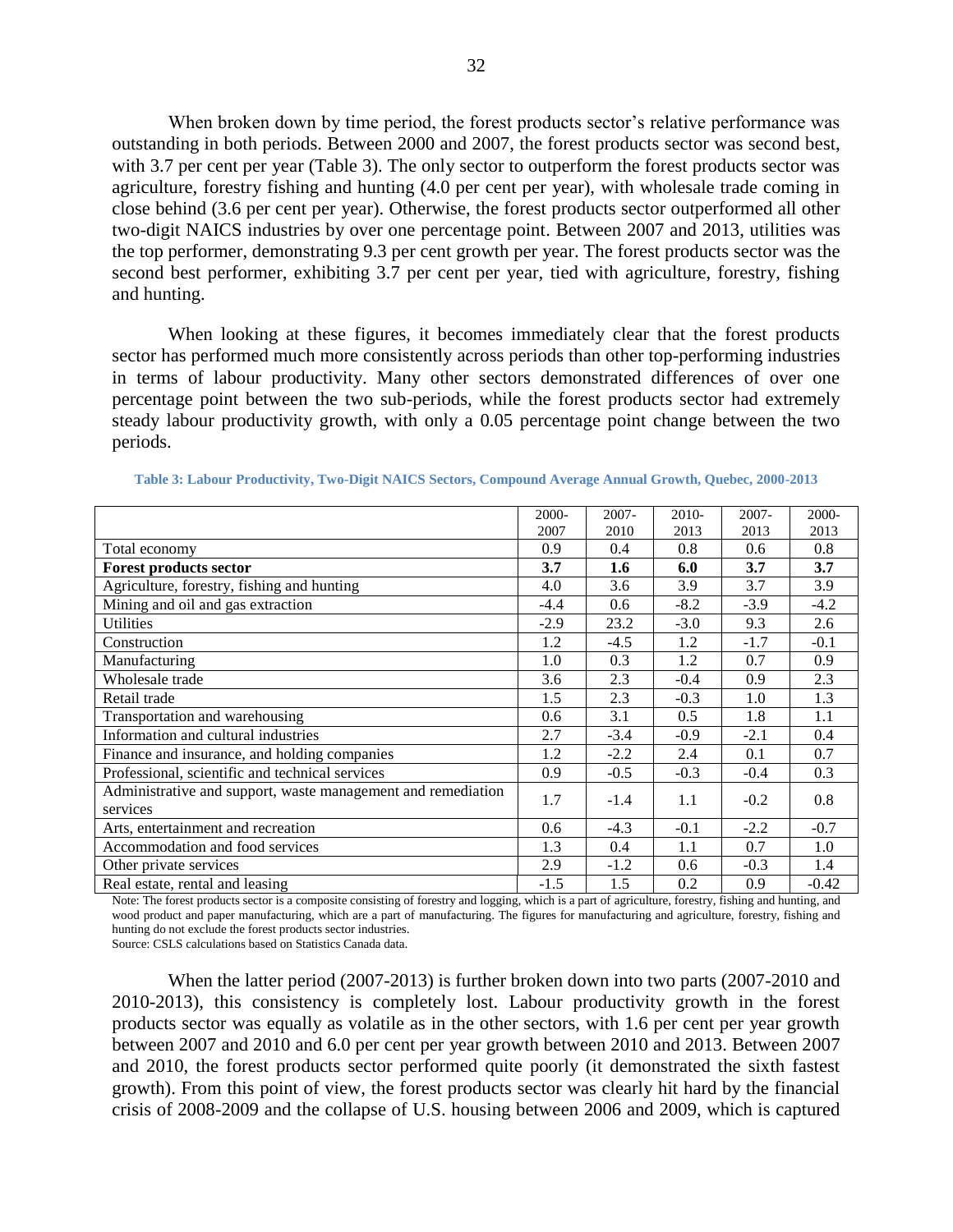almost entirely in this sub-period. Between 2010 and 2013, however, labour productivity in the forest products sector skyrocketed, showing the fastest growth out of any two-digit NAICS sector. In this period, the forest products sector's labour productivity growth was over two percentage points higher than that of any other two-digit NAICS sector, even its closest competitor: agriculture, forestry, fishing and hunting.

The astonishing growth in labour productivity in the period between 2010 and 2013 suggests that the forest products sector in Quebec was willing to cut excess employment even when the economy was showing signs of recovery, signifying that the industry is smartly attempting to shed unnecessary labour to be able to compete more fervently in a leaner and meaner fashion in the future.

<span id="page-32-0"></span>

| Table 4: Output, Employment, Productivity, Two-Digit NAICS Sectors, Compound Average Annual Growth, Quebec, |           |  |
|-------------------------------------------------------------------------------------------------------------|-----------|--|
|                                                                                                             | 2000-2013 |  |

|                                                                          | Output (Real<br>GDP) |        | Employment<br>(CPA: Number<br>of Jobs) |        | Productivity<br>(Output per<br>Hour) |        |
|--------------------------------------------------------------------------|----------------------|--------|----------------------------------------|--------|--------------------------------------|--------|
| <b>Industry</b>                                                          | 2000-                | 2007-  | 2000-                                  | 2007-  | 2000-                                | 2007-  |
|                                                                          | 2013                 | 2013   | 2013                                   | 2013   | 2013                                 | 2013   |
| All industries                                                           | 1.5                  | 1.2    | 1.3                                    | 0.9    | 0.8                                  | 0.6    |
| Agriculture, forestry, fishing and hunting                               | 1.7                  | 1.1    | $-1.7$                                 | $-2.3$ | 3.9                                  | 3.7    |
| Mining, quarrying, and oil and gas extraction                            | $-0.7$               | 3.4    | 3.0                                    | 6.8    | $-4.2$                               | $-3.9$ |
| <b>Utilities</b>                                                         | 1.7                  | 2.7    | $-0.6$                                 | $-5.8$ | 2.6                                  | 9.3    |
| Construction                                                             | 4.2                  | 3.6    | 4.7                                    | 5.4    | $-0.1$                               | $-1.6$ |
| Manufacturing                                                            | $-1.5$               | $-1.6$ | $-2.0$                                 | $-2.0$ | 0.9                                  | 0.7    |
| Wholesale trade                                                          | 2.2                  | 0.4    | 0.4                                    | $-0.3$ | 2.3                                  | 0.9    |
| Retail trade                                                             | 2.8                  | 1.5    | 2.2                                    | 0.8    | 1.3                                  | 1.0    |
| Transportation and warehousing                                           | 1.1                  | 0.1    | 0.3                                    | $-1.7$ | 1.1                                  | 1.8    |
| Information and cultural industries                                      | 2.0                  | 1.1    | 1.7                                    | 2.4    | 0.4                                  | $-2.2$ |
| Finance and insurance                                                    | 2.1                  | 1.1    | 1.9                                    | 1.3    | 0.7                                  | 0.1    |
| Real estate and rental and leasing                                       | 2.8                  | 2.9    | 3.2                                    | 0.9    | $-0.4$                               | 0.9    |
| Management of companies (excluding head offices)                         | $-$                  | $-$    | 0.5                                    | 3.1    | $-$                                  | $-$    |
| Professional, scientific and technical services                          | 2.6                  | 1.9    | 3.0                                    | 2.5    | 0.3                                  | $-0.4$ |
| Administrative and support, waste management and<br>remediation services | 2.3                  | 0.9    | 2.0                                    | 1.7    | 0.8                                  | $-0.2$ |
| Arts, entertainment and recreation                                       | 0.0                  | $-0.9$ | 1.5                                    | 0.8    | $-0.7$                               | $-2.2$ |
| Accommodation and food services                                          | 1.9                  | 1.1    | 1.8                                    | 1.4    | 1.0                                  | 0.7    |
| Other services (except public administration)                            | 2.3                  | 1.4    | 1.1                                    | 1.7    | 1.4                                  | $-0.3$ |
| <b>Forest products sector</b>                                            | $-1.1$               | $-2.0$ | $-4.4$                                 | $-5.5$ | 3.7                                  | 3.8    |

Source: CSLS calculations based on Statistics Canada data.

Since labour productivity figures derive from employment and output, it is informative to examine how the forest products sector's trends in these variables compare to those exhibited by other two-digit NAICS industries [\(Table 4\)](#page-32-0). It appears that the forest products sector's strong performance relative to its peers between 2000 and 2013 was driven by one of the lowest output growth rates (-1.1 per cent per year) and the lowest employment growth rate (-4.4 per cent per year). The only sector to perform worse in terms of output was manufacturing (-1.5 per cent per year). It is worth noting that manufacturing contains two of the major forest products sector's industry groups. Between 2007 and 2013, the picture is similar. During this period, the forest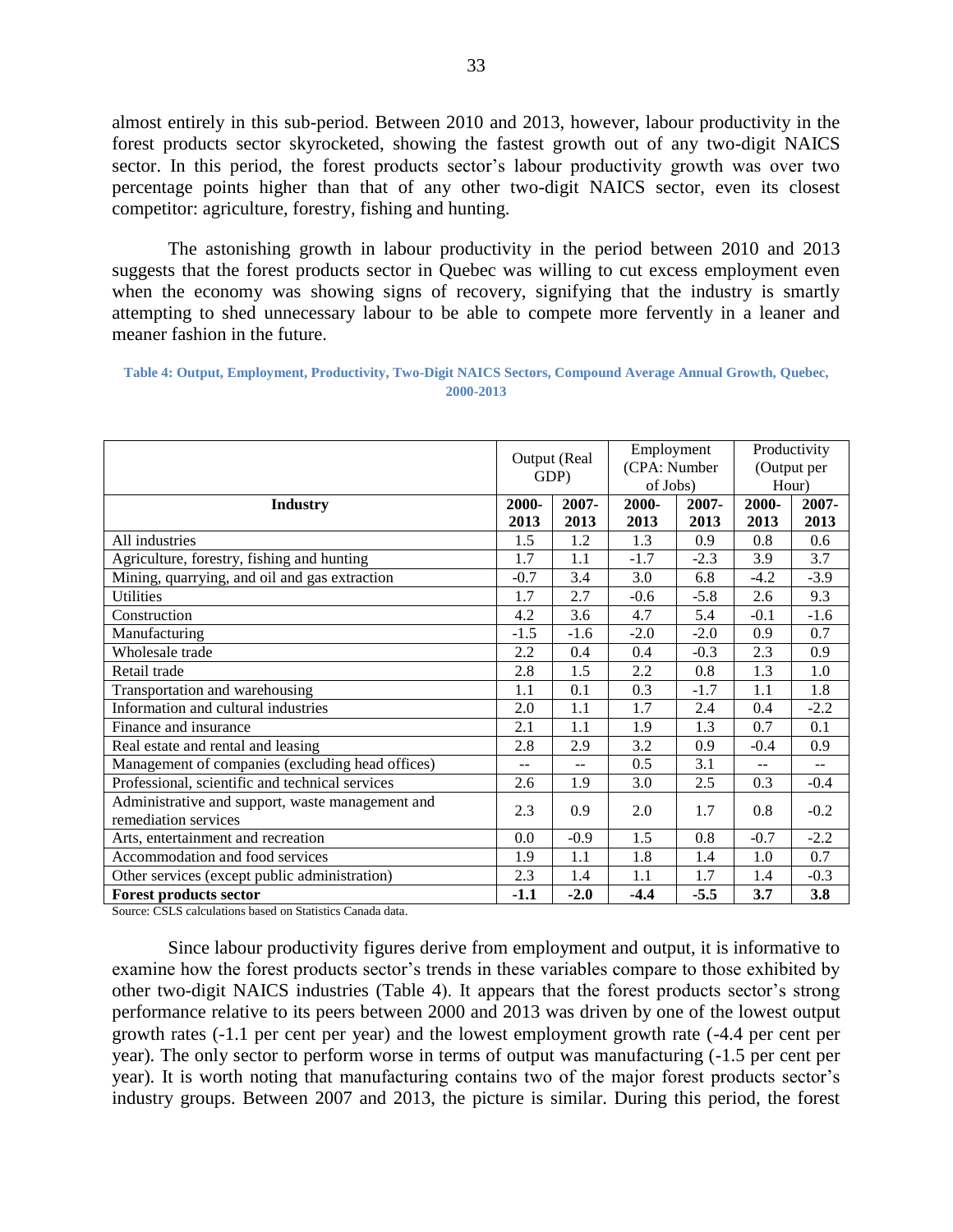products sector had the lowest output growth of all two-digit NAICS industries. Its employment record was almost as poor, demonstrating the second worst performance (-5.5 per cent per year). The only industry to demonstrate deeper employment cuts between 2007 and 2013 was utilities (-5.8 per cent per year).

The forest products sector is composed of two industry groups that belong to the manufacturing sector. Hence, examining trends within the manufacturing sector can provide useful information concerning the relative behaviour of the forest products sector, as well as both paper manufacturing and wood product manufacturing.

|                                                                | Output (Real<br>GDP) |               | Employment<br>(CPA: Number<br>of Jobs) |               | Productivity<br>(Output per Hour) |               |
|----------------------------------------------------------------|----------------------|---------------|----------------------------------------|---------------|-----------------------------------|---------------|
| <b>Industry</b>                                                | 2000-<br>2013        | 2007-<br>2013 | 2000-<br>2013                          | 2007-<br>2013 | 2000-<br>2013                     | 2007-<br>2013 |
| Manufacturing                                                  | $-1.5$               | $-1.6$        | $-2.0$                                 | $-2.0$        | 0.9                               | 0.7           |
| Food manufacturing                                             | 1.6                  | 1.0           | 0.8                                    | 0.7           | 1.3                               | 0.5           |
| Beverage and tobacco product manufacturing                     | $-0.7$               | $-1.4$        | 2.1                                    | 2.1           | $-1.8$                            | $-2.9$        |
| Textile and textile product mills                              | $-9.2$               | $-9.4$        | $-7.3$                                 | $-8.7$        | $-1.2$                            | 0.4           |
| Clothing and leather and allied product manufacturing          |                      | $-11.4$       | $-9.2$                                 | $-10.0$       |                                   | $-0.9$        |
| Wood product manufacturing                                     | 0.1                  | $-0.8$        | $-4.1$                                 | $-3.5$        | 4.8                               | 3.0           |
| Paper manufacturing                                            | $-2.4$               | $-3.9$        | $-4.2$                                 | $-6.9$        | 1.8                               | 2.6           |
| Printing and related support activities                        | $-3.3$               | $-7.3$        | $-3.9$                                 | $-6.4$        | 0.7                               | $-0.2$        |
| Petroleum and coal product manufacturing                       | $-0.1$               | $-4.0$        | $-0.4$                                 | $-3.3$        | 0.4                               | $-2.0$        |
| Chemical manufacturing                                         | $-1.8$               | $-1.6$        | $-0.1$                                 | 0.7           | $-1.1$                            | $-1.5$        |
| Plastics and rubber products manufacturing                     | 0.9                  | $-0.9$        | $-0.4$                                 | $-0.8$        | 1.6                               | 0.1           |
| Non-metallic mineral product manufacturing                     | 0.2                  | $-3.9$        | 0.0                                    | 0.7           | 0.2                               | $-4.7$        |
| Primary metal manufacturing                                    | 1.2                  | $-0.4$        | $-1.0$                                 | $-0.3$        | 2.5                               | 0.9           |
| Fabricated metal product manufacturing                         | $-0.7$               | $-1.3$        | 0.1                                    | $-1.3$        | $-0.3$                            | 0.6           |
| Machinery manufacturing                                        | 0.2                  | $-0.3$        | $-0.7$                                 | $-1.8$        | 1.4                               | 1.9           |
| Computer and electronic product manufacturing                  | $-10.0$              | $-3.5$        | $-4.2$                                 | $-2.8$        | $-5.7$                            | $-0.3$        |
| Electrical equipment, appliance and component<br>manufacturing | 0.8                  | 3.1           | $-1.8$                                 | 0.4           | 3.0                               | 2.6           |
| Transportation equipment manufacturing                         | $-0.4$               | 0.2           | $-0.5$                                 | 0.6           | 0.5                               | 0.3           |
| Furniture and related product manufacturing                    | $-2.1$               | $-2.3$        | $-3.1$                                 | $-4.3$        | 1.5                               | 2.6           |
| Miscellaneous manufacturing                                    | $-1.8$               | $-3.1$        | $-0.4$                                 | $-0.2$        | $-1.0$                            | $-2.7$        |
| <b>Forest products sector</b>                                  | $-1.1$               | $-2.0$        | $-4.4$                                 | $-5.5$        | 3.7                               | 3.8           |

<span id="page-33-0"></span>

| Table 5: Output, Employment, Productivity, Three-Digit NAICS Manufacturing Industry Groups, Compound Average |
|--------------------------------------------------------------------------------------------------------------|
| <b>Annual Growth, Quebec, 2000-2013</b>                                                                      |

Source: CSLS calculations based on Statistics Canada data.

The immediate observation that stems from the output, employment and productivity figures between 2000 and 2013 and 2007 and 2013 is that the manufacturing sector did not fare too well [\(Table 5\)](#page-33-0). In many cases, the forest products sector was not even close to the worst performer. This may be because the forest products sector's performance was boosted by forestry and logging, which is not included in this table since it is not a manufacturing industry group. Compared to the figures for real output growth, it appears that the forest products sector performed similarly to the total manufacturing sector and to many of the industry groups within the manufacturing sector. Since the forest products sector performed exceedingly well relative to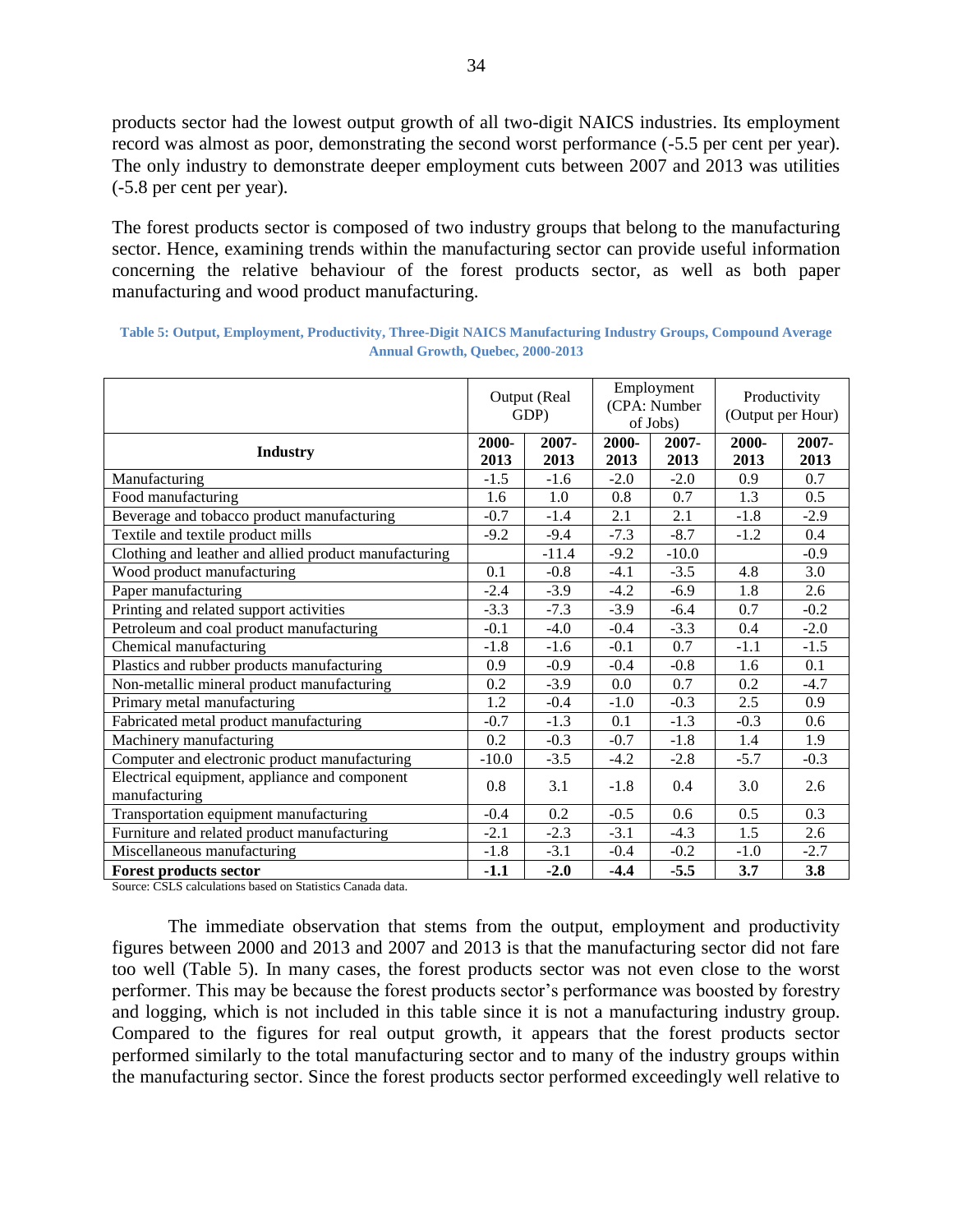the manufacturing industry and the manufacturing industry groups in terms of labour productivity, this implies that the difference was driven by employment.

This observation is corroborated by the figures. The forest products sector cut employment at a faster rate than any other manufacturing industry group between 2000 and 2013 (-4.4 per cent per year), excluding clothing leather and allied product manufacturing (-9.2 per cent per year). Between 2007 and 2013, there were only three industry groups that cut employment faster than the forest products sector, including clothing and leather and allied product manufacturing (-10.0 per cent per year), printing and related support activities (-6.9 per cent per year) and textile and textile product mills (-8.7 per cent per year). The only other industry group that cut employment faster (paper manufacturing) is actually a part of the forest products sector. Despite stronger employment cuts, these industry groups saw extremely poor output growth during this period, which resulted in lower labour productivity figures than for the forest products sector.

## <span id="page-34-0"></span>**D. Labour Productivity Levels in Quebec in the Forest Products Sector Relative to Two-Digit NAICS Industries, 2000-2013**

This subsection examines Quebec's productivity levels in the forest products sector in relation to other two-digit NAICS sectors in Quebec and relative to the total economy in Quebec.<sup>13</sup> The time period in consideration is 2000 to 2011, since nominal GDP figures are only available up to 2011. This subsection reviews how labour productivity levels changed from 2000 to 2011, stopping to look at labour productivity levels in  $2005$ .<sup>14</sup>

The forest products sector saw its level of labour productivity fall in absolute terms between 2000 and 2011 by \$1.44 per hour worked [\(Table 6\)](#page-35-0). No other sector saw its level of labour productivity fall. However, given that real labour productivity grew consistently (and quite quickly) throughout this time period, the fall in labour productivity exhibited by the forest products sector is entirely attributable to a fall in prices.

It is interesting to note that the entire fall in absolute labour productivity levels in the forest products sector is concentrated between 2005 and 2011. Since real labour productivity did not demonstrate significant growth differences between the two periods, this is entirely attributable to differences in the rate of price declines. Even more interestingly, labour productivity levels in the forest products sector fell from 138.2 per cent of the all-industry

 $\overline{a}$ 

 $<sup>13</sup>$  Labour productivity level comparisons are usually done in nominal terms, directly capturing the value generated</sup> by one hour of work (or one worker), which fluctuates with the price of the goods and services the industry produces. The main limitation of real levels is that they are a function of both real growth rates and the nominal level in an arbitrary base or reference year. As a consequence, comparisons of real labour productivity levels across industries can lead to vastly different results depending on the state of relative prices in the chosen base or reference year. In order to avoid this problem, this report focuses on nominal labour productivity levels. It is important to keep in mind that changes in nominal productivity levels incorporate not only actual productivity growth, but also price changes (De Avillez, 2014).

<sup>&</sup>lt;sup>14</sup> Labour productivity levels calculated in this section use nominal output figures. To obtain a time series for nominal output covering the entire period, CANSIM Table 379-0030 was extended into the past using growth rates from CANSIM Table 379-0025. This modification was made since CANSIM Table 379-0030 covers 2007-2011, while CANSIM Table 379-0025 covers 1997-2008.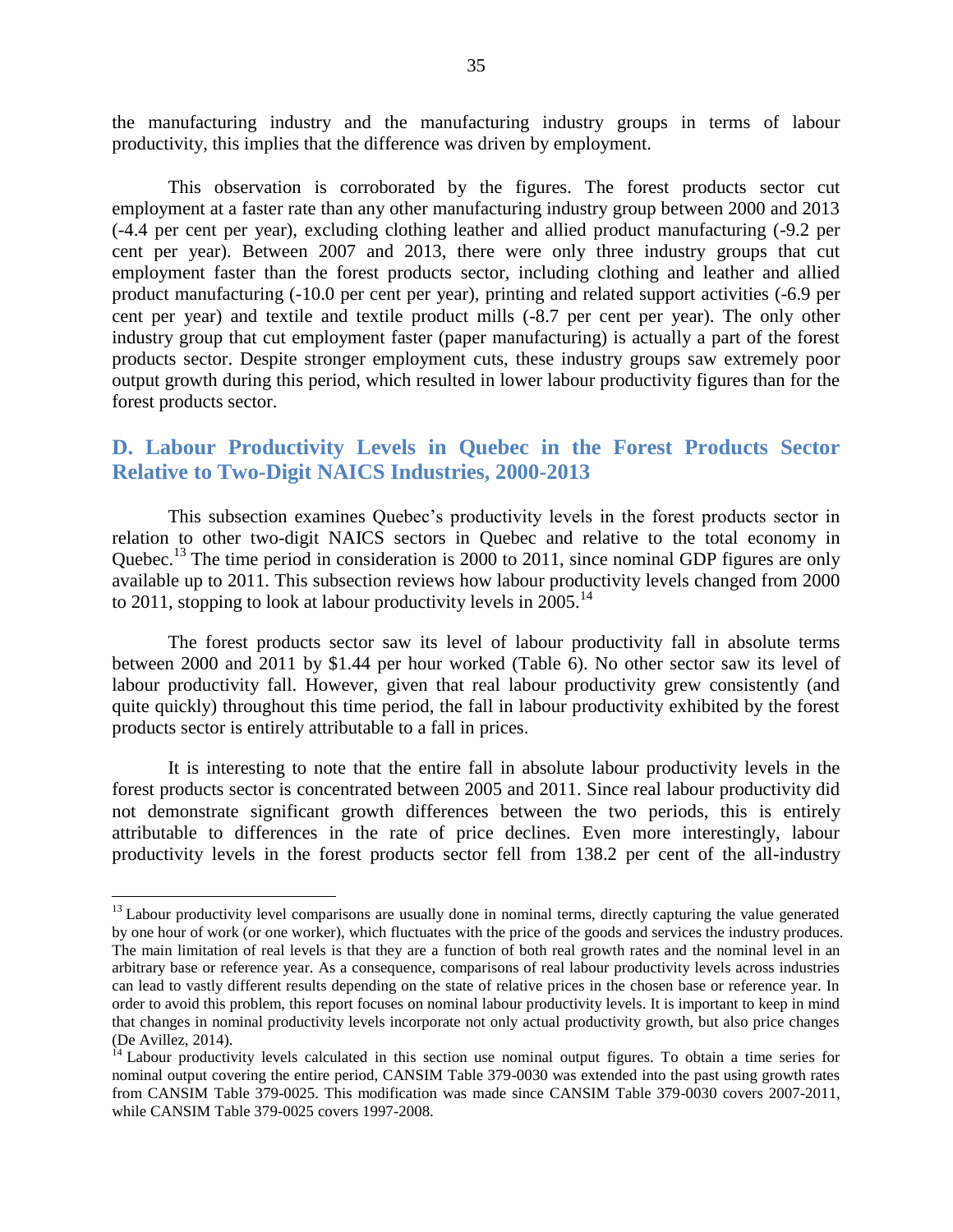average to 97.8 per cent in thirteen years. Since real labour productivity growth was positive and the industry displayed the highest growth of any two-digit NAICS industry, this was entirely driven by falling prices. $15$ 

<span id="page-35-0"></span>

|                                            | Level |       |       | Relative |       |       |
|--------------------------------------------|-------|-------|-------|----------|-------|-------|
|                                            | 2000  | 2005  | 2011  | 2000     | 2005  | 2011  |
| All industries                             | 36.3  | 42.0  | 49.9  | 100.0    | 100.0 | 100.0 |
| Agriculture, fishing, forestry and hunting | 27.9  | 31.2  | 42.3  | 76.7     | 74.4  | 84.9  |
| Mining, quarrying, and oil and gas         | 62.3  | 91.6  | 170.5 | 171.4    | 218.3 | 341.7 |
| extraction                                 |       |       |       |          |       |       |
| Utilities                                  | 208.7 | 190.9 | 341.4 | 574.5    | 455.1 | 684.2 |
| Construction                               | 33.1  | 39.6  | 46.5  | 91.2     | 94.3  | 93.2  |
| Manufacturing                              | 46.4  | 49.0  | 56.7  | 127.6    | 116.8 | 113.6 |
| Wholesale trade                            | 32.3  | 42.5  | 49.9  | 89.0     | 101.2 | 100.0 |
| Retail trade                               | 17.9  | 20.6  | 26.1  | 49.3     | 49.2  | 52.2  |
| Transportation and warehousing             | 29.9  | 35.4  | 43.1  | 82.3     | 84.3  | 86.4  |
| Information and cultural industries        | 65.5  | 82.6  | 83.1  | 180.4    | 196.9 | 166.7 |
| Finance and insurance                      | 53.2  | 59.6  | 63.5  | 146.3    | 142.0 | 127.3 |
| Professional, scientific and technical     | 30.6  | 36.5  | 45.8  | 84.1     | 87.1  | 91.7  |
| services                                   |       |       |       |          |       |       |
| Administrative and support, waste          | 18.5  | 24.0  | 30.7  | 51.0     | 57.2  | 61.6  |
| management and remediation services        |       |       |       |          |       |       |
| Arts, entertainment and recreation         | 23.3  | 29.3  | 32.3  | 64.2     | 69.8  | 64.7  |
| Accommodation and food services            | 13.5  | 18.4  | 19.5  | 37.3     | 43.8  | 39.2  |
| Other services (except public              | 18.0  | 24.6  | 29.5  | 49.5     | 58.7  | 59.1  |
| administration)                            |       |       |       |          |       |       |
| <b>Forest products sector</b>              | 50.2  | 53.3  | 48.8  | 138.2    | 127.1 | 97.8  |

**Table 6: Nominal Labour Productivity Levels, Two-Digit NAICS Sectors, Quebec, 2000, 2005, 2011<sup>16</sup>**

Source: CSLS calculations based on Statistics Canada data.

 $\overline{a}$ 

Relative to other industries, labour productivity levels in the forest products sector in 2000 were quite high, at 138.2 per cent of all industries [\(Table 6\)](#page-35-0). There were only six two-digit NAICS industries with higher labour productivity levels (out of nineteen sectors in total). However, by 2011, the forest products sector had lower labour productivity levels than in 2000, while all other industries had higher labour productivity levels. This pushed the forest products sector into tenth place. It must be remembered, however, that prices have changed for different sectors in very different ways. For example, implicit prices in the forest products sector declined by 3.27 per cent per year between 2000 and 2011, while they rose by 2.38 per cent per year in all industries between 2000 and 2011.

In 2011, the forest products sector in Quebec had a level of labour productivity equivalent to \$48.8 per hour worked, about two dollars less than the Canadian average. British Columbia registered the highest labour productivity levels in 2011, with \$58.0 per hour, while Ontario exhibited the lowest levels (\$46.8 per hour). However, within these aggregate figures,

<sup>&</sup>lt;sup>15</sup> This statement is based on real productivity growth to the year 2011, which is not reported in this paper as data for real productivity are available up to and including the year 2013.

<sup>&</sup>lt;sup>16</sup> Health care and social assistance and educational services have been dropped as these figures refer to hours worked in the business sector.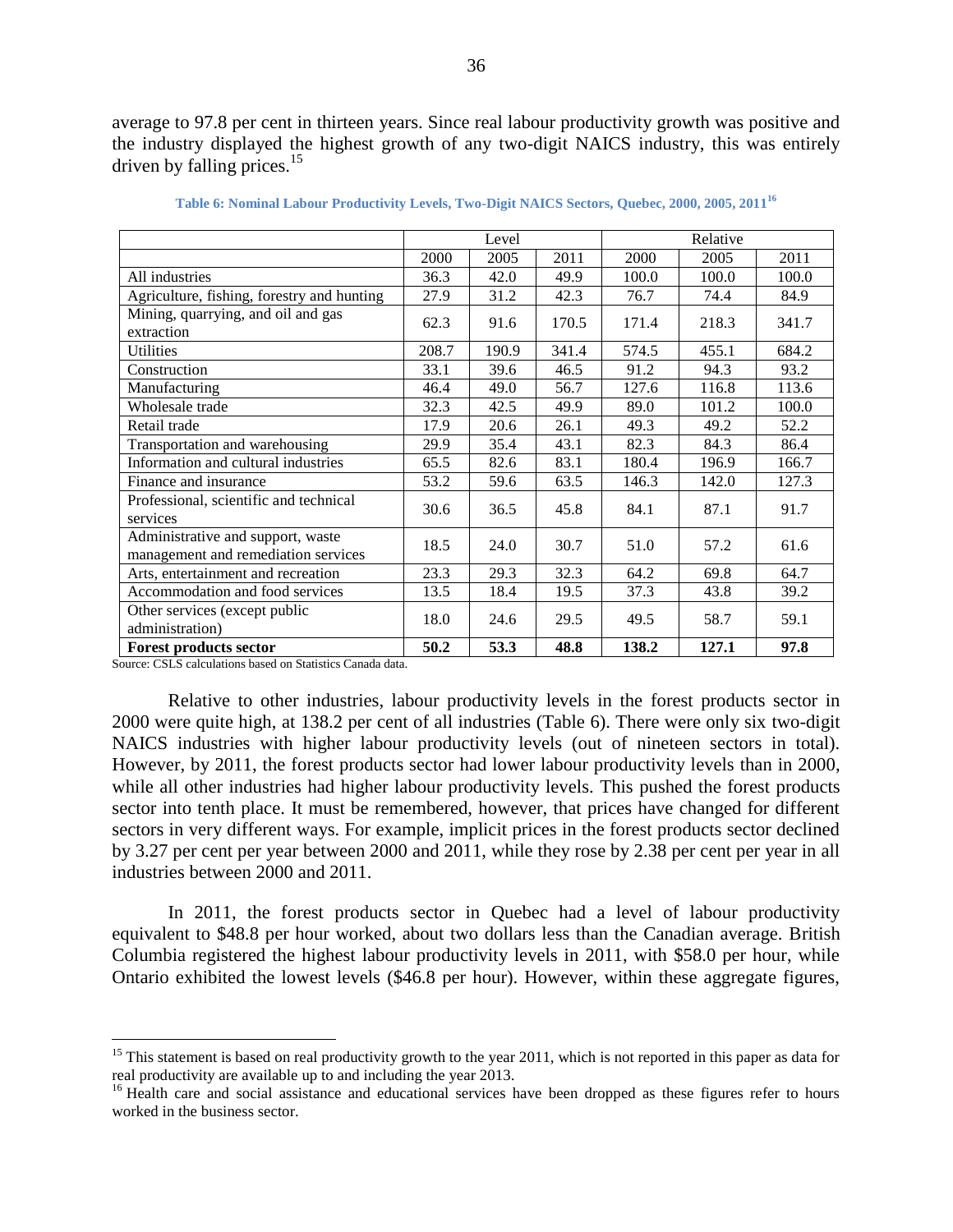there is an extreme amount of variation: the industry groups within each province demonstrate an enormous amount of variability.

|                            | Canada                            | Quebec | Ontario | <b>British</b> | Other     |
|----------------------------|-----------------------------------|--------|---------|----------------|-----------|
|                            |                                   |        |         | Columbia       | Provinces |
|                            | Absolute Level (Dollars Per Hour) |        |         |                |           |
| Forest products sector     | 50.7                              | 48.8   | 46.8    | 58.0           | 49.0      |
| Forestry and logging       | 49.0                              | 38.5   | 39.9    | 61.2           | 48.5      |
| Wood product manufacturing | 38.5                              | 36.7   | 29.3    | 46.9           | 38.7      |
| Paper manufacturing        | 69.5                              | 70.6   | 62.4    | 79.8           | 72.9      |
|                            | Relative Level (Canada = $100$ )  |        |         |                |           |
| Forest products sector     | 100.0                             | 96.2   | 92.2    | 114.4          | 96.7      |
| Forestry and logging       | 100.0                             | 78.7   | 81.4    | 125.0          | 98.9      |
| Wood product manufacturing | 100.0                             | 95.5   | 76.3    | 121.9          | 100.5     |
| Paper manufacturing        | 100.0                             | 101.5  | 89.7    | 114.7          | 104.8     |

**Table 7: Labour Productivity Levels, Forest Products Sector, Selected Canadian Provinces, 2011**

Source: CSLS calculations based on Statistics Canada data.

In particular, in Quebec, paper manufacturing saw labour productivity reach \$70.6 per hour in 2011, while wood product manufacturing sat at almost half this level, with \$36.7 per hour. Forestry and logging was not much better, earning \$38.5 per hour. In other provinces, the same trend arises: paper manufacturing has the highest labour productivity levels, followed by forestry and logging and wood product manufacturing. The greatest discrepancy between the three subsectors is seen in British Columbia.

Relative to Canada's level of labour productivity, Quebec is about average, while Ontario slips behind and British Columbia pulls ahead. Once again, this masks variation within the forest products sector.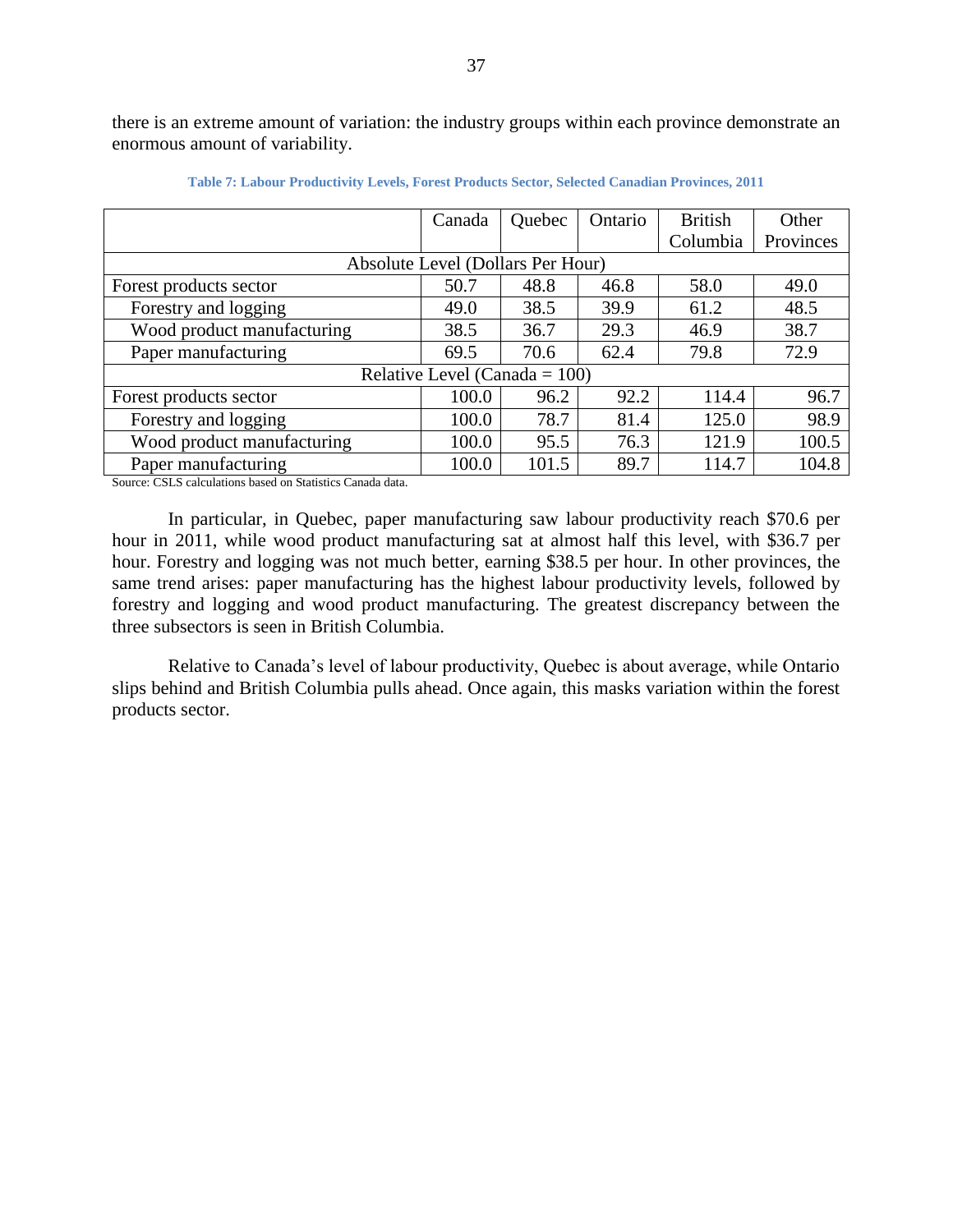# **III. Detailed Analysis of Quebec's Output, Employment and Labour Productivity Performance: 1997-2013**

In this section, the forest products sector in Quebec is examined in four separate subsections. <sup>17</sup> Following this introduction, the first subsection examines the forest products sector as a whole. The next three subsections explore the sector's three components: forestry and logging, wood product manufacturing, and paper manufacturing, in that order. The last subsection summarizes. Each subsection contains three parts examining real GDP, labour input and labour productivity over the period between 1997 and 2013, with a focus on the post-2000 period. When data permit, reference is occasionally made to the period between 1984 and  $2013^{18}$ 

# **A. Forest Products Sector**

The forest products sector is composed of three three-digit North American Industry Classification System (NAICS) industries: forestry and logging (NAICS code 113), wood product manufacturing (NAICS code 321), and paper manufacturing (NAICS code 322).<sup>19</sup> Paper manufacturing accounted for one half (49.9%) of nominal forest products sector GDP in Quebec in 2011, while wood product manufacturing accounted for one third (33.8%) and forestry and logging for one sixth (16.2%) [\(Chart 12\)](#page-37-0). In comparison with Canada as a whole, Quebec relies more heavily on paper manufacturing, and less heavily on wood product manufacturing and forestry and  $\log$ ging.<sup>20</sup>

**Chart 12: Breakdown of Nominal GDP in the Forest Products Sector, Quebec, 2011**

<span id="page-37-0"></span>

Source: CSLS calculations based on Statistics Canada data.

 $\overline{a}$ 

 $17$  For definitions and concepts, see Harrison and Sharpe (2009:2-7).

<sup>&</sup>lt;sup>18</sup> References to the entire period between 1984 and 2013 should be interpreted with caution, since the period typically encompasses multiple Statistics Canada time series, which may not be comparable due to methodological changes in the construction of the estimates.

<sup>&</sup>lt;sup>19</sup> The main exclusions from the forest products sector as defined in this report are the support activities for the forestry industry group (NAICS code 1153) and forest product trucking, both local (NAICS code 484223) and long distance (NAICS code 484233).

<sup>&</sup>lt;sup>20</sup> For a better idea of what Quebec produced, see

http://www.gouv.qc.ca/portail/quebec/pgs/commun/portrait/economie/exportations/?lang=en.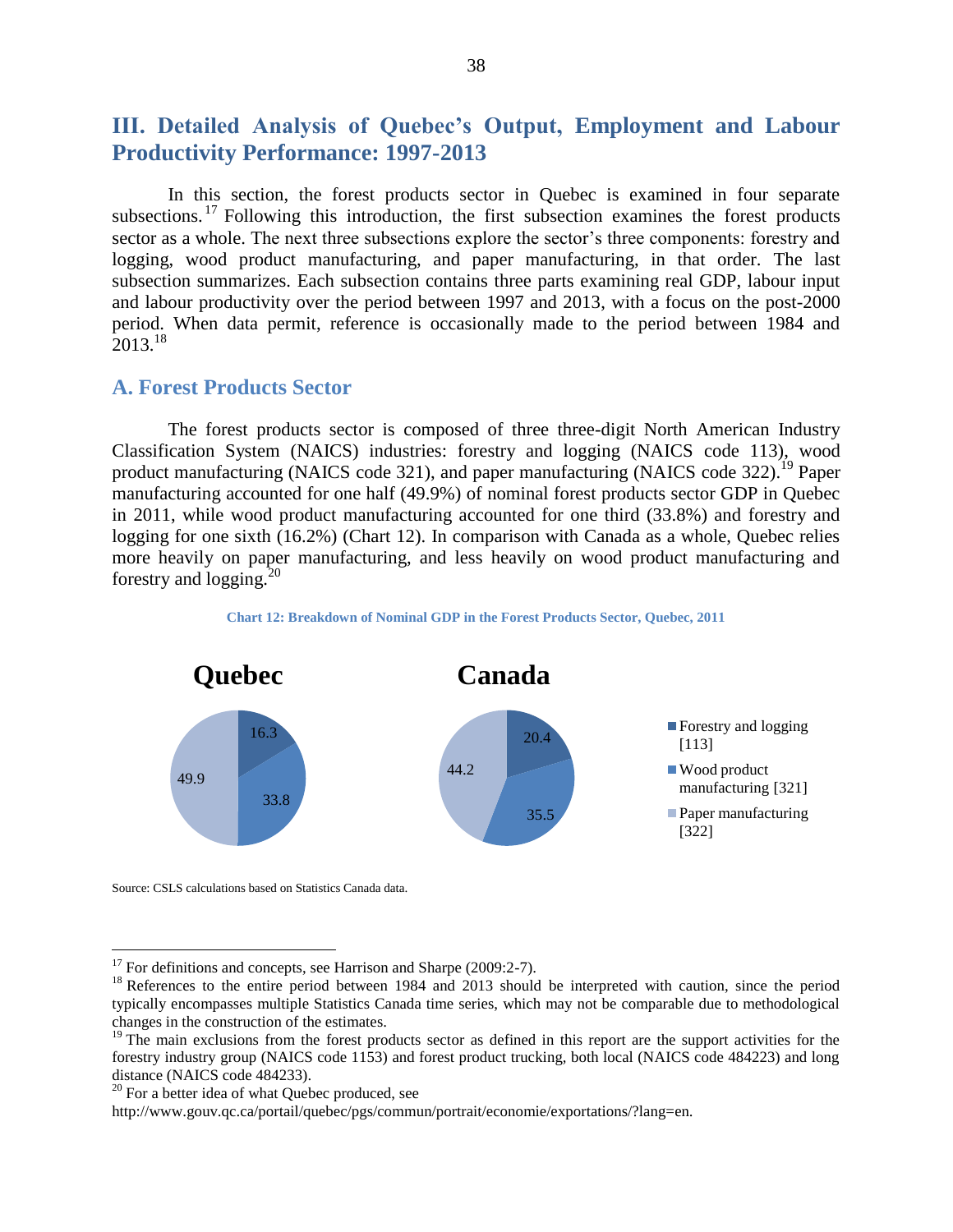Since 1997, within the forest products sector in Quebec, paper manufacturing has almost consistently represented the largest portion of nominal GDP [\(Chart 13\)](#page-38-0), followed by wood product manufacturing, which only surpassed paper manufacturing in one year (2004). Forestry and logging made up the smallest portion of forest products sector nominal GDP throughout the period examined. Whether or not this pattern will continue to persist depends on a number of factors, including the types of product innovations undertaken by all three industries, the market and the macroeconomic context, among others.



<span id="page-38-0"></span>

Source: CSLS calculations based on Statistics Canada data.

In 2010, the last year for which data are available, there were 5,637 establishments in the forest products sector, up from 4,872 in 2004, but down from 6,044 in 2006 [\(Table 8\)](#page-38-1). The majority of these establishments were concentrated in forestry and logging, with only a small portion concentrated in paper manufacturing.<sup>21</sup>

<span id="page-38-1"></span>

|      | <b>Forest Products</b><br>Sector | Logging | <b>Wood Product</b><br>Manufacturing | Paper<br>Manufacturing |
|------|----------------------------------|---------|--------------------------------------|------------------------|
| 2004 | 4,872                            | 2,762   | 1,770                                | 340                    |
| 2005 | 5,977                            | 4,128   | 1,522                                | 327                    |
| 2006 | 6,044                            | 4,140   | 1,590                                | 314                    |
| 2007 | 6,007                            | 4,123   | 1,575                                | 309                    |
| 2008 | 5,882                            | 4,066   | 1,519                                | 297                    |
| 2009 | 5,640                            | 3,857   | 1,492                                | 291                    |
| 2010 | 5,637                            | 3,873   | 1,490                                | 274                    |

**Table 8: Number of Establishments, Forest Products Sector, Quebec, 2004-2010**

Source: Statistics Canada.

 $\overline{a}$ 

<sup>&</sup>lt;sup>21</sup> The number of establishments represents a count of locations which perform manufacturing activities and normally corresponds to a plant, factory or mill. It excludes sales offices and warehouses which support manufacturing activities.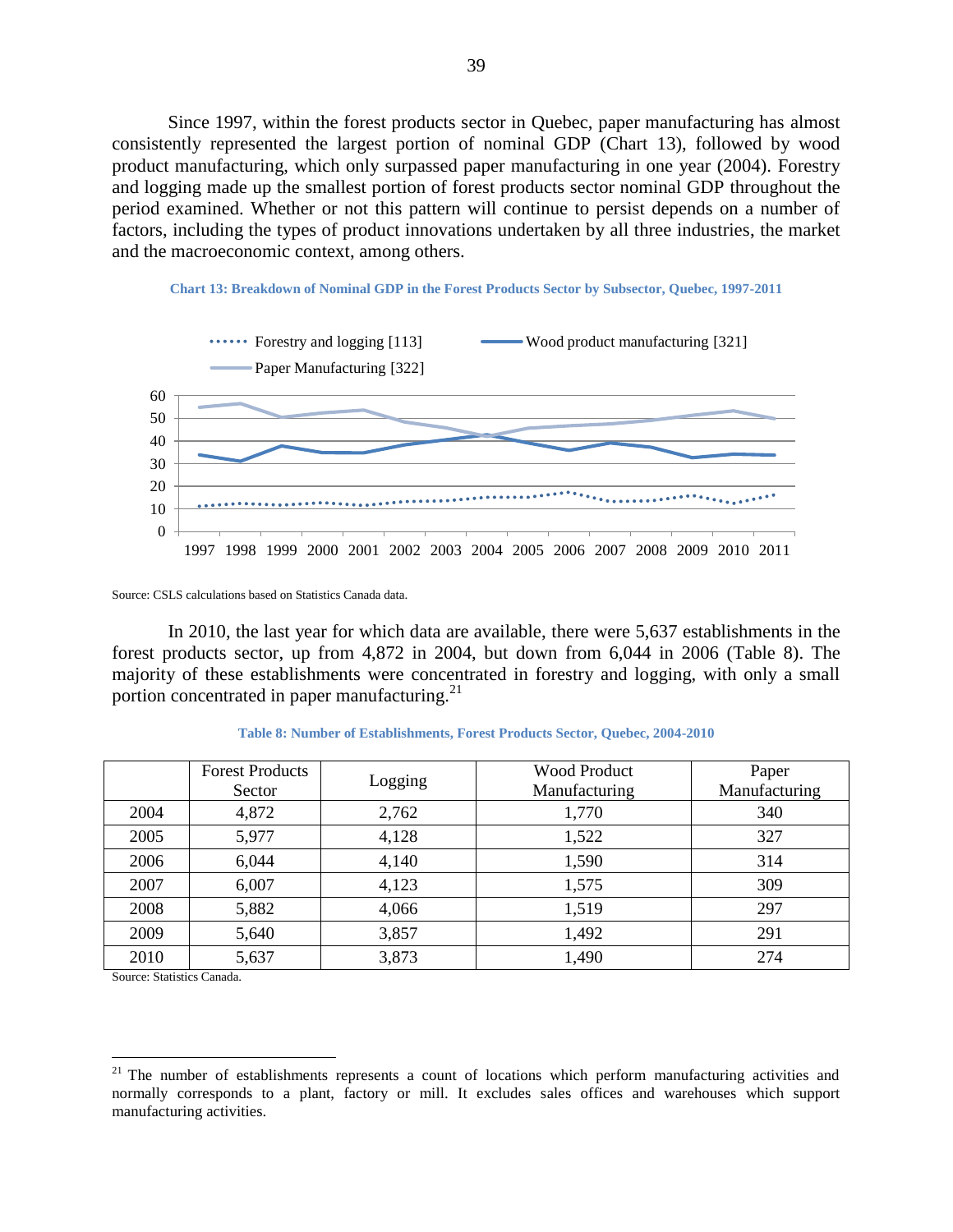## **i. Output**

#### **a. Nominal GDP**

The forest products sector continues to demonstrate a downward trend in terms of its share of the Quebec economy. Since the peak of 4.38 per cent in 1998 with a nominal value added of \$8.0 billion, the share of the forest products sector in nominal GDP in Quebec has declined by 2.7 percentage points, representing only 1.64 per cent of GDP in all industries in 2011 with a nominal value added of \$5.3 billion. <sup>22</sup> Despite a few minor annual movements, there is a clear, prominent long-term decline of the economic importance of the forest products sector in Quebec and at the national level [\(Chart 14\)](#page-39-0). <sup>23</sup> In other words, the forest products sector in 2011 had only 37 per cent the economic importance it had in 1998, a huge decline in only thirteen years. $24$ 

<span id="page-39-0"></span>



Source: CSLS calculations based on Statistics Canada data.

#### **b. Prices**

 $\overline{a}$ 

The implicit GDP deflator, calculated by dividing nominal GDP by real GDP, measures how the remuneration of capital and labour combined changes given a level of production. Between 1997 and 2011 the implicit price fell by approximately 2.3 per cent per year in the forest products sector in Quebec.<sup>25</sup> This was entirely concentrated in the 2000-2011 period, since prices increased by 3.3 per cent per year between 1997 and 2000 [\(Table 9\)](#page-40-0). While between 2000 and 2007, prices fell by 4.63 per cent per year. They also fell by 2.1 per cent per year between

 $22$  As noted earlier, this series is a composite of two time series for two sub-periods, hence this composite time series may not be as accurate as a continuous series would be.

 $^{23}$  Canada's forest products sector fell from 4.3 per cent of nominal GDP in 1961 to 1.1 per cent in 2009 (De Avillez, 2014: 31).

<sup>&</sup>lt;sup>24</sup> Between 1984 and 2000, the increasing share of the forest products sector in nominal GDP was a result of the faster pace of economic growth in the forest products sector relative to the rest of the economy. Between 1991 and 1998 there occurred exceptionally strong nominal GDP growth in the forest products sector (11.2 per cent per year) compared to the overall economy (3.6 per cent per year). However, between 2000 and 2013, the falling share of the forest products sector also reflected declining real output in the forest products sector.

<sup>&</sup>lt;sup>25</sup> This number should be interpreted with caution, as it reflects multiple different Statistics Canada time series, which may not be directly comparable.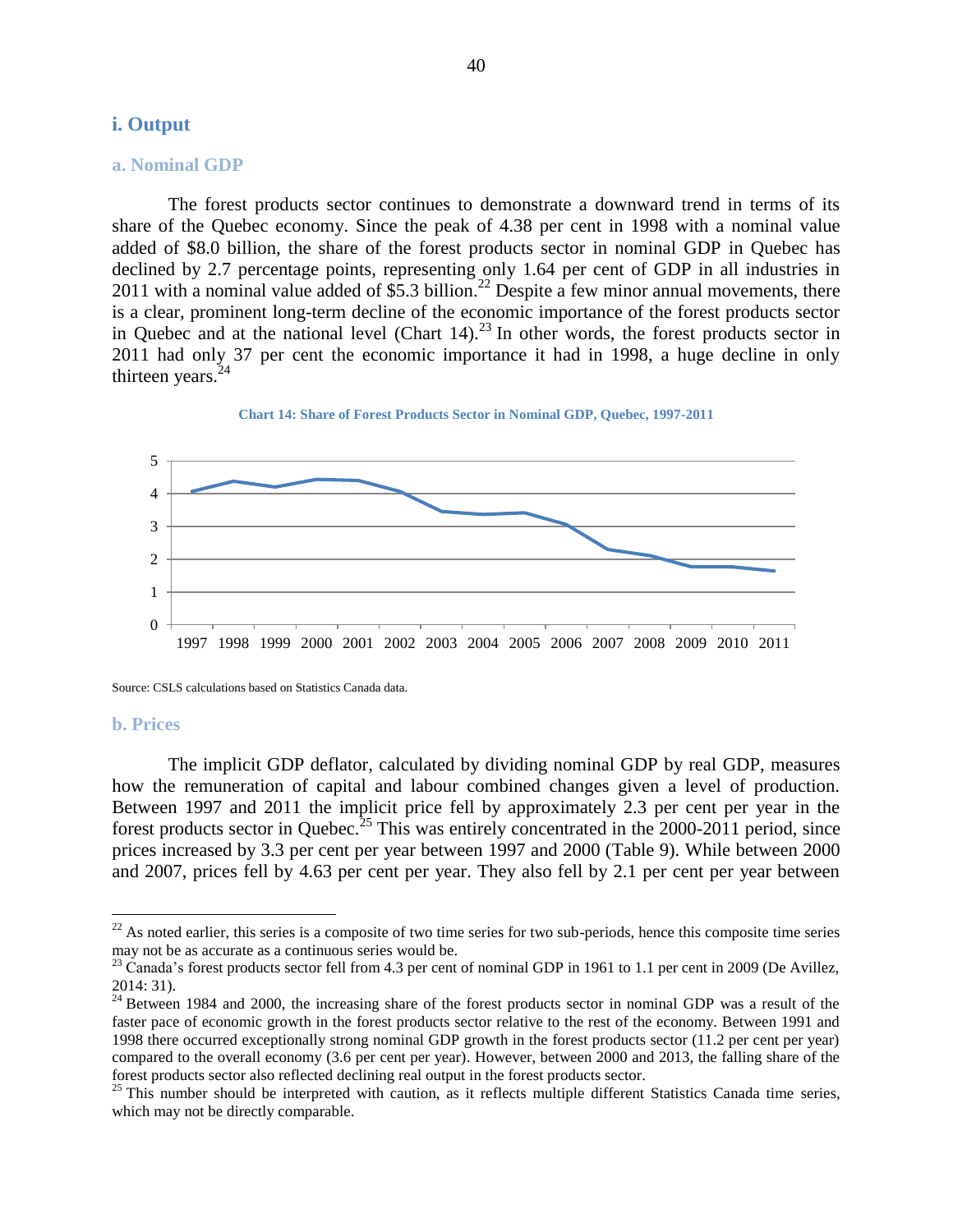2007 and 2011. Nominal GDP has declined much more rapidly than real GDP between 2000 and 2007 (-4.9 per cent per year versus -0.25 per cent per year) and between 2007 and 2011 (-5.2 per cent per year and -2.0 per cent per year), unlike most other industries where the growth of nominal GDP exceeded actual output growth.

#### **c. Real GDP**

Between 1997 and 2013, real GDP in the forest products sector in Quebec grew more slowly than total economy real GDP (0.2 per cent versus 2.15 per cent) [\(Table 9\)](#page-40-0). In recent years, output fell (-2.0 per cent per year between 2007 and 2013) after growing 5.8 per cent between 1997 and 2000 and falling 0.25 per cent between 2000 and 2007 [\(Table 9\)](#page-40-0). More importantly, these numbers indicate that the volume of output produced by the forest products sector in Quebec in 2013 is nearly identical to the output produced in 1997. This drastic fall in real output was driven by poor economic conditions for the industry, including a structural shift away from paper to electronic media, a housing crisis in the United States and an unfavourable exchange rate. Given the forest products sector's ability to withstand the poor conditions that it faced in the early-2000s, as economic conditions improve and the forest products sector innovates and develops new products, real output growth might potentially turn around.

<span id="page-40-0"></span>

| Table 9: Nominal GDP, Implicit Price Deflators and Real GDP, All Industries and Forest Products Sector, Compound |  |
|------------------------------------------------------------------------------------------------------------------|--|
| <b>Average Annual Growth, Quebec, 1997-2013</b>                                                                  |  |

|           | <b>Nominal GDP</b>       |                                            | <b>Implicit Price Deflator</b> |                                            | <b>Real GDP</b>       |                                            |
|-----------|--------------------------|--------------------------------------------|--------------------------------|--------------------------------------------|-----------------------|--------------------------------------------|
|           | All<br><b>Industries</b> | Forest<br><b>Products</b><br><b>Sector</b> | <b>All Industries</b>          | Forest<br><b>Products</b><br><b>Sector</b> | <b>All Industries</b> | Forest<br><b>Products</b><br><b>Sector</b> |
| 1997-2000 | 6.12                     | 9.27                                       | 1.28                           | 3.27                                       | 4.78                  | 5.82                                       |
| 2000-2007 | 4.53                     | $-4.88$                                    | 2.67                           | $-4.63$                                    | 1.81                  | $-0.25$                                    |
| 2007-2013 | $- -$                    | --                                         | $- -$                          | --                                         | 1.25                  | $-1.98$                                    |
| 2007-2011 | 3.15                     | $-5.16$                                    | 1.86                           | $-2.11$                                    | 1.26                  | $-3.12$                                    |
| 2000-2013 | $- -$                    | --                                         | $- -$                          | --                                         | 1.55                  | $-1.06$                                    |
| 2000-2011 | 4.02                     | $-4.98$                                    | 2.38                           | $-3.72$                                    | 1.61                  | $-1.30$                                    |
| 1997-2013 | --                       |                                            | $- -$                          |                                            | 2.15                  | 0.20                                       |

Source: CSLS calculations based on Statistics Canada data.

The decline in recent years was fuelled by the financial crisis of 2008-2009, when real GDP in the forest products sector plummeted by 10.8 per cent. Compared to the impact on the total economy in Quebec (-0.8 per cent), the financial crisis of 2008-2009 was devastating for the forest products sector. Moreover, in the years since the financial crisis, the forest products sector in Quebec has not succeeded in returning to consistently positive growth, unlike the rest of the economy. However, one should not overestimate the impact of the financial crisis, as this masks a more despairing long-term trend, since output in the forest products sector in Quebec has been falling since 2005.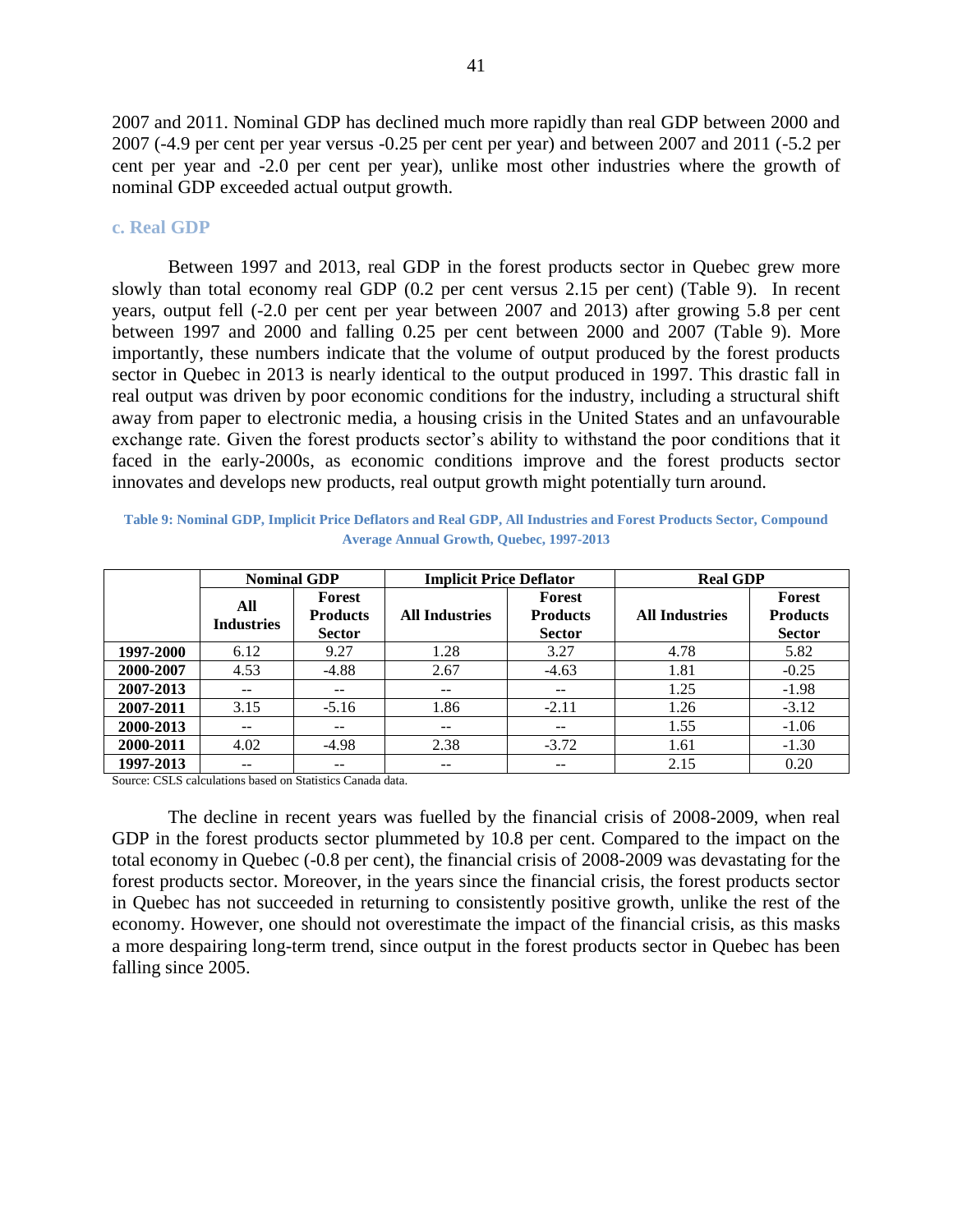# **ii. Employment and Hours Worked**

#### **a. Employment**

Employment in Quebec's forest products sector has been declining since the beginning of the  $21<sup>st</sup>$  century, with the sharpest declines exhibited between 2007 and 2013 (-5.5 per cent per year), falling from 69,905 jobs in 2007 to 49,680 jobs in 2013. Between 2000 and 2007, employment also declined rapidly (-3.4 per cent per year), falling from 88,860 jobs in 2000 to 69,905 in 2007. Before 2000, employment in the forest products sector was on an upward trend, registering positive growth between 1998 and 2000, increasing from 82,705 workers in 1998 to 88,860 in 2000.<sup>26</sup> Employment peaked in 2000.

**Table 10: Employment, Forest Products Sector, Quebec, Compound Average Annual Growth, 1997-2012**

<span id="page-41-0"></span>

|           | All industries | Forest products sector |
|-----------|----------------|------------------------|
| 1997-2000 | 2.44           | $- -$                  |
| 2000-2007 | . 55           | $-3.37$                |
| 2007-2012 | 0.94           | $-5.53$                |
| 2000-2013 | $\mathcal{L}$  | $-4.37$                |

Source: CSLS calculations based on Statistics Canada data.

Compared to the all-industry average, the forest products sector performed exceedingly poorly in terms of employment. Total economy employment grew consistently between 2000 and 2013 at 1.3 per cent per year, with the strongest growth between 2000 and 2007 at 1.55 per cent per year [\(Table 10\)](#page-41-0). Employment growth was also strong between 1997 and 2000 (2.4 per cent per year). Since both the forest products sector and the total economy demonstrated strong employment growth between 1997 and 2000, this likely reflects the strong macroeconomic environment at the time. The poor employment record post-2000 in the forest products sector indicates that the industry has overhauled its production processes and removed unnecessary employment to reduce costs.

<span id="page-41-1"></span>



Source: CSLS calculations based on Statistics Canada data.

 $\overline{a}$ 

 $26$  These estimates are from the Canadian Productivity Accounts (CPA). The estimates from the Survey of Employment, Payrolls and Hours (SEPH) show a similar pattern; however, these data suggest that most of the employment losses were concentrated between 2007 and 2013. The estimates of the number of workers from the Labour Force Survey (which should closely approximate the number of jobs) also show a similar pattern.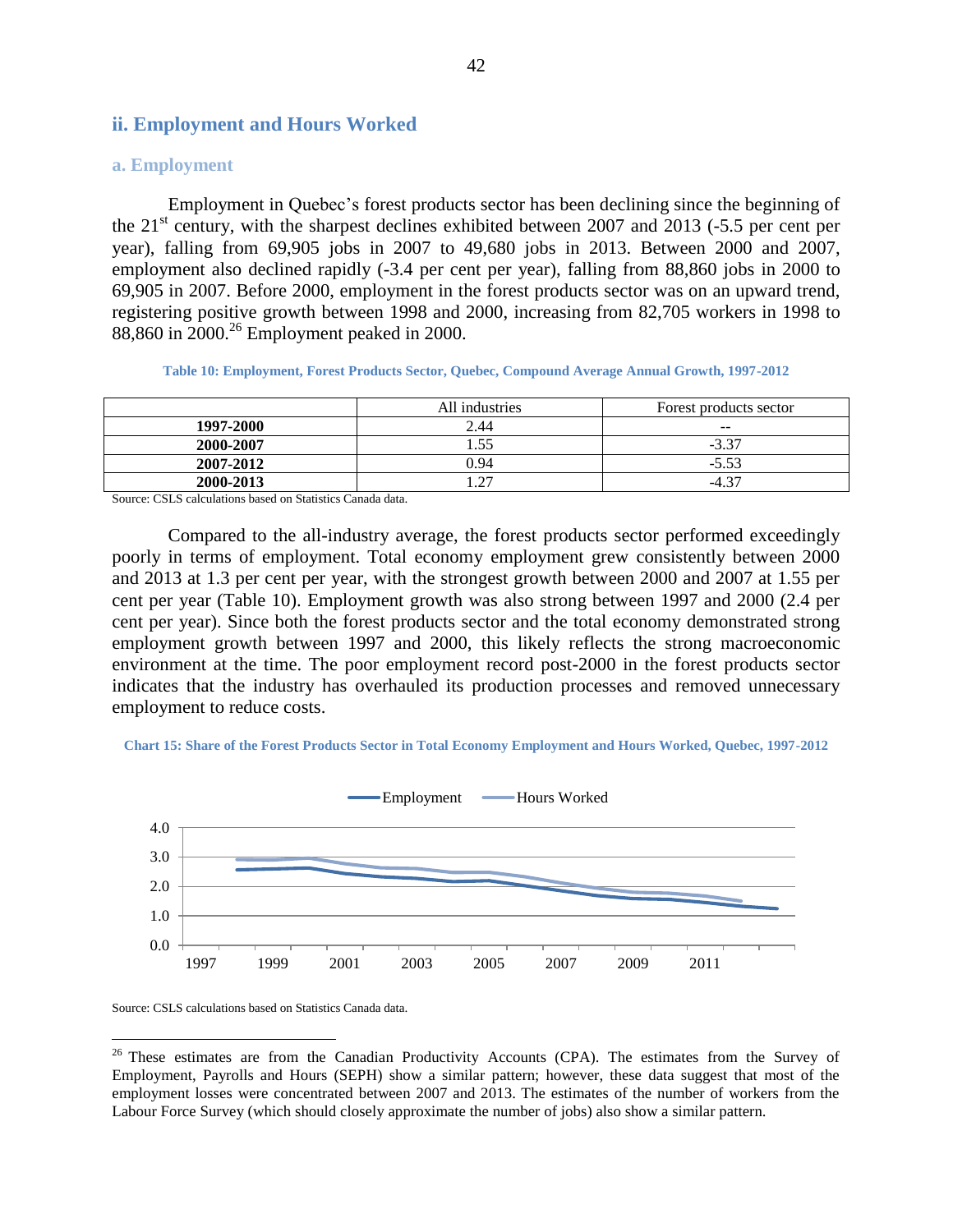Not surprisingly, similar to real GDP and hours worked, employment trends show that the relative economic importance of the forest products sector in Quebec is in decline. Since the peak of 2.6 per cent in 2000, the share of the forest products sector in total employment in Quebec has fallen to 1.25 per cent in 2013 [\(Chart 15\)](#page-41-1). Clearly, the forest products sector in Quebec is not the economic powerhouse of previous decades, given the structural shifts away from paper products to electronic media and the emergence of low-cost international competitors. Nevertheless, the forest products sector continues to be an integral component of the economic fabric in Quebec, providing high-paying employment to rural communities.

Within the forest products sector there has been surprising consistency in the employment share of each industry. In brief, wood product manufacturing had the greatest proportion of

#### **Box 1: Employment Estimates**

Employment estimates for the forest products sector and the three subsectors of which it is composed are available from three difference sources: Survey of Employment, Payroll and Hours (SEPH), Labour Force Survey (LFS), and Canadian Productivity Accounts (CPA). This report uses the CPA estimates to calculate productivity, but the other estimates could also have been used. For a discussion of the differences between these three surveys and their implications for productivity estimates, see De Avillez (2014).

| a) Forest<br>products sector     | 2001                                                                                      | 2012   | 2001-2012 |
|----------------------------------|-------------------------------------------------------------------------------------------|--------|-----------|
| <b>SEPH</b>                      | 88,347                                                                                    | 58,264 | $-3.71$   |
| <b>LFS</b>                       | 104,000                                                                                   | 72,000 | $-3.31$   |
| <b>CPA</b>                       | 83,150                                                                                    | 52,540 | $-4.09$   |
|                                  |                                                                                           |        |           |
| b) Forestry and<br>logging       | 2001                                                                                      | 2012   | 2001-2012 |
| <b>SEPH</b>                      | 14,179                                                                                    | 7,525  | $-5.60$   |
| <b>LFS</b>                       | 18,000                                                                                    | 9,000  | $-6.78$   |
| <b>CPA</b>                       | 14,895                                                                                    | 7,960  | $-4.74$   |
|                                  |                                                                                           |        |           |
| c) Wood product<br>manufacturing | 2001                                                                                      | 2012   | 2001-2012 |
| <b>SEPH</b>                      | 40,324                                                                                    | 27,006 | $-3.58$   |
| <b>LFS</b>                       | 52,000                                                                                    | 38,000 | $-2.91$   |
| <b>CPA</b>                       | 39,395                                                                                    | 23,705 | $-4.51$   |
|                                  |                                                                                           |        |           |
| d) Paper<br>manufacturing        | 2001                                                                                      | 2012   | 2001-2012 |
| <b>SEPH</b>                      | 33,844                                                                                    | 23,733 | $-3.17$   |
| <b>LFS</b>                       | 34,000                                                                                    | 26,000 | $-2.38$   |
| <b>CPA</b>                       | 30,180                                                                                    | 20,875 | $-3.30$   |
|                                  | * SEPH and CPA refer to the number of jobs. LFS refers to the number of persons employed. |        |           |

#### **Table 11: Employment, LFS, SEPH, CPA, Quebec, 2001-2012**

Source: Statistics Canada. CPA employment data from CANSIM Table 383-0010 and CANSIM Table 383-0030; SEPH employment data from CANSIM Table 281-0024; LFS employment data obtained through special order. Growth rates were calculated by the CSLS.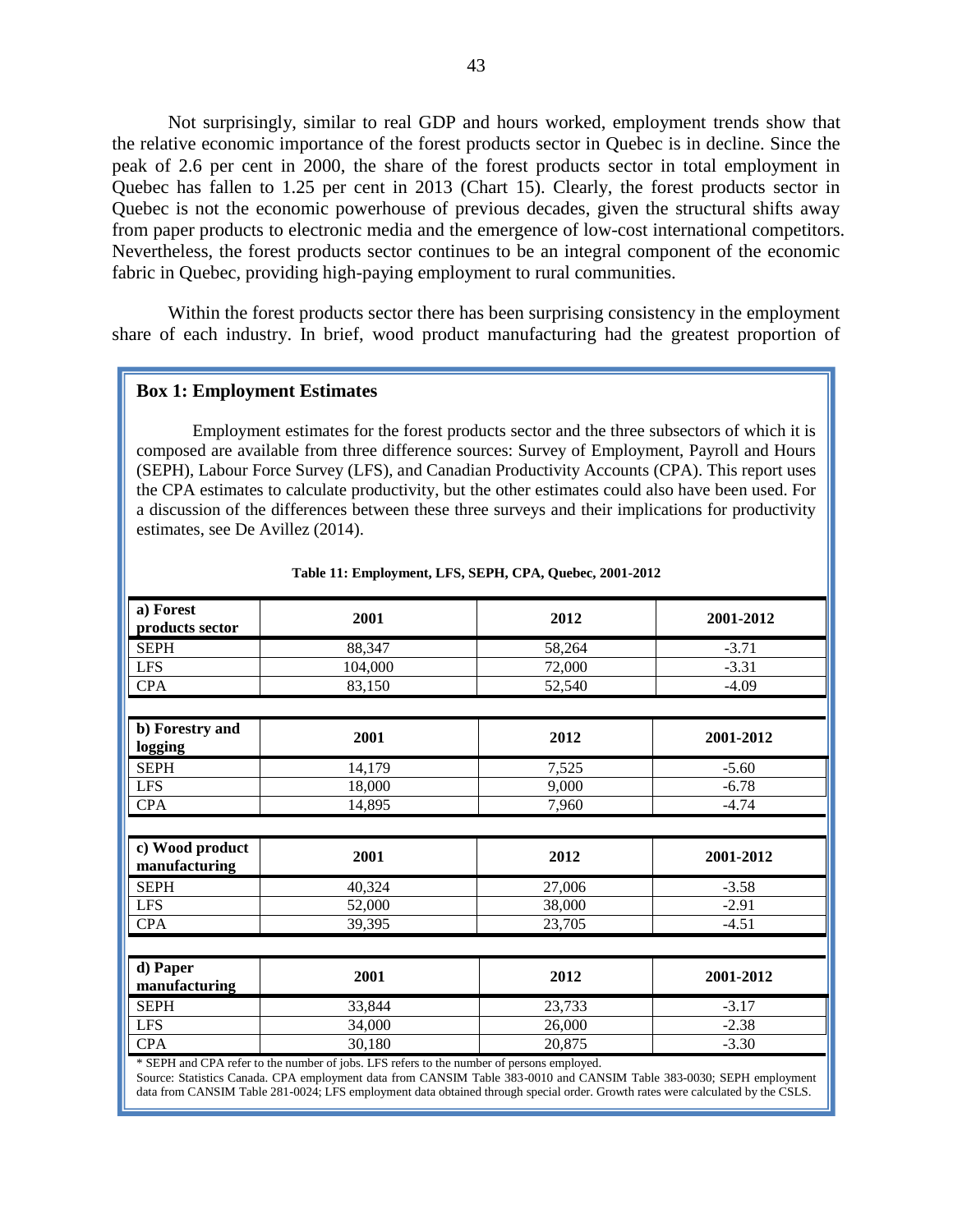employment between 2000 and 2013, followed by paper manufacturing and forestry and logging. As previously mentioned, this is not surprising given the relative nominal GDP shares of the industry groups and the labour requirements of their production processes. However, unlike hours worked, employment in wood product manufacturing has consistently represented a larger share than paper manufacturing since 1997. In 2013, wood product manufacturing accounted for 47.8 per cent of total employment in the forest products sector, while paper manufacturing represented 38.0 per cent.

Since employment and hours worked have displayed relatively similar trends throughout 1998-2013, it is unsurprising that the average weekly hours per job have been fairly consistent, only dipping slightly below their levels in 1998. In particular, the average weekly hours per job in Quebec's forest products sector have fallen by only 2.6 hours per week [\(Chart 16\)](#page-43-0). The total economy in Quebec has also seen declines for average weekly hours per job, but they were slightly less pronounced at 2.2 hours per week.



<span id="page-43-0"></span>

Source: CSLS calculations based on Statistics Canada data.

#### **b. Hours Worked**

In Quebec, hours worked in the forest products sector have declined since the turn of the century, with much stronger declines in the most recent years. In particular, between 2000 and 2007, hours worked declined by 3.8 per cent per year, while between 2007 and 2013, hours declined by over 1.0 percentage points faster (5.5 per cent per year). As whole, hours worked in 2013 were only 57.5 per cent of their level in 1997 in the forest products sector in Quebec.

Compared with the total economy in all three time periods (1997-2000, 2000-2007 and 2007-2013), hours worked in the forest products sector have grown more slowly or fallen faster. Moreover, the forest products sector's share of hours worked in Quebec's economy has been steadily declining since 1997, falling from a peak of 3.0 per cent in 2000 to a low of 1.45 per cent in 2013 [\(Chart 15\)](#page-41-1). Hence, the same conclusion can be drawn from hours worked as from real GDP: the economic importance of the forest products sector in Quebec is in decline as other industries continue to gain ground in both relative and absolute terms. However, as previously noted, this observation from the data masks the resilience or adaptability that the forest products sector has demonstrated in the face of poor macroeconomic conditions. The industry is far more cyclical than many other two-digit NAICS sectors. Hence, the ability for the forest products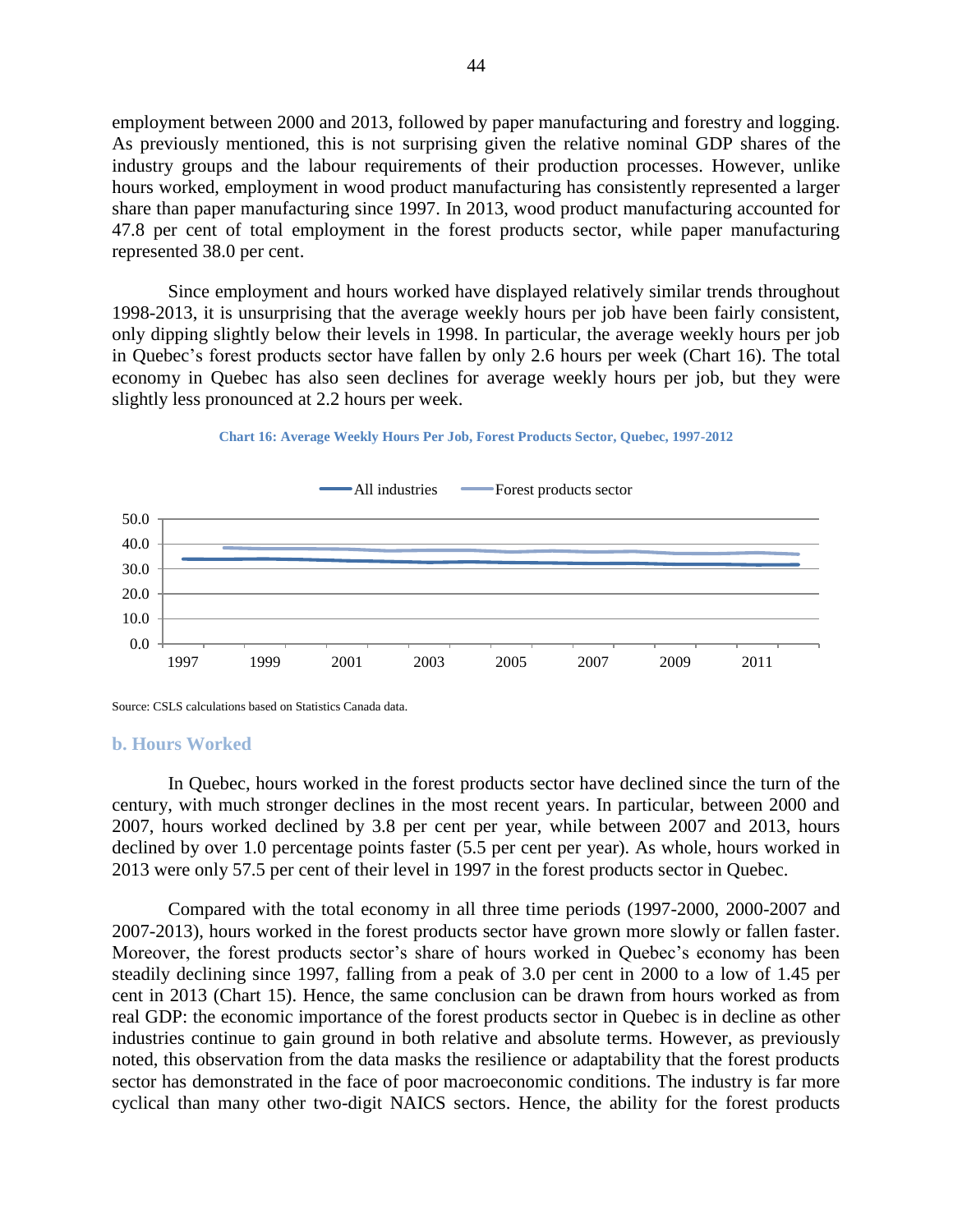sector to adjust employment levels in the long-term while maintaining output levels should be seen as an asset. Clearly, the less productive element of the industry has been removed since the early- to mid-2000s, giving the industry more room to grow more fervently when the perfect storm subsides. However, it is important to note that it is unclear whether the 2010-2013 productivity increases are due to plant-specific productivity or compositional effects caused by closure of the least productivity plants; both effects are likely at play.

For all measures of weekly hours, there has been little net change since 1997. This suggests that most of the decline in hours worked is coming from employee layoffs either associated with plant closure or downsizing or a lack of replacement demand after voluntary departure from the workforce, as opposed to fewer hours worked per worker.<sup>27</sup>



**Chart 17: Hours Worked, Forest Products Sector, Quebec, 2000=100, 1997-2013**

Source: CSLS calculations based on Statistics Canada data.

 $\overline{a}$ 

Unlike nominal GDP, where paper manufacturing was the most important subsector within the forest products sector, wood product manufacturing has represented the largest share of hours worked in recent years, while paper manufacturing falls in close behind. In 2013, wood product manufacturing represented 49.0 per cent of hours worked in the forest products sector, while paper manufacturing represented 37.8 per cent. Wood product manufacturing has always had the largest share of hours worked in Quebec, with paper manufacturing coming in close behind. By definition, forestry and logging accounted for 15-20 per cent of hours worked.

 $27$  Between 2004 and 2010, the number of forest products sector establishments rose overall, but there were declines in both wood product manufacturing and paper manufacturing, which saw the number of establishments fall from 1,770 to 1,490 and from 340 to 274, respectively. Forestry and logging saw an increase from 2,077 to 3,873.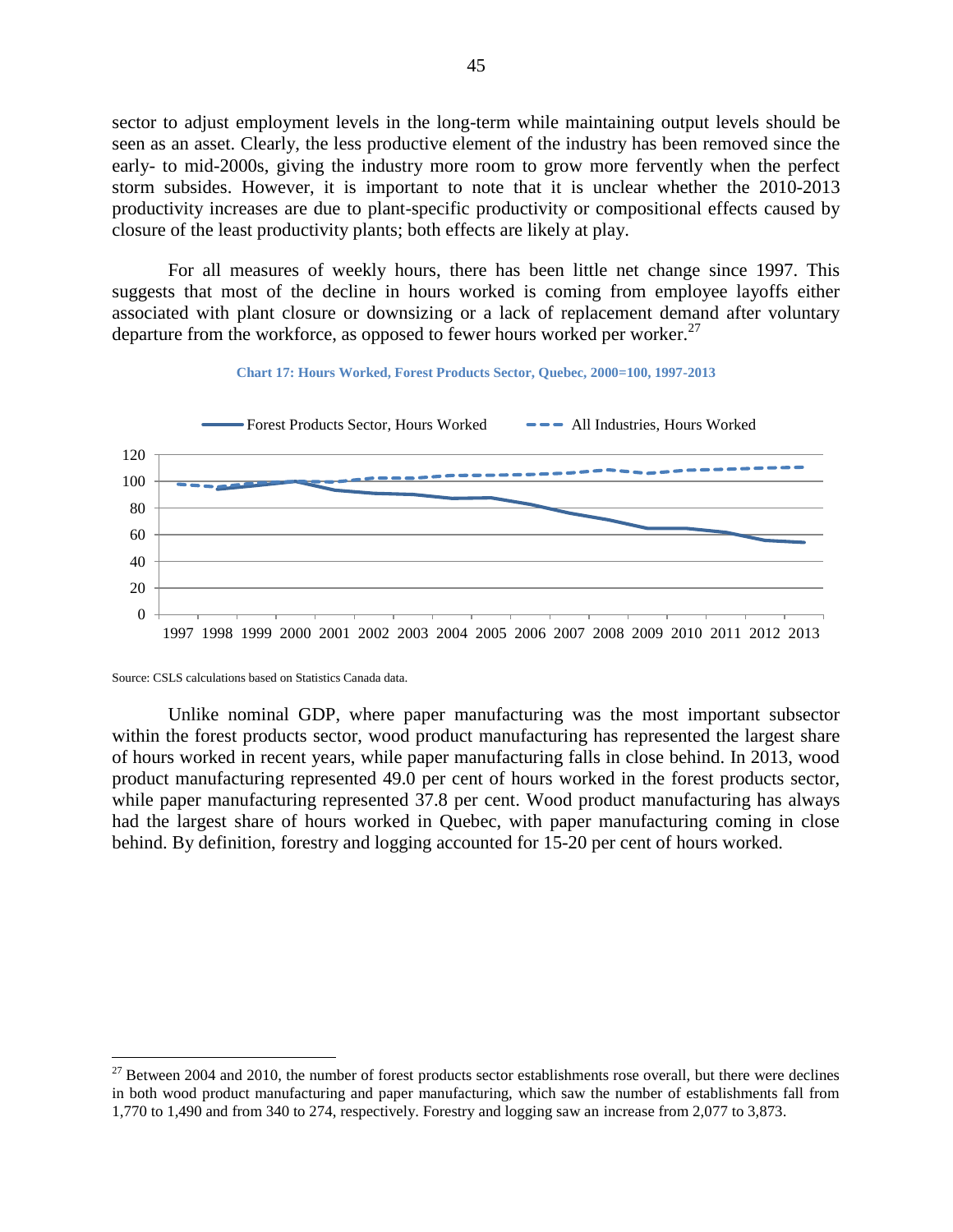

#### **Chart 18: Breakdown of Hours Worked by Subsector, Forest Products Sector, Quebec, 1997-2013**

Source: CSLS calculations based on Statistics Canada data.

## **iii. Labour Productivity**

Quebec's forest products sector has sustained positive labour productivity growth since 1998, with the strongest growth post-2000 (3.7 per cent per year). This means that the level of output per hour worked in the forest products sector was 61 per cent higher in 2013 than in 2000. Surprisingly, there was a considerable amount of consistency in terms of labour productivity growth between 2000-2007 and 2007-2013: labour productivity growth in these two time periods only differed by 0.05 percentage points [\(Table 12\)](#page-45-0). Compared to the total economy, labour productivity growth in the forest products sector is impressive, growing over three times faster than total economy labour productivity growth in 2000-2007 and 2007-2013 [\(Chart 19\)](#page-46-0).

<span id="page-45-0"></span>

| Table 12: Real GDP, Hours Worked and Labour Productivity, Quebec, Compound Average Annual Growth, 1997-2013 |  |
|-------------------------------------------------------------------------------------------------------------|--|
|-------------------------------------------------------------------------------------------------------------|--|

|           | Real GDP          |                    | Hours Worked   |                    | <b>Labour Productivity</b> |                    |
|-----------|-------------------|--------------------|----------------|--------------------|----------------------------|--------------------|
|           | All<br>industries | Forest<br>products | All industries | Forest<br>products | All industries             | Forest<br>products |
|           |                   | sector             |                | sector             |                            | sector             |
| 1997-2000 | 2.52              | 5.82               | 2.19           | $\qquad \qquad -$  | 2.54                       | $- -$              |
| 2000-2007 | 1.81              | $-0.25$            | 0.88           | $-3.82$            | 0.92                       | 3.70               |
| 2007-2010 | 1.01              | $-3.80$            | 0.65           | $-5.29$            | 0.37                       | 1.57               |
| 2010-2013 | 1.48              | $-0.13$            | 0.69           | $-5.76$            | 0.79                       | 5.97               |
| 2007-2013 | 1.25              | $-1.98$            | 0.67           | $-5.52$            | 0.58                       | 3.75               |
| 2000-2013 | 1.55              | $-1.06$            | 0.78           | $-4.61$            | 0.76                       | 3.73               |

Source: CSLS calculations based on Statistics Canada data.

These results are driven by hours worked falling faster than real output. In general, it is arguable that, in the long-run, this type of labour productivity growth is not sustainable, since labour productivity growth from cuts in hours worked is constrained by zero employment. In contrast, labour productivity growth from output growth is much more sustainable because there is no apparent cap on the amount that output can grow.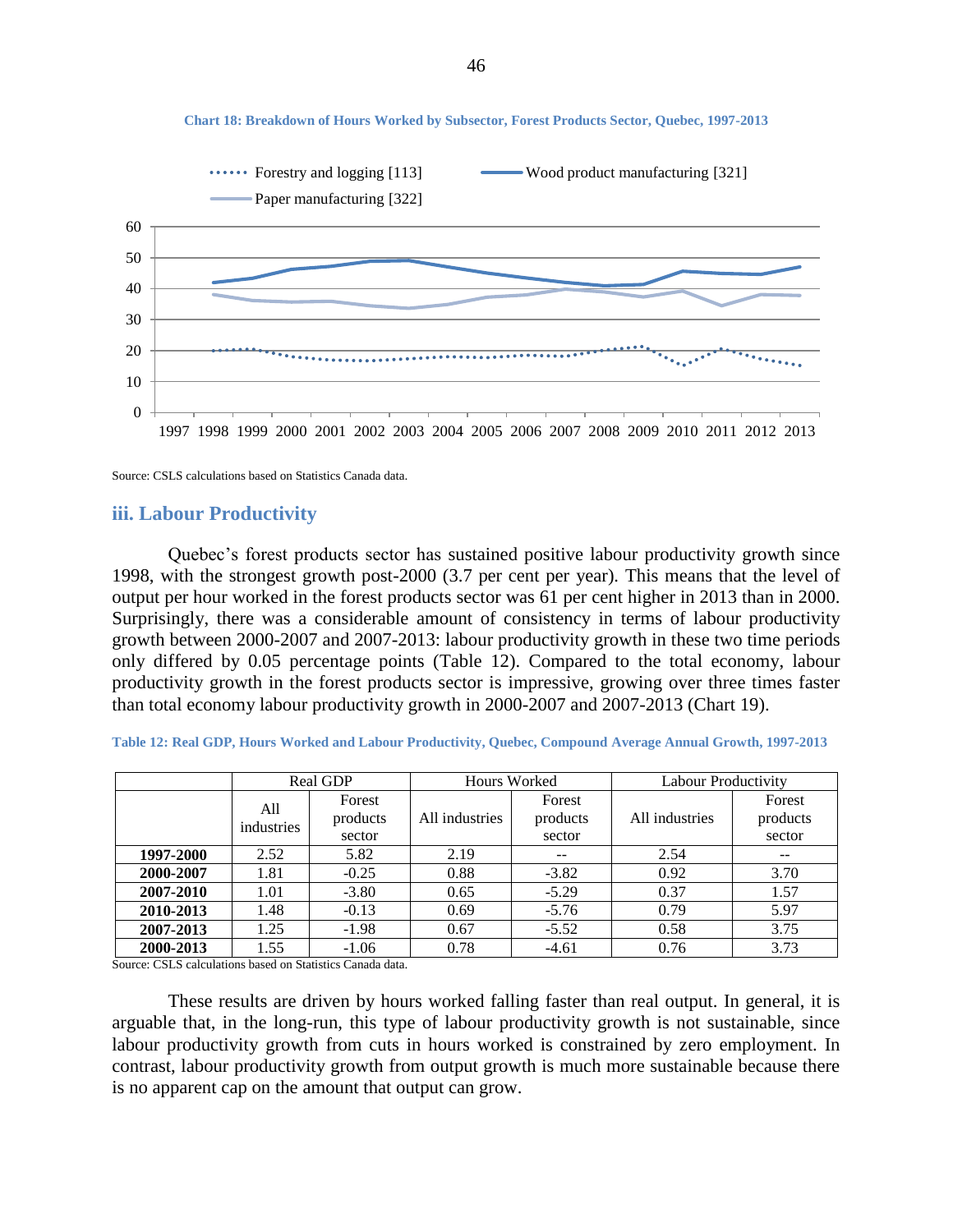However, focusing on the unsustainable nature of recent labour productivity growth trends in the forest products sector in Quebec may be misplaced or misleading: the forest products sector was responding to a unique set of conditions (an appreciating Canadian dollar, a housing crisis in the United States, structural shifts, and low-cost competition) that necessitated large cuts in employment by forest product firms to sustain international competitiveness and maintain long-term industry-group vitality.

<span id="page-46-0"></span>



Source: CSLS calculations based on Statistics Canada data.

# **B. Forestry and Logging**

Forestry and logging (NAICS 113) is the three-digit NAICS subsector of the forest products sector that consists of establishments mainly concerned with growing and harvesting timber on a long production cycle (of ten years or more). Short production cycles are excluded because these require horticultural interventions before harvesting, which results in production processes that are more comparable to those in the crop production subsector.<sup>28</sup> In 2010, there were 3,873 establishments in logging, compared to 4,123 establishments in 2007 and 2,762 establishments in 2004.

|      | Logging |
|------|---------|
| 2004 | 2,762   |
| 2005 | 4,128   |
| 2006 | 4,140   |
| 2007 | 4,123   |
| 2008 | 4,066   |
| 2009 | 3,857   |
| 2010 | 3,873   |

| Table 13: Number of Establishments, Logging, Quebec, 2004-2010 |  |  |  |
|----------------------------------------------------------------|--|--|--|
|----------------------------------------------------------------|--|--|--|

Source: Statistics Canada.

 $\overline{a}$ 

<sup>&</sup>lt;sup>28</sup> Christmas trees are an example of trees that are classified under the crop production subsector.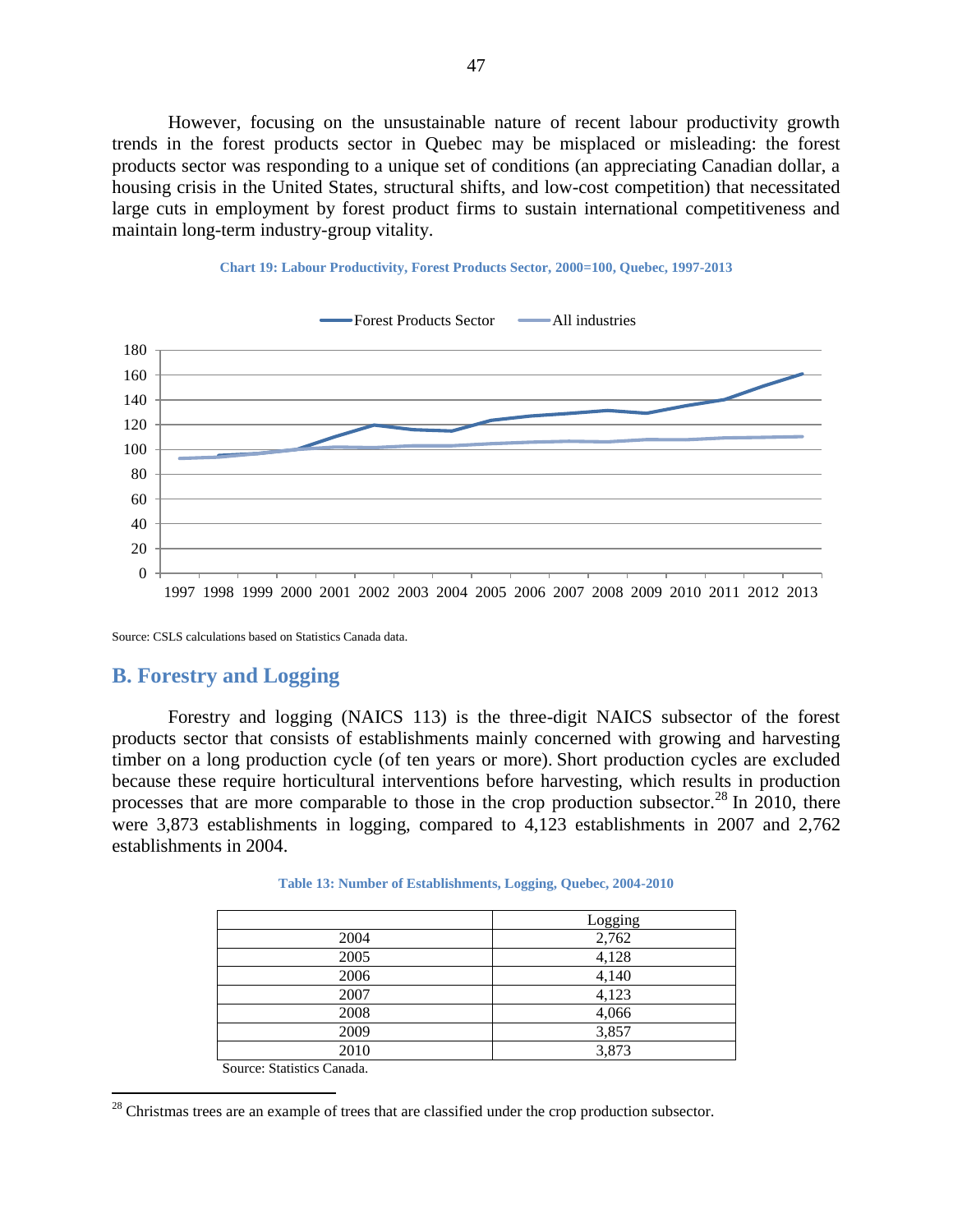Within the forestry and logging subsector, there are three four-digit NAICS industry groups, which each specialize in different stages of the production cycle: timber tract operations (NAICS 1131), forestry nurseries and gathering of forest products (NAICS 1132) and logging (NAICS 1133). The timber tract operations industry group includes establishments that are primarily engaged in the operation of timber tracts, for the purpose of selling standing timber. Forest nurseries and gathering of forest products includes establishments engaged in growing trees for the purpose of reforestation and those engaged in gathering forest products, such as gums, barks, balsam, needles and Spanish moss. Logging includes establishments primarily engaged in cutting timber, producing rough, round, hewn, or riven primary wood, and producing wood chips in the forest, as well as those industries engaged in cutting and transporting timber.

Unfortunately, the data on forestry and logging at the four-digit NAICS level for Quebec and Canada are extremely limited. Hence, the next subsections of this report will mainly focus on the forestry and logging industry at the three-digit level.

## **i. Output**

 $\overline{a}$ 

## **a. Nominal GDP**

Forestry and logging experienced strong nominal GDP growth between 1997 and 2000, at 14.1 per cent per year [\(Table 14\)](#page-47-0). This growth was quickly reversed when nominal GDP fell 4.3 per cent per year between 2000 and 2007 and 0.2 per cent per year between 2007 and 2011.<sup>29</sup>

|           |                   | Nominal GDP             | <b>Implicit Prices</b> |                          | <b>Real GDP</b> |                         |
|-----------|-------------------|-------------------------|------------------------|--------------------------|-----------------|-------------------------|
|           | All<br>industries | Forestry and<br>logging | All industries         | Forestry and<br>logging  | All industries  | Forestry and<br>logging |
| 1997-2000 | 6.12              | 14.08                   | 1.28                   | $-2.90$                  | 4.78            | 17.49                   |
| 2000-2007 | 4.53              | $-4.31$                 | 2.67                   | $-4.37$                  | 1.81            | 0.06                    |
| 2007-2010 | 2.70              | $-7.81$                 | 1.67                   | $-7.83$                  | 1.01            | 0.03                    |
| 2010-2013 | $- -$             | $- -$                   | $- -$                  | $\overline{\phantom{m}}$ | 1.48            | 1.73                    |
| 2007-2013 | --                | --                      | $- -$                  | --                       | 1.25            | 0.87                    |
| 2007-2011 | 3.15              | $-0.21$                 | 1.86                   | $-1.06$                  | 1.26            | 0.86                    |
| 2000-2011 | 4.02              | $-2.84$                 | 2.38                   | $-3.18$                  | 1.61            | 0.35                    |
| 2000-2013 | --                |                         |                        | --                       | 1.55            | 0.44                    |

<span id="page-47-0"></span>**Table 14: Nominal GDP, Implicit Prices and Real GDP, Forestry and Logging, Quebec, Compound Average Annual Growth, 1997-2013**

Source: CSLS calculations based on Statistics Canada data.

Unlike the forest products sector, forestry and logging's share of nominal GDP has remained relatively constant, with a slight increase between 1997 and 2006 (0.07 percentage points) and falling only marginally (0.04 percentage points) between 2007 and 2011. This suggests that forestry and logging has maintained its economic importance in Quebec in the past three decades, in contrast to the forest products sector as a whole.

 $29$  The 2000-2007 compound average annual growth in [Table 14](#page-47-0) is heavily downwardly biased by a break in the Statistics Canada time series between 2006 and 2007. Nominal GDP growth between 2000 and 2006 was 2.84 per cent per year; adding 2007 results in a compound average annual growth rate of -4.31 per cent per year for 2000- 2007. The CSLS is investigating the issue with Statistics Canada.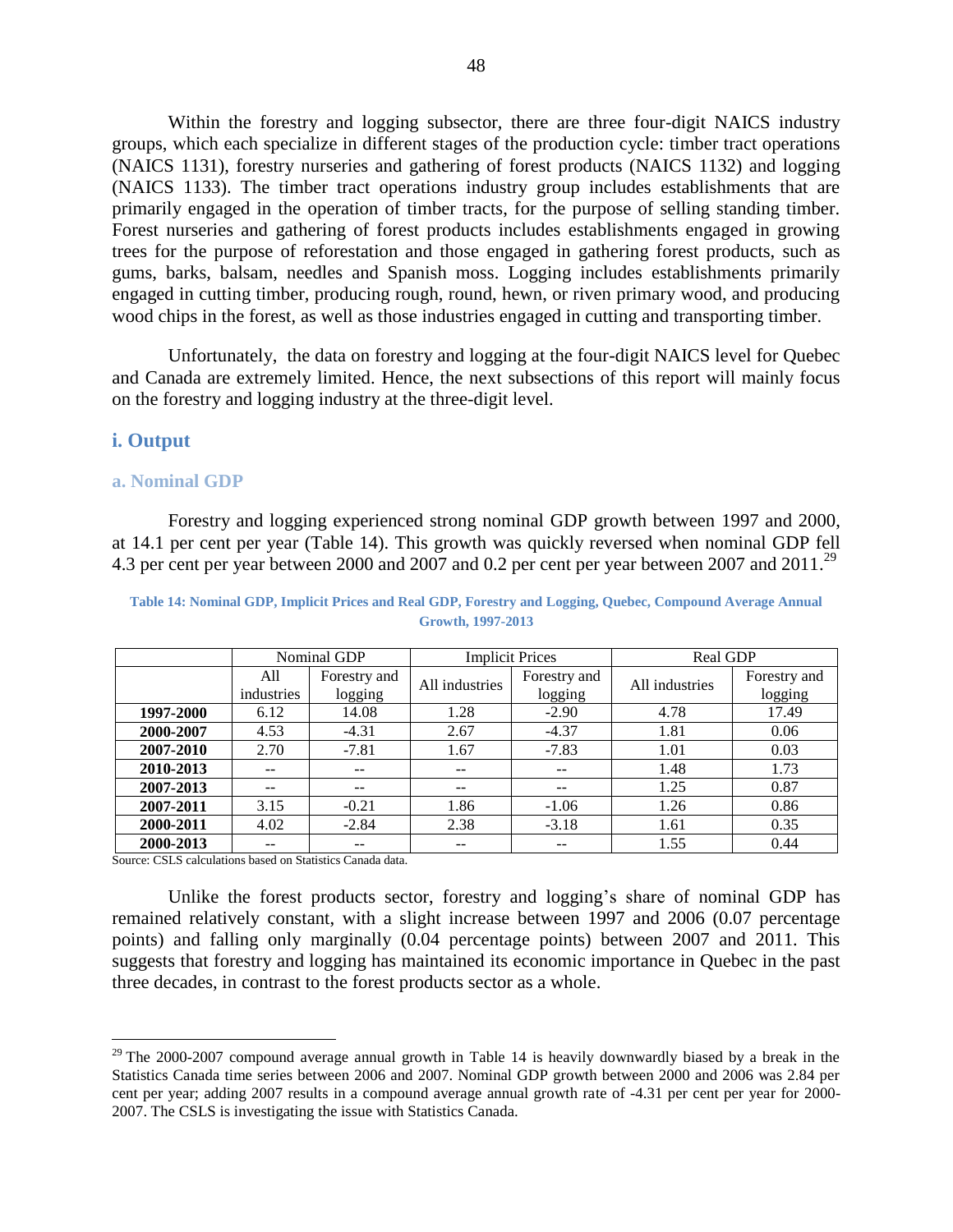## **b. Prices**

Prices in forestry and logging have been falling quite quickly over the past sixteen years. Falling prices indicate that nominal GDP growth understates real output growth. Between 1997 and 2000, prices declined by almost three per cent per year, while they fell by 4.4 per cent per year between 2000 and 2007 [\(Table 14\)](#page-47-0). They continued to fall by 1.1 per cent per year thereafter [\(Table 14\)](#page-47-0).

#### **c. Real GDP**

Between 1997 and 2000 real GDP growth in the forestry and logging industry was enormous, registering 17.5 per cent per year [\(Chart 20\)](#page-48-0). Moreover, compared to the forest products sector as a whole, forestry and logging is in much better shape, as it has exhibited positive growth since the turn of the century (0.4 per cent per year between 2000 and 2013). However, real output growth post-2000 was much less impressive than the growth exhibited at the end of the  $20<sup>th</sup>$  century. When broken down into two periods, forestry and logging in Quebec saw real GDP grow by 0.1 per cent per year in 2000-2007, increasing to 0.9 per cent per year in 2007-2013.

<span id="page-48-0"></span>



Source: CSLS calculations based on Statistics Canada data.

Low growth in the later period was concentrated during and immediately after the financial crisis, when real GDP fell 11.1 per cent in 2007, 0.7 per cent in 2008 and 8.6 per cent in 2009. Since then, real GDP grew 1.8 per cent per year between 2010 and 2013. Hence, forestry and logging has had average or slightly above average performance during the recovery from the financial crisis and demonstrated strong growth between 2000 and 2013, apart from sharp declines between 2006 and 2009 [\(Chart 20\)](#page-48-0). As previously mentioned, given the concentration of poor performance during the financial crisis, the downturn in the latter period largely reflects the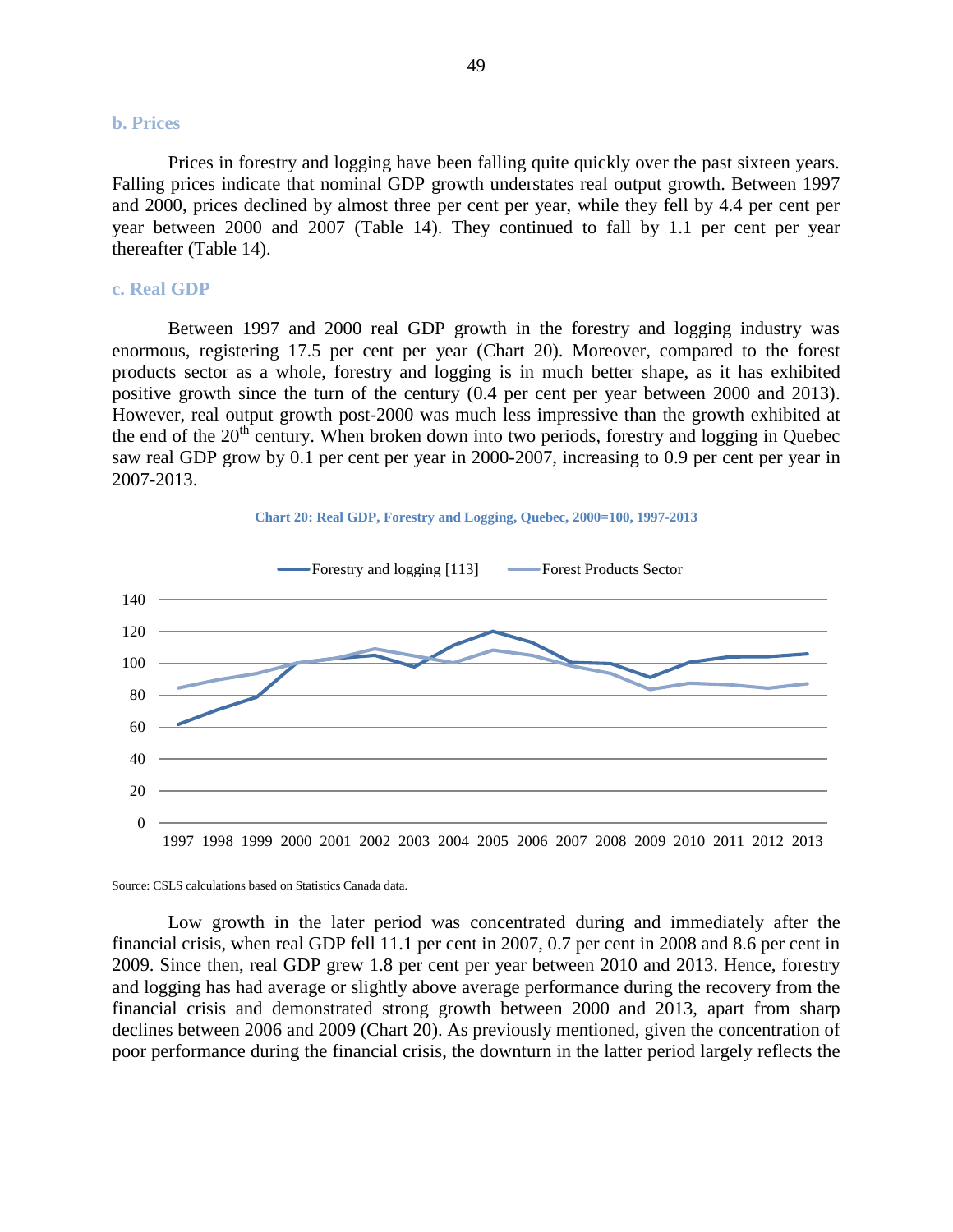U.S. housing bust among other unfavourable factors like the appreciation of the Canadian dollar. 30

#### **ii. Employment and Hours Worked**

#### **a. Employment**

Between 1997 and 2000, employment increased 1.65 per cent per year from 14,180 to 14,895 jobs, while between 2000 and 2013, employment decreased by 5.59 per cent per year to 7,050 jobs. Similar to the case of the forest products sector as a whole, these employment declines were heavily concentrated between 2007 and 2013 (-7.8 per cent per year), but they were still quite high between 2000 and 2007 (-3.6 per cent per year) [\(Chart 21\)](#page-49-0).<sup>31</sup>

Employment share figures show that forestry and logging is less economically important than it was two decades ago. In particular, forestry and logging's share of total economy employment has declined drastically, falling from 0.45 per cent in 1997 to 0.18 per cent in 2013, after peaking at 0.50 per cent in 1999.<sup>32</sup>



<span id="page-49-0"></span>

Source: CSLS calculations based on Statistics Canada data.

#### **b. Hours Worked**

 $\overline{a}$ 

Hours worked in the forestry and logging sector in Quebec experienced trends similar to the total forest products sector, even though output did not. Between 1997 and 2000, hours worked increased by 2.6 per cent per year, but since the turn of the century, hours worked have

 $30$  The number of trees cut down and output growth in the forestry and logging industry group seem disconnected.

<sup>&</sup>lt;sup>31</sup> SEPH estimates display similarly consistent declines across the board. LFS estimates also show similar results.

<sup>&</sup>lt;sup>32</sup> SEPH estimates suggest similarly dramatic declines: 0.46 per cent in 2001 to 0.19 per cent in 2013. LFS estimates also show declining economic importance.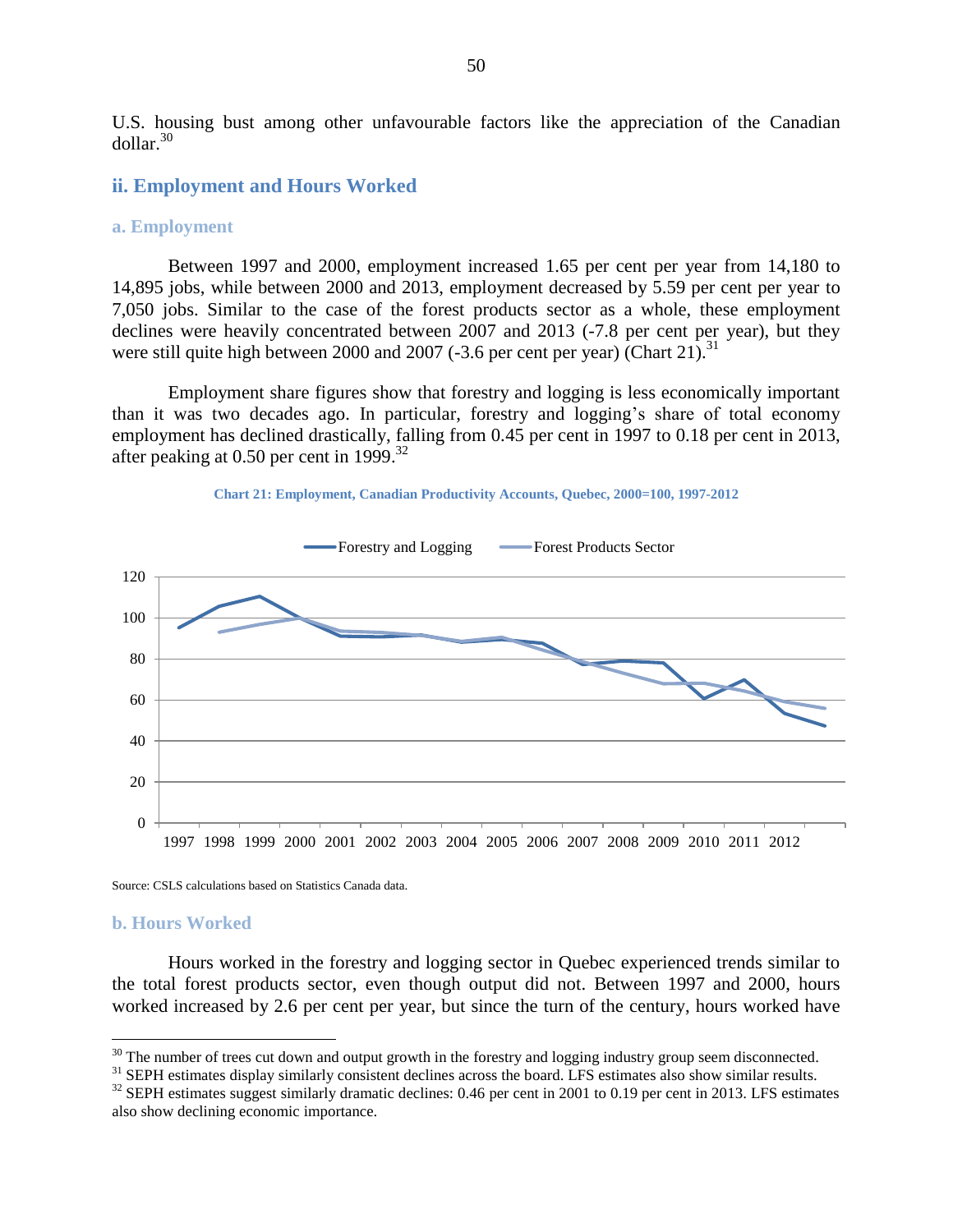declined (1.7 per cent per year between 2000 and 2007, and 8.3 per cent per year between 2007 and 2013). The steepest declines were seen between 2007 and 2013, likely reflecting the layoffs resulting from the economic crisis and the perfect storm that ravaged the industry. The sector's timely response to this perfect storm through layoffs and lower replacement rates was much needed and better positions the forest products sector in Quebec for growth in the future. By reducing slack, the sector now has more room to expand in a way that is cost-competitive.





Between 1997 and 2006, the share of forestry and logging in the total economy hours worked fell from 0.53 per cent to 0.43 per cent. From 2007 to 2013, the share fell from 0.38 per cent to 0.22 per cent.<sup>33</sup> The steady decline in hours worked implies a different story than the one presented by real GDP: the relative importance of forestry and logging as a source of employment has declined considerably since 1997. However, as previously discussed, a declining share of total economy output or workers does not imply that the sector will disappear. In contrast, with fewer hours worked but a stable share of nominal GDP, these results suggest that the forestry and logging industry group in Quebec is better set to face international competition in the coming decades than it was in the early-2000s.

#### **iii. Labour Productivity**

 $\overline{a}$ 

Labour productivity in the forestry and logging industry has grown enormously since 1997, with the strongest growth displayed between 1997 and 2000 (14.5 per cent per year). Labour productivity also grew quite dramatically between 2007 and 2013, registering 10.0 per cent per year. Between 2000 and 2007, labour productivity growth was strong and very impressive: 4.0 per cent per year [\(Table 15\)](#page-51-0).

Similar to the total forest products sector, of which forestry and logging is a part, these figures show that the forestry and logging industry in the 2000s underwent a much-needed

Source: CSLS calculations based on Statistics Canada data.

 $33$  For more information on shares, see Appendix Table 2C in the database available at www.csls.cs/res\_reports.asp. There are no data at the four-digit NAICS level in the Canadian Productivity Accounts. However, for the Labour Force Survey, there are data for the logging industry (NAICS code 1133). These data suggests that logging performed marginally worse than the three-digit NAICS industry to which it belongs between 2000 and 2012 (-6.1 per cent per year versus -6.0 per cent per year). There are no data on the other two component industries, timber tract operations (NAICS code 1131) and forest nurseries and gathering of forest products (NAICS code 1132).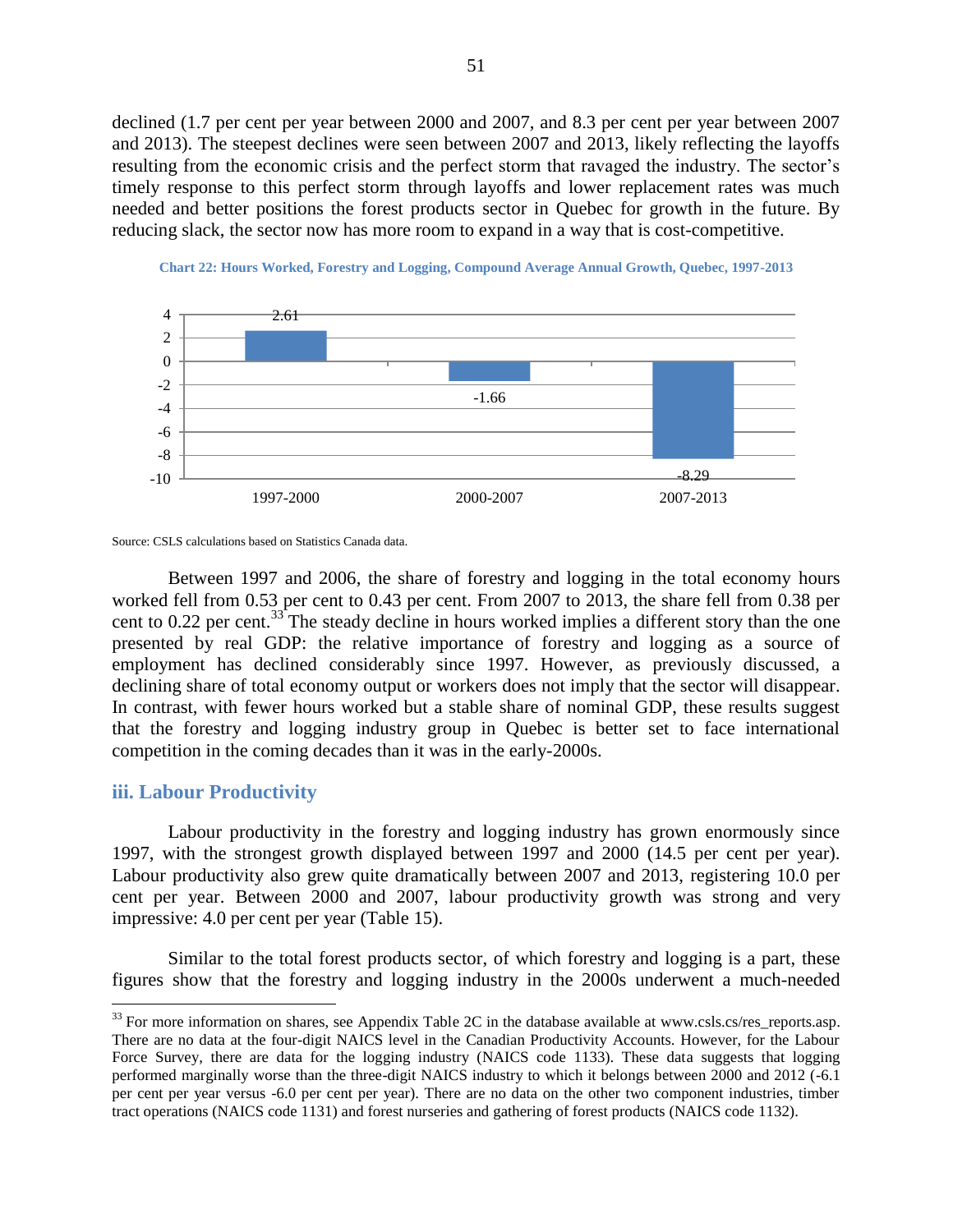restructuring and shed unnecessary excess labour built up during favourable times, responding in a competitive and practical fashion to the perfect storm of the mid- to late-2000s.

|           | Real GDP |              | Hours Worked |          | <b>Labour Productivity</b> |          |
|-----------|----------|--------------|--------------|----------|----------------------------|----------|
|           | Forest   |              | Forest       | Forestry | Forest                     | Forestry |
|           | Products | Forestry and | Products     | and      | Products                   | and      |
|           | Sector   | Logging      | Sector       | Logging  | Sector                     | Logging  |
| 1997-2000 | 5.82     | 17.49        |              | 2.61     | --                         | 14.50    |
| 2000-2007 | $-0.25$  | 0.06         | $-2.66$      | $-1.66$  | 3.70                       | 3.96     |
| 2007-2010 | $-3.80$  | 0.03         | $-5.29$      | $-10.93$ | 1.57                       | 12.30    |
| 2010-2013 | $-0.13$  | 1.73         | $-5.76$      | $-5.58$  | 5.97                       | 7.74     |
| 2007-2013 | $-1.98$  | 0.87         | $-5.52$      | $-8.29$  | 3.75                       | 9.99     |
| 2000-2013 | $-1.06$  | 0.44         | $-4.61$      | $-5.87$  | 3.73                       | 6.70     |

<span id="page-51-0"></span>**Table 15: Real GDP, Hours Worked and Labour Productivity, Forestry and Logging, Quebec, Compound Average Annual Growth, 1997-2013**

Source: CSLS calculations based on Statistics Canada data.

Unlike the forest products sector as a whole, the forestry and logging industry group was able to sustain positive output growth throughout the entire period between 2000 and 2013 (0.44 per cent per year), which is promising given the perfect storm that hit the sector in the mid-2000s. Output growth may have fallen after 2005, but the growth in the early- and late-2000s was enough to offset the losses seen in the middle of the first decade of the  $21<sup>st</sup>$  century, leading to overall gains for the entire period.

The strong growth in labour productivity in the forestry and logging subsector in Quebec was far more sustainable than the growth experienced by the forest products sector as a whole, since much of the labour productivity growth came from declines in hours worked as opposed to declines in real GDP. The period between 1997 and 2000 presents the best scenario for labour productivity growth in the sector: real GDP grew at 17.5 per cent per year, while employment grew at 2.4 per cent per year [\(Table 15\)](#page-51-0). Nevertheless, despite the fact that labour productivity growth came mainly from falling hours worked between 2000 and 2013, labour productivity growth in this period is not discredited because it is entirely possible that falling hours worked reflect efficient managerial decisions on the part of forestry and logging firms, especially if these firms were looking to maintain competitiveness.

# **C. Wood Product Manufacturing**

Wood product manufacturing (NAICS code 321) is the three-digit NAICS subsector of the forest products sector that is engaged in manufacturing products from wood. Within this subsector, there are three main four-digit NAICS industry groups: sawmills and wood preservation (NAICS code 3211), veneer, plywood and engineered wood product manufacturing (NAICS code 3212), and other wood product manufacturing (NAICS code 3219). Sawmills and wood preservation includes establishments engaged in sawing logs into lumber and similar products, or preserving these products. Veneer, plywood and engineered wood product manufacturing includes establishments that are engaged in making products that improve the natural characteristics of wood, by making veneers, plywood, reconstituted wood panel products or engineered wood assemblies. Other wood product manufacturing includes establishments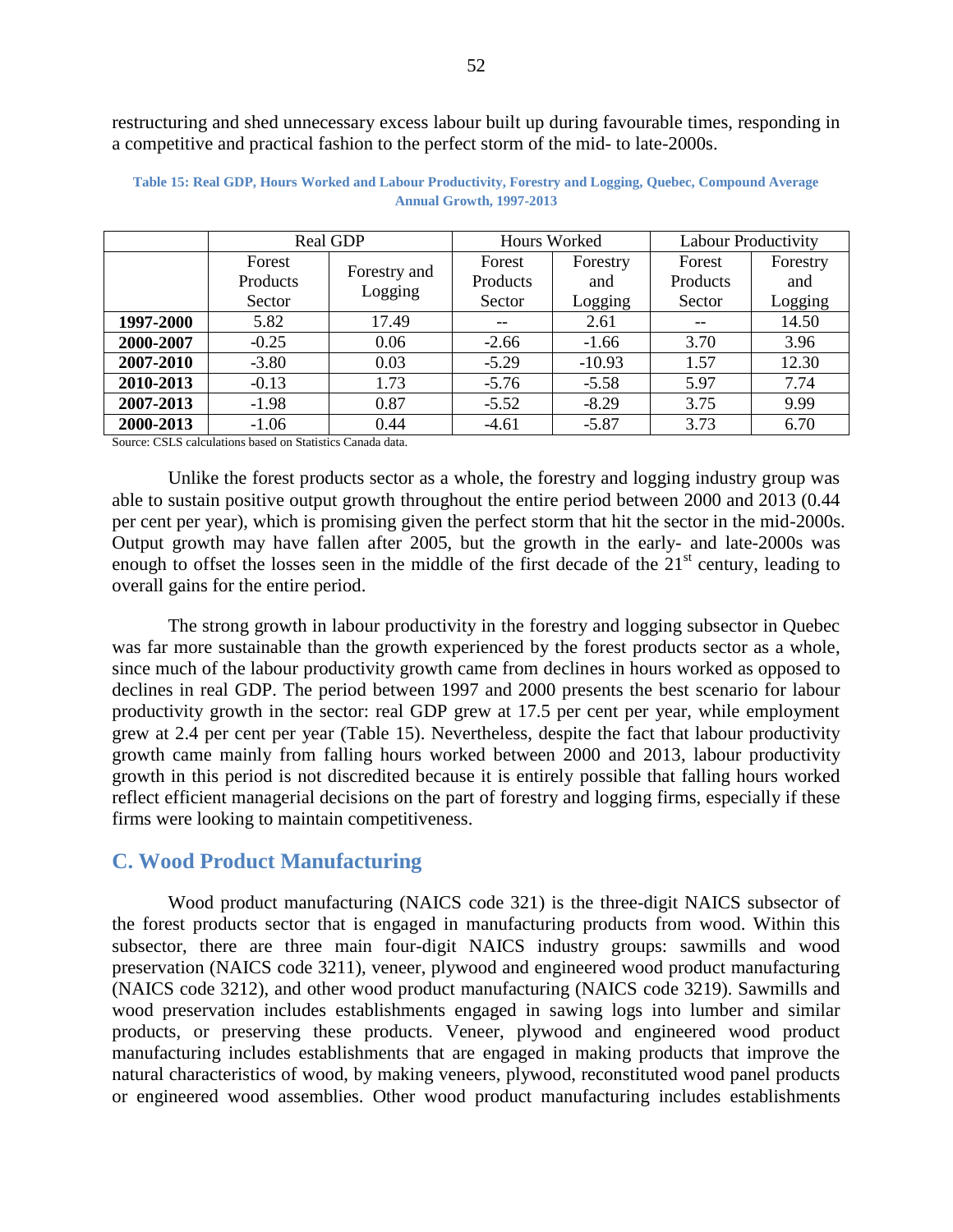engaged in manufacturing a diverse range of wood products, such as millwork. In 2013, there were 1,409 establishments in wood product manufacturing, of which 477 were sawmills and wood preservation, 140 were veneer, plywood and engineered wood product manufacturing, and 903 were other wood product manufacturing. In 2007, there were 1,492 establishments in wood product manufacturing, while there were 1,770 in 2004.

|      | Wood product        | Sawmills and      | Veneer, plywood and  | Other wood product   |  |
|------|---------------------|-------------------|----------------------|----------------------|--|
|      | manufacturing (321) | wood preservation | engineered wood      | manufacturing (3219) |  |
|      |                     | (3211)            | product              |                      |  |
|      |                     |                   | manufacturing (3212) |                      |  |
| 2004 | 1,770               | 599               | 147                  | 1,024                |  |
| 2005 | 1,522               | 532               | 151                  | 839                  |  |
| 2006 | 1,590               | 522               | 160                  | 908                  |  |
| 2007 | 1,575               | 497               | 154                  | 924                  |  |
| 2008 | 1,519               | 472               | 137                  | 910                  |  |
| 2009 | 1,492               | 461               | 139                  | 892                  |  |
| 2010 | 1,490               | 447               | 140                  | 903                  |  |

|  | Table 16: Number of Establishments, Wood Product Manufacturing, Quebec, 2004-2010 |  |  |
|--|-----------------------------------------------------------------------------------|--|--|
|  |                                                                                   |  |  |

Source: Statistics Canada.

Data at the four-digit NAICS level are only available after 2007 for nominal GDP. However, the data that do exist show that other wood product manufacturing has been the largest source of nominal GDP in the wood product manufacturing subsector since 2007. Moreover, this sub-sector's share of wood product manufacturing nominal output has been rising quite steadily, perhaps due to innovations and the introduction of new products into the wood product manufacturing subsector [\(Chart 23\)](#page-52-0).

#### **Chart 23: Breakdown of Nominal GDP in Wood Product Manufacturing, Quebec, 2007-2011**

<span id="page-52-0"></span>

Source: CSLS calculations based on Statistics Canada data.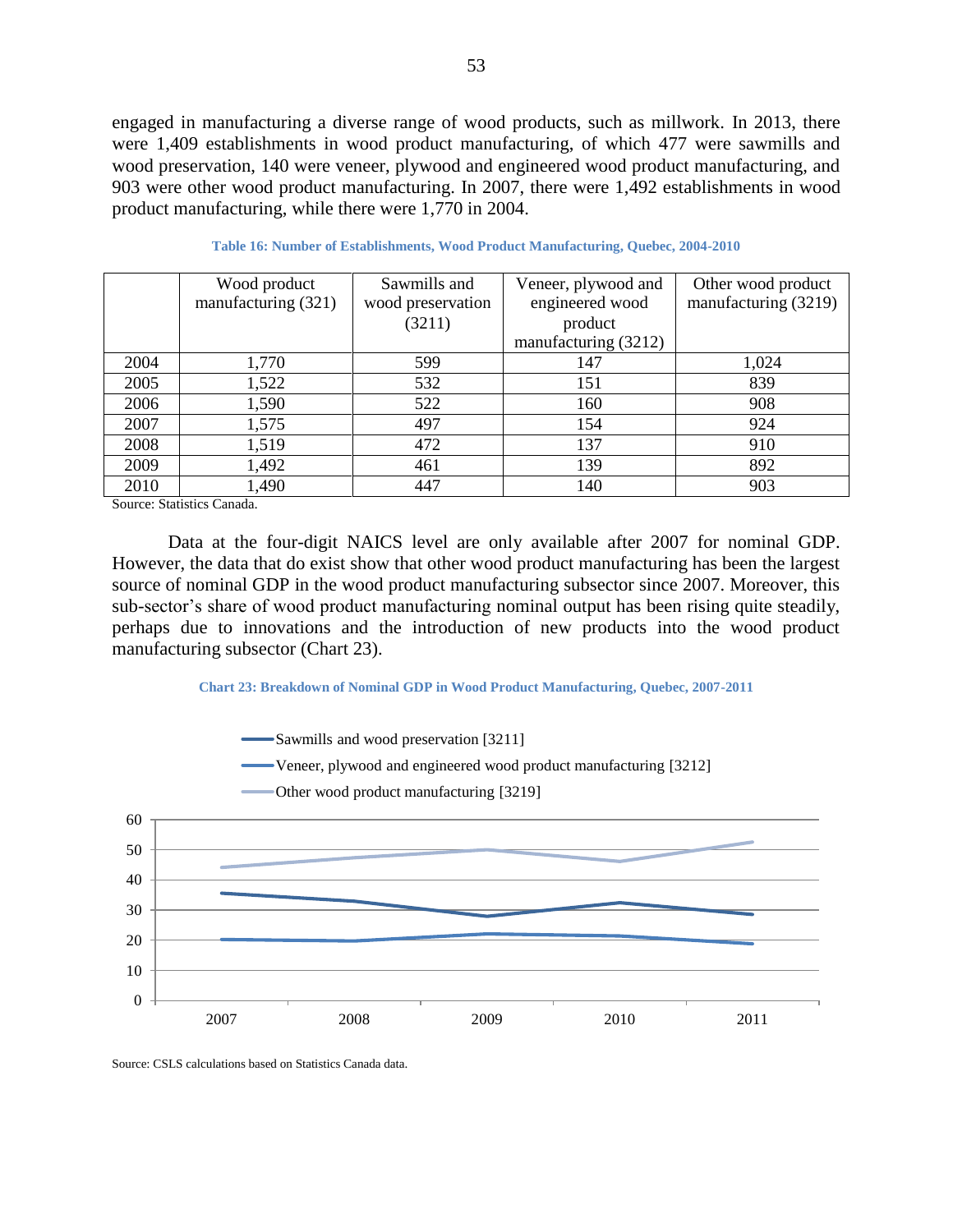Since 2007, as the share of other wood product manufacturing has increased from 44 per cent to 53 per cent, the share of sawmills and wood preservation in nominal wood product manufacturing GDP has decreased from 36 per cent to 29 per cent. Veneer, plywood and engineered wood product manufacturing has remained relatively constant at around 20 per cent. The declining economic importance of sawmills and wood preservation might signal how this industry was hit harder by the collapse of the U.S. housing construction market.

## **i. Output**

#### **a. Nominal GDP**

Wood product manufacturing saw nominal GDP grow almost as quickly as forestry and logging between 1997 and 2000, at 10.3 per cent per year [\(Chart 24\)](#page-53-0). However, between 2000 and 2007, this fell sharply to a decline of 3.3 per cent per year, and between 2007 and 2011, this fell even more to a decline of 8.55 per cent per year. This pattern of growth is nearly identical to the pattern exhibited by the total forest products sector between 1997 and 2011.

At the four-digit NAICS level, sawmills and wood preservation showed negative nominal GDP growth (13.5 per cent per year). Veneer, plywood and engineered wood product manufacturing also contributed to overall negative nominal GDP growth, falling 10.2 per cent per year. Likewise, other wood product manufacturing saw negative growth, but it was substantially less pronounced at only -4.4 per cent per year.

<span id="page-53-0"></span>





Source: CSLS calculations based on Statistics Canada data.

 $\overline{a}$ 

Unlike both the forest products sector and forestry and logging, wood product manufacturing accounted for an increasing share of the total economy in Quebec between 1984 and 2006. In particular, the share of wood product manufacturing in total economy nominal GDP increased from 1.38 per cent in 1997 to 1.55 per cent in 2000.<sup>34</sup> However, between 2000 and

<sup>&</sup>lt;sup>34</sup> For more data on shares, see Table 1G in the Appendix Tables, available at www.csls.ca/res\_reports.asp.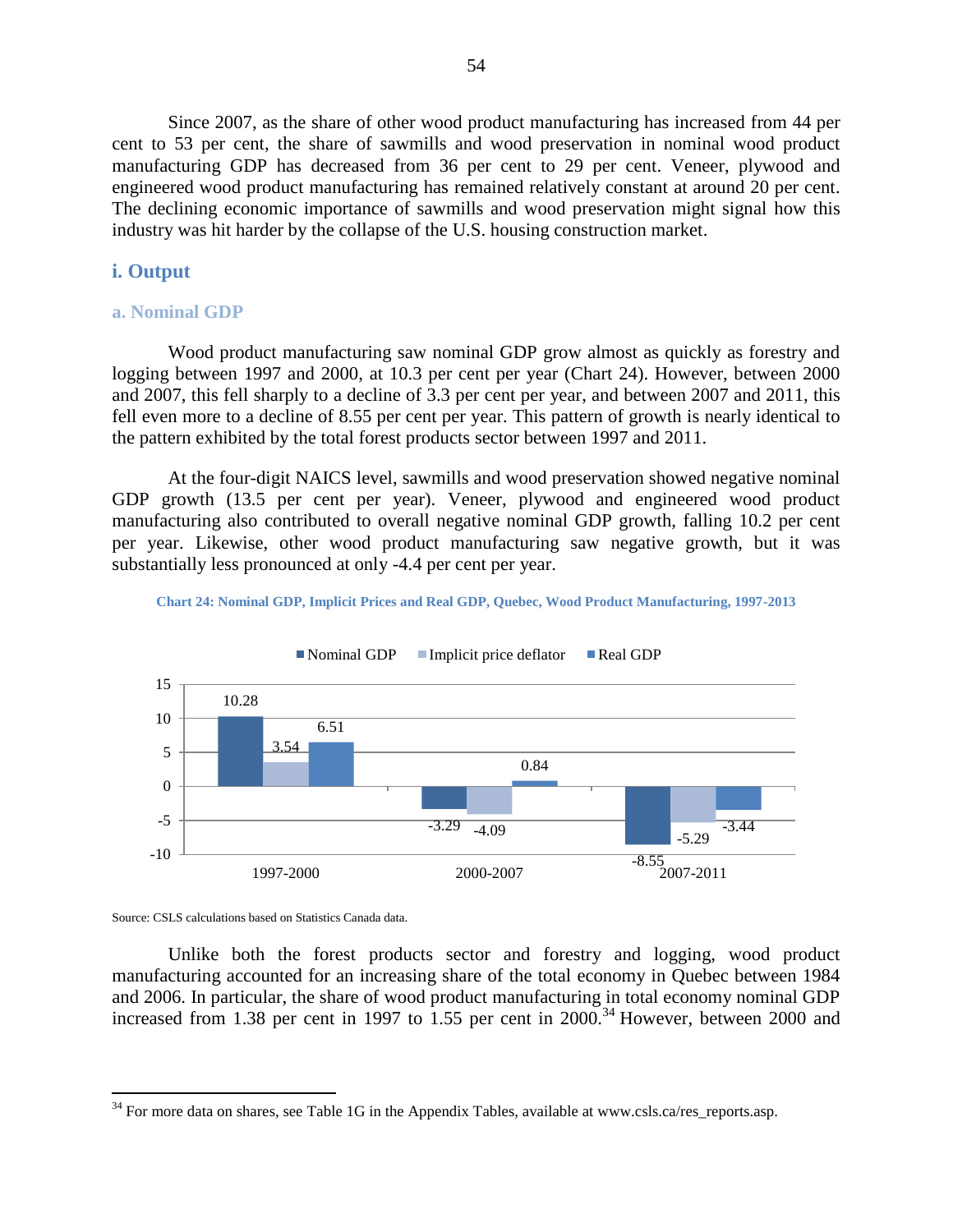2006, it fell sharply to 1.1 per cent and between 2007 and 2011, this share declined even more, falling from 0.90 per cent of nominal GDP in 2007 to 0.55 per cent in 2011.<sup>35</sup>

The declining economic importance of wood product manufacturing is equally exhibited by the three four-digit NAICS industries of which it is composed. Between 2007 and 2011, all three subsectors (sawmills and wood preservation; veneer, plywood and engineered wood product manufacturing; and other wood product manufacturing) saw their share of total economy nominal GDP decline.

#### **b. Prices**

The GDP deflator in wood product manufacturing has been consistently declining since the turn of the century, registering -4.1 per cent per year between 2000 and 2007 and -5.3 per cent per year between 2007 and 2011 [\(Chart 24\)](#page-53-0). According to economic theory, this decline may be tied to productivity growth, but it may also be tied to slumping demand. If the decline is tied to productivity growth, this is much more promising than if it is tied to declining demand, as it means margins are not falling.<sup>36</sup> It is quite possible that the two periods (2000-2007 and 2007-2013) experienced falling prices due to different factors. For example, the price decline in the later period is in part a result of declining demand stemming from the financial crisis. This conjecture is corroborated by the fact that real output fell in the wood products sector throughout this period. In contrast, the decline in the deflator between 2000 and 2007 may be the result of productivity growth, since real output increased throughout this period.

Regardless of the source, the price decline since 2000 means that nominal GDP growth understates real output growth. In contrast, since prices rose between 1997 and 2000, nominal GDP growth exceeded real GDP growth.

#### **c. Real GDP**

 $\overline{a}$ 

In wood product manufacturing, real output grew from 1997 to 2002, stagnated from 2002 to 2005, and then fell 25.4 per cent to a low in 2009. Since 2009, there has been a very weak rebound, with a significant upturn in 2013 (7.9 per cent) from the perspective of the period used in this report.<sup>37</sup> Wood product manufacturing saw real GDP increase between 1997 and 2000 at 6.5 per cent per year. This rate of growth fell in the next two periods, dropping to 0.8 per cent per year between 2000 and 2007 and -0.8 per cent per year between 2007 and 2013. Hence, wood product manufacturing closely approximates the trend demonstrated by the forest products sector as a whole [\(Chart 25\)](#page-55-0).

<sup>&</sup>lt;sup>35</sup> We exclude a comparison between 2006 and 2007, since one Statistics Canada time series terminates in 2006 and the current price time series begins in 2007. Due to changing methodologies and definitions, these time series may not be directly comparable.

<sup>&</sup>lt;sup>36</sup> Falling prices could also be related to world supply growing faster than world demand due to the emergence of new international competitors like Brazil and the southern United States.

 $37$  This story applies to almost all industry groups within the forest products sector for both hours worked, employment and real GDP.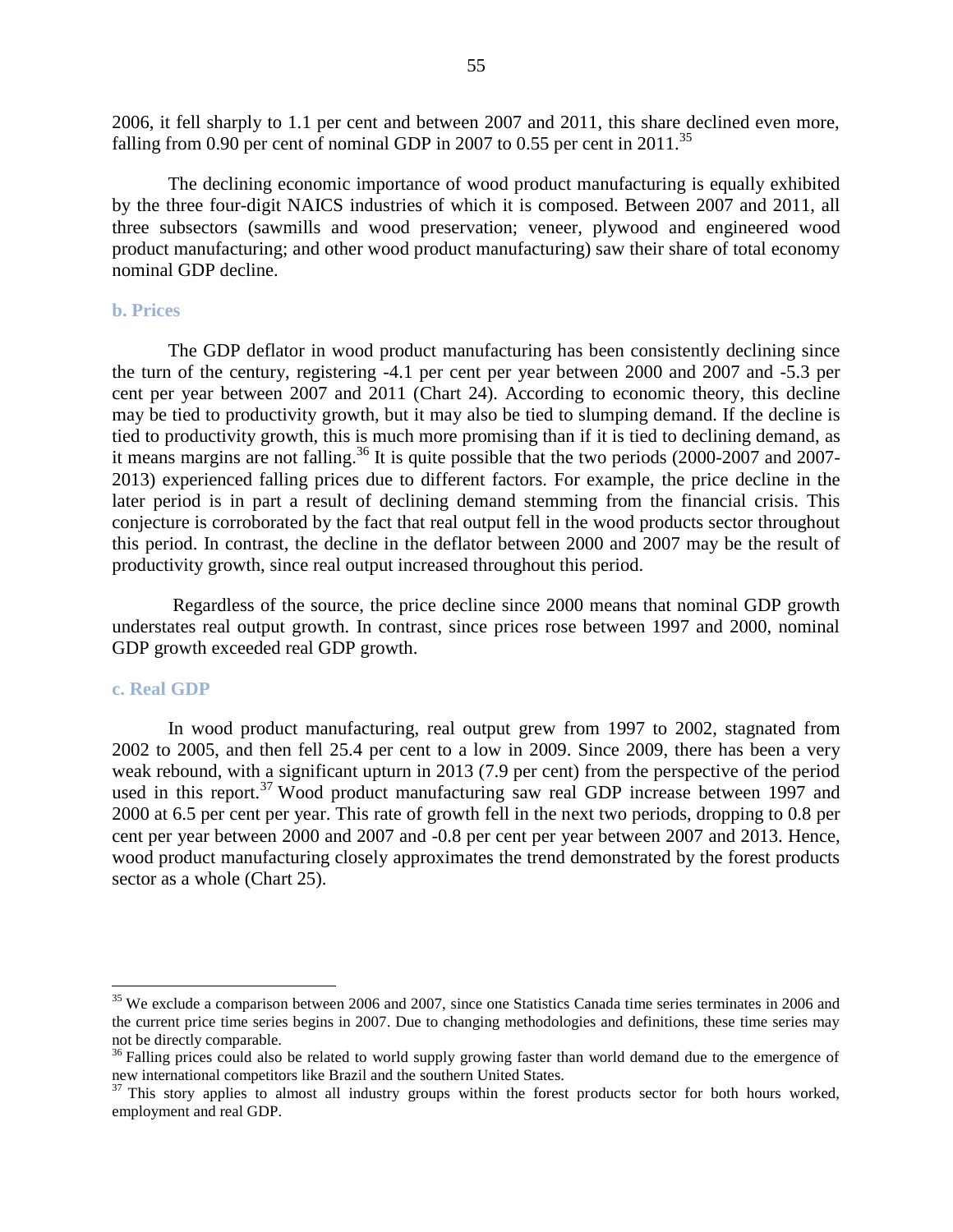<span id="page-55-0"></span>

**Chart 25: Real GDP, Wood Product Manufacturing, Quebec, 2000=100, 1997-2013**

Source: CSLS calculations based on Statistics Canada data.

Negative growth between 2007 and 2013 was entirely due to sawmills and wood preservation, which saw real GDP decrease by 3.2 per cent per year [\(Chart 26\)](#page-56-0). In contrast, veneer, plywood and engineered wood product manufacturing and other wood product manufacturing experienced slight increases in real GDP during this period. These differential growth rates at the four-digit NAICS industry level between 2007 and 2013 largely reflect how the three different industries were affected by the 2009 financial crisis. Output in sawmills and wood preservation was hit dramatically compared to the other two four-digit NAICS industries.

Surprisingly, the strong growth exhibited between 1997 and 2000 was driven by extremely strong growth in the other wood product manufacturing industry (13.8 per cent), while growth during the period between 2000 and 2007 was driven by the veneer, plywood and engineered wood product manufacturing industry. Clearly, the three industries have responded very differently to the context in which they are operating. The sawmills and wood preservation industry responded much more strongly to the economic crisis, while the two other wood product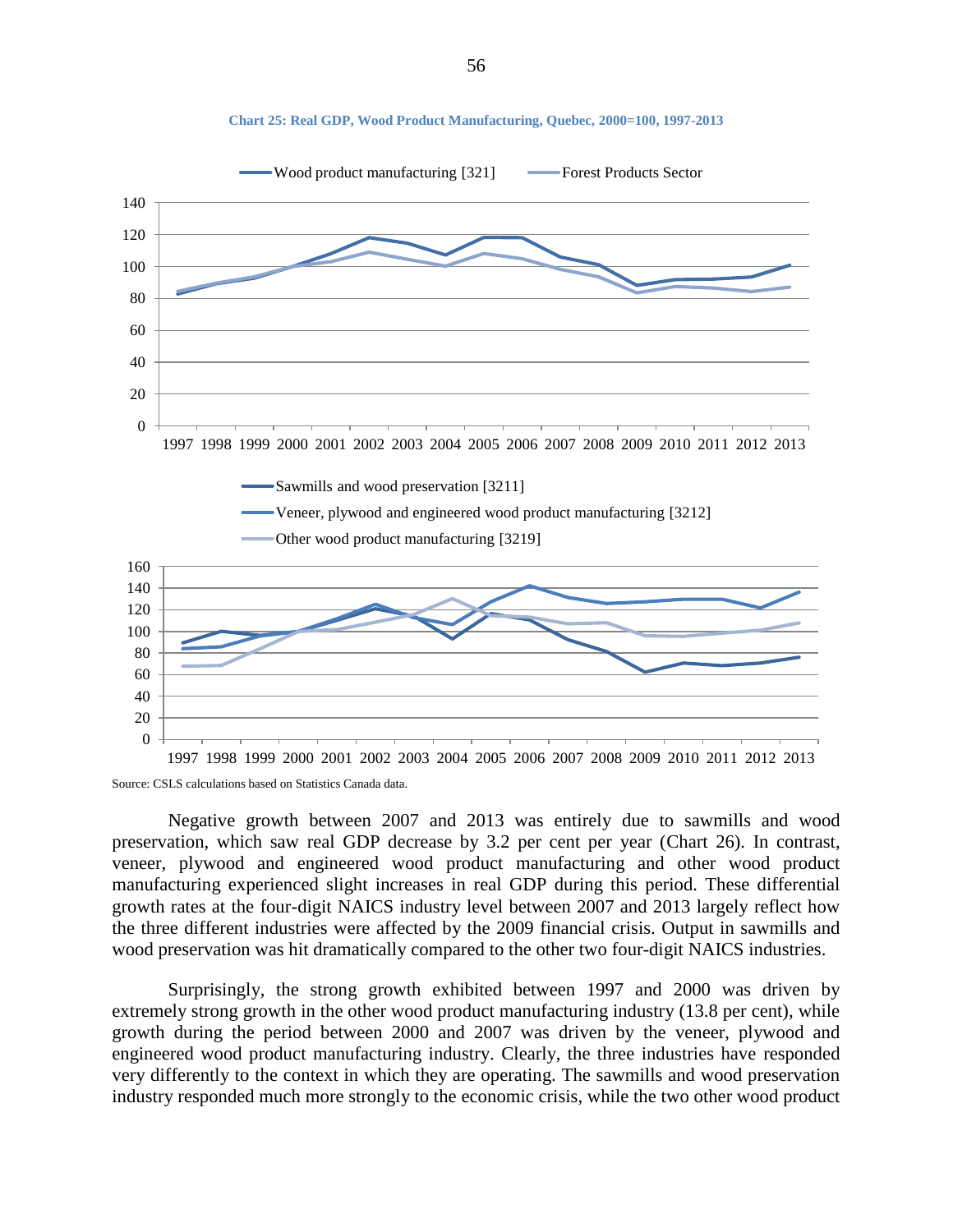manufacturing industries responded much more strongly to the growth-enhancing conditions of the late-1990s.

Unpacking the economic incentives that drove these different responses throughout these different time periods deserves serious consideration, especially in the mid- to late-2000s, given that the perfect storm may have had slightly differing effects by industry group: an appreciating Canadian dollar, the U.S. housing bust and increasingly competitive international markets should have affected each industry within wood product manufacturing, although the effects may not have been similar across all three industries within the industry group.

**Chart 26: Real GDP, Wood Product Manufacturing, Quebec, Compound Average Annual Growth, 1997-2000**

<span id="page-56-0"></span>

Source: CSLS calculations based on Statistics Canada data.

# **ii. Employment and Hours Worked**

## **a. Employment**

 $\overline{a}$ 

Between 2000 and 2013, employment in the wood product manufacturing industry declined by 4.15 per cent per year. This decline was concentrated quite heavily in the first part of the period, since employment declined by 4.7 per cent per year between 2000 and 2007. However, between 2007 and 2013, employment also declined quickly at 3.45 per cent per year [\(Chart 27\)](#page-57-0).<sup>38</sup>

At the four-digit NAICS level, sawmills and wood preservation continually performed poorly compared to the other two industries, especially between 2000 and 2013, although veneer, plywood and engineered wood product manufacturing also demonstrated quite poor growth in the first two periods (1997-2000 and 2000-2007). However, employment in veneer, plywood and engineered wood product manufacturing actually experienced growth of 3.7 per cent per year between 2007 and 2013. In short, similar to real GDP, sawmills and wood preservation exhibited poor performance relative to its peer industries in terms of employment growth in most periods, while stronger employment growth in veneer, plywood and engineered wood product

<sup>&</sup>lt;sup>38</sup> SEPH estimates of the number of workers and LFS estimates of the number of workers suggest similar trends.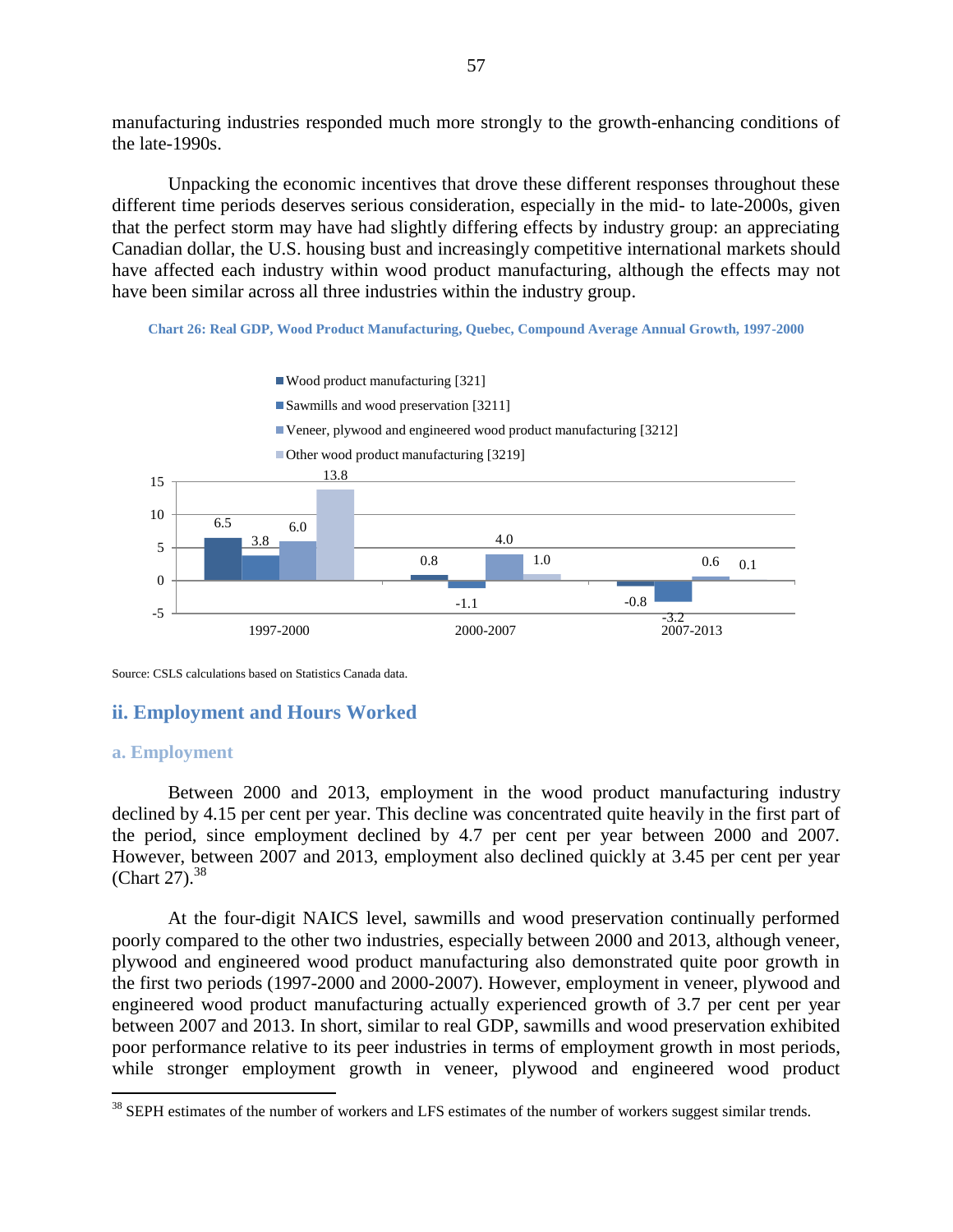manufacturing and other wood product manufacturing may reflect a number of factors, including their ability to adapt to demand conditions and innovate in the face of an evolving economic environment.

<span id="page-57-0"></span>



Source: CSLS calculations based on Statistics Canada data.

Similar to forestry and logging, the wood product manufacturing industry has seen its share of total economy employment fall from 1.05 per cent in 1997 to 0.60 per cent in 2013, peaking at 1.22 per cent in 2000 [\(Chart 28\)](#page-58-0). Declining economic importance in terms of employment is entirely concentrated in sawmills and wood preservation, which saw its share of total economy employment fall from 0.56 per cent in 1997 to 0.14 per cent in 2013. In contrast, veneer, plywood and engineered wood product manufacturing saw its share decline by a mere 0.05 percentage points between 1997 and 2013. An even starker contrast is presented by other wood product manufacturing, which saw its share of total economy employment increase between 1997 and 2013 (0.01 percentage points).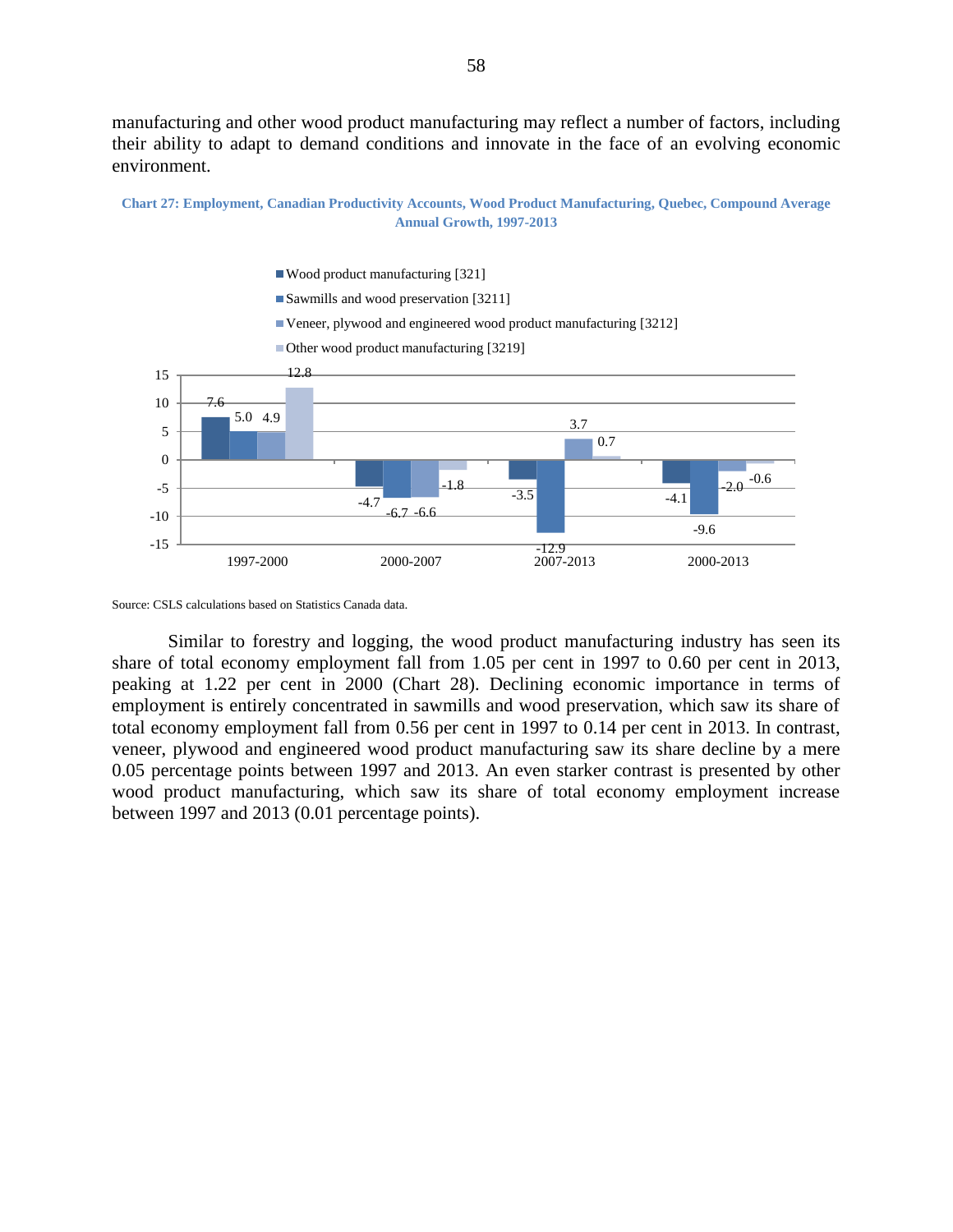

<span id="page-58-0"></span>**Chart 28: Share of Wood Product Manufacturing Employment in Total Economy Employment, Canadian Productivity Accounts, Quebec, 1997-2012**

Source: CSLS calculations based on Statistics Canada data.

It is interesting to note that all three industries saw their employment shares peak in 2000, suggesting that the economic context in the late-1990s and early-2000s favoured employment in the wood product manufacturing industries.

#### **b. Hours Worked**

Hours worked in the wood product manufacturing industry followed a pattern very similar to hours worked in the total forest products sector. Between 1997 and 2000, hours worked increased 5.5 per cent per year (Table 17). In contrast, in 2000-2007 and 2007-2013, hours worked declined 5.1 per cent and 3.7 per cent, respectively.

|           | Forest<br>products<br>sector | Wood product<br>manufacturing | Sawmills and<br>wood<br>preservation | Veneer, plywood<br>and engineered<br>wood product<br>manufacturing | Other wood<br>product<br>manufacturing |  |
|-----------|------------------------------|-------------------------------|--------------------------------------|--------------------------------------------------------------------|----------------------------------------|--|
| 1997-2000 |                              | 5.54                          | 3.65                                 | 2.22                                                               | 10.14                                  |  |
| 2000-2007 | $-2.66$                      | $-5.13$                       | $-7.22$                              | $-6.65$                                                            | $-2.08$                                |  |
| 1997-2007 |                              |                               |                                      |                                                                    |                                        |  |
| 2007-2013 | $-5.52$                      | $-3.74$                       | $-13.02$                             | 1.73                                                               | 0.88                                   |  |
| 2000-2013 | $-4.61$                      | $-4.49$                       | $-9.94$                              | $-2.87$                                                            | $-0.73$                                |  |

<span id="page-58-1"></span>**Table 17: Hours Worked, Wood Product Manufacturing, Compound Average Annual Growth, Quebec, 1997-2013**

Source: CSLS calculations based on Statistics Canada data.

At the four-digit NAICS level, hours worked showed patterns similar to those of real GDP: sawmills and wood preservation demonstrated negative growth post-2007 (-13.0 per cent per year), while veneer, plywood and engineered wood product manufacturing (1.7 per cent per year) and other wood product manufacturing (0.9 per cent per year) experienced positive growth [\(Table 17\)](#page-58-1).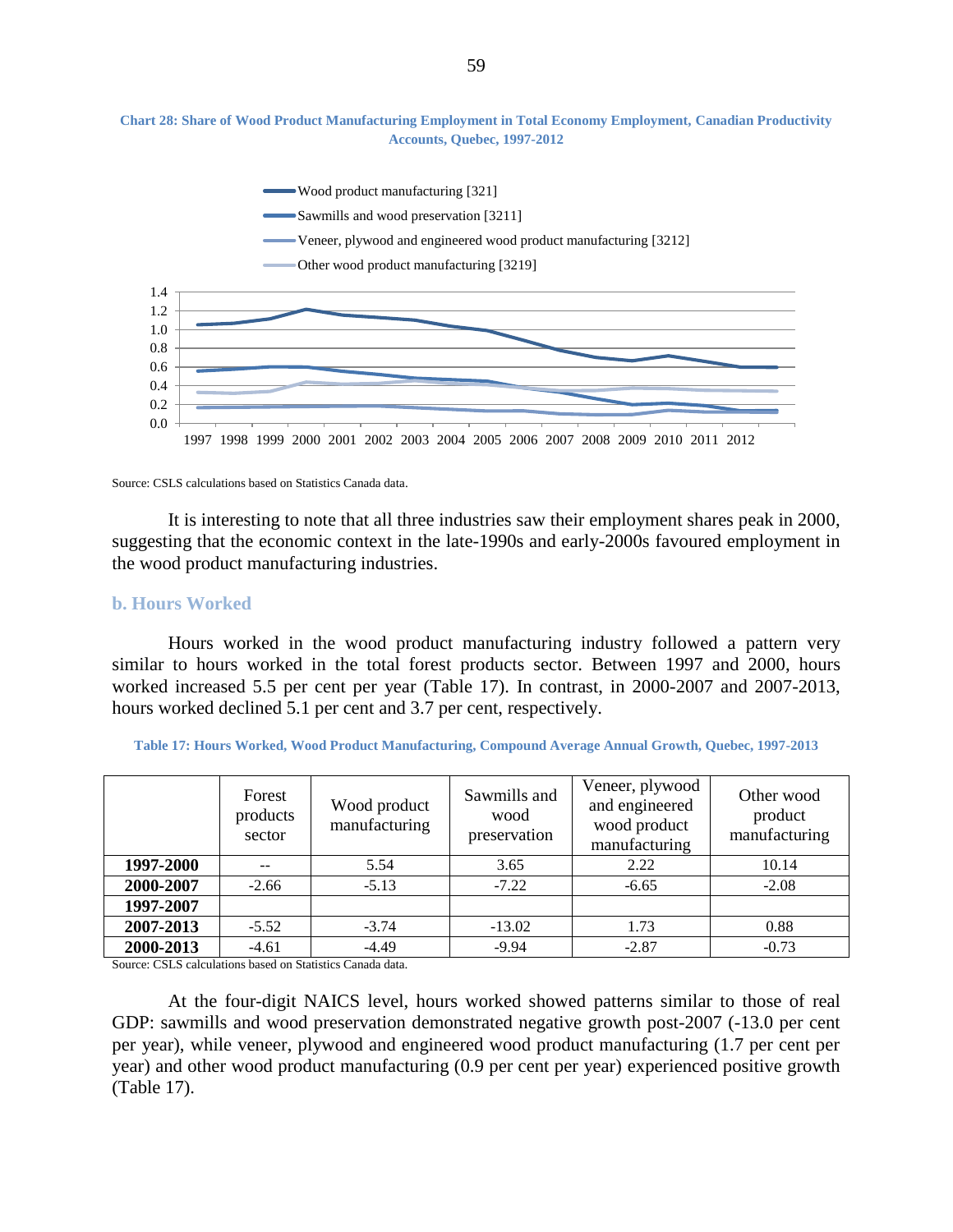At the three-digit level, wood product manufacturing is becoming increasingly important in terms of hours worked in the forest products sector, increasing from 41.9 per cent of all hours worked in the forest products sector in 1997 to 47.0 per cent in 2013. Most of this recent growth came from other wood product manufacturing (12.8 per cent in 1997 to 27.5 per cent in 2013), with a smaller portion coming from veneer, plywood and engineered wood product manufacturing (1.6 percentage points between 1997 and 2013), while sawmills and wood preservation saw its share of wood product manufacturing hours worked decline from 22.3 per cent in 1997 to 11.1 per cent in 2013.

At the four-digit NAICS industry level, sawmills and wood preservation (52.8 per cent) and other wood product manufacturing (31.1 per cent) represented the largest shares of the total number of hours worked in the wood product manufacturing industry in 1997, while veneer, plywood and engineered wood product manufacturing represented the smallest portion by definition. In 2013, sawmills and wood preservation and other wood product manufacturing had opposite roles: sawmills and wood preservation represented only 23.3 per cent of all hours worked in wood product manufacturing, while other wood product manufacturing represented 58.5 per cent. If hours worked in sawmills and wood preservation continue their downward trend, it is likely that veneer, plywood and engineered wood product manufacturing could become the second most important source of hours worked in the wood product manufacturing sector.<sup>39</sup>

## **iii. Labour Productivity**

 $\overline{a}$ 

Labour productivity in the wood product manufacturing industry displayed similar trends to the total forest products sector in the  $21<sup>st</sup>$  century [\(Table 18\)](#page-60-0). Since hours worked declined between 2000 and 2007 and between 2007 and 2013, while real GDP increased between 2000 and 2007 and decreased less than hours worked between 2007 and 2013, labour productivity increased in both periods.

At the four-digit NAICS industry level, labour productivity exhibited increases in all three industries: sawmills and wood preservation saw an increase of 8.7 per cent per year between 2000 and 2013; veneer, plywood and engineered wood product manufacturing saw an increase of 5.45 per cent per year between 2000 and 2013; and other wood product manufacturing saw an increase of 1.3 per cent per year between 2000 and 2013 [\(Table 18\)](#page-60-0).

For sawmills and wood preservation, labour productivity growth was strongest between 2007 and 2013 (11.3 per cent per year), although it was also incredibly strong between 2000 and 2007 (6.55 per cent per year). In contrast, veneer, plywood and engineered wood product manufacturing and other wood product manufacturing saw their labour productivity growth entirely concentrated in the 2000 to 2007 period (11.4 per cent per year and 3.1 per cent per year respectively); their labour productivity growth was actually negative between 2007 and 2013 (1.1 per cent per year and 0.7 per cent per year). It is possible that since these sectors did not see falls in output to the same degree as sawmills and wood preservation, they were not forced to restructure.

 $39$  For more data on shares, see Table 2C in the Appendix Tables, available at www.csls.ca/res\_reports.asp.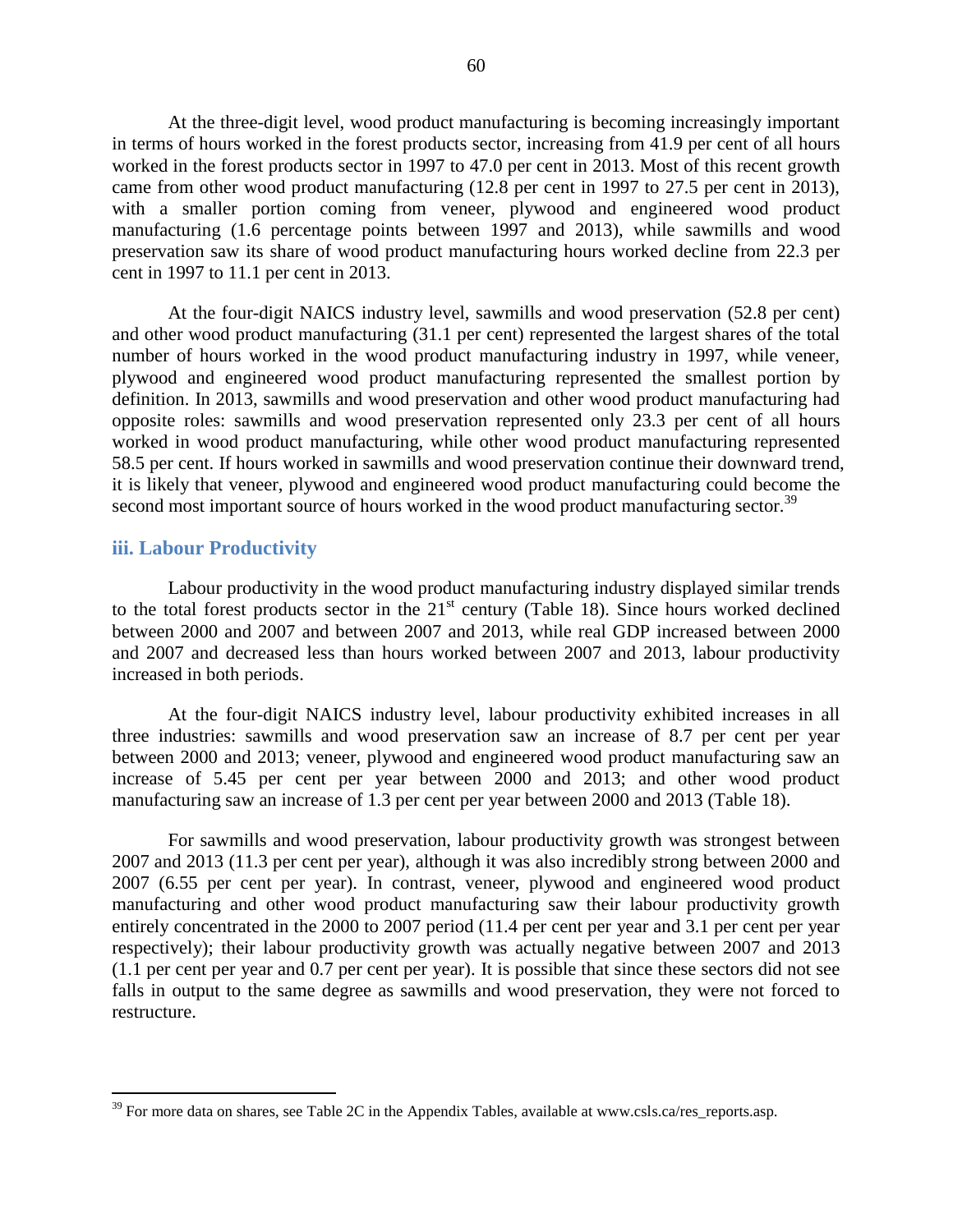|           |                                                               | <b>Real GDP</b> |                              | Hours Worked                  | <b>Labour Productivity</b>   |                               |  |  |  |
|-----------|---------------------------------------------------------------|-----------------|------------------------------|-------------------------------|------------------------------|-------------------------------|--|--|--|
|           | Forest<br>Wood product<br>products<br>manufacturing<br>sector |                 | Forest<br>products<br>sector | Wood product<br>manufacturing | Forest<br>products<br>sector | Wood product<br>manufacturing |  |  |  |
| 1997-2000 | 5.82                                                          | 6.51            | --                           | 5.54                          | $- -$                        | 0.92                          |  |  |  |
| 2000-2007 | $-0.25$                                                       | 0.84            | $-3.82$                      | $-5.13$                       | 3.70                         | 6.29                          |  |  |  |
| 2007-2010 | $-3.80$                                                       | $-4.68$         | $-5.29$                      | $-2.63$                       | 1.57                         | $-2.10$                       |  |  |  |
| 2010-2013 | $-0.13$                                                       | 3.15            | $-5.76$                      | $-4.84$                       | 5.97                         | 8.40                          |  |  |  |
| 2007-2013 | $-1.98$                                                       | $-0.84$         | $-5.52$                      | $-3.74$                       | 3.75                         | 3.01                          |  |  |  |
| 2000-2013 | $-1.06$                                                       | 0.06            | $-4.61$                      | $-4.49$                       | 3.73                         | 4.76                          |  |  |  |

<span id="page-60-0"></span>**Table 18: Real GDP, Hours Worked and Labour Productivity, Quebec, Wood Product Manufacturing, Compound Average Annual Growth, 1997-2012**

|           |                                      | Real GDP                                                              |                                        | Hours Worked                         |                                                                    |                                        | Labour Productivitv                  |                                                                    |                                        |
|-----------|--------------------------------------|-----------------------------------------------------------------------|----------------------------------------|--------------------------------------|--------------------------------------------------------------------|----------------------------------------|--------------------------------------|--------------------------------------------------------------------|----------------------------------------|
|           | Sawmills<br>and wood<br>preservation | Veneer,<br>plywood and<br>engineered<br>wood product<br>manufacturing | Other wood<br>product<br>manufacturing | Sawmills and<br>wood<br>preservation | Veneer, plywood<br>and engineered<br>wood product<br>manufacturing | Other wood<br>product<br>manufacturing | Sawmills and<br>wood<br>preservation | Veneer, plywood<br>and engineered<br>wood product<br>manufacturing | Other<br>wood product<br>manufacturing |
| 97-00     | 3.81                                 | 5.96                                                                  | 13.81                                  | 3.65                                 | 2.22                                                               | 10.14                                  | $-4.88$                              | 5.99                                                               | 3.45                                   |
| $00 - 07$ | $-1.14$                              | 3.98                                                                  | 0.97                                   | $-7.22$                              | $-6.65$                                                            | $-2.08$                                | 6.55                                 | 11.38                                                              | 3.11                                   |
| $07-10$   | $-8.48$                              | $-0.35$                                                               | $-3.78$                                | $-13.11$                             | 10.06                                                              | 97ء                                    | 5.34                                 | $-9.46$                                                            | $-5.64$                                |
| $10-13$   | 2.40                                 | 1.67                                                                  | 4.21                                   | $-12.94$                             | $-5.97$                                                            | $-0.21$                                | 17.62                                | 8.12                                                               | 4.43                                   |
| $07-13$   | $-3.18$                              | 0.63                                                                  | 0.15                                   | $-13.02$                             | 1.73                                                               | 0.88                                   | 11.32                                | $-1.08$                                                            | $-0.72$                                |
| $00-13$   | $-2.09$                              | 2.42                                                                  | 0.59                                   | $-9.94$                              | $-2.87$                                                            | $-0.73$                                | 8.73                                 | 5.45                                                               | 1.32                                   |

Source: CSLS calculations based on Statistics Canada data.

# **D. Paper Manufacturing**

Paper manufacturing (NAICS code 322) is a three-digit NAICS subsector in the forest products sector mainly engaged in manufacturing pulp, paper or paperboard. Paper manufacturing is composed of two four-digit NAICS industry groups: pulp, paper and paperboard mills (NAICS code 3221) and converted paper product manufacturing (NAICS code 3222). The pulp, paper and paperboard mills industry group includes establishments engaged in manufacturing pulp, paper or paperboard. Manufacturing pulp involves the separation of the cellulose fibres from the other impurities found in wood, used paper or other fibre sources, while manufacturing paper involves matting these fibres into a sheet. The converted paper product manufacturing industry group comprises establishments mainly concerned with manufacturing paper products from purchased paper and paperboard. Converted paper products are produced from paper and other materials by various cutting and shaping techniques. In 2010, there were 274 paper manufacturing establishments, of which 95 were pulp, paper and paperboard mills and 179 were converted paper product manufacturing mills. In 2007, there were 309 paper manufacturing establishments, while in 2004, there were 340.

#### **Table 19: Number of Establishments, Paper Manufacturing, Quebec, 2004-2010**

|      | Paper manufacturing (322) | Pulp, paper and paperboard mills<br>(3221) | Converted paper products manufacturing<br>(3222) |  |
|------|---------------------------|--------------------------------------------|--------------------------------------------------|--|
| 2004 | 340                       | 97                                         | 243                                              |  |
| 2005 | 327                       | 109                                        | 218                                              |  |
| 2006 | 314                       | 99                                         | 215                                              |  |
| 2007 | 309                       | 94                                         | 215                                              |  |
| 2008 | 297                       | 97                                         | 200                                              |  |
| 2009 | 291                       | 100                                        | 191                                              |  |
| 2010 | 274                       | 95                                         | 179                                              |  |

Source: Statistics Canada.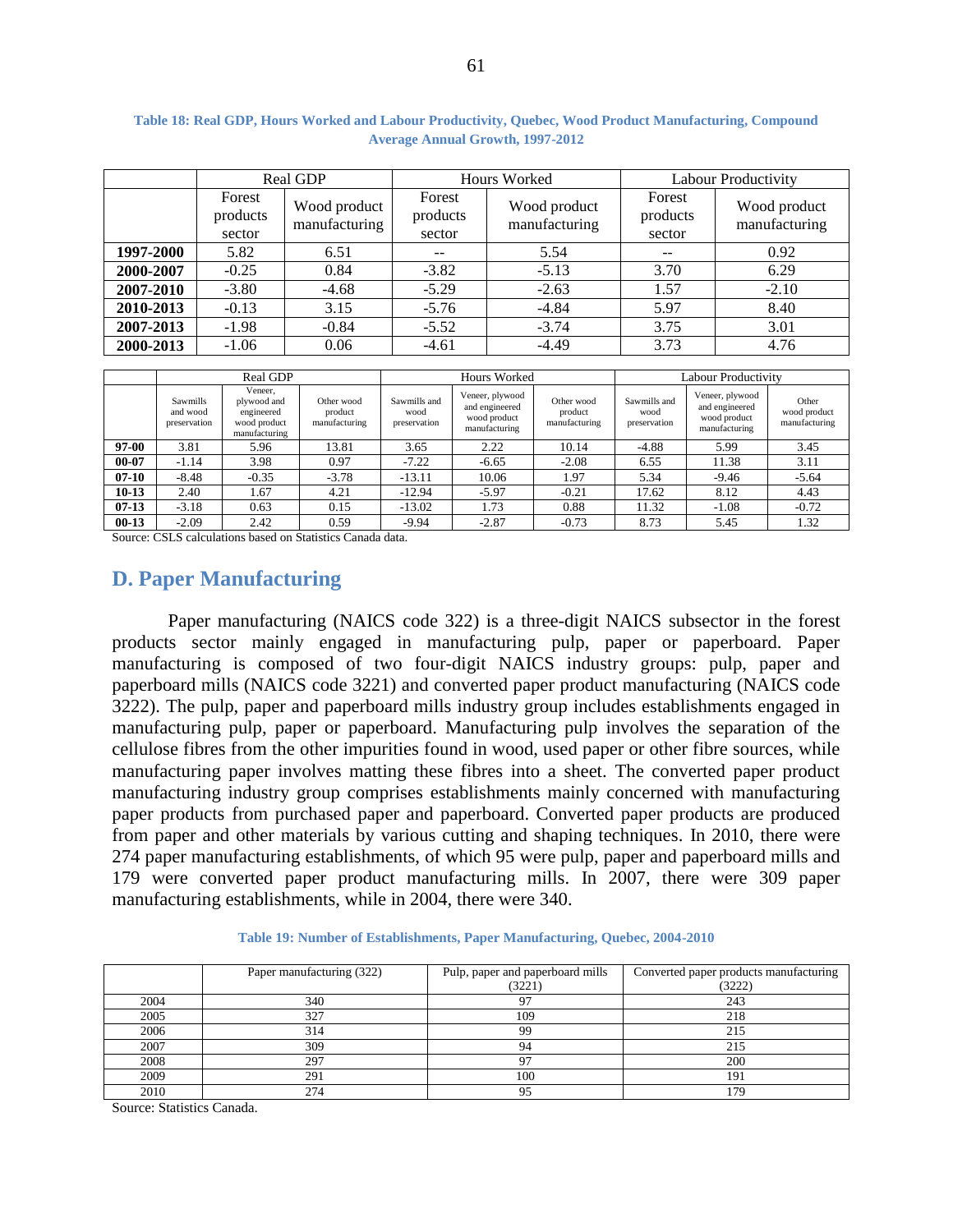Since 1997, pulp, paper and paperboard mills have comprised 60-80 per cent of the total nominal GDP produced by the paper manufacturing sector, while converted paper product manufacturing has accounted for the remainder [\(Chart 29\)](#page-61-0). However, the share of converted paper product manufacturing has been rising slowly and steadily to the detriment of the pulp, paper and paperboard mills industry. In particular, in 1997, pulp, paper and paperboard mills accounted for 81.2 per cent of paper manufacturing, while in 2011, it accounted for 65.6 per cent.

<span id="page-61-0"></span>



Source: CSLS calculations based on Statistics Canada data.

## **i. Output**

#### **a. Nominal GDP**

Nominal GDP in the paper manufacturing subsector showed similar trends to the forest products sector as a whole: strong positive growth between 1997 and 2000 (7.6 per cent per year), and weak negative growth in 2000-2007 (-6.2 per cent per year) and 2007-2011 (-4.0 per cent per year) [\(Chart 30\)](#page-62-0).

At the four-digit NAICS level, converted paper product manufacturing performed much more strongly than pulp, paper and paperboard mills in each period (Chart 30). Between 1997 and 2000, converted paper product manufacturing almost demonstrated double the nominal GDP growth rate of pulp, paper and paperboard mills (12.6 per cent per year versus 6.4 per cent per year). Between 2000 and 2007, growth in pulp, paper and paperboard mills (-1.4 per cent per year) was weaker and more negative than growth in converted paper product manufacturing (-0.3 per cent per year). However, between 2007 and 2011, nominal GDP in both sectors performed poorly, registering declines of -4.3 per cent per year and -3.55 per cent per year.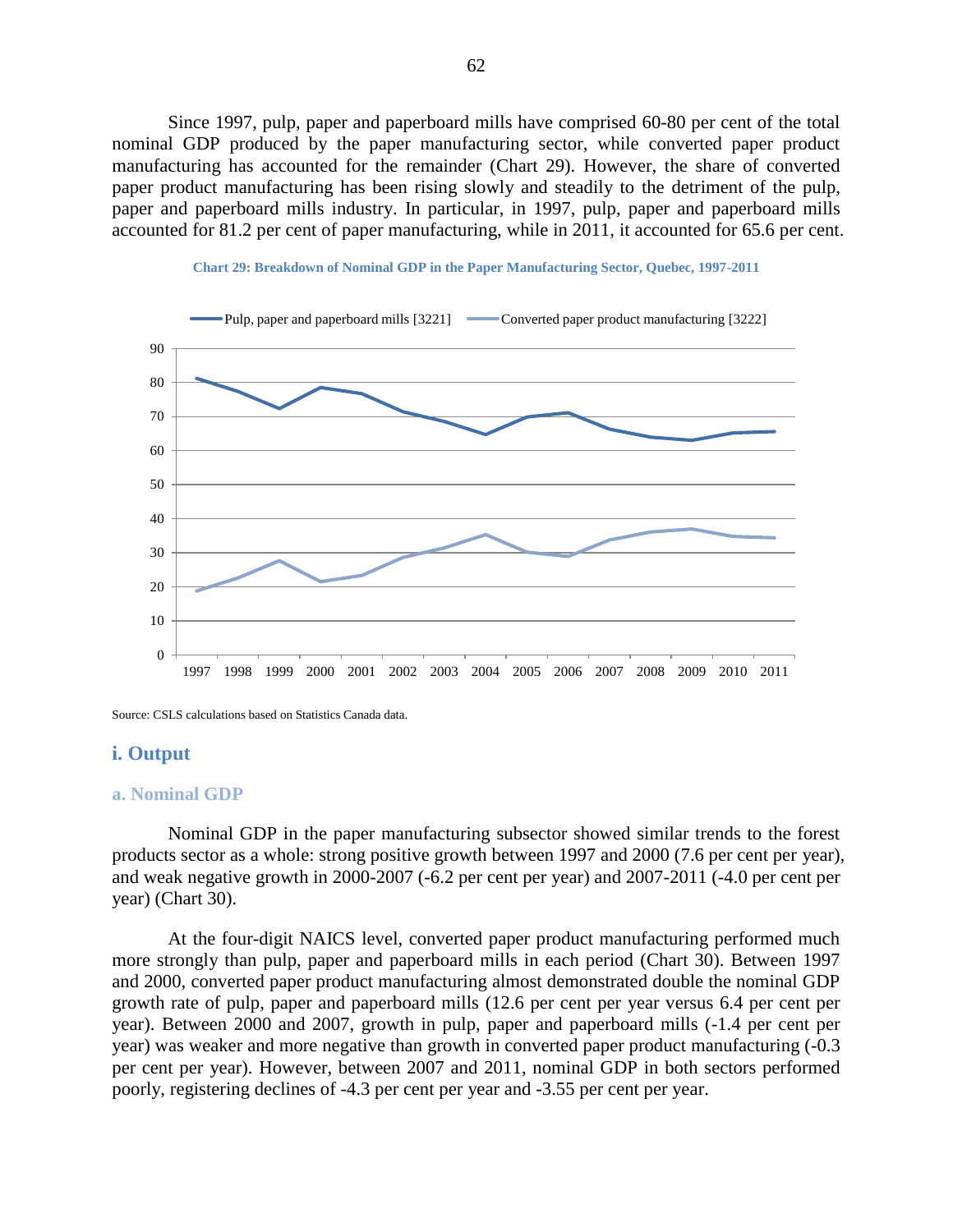

#### <span id="page-62-0"></span>**Chart 30: Nominal GDP, Implicit Prices and Real GDP, Paper Manufacturing, Compound Average Annual Growth, Quebec, 1997-2013**

Source: CSLS calculations based on Statistics Canada data.

The share of paper manufacturing in nominal GDP manufacturing in Quebec has been falling and this is one of the main sources of the declining share of the forest products sector as a whole. Between 1997 and 2006, paper manufacturing saw its share of total economy nominal GDP fall from 2.2 per cent to 1.4 per cent. Between 2007 and 2011, the share of paper manufacturing in nominal total economy GDP fell from 1.1 per cent to 0.8 per cent.

At the four-digit NAICS level, both industries displayed trends similar to those of their parent industry group between 2007 and 2011. However, between 1997 and 2006, converted paper product manufacturing only saw the most marginal declines, from 0.42 per cent to 0.41 per cent. Hence, the entire fall in the share of paper manufacturing between 1997 and 2006 was driven by the falling economic importance of pulp, paper and paperboard mills, which saw its share of total economy nominal GDP nearly halve from 1.8 per cent in 1997 to 1.0 per cent in 2006. This declining share of pulp, paper and paperboard mills reflects the structural shift in the economy away from paper toward electronic media.<sup>40</sup>





Source: CSLS calculations based on Statistics Canada data.

 $\overline{a}$ 

 $40$  For more information on shares, see Table 1G in the Appendix Tables, available at www.csls.ca/res\_reports.asp.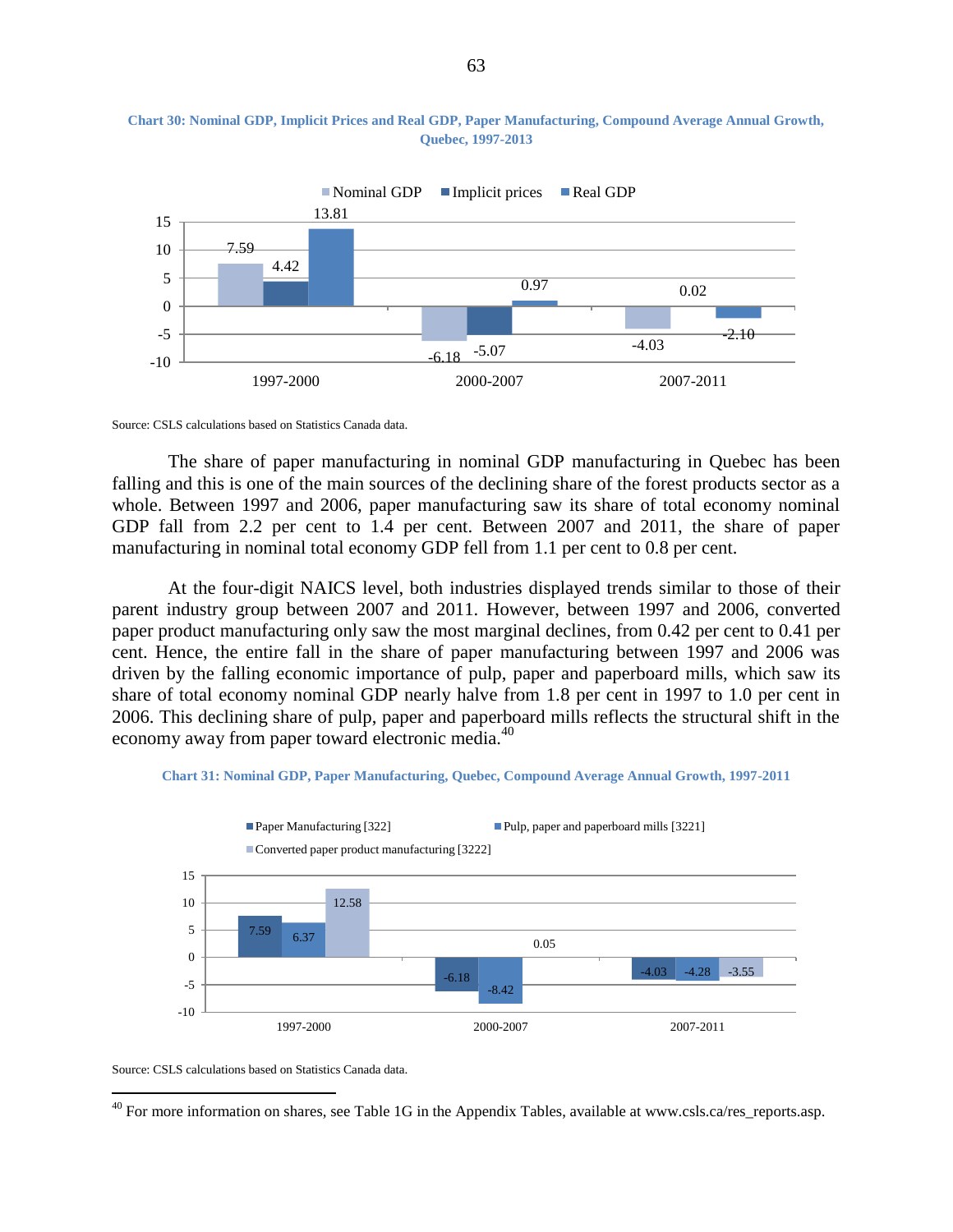#### **b. Prices**

Prices, as measured by the implicit price index, in paper manufacturing displayed trends similar to those in the forest products sector between 1997 and 2006, but implicit prices in paper manufacturing actually increased after 2007, while they declined in the forest products sector as a whole [\(Chart 30\)](#page-62-0). Between 1997 and 2000, prices increased by 4.42 per cent, indicating that nominal GDP understated real output growth. Between 2000 and 2007, the opposite occurred: prices declined (-5.1 per cent per year), so nominal GDP growth overstates real output growth. Interestingly, prices between 2007 and 2011 increased unlike in every other industry group within the forest products sector.

#### **c. Real GDP**

Real GDP in the paper manufacturing sector changed over time like that of the forest products sector as a whole, demonstrating positive growth between 1997 and 2000 and negative growth between 2000 and 2013 [\(Chart 32\)](#page-63-0). In particular, real GDP grew at 3.0 per cent per year between 1997 and 2000, while it fell by 1.2 and 3.9 per cent per year in 2000-2007 and 2007- 2013, respectively [\(Chart 30\)](#page-62-0).

<span id="page-63-0"></span>





In contrast to many other sectors, the negative growth rate exhibited between 2007 and 2013 was not entirely caused by the financial crisis of 2008-2009. Real GDP did fall substantially in this year (-9.7 per cent), but poor performance is not limited to this economic crisis since paper manufacturing exhibited negative growth in almost every year between 2002 and 2013, excluding only 2005 and 2010. These negative growth rates, similar to nominal GDP,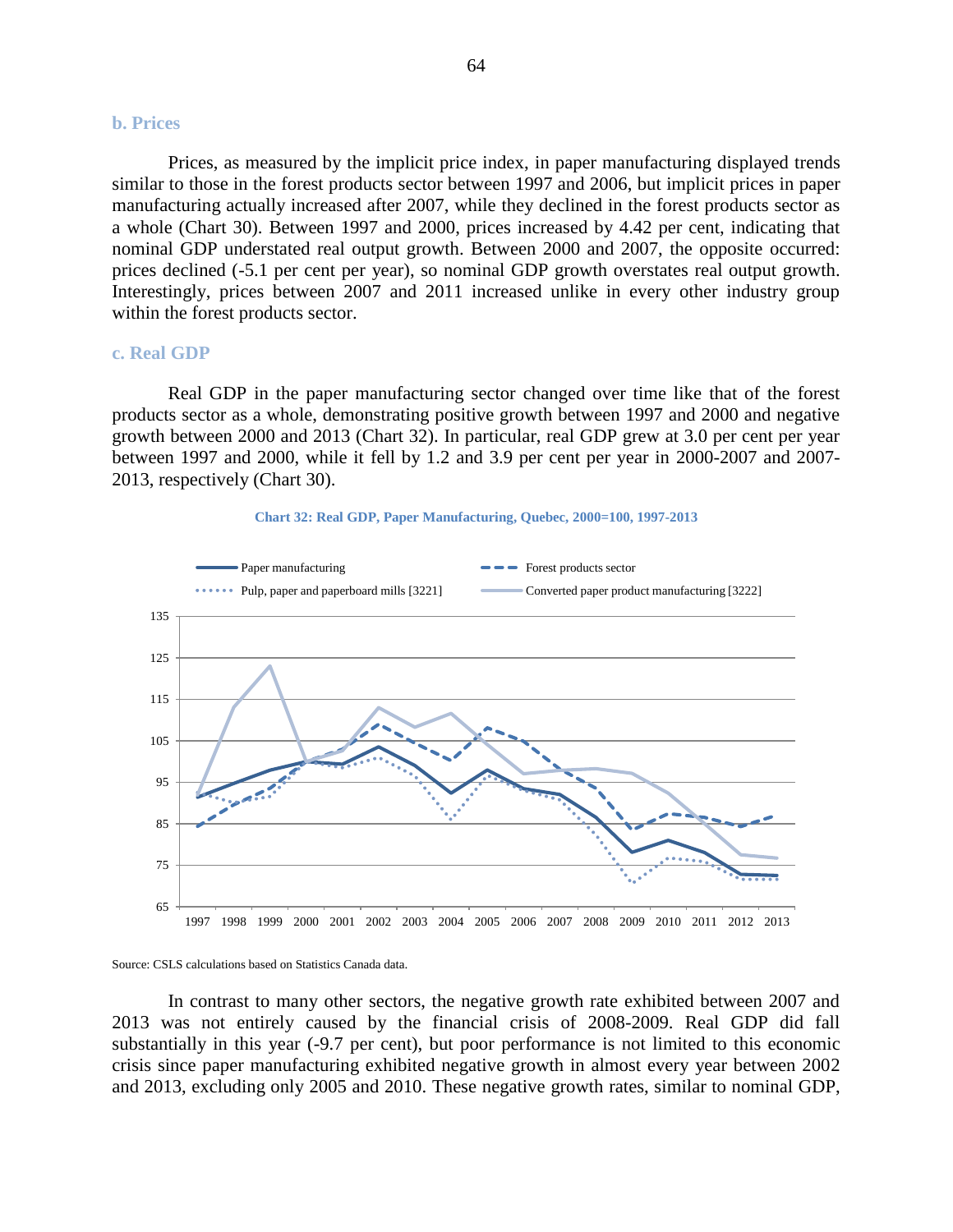are highly reflective of the structural shift away from paper toward electronic devices as well as increasing international competition in the market for paper products.

At the four-digit NAICS level, both industries (pulp, paper and paperboard manufacturing and converted paper product manufacturing) performed like the paper manufacturing sector as a whole [\(Chart 33\)](#page-64-0). Neither industry performed better in all three periods, although converted paper product manufacturing did perform better than pulp, paper and paperboard mills between 2000 and 2007 (-0.3 per cent per year versus -1.4 per cent per year), while performing nearly identically to pulp, paper and paperboard mills between 2007 and 2013 (-4.0 per cent per year versus -3.9 per cent per year).

#### <span id="page-64-0"></span>**Chart 33: Real GDP, Paper Manufacturing Sector and Subsectors, Quebec, Compound Average Annual Growth, 1997- 2013**



Paper manufacturing Pulp, paper and paperboard mills Converted paper product manufacturing

Source: CSLS calculations based on Statistics Canada data.

#### **ii. Employment and Hours Worked**

#### **a. Employment**

 $\overline{a}$ 

Employment in the paper manufacturing sector behaved similarly to employment in the forest products sector as a whole, showing slightly positive growth between 1998 and 2000 (0.3 per cent per year), with negative growth of 1.7 per cent per year and 6.9 per cent per year in the two other periods (2000-2007 and 2007-2013) [\(Chart 34\)](#page-65-0).<sup>41</sup>

At the sub-sectoral level, pulp, paper and paperboard mills saw employment decline in all three periods, while converted paper product manufacturing experienced increases in

<sup>&</sup>lt;sup>41</sup>SEPH and CPA numbers demonstrated similar trends.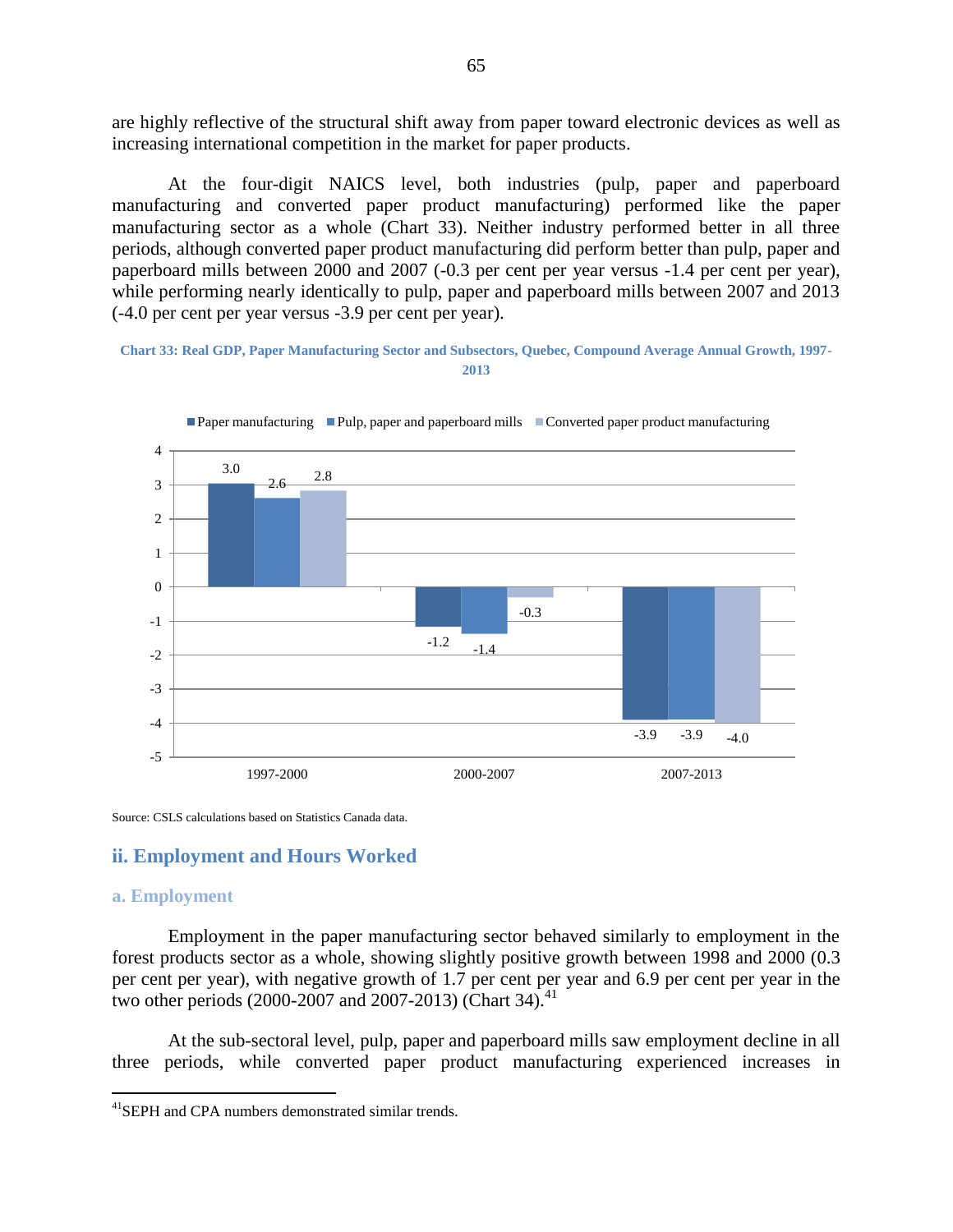employment between 1997 and 2000, only to decline between 2000 and 2007 and between 2007 and 2012 [\(Chart 34\)](#page-65-0). Pulp, paper and paperboard mills demonstrated weaker employment performance between 2007 and 2013 than between 2000 and 2007; converted paper product manufacturing exhibited the same trend.

Like hours worked, paper manufacturing saw its economic importance as a source of employment for Quebec decline. In 1998, paper manufacturing represented 1.01 per cent of total economy employment, while in 2013 it represented only 0.47 per cent of total economy employment. This decline was seen relatively consistently throughout the entire period between 1998 and 2011, with a slight rebound in 2005. Nevertheless, this improvement was almost immediately reversed in the following year.

**Chart 34: Employment, Paper Manufacturing, Compound Average Annual Growth, Quebec, 1997-2012**

<span id="page-65-0"></span>

Source: CSLS calculations based on Statistics Canada data.

At the four-digit industry level, the trend demonstrated by paper manufacturing as a whole occurred almost identically in pulp, paper and paperboard mills [\(Chart](#page-66-0) 35). In particular, between 1998 and 2013, pulp, paper and paperboard mills decreased from 0.66 to 0.27 per cent of total economy employment. Converted paper product manufacturing also saw its share of total economy employment decrease, from 0.35 per cent in 1998 to 0.20 per cent in 2013. Unlike pulp, paper and paperboard mills (and paper manufacturing as a whole), converted paper product manufacturing did not show a slight rebound in 2005.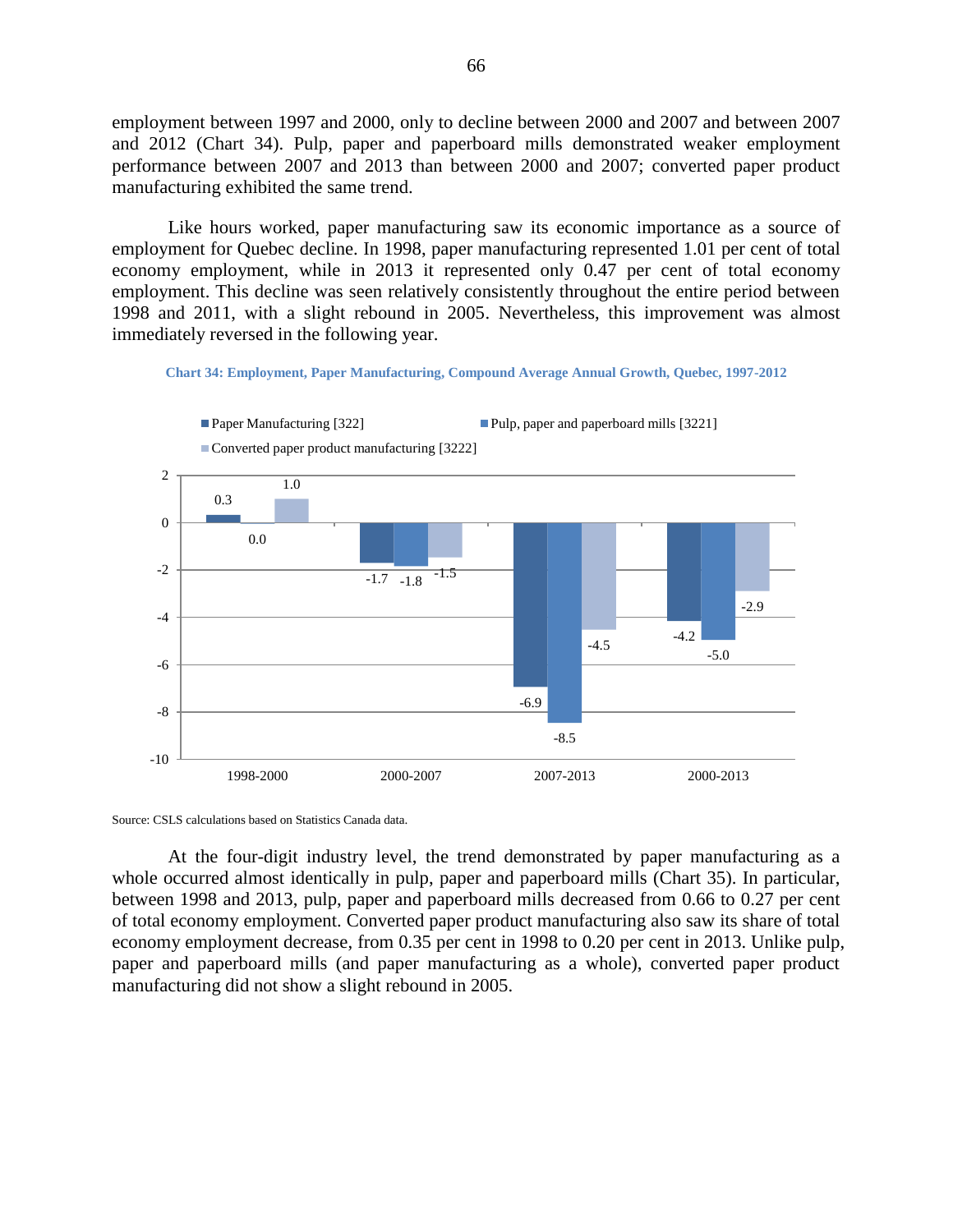<span id="page-66-0"></span>

#### **Chart 35: Share of Total Employment, Paper Manufacturing, Quebec, 1997-2013**

Source: CSLS calculations based on Statistics Canada data.

#### **b. Hours Worked**

Hours worked in paper manufacturing were consistently declining in all three periods between 1998 and 2013 (Table 20). In particular, between 1998 and 2000, hours worked declined by 0.25 per cent per year, while they declined by 2.3 per cent per year between 2000 and 2007 and by 6.3 per cent year between 2007 and 2013.

At the four-digit NAICS industry level, pulp, paper and paperboard mills hours worked demonstrated similar patterns to the total paper manufacturing sector in all three periods. Converted paper products manufacturing, one of the industries within paper manufacturing, performed akin to the total forest products sector in two of the three periods, showing positive growth in hours worked between 1998 and 2000. These results suggest that pulp, paper and paperboard mills and converted paper product manufacturing were affected by entirely different economic conditions between 1998 and 2000, since their growth rates were divergent (pulp, paper and paperboard manufacturing always did worse), while in the following years, these two subsectors were similarly affected by their environment.

The economic importance of paper manufacturing in Quebec in terms of hours worked displays similar patterns to the economic importance of paper manufacturing in Quebec in terms of real GDP. Paper manufacturing as a whole saw its share of total economy hours worked fall from 1.11 per cent in 1997 to 0.55 per cent in 2013. The falling relative economic importance of paper manufacturing in Quebec in terms of hours worked occurred in both subsectors. Pulp, paper and paperboard mills saw its share fall from 0.72 per cent in 1997 to 0.32 per cent in 2013, while converted paper product manufacturing saw its share of hours worked halve between 1997 and 2013, falling from 0.39 per cent to 0.23 per cent.

These significant declines in hours worked as a share of total economy hours worked reflect the responses of paper manufacturing firms to the perfect storm that hit the industry in the mid- to late-2000s. All three industry groups that make up the forest products sector responded similarly by cutting hours worked to increase competitiveness and maintain sustenance until market conditions became favourable again. In this sense, paper manufacturing is not distinct from its peers: wood product manufacturing and forestry and logging. However, paper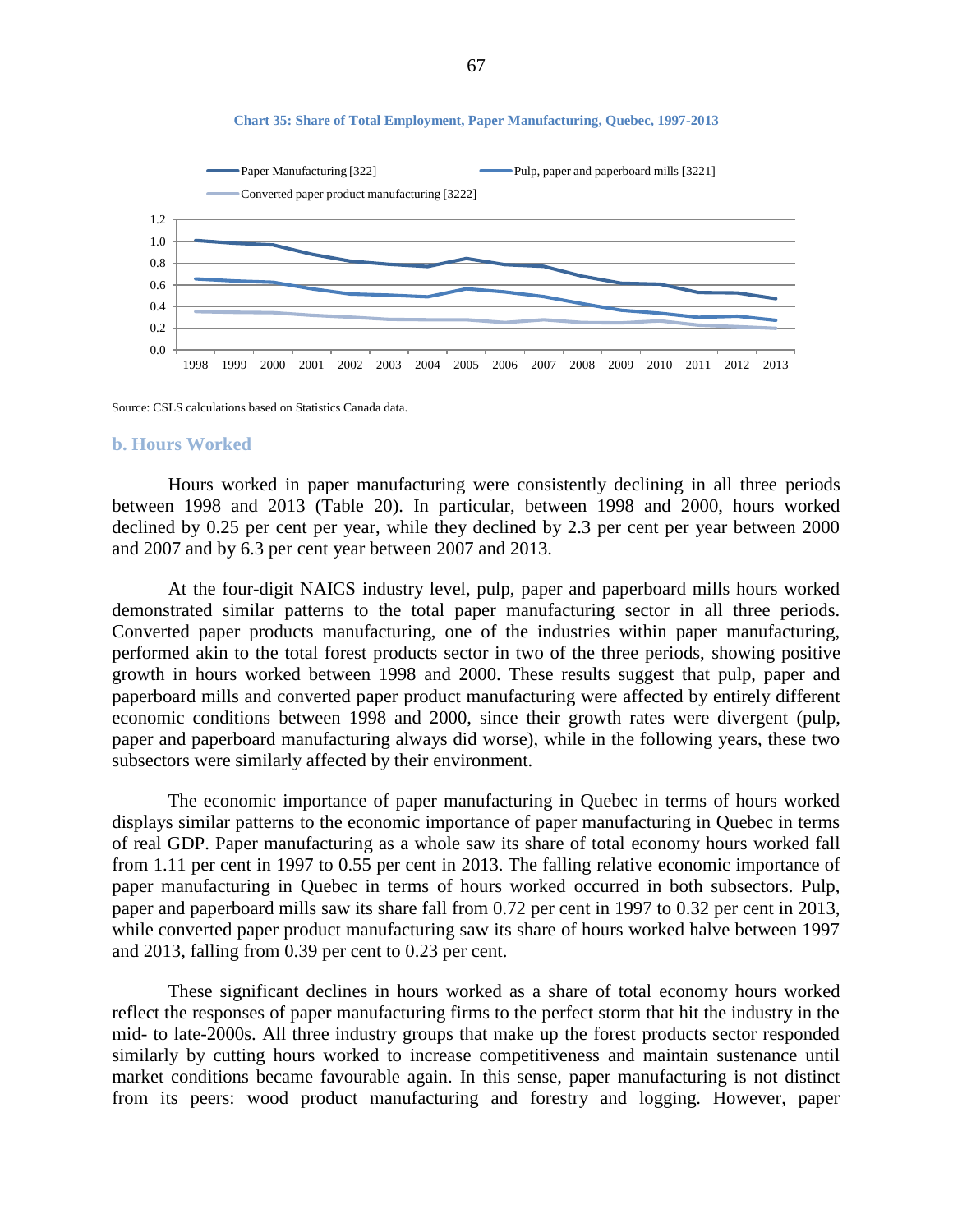manufacturing has had to weather an entirely different and much longer-term storm than its peers due to the structural shift from paper products to electronic media.

## **iii. Labour Productivity**

Labour productivity growth in paper manufacturing has been less strong than in either forestry and logging or wood product manufacturing since 2000. Despite strong positive growth between 1998 and 2000 (3.0 per cent per year) and 2007 and 2013 (2.6 per cent per year), labour productivity growth was only average between 2000 and 2007 (1.2 per cent per year) [\(Table 20\)](#page-67-0).

At the four-digit NAICS level, pulp, paper and paperboard manufacturing followed the pattern exhibited by its parent, paper manufacturing, while converted paper product manufacturing demonstrated peculiar trends. In particular, between 1997 and 2000, labour productivity growth was actually negative in this industry. This negative growth in converted paper product manufacturing was the result of stronger employment growth relative to real GDP growth.

Between 2000 and 2007, converted paper product manufacturing behaved similarly to the broader forest products sector as a whole by demonstrating positive labour productivity growth (1.2 per cent per year). However, unlike pulp, paper and paperboard mills, labour productivity growth was weaker (and barely above the total economy average of 0.6 per cent per year) between 2007 and 2013 (0.85 per cent per year).

|           | Real GDP                       |                                            |                                                    | Hours Worked                   |                                            |                                                 | Labour Productivity        |                                            |                                                    |
|-----------|--------------------------------|--------------------------------------------|----------------------------------------------------|--------------------------------|--------------------------------------------|-------------------------------------------------|----------------------------|--------------------------------------------|----------------------------------------------------|
|           | Paper<br>manuf<br>acturi<br>ng | Pulp,<br>paper and<br>paperboar<br>d mills | Converted<br>paper<br>product<br>manufactu<br>ring | Paper<br>manuf<br>acturin<br>g | Pulp.<br>paper and<br>paperboar<br>d mills | Converted<br>paper product<br>manufacturin<br>g | Paper<br>manufa<br>cturing | Pulp,<br>paper and<br>paperboar<br>d mills | Converted<br>paper<br>product<br>manufactu<br>ring |
| 1998-2000 | 2.74                           | 5.34                                       | $-5.99$                                            | $-0.25$                        | $-0.74$                                    | 0.65                                            | 3.00                       | 6.13                                       | $-6.60$                                            |
| 2000-2007 | $-1.17$                        | $-1.37$                                    | $-0.30$                                            | $-2.30$                        | $-2.77$                                    | $-1.47$                                         | 1.16                       | 1.44                                       | 1.19                                               |
| 2007-2013 | $-3.90$                        | $-3.88$                                    | $-3.98$                                            | $-6.34$                        | $-7.35$                                    | $-4.79$                                         | 2.61                       | 3.74                                       | 0.85                                               |
| 2000-2013 | $-2.44$                        | $-2.54$                                    | $-2.02$                                            | $-4.18$                        | $-4.91$                                    | $-3.02$                                         | 1.82                       | 2.49                                       | 1.03                                               |

<span id="page-67-0"></span>**Table 20: Real GDP, Hours Worked and Labour Productivity, Quebec, Compound Average Annual Growth, 1998-2013**

Source: CSLS calculations based on Statistics Canada data.

 $\overline{a}$ 

In summary, labour productivity growth may have been unsustainable throughout most of the period, but focusing on this observation ignores the necessary adjustments paper manufacturing firms undertook concerning employment and production, given the conditions that the paper manufacturing firms were facing. In short, paper manufacturing firms were shedding excess labour in order to survive in an extremely competitive and highly cyclical industry, resulting in positive labour productivity growth. In a way, Quebec's rapid employment response is exceptionally impressive since there is a general understanding that Quebec's work rules and stringent layoffs policies are much more inhibiting than those in other Canadian provinces.<sup>42</sup> To the degree that gains in productivity reflected a response to extreme adversity, these high productivity growth rates were likely a one-time occurrence.

 $42$  In Quebec, most forest products sector workers are in the manufacturing sector (data for unionization is only available at the two-digit NAICS industry level). In 2000, 41.7 per cent of workers in manufacturing were unionized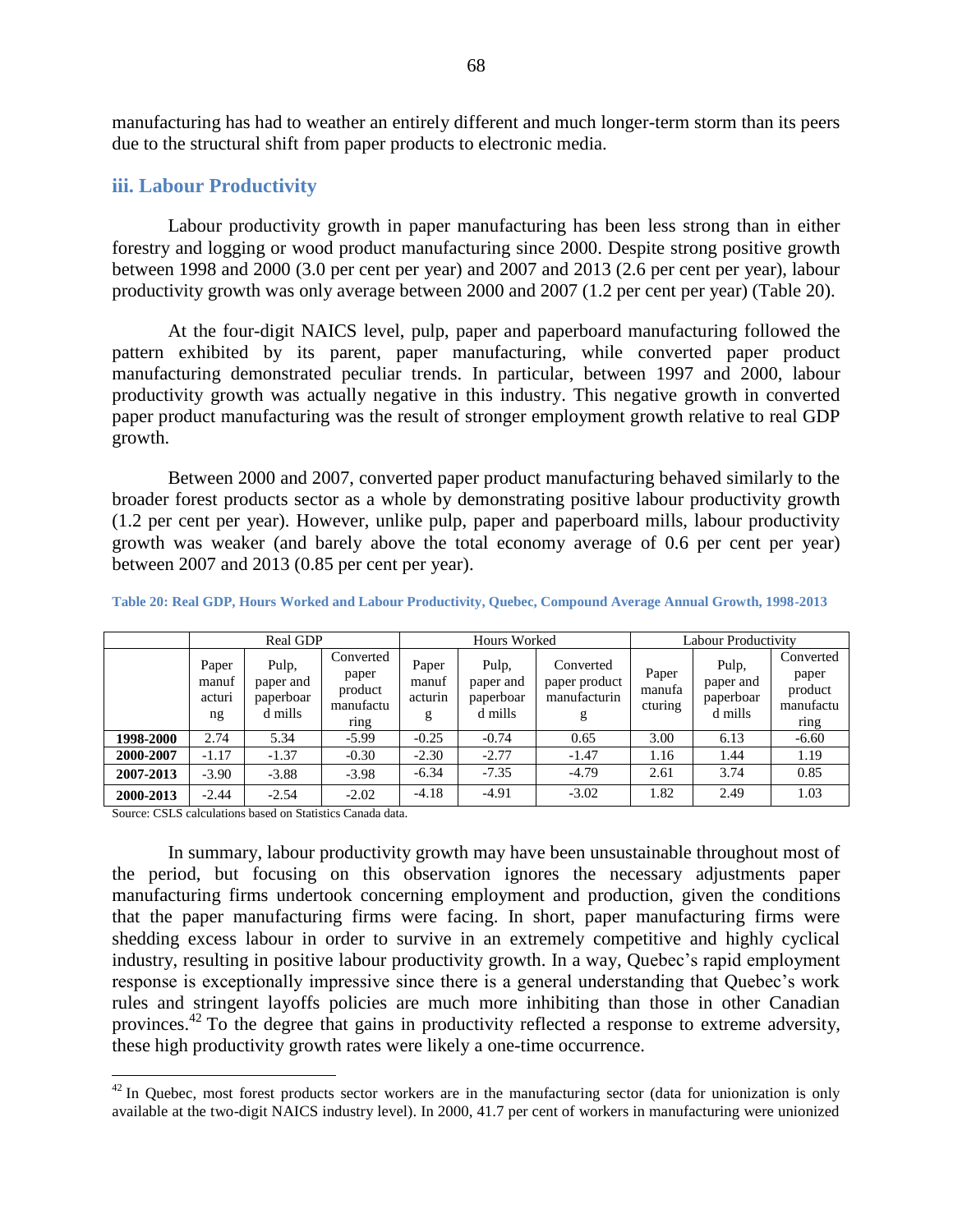Hence, as previously mentioned, contrary to Verdoorn's law (Verdoorn, 1949), the paper manufacturing industry group (and the forest products sector as a whole) was able to display strong labour productivity growth when faced with small or declining output growth and declining employment. As previously suggested, the ability of the paper manufacturing firms (and firms in the entire forest products sector) to respond quickly and effectively to a poor macroeconomic environment is an asset that should not go unnoticed and merits further investigation. $43$ 

# **E. Summary**



**Chart 36: Real GDP in the Forest Products Sector, Quebec, 2000=100, 1997-2013**

Source: CSLS calculations based on Statistics Canada data.

 $\overline{a}$ 

From 1997 to 2002, real output growth in the forest products sector in Quebec was robust averaging 5.3 per cent per year, above that of all industries (3.7 per cent per year). Between 2002 and 2006, real output growth in Quebec in the forest products sector was stagnant and slightly

in Quebec, while only 34.2 per cent were unionized in manufacturing across Canada. By 2013, Canada's rate had declined to 26.6 per cent, while Quebec's rate had declined much less rapidly, to 36.8 per cent. To compare Quebec with another large forest products sector producing province, consider Ontario, where in 2000, only 31.1 per cent of workers were covered by a union. In 2013, this had dropped 10 per cent to 21.1 per cent. Clearly, Ouebec's unionization rate is much higher than that in Canada as a whole and much higher than Ontario.

<sup>&</sup>lt;sup>43</sup> Verdoorn's law is strongly visible in Ontario and discussed at great length in a recent paper published by the CSLS (2015), available at [www.csls.cs/res\\_reports.asp.](http://www.csls.cs/res_reports.asp) This report shows that recent declines in real output growth were associated with falling productivity levels in Ontario.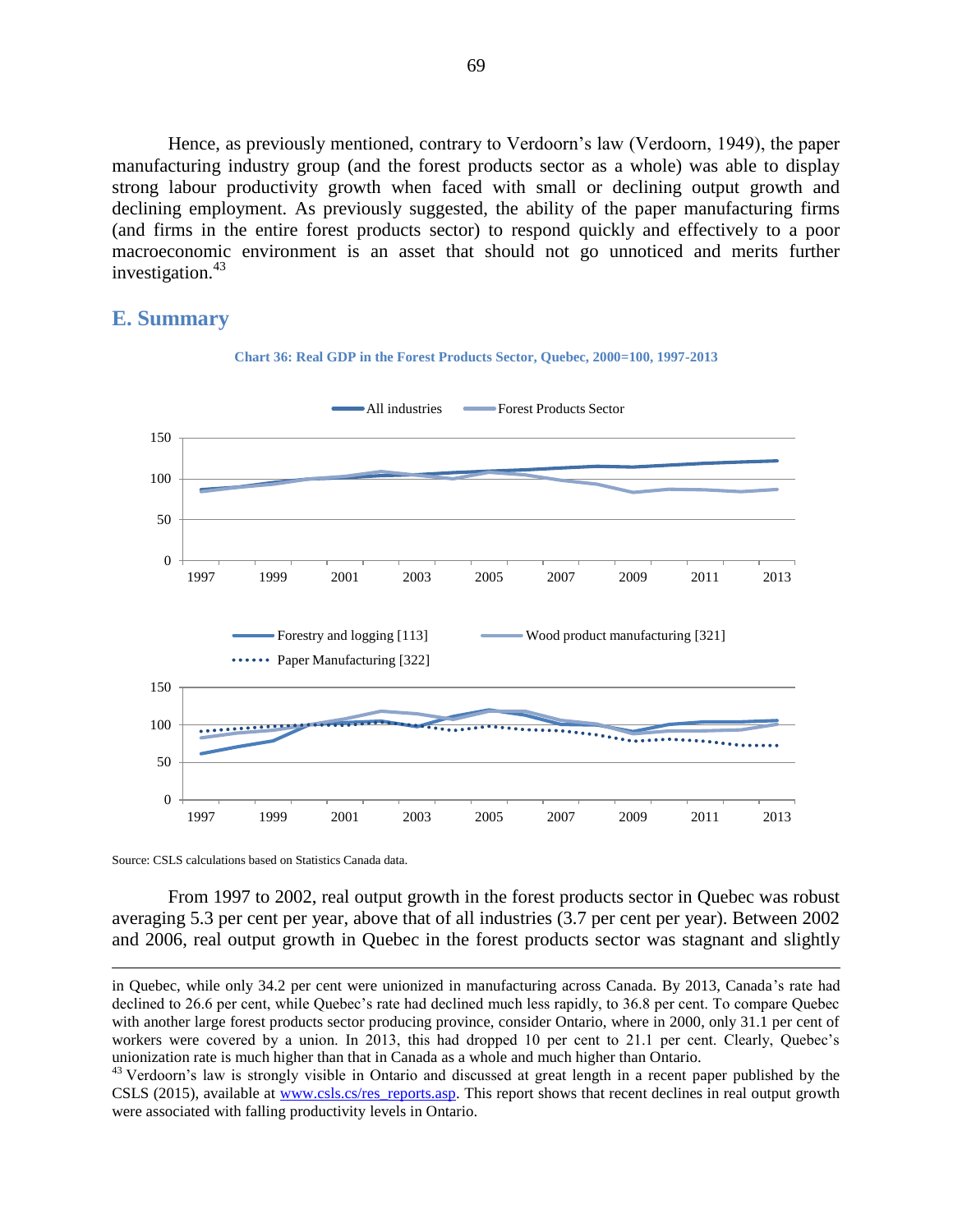negative (-0.95 per cent per year). Between 2006 and 2009, real output growth fell precipitously (-7.3 per cent per year).

Interestingly, the peaks and troughs of the forest products sector do not align with those of all other industries. The forest products sector peaked in 2005, demonstrating strong growth of 8.2 per cent between 2000 and 2005. Between 2005 and 2009, it fell dramatically by 24.7 per cent, while after 2009, growth in the forest products sector resumed, albeit mildly, exhibiting 3.6 per cent over the four years between 2009 and 2013.

At the sub-sectoral level, forestry and logging and wood product manufacturing behaved similarly to the total forest products sector, although forestry and logging demonstrated much stronger growth than wood product manufacturing, while paper manufacturing demonstrated very mild growth in the early-2000s. Since growth deteriorated in the late-2000s, paper manufacturing actually saw real GDP fall below the levels seen in 1997, while forestry and logging and wood product manufacturing were able to maintain real GDP levels above those in 1997. In particular, between 2000 and 2005, real output grew 20.0 per cent in forestry and logging. It fell 28.8 per cent between 2005 and 2009. Between 2009 and 2013, forestry and logging resumed growth, registering 14.7 per cent over these four years. Wood product manufacturing showed a similar decline between 2005 and 2009 (30.0 per cent). Paper manufacturing was no different: -19.9 per cent between 2005 and 2009. However, paper manufacturing also saw negative growth between 2000 and 2005 (-2.0 per cent) and between 2009 and 2013 (-5.6 per cent).





Source: CSLS calculations based on Statistics Canada data.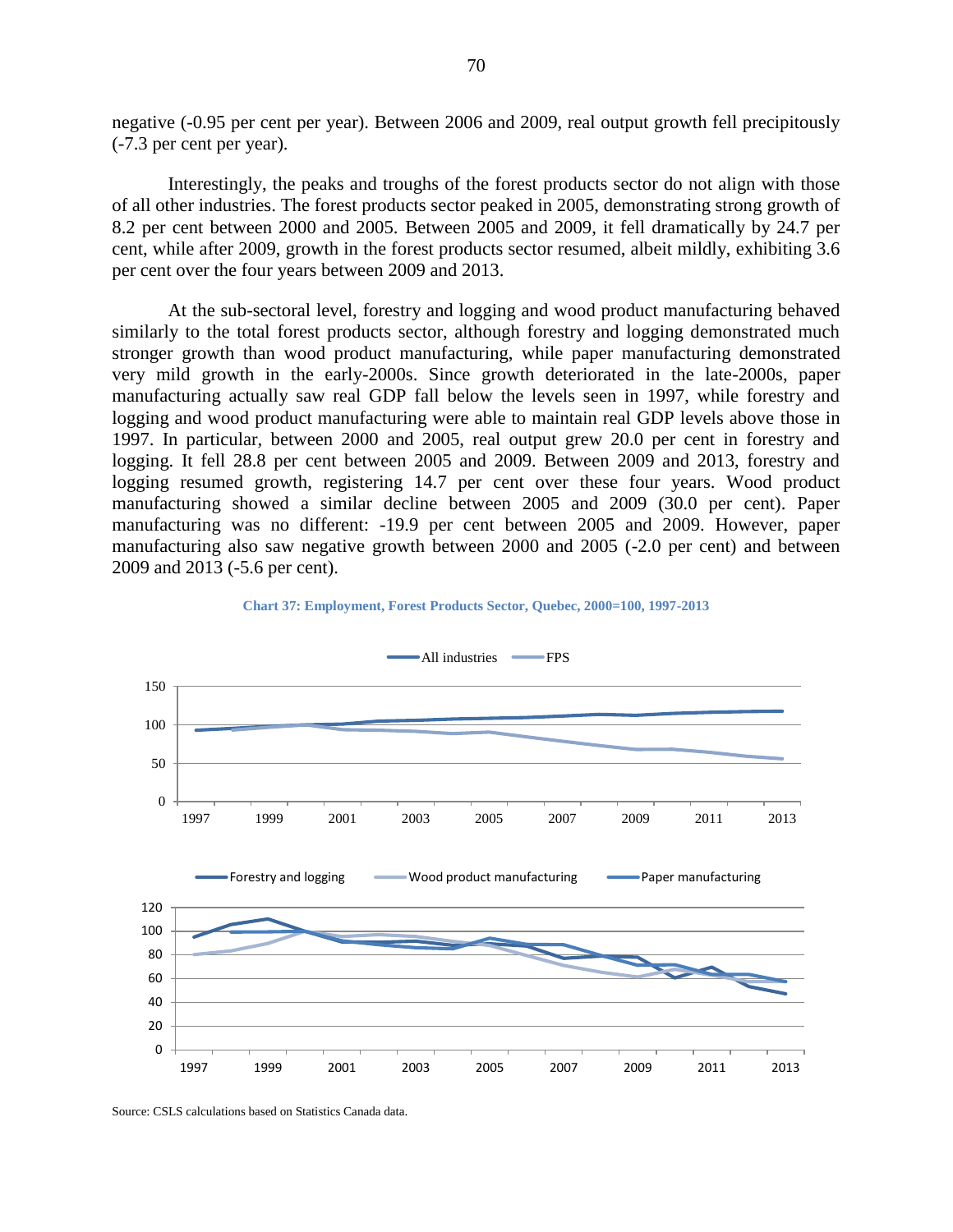Employment growth, unlike real output growth, was negative in almost every period between 2000 and 2013 in every subsector. In aggregate, this resulted in employment levels in Quebec in 2013 that were 45.8 per cent lower than in 2000. At the sub-sectoral level, most of these declines were seen between 2005 and 2009.

In particular, forestry and logging saw employment fall 10.5 per cent between 2000 and 2005, 11.4 per cent between 2005 and 2009, and 30.8 per cent between 2009 and 2013, almost three times faster than in the previous two periods. Wood product manufacturing saw employment decline the most during the forest products sector's trough period (26.6 per cent between 2005 and 2009). The periods between 2000 and 2005 and 2009 and 2013 were more favourable, but still registered harsh employment cuts, with 11.9 per cent and 3.8 per cent declines each. Paper manufacturing behaved similarly to wood product manufacturing, with most cuts concentrated between 2005 and 2009 (22.9 per cent), although there were still strong declines between 2000 and 2005 (5.7 per cent) and 2009 and 2013 (13.8 per cent).





Source: CSLS calculations based on Statistics Canada data.

Since average hours worked per week remained essentially unchanged between 2000 and 2013, employment and hours worked display similar trends.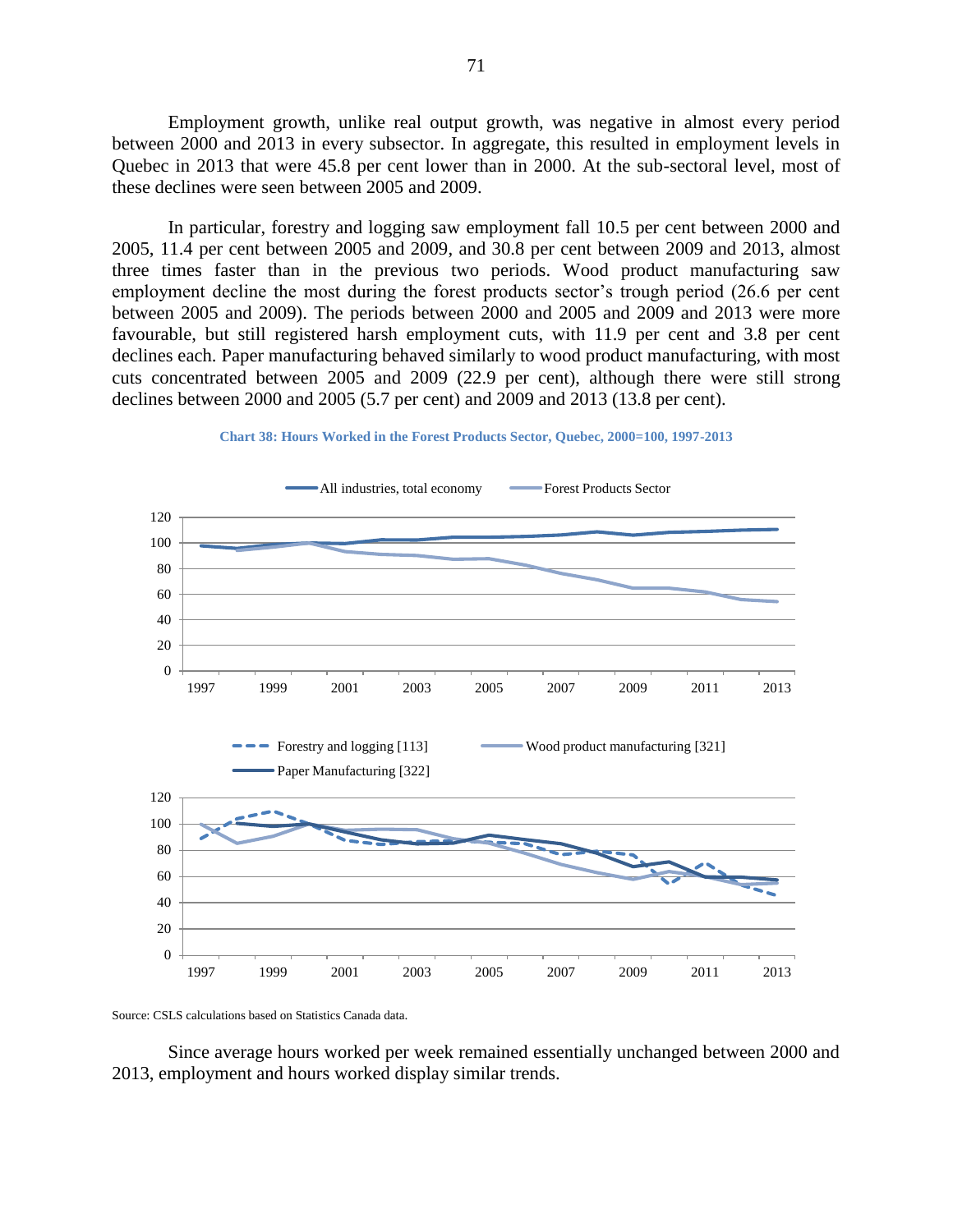Hours worked in Quebec's forest products sector have been consistently declining since the turn of the century (Chart 39). In the late-1990s, there was a slight upward tick, but this was quickly turned around in the early 2000s. In contrast, hours worked in the total economy have been increasing since 1997 fairly steadily, excluding a minor decline in 2009. The growth in hours worked in the forest products sector in the late-1990s was a result of the favourable macroeconomic conditions at the time, while the downturn in hours worked in the early  $21<sup>st</sup>$ century was a result of the perfect storm that hit the sector. Given such an extreme confluence of negative factors, the forest products sector as a whole demonstrate resilience; the ability to adjust hours worked rapidly in the face of economic distress has definitely proved an asset for industry vitality. Since the total economy was not as deeply affected by the perfect storm, hours worked continued to grow post-2000.

As a result of the trends in real GDP and hours worked discussed above, Quebec's labour productivity growth in the forest products sector actually outperformed the labour productivity growth of the total economy between 1997 and 2013 [\(Chart 39\)](#page-71-0). By 2013, the forest products sector had increased labour productivity levels by nearly 70 per cent relative to 1998, while the total economy had only seen labour productivity levels increase by approximately 20 per cent. Hence, despite poor output growth after 2006 (resulting from weak demand and an unfavourable exchange rate), the forest products sector maintained strong labour productivity growth because of its ability to cut hours worked and reduce slack.

<span id="page-71-0"></span>

**Chart 39: Labour Productivity in the Forest Products Sector, Quebec, 2000=100, 1997-2013**

Source: CSLS calculations based on Statistics Canada data.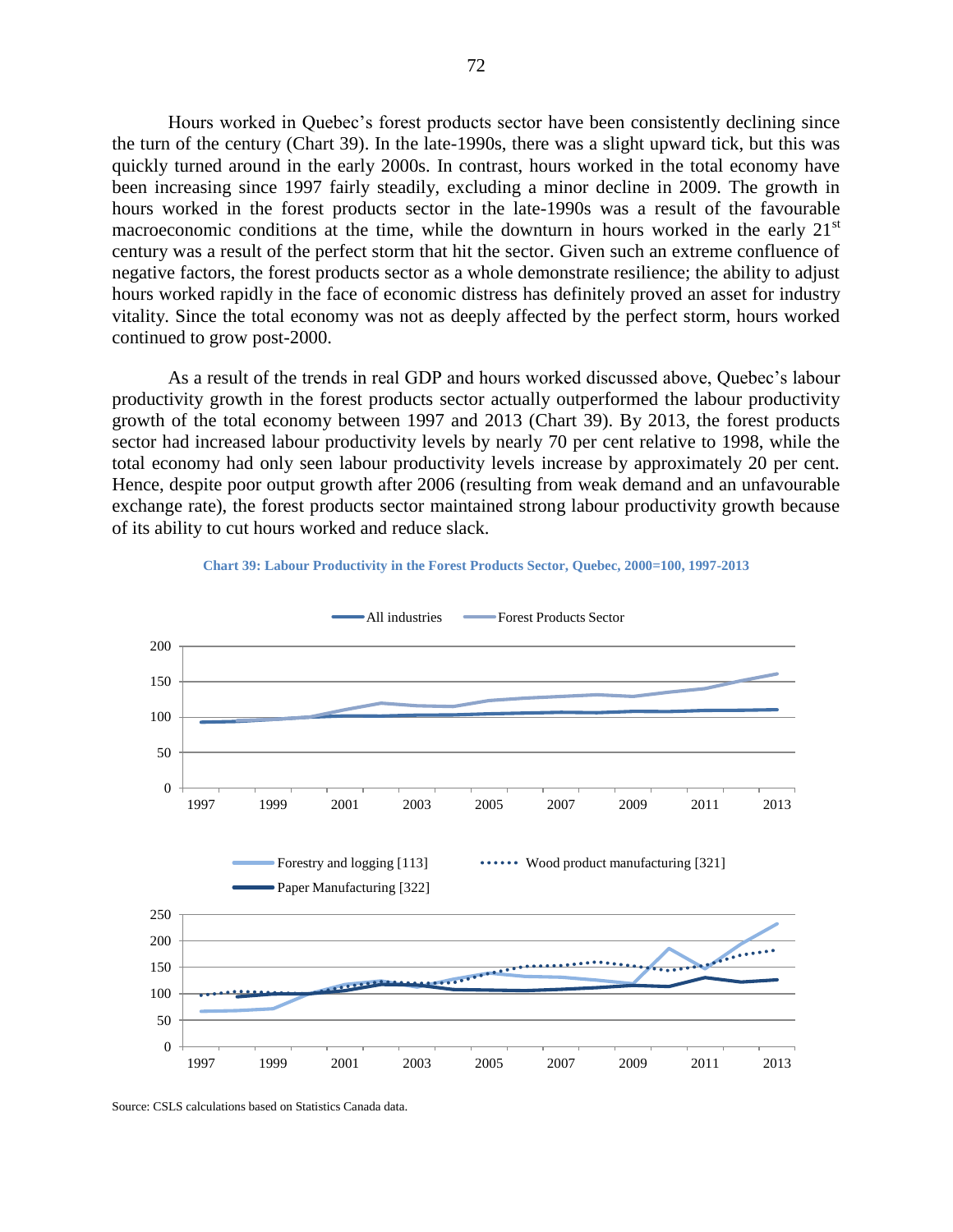Since the forest products sector showed a peak in 2005 and a trough in 2009, it is no surprise that labour productivity growth was concentrated between 2000 and 2005 (23.4 per cent) and between 2009 and 2013 (31.7 per cent), although unlike Verdoorn's law, there was still labour productivity growth between 2005 and 2009 (5.8 per cent), stemming from the large employment cuts during this period in both wood product manufacturing and paper manufacturing.

Labour productivity growth at the sub-sectoral level largely follows this pattern. In forestry and logging, labour productivity grew 39.2 per cent between 2000 and 2005 and 113.3 per cent between 2009 and 2013. This stunning performance in the latter stemmed from the large employment falls and resumed real output growth. Unlike the forest products sector as a whole, forestry and logging actually saw labour productivity fall during the period after the peak (20.1 per cent).

Wood product manufacturing saw less stunning growth in the last period, but growth was still exemplary. In particular, labour productivity in wood product manufacturing grew 38.5 per cent between 2000 and 2005, 14.2 per cent between 2005 and 2009 and 30.5 per cent between 2009 and 2013. Most unlike Verdoorn's law, paper manufacturing registered positive productivity growth in every period, despite negative real output growth in every period. Specifically, labour productivity grew 7.1 per cent between 2000 and 2005, 8.6 per cent between 2005 and 2009 and 10.7 per cent between 2009 and 2013.

The factors driving the forest product sector's positive labour productivity growth despite negative real output growth will be examined in the next section.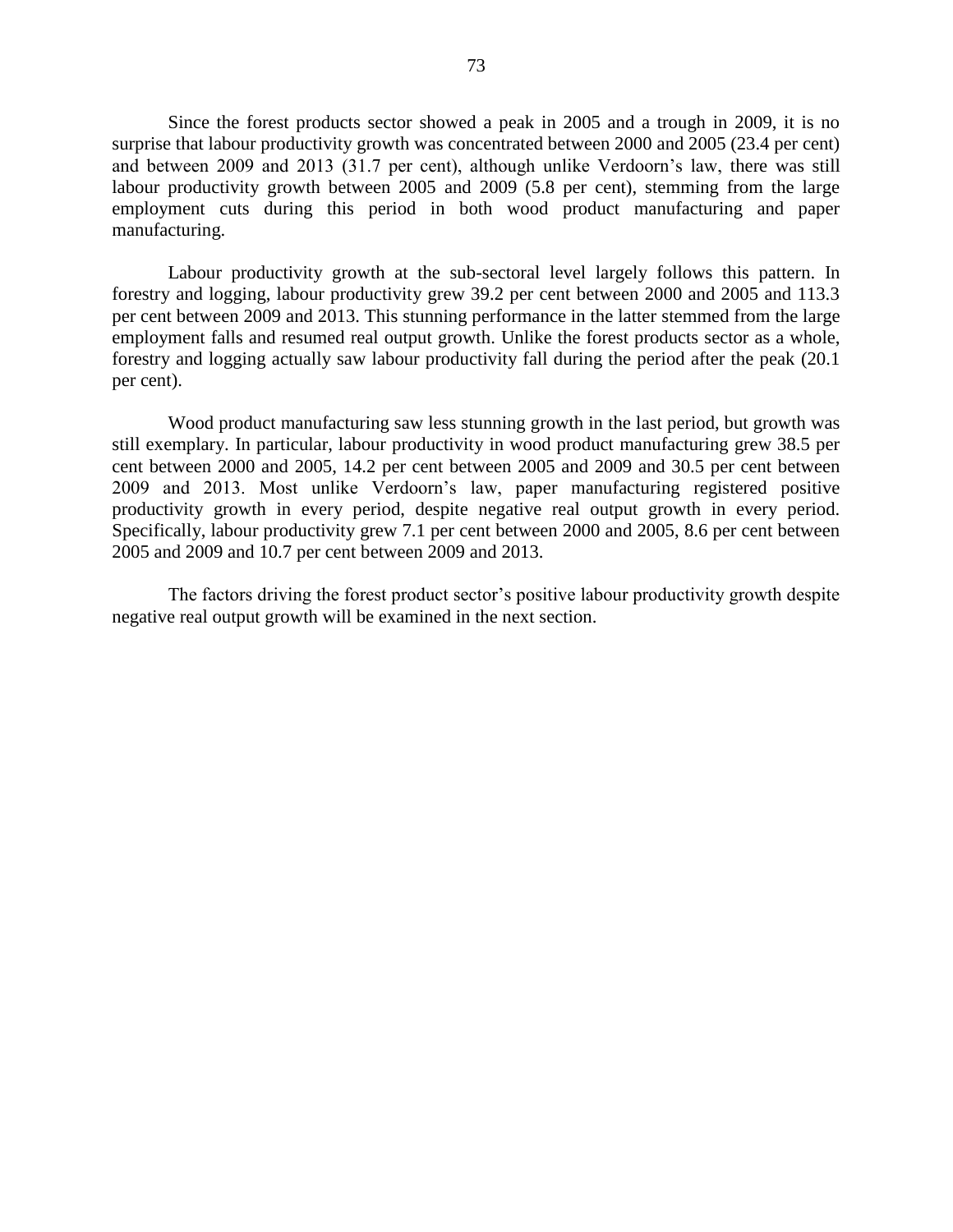# **IV. Factors and Drivers Explaining Productivity Development in the Forest Products Sector in Quebec, 2000-2013**

This section of the report offers explanations for the productivity trends of the forest products sector in Quebec that were described in the previous section, namely that Quebec's forest products sector had the fastest labour productivity growth among the provinces for which data are available and the fastest labour productivity growth of any two-digit NAICS subsector in Quebec. More precisely, this section aims to explain the strong labour productivity growth in the forest products sector in Quebec after 2000, especially post-2007, despite the fall in output, which is normally associated with poor productivity growth. This section contains two subsections. The first subsection discusses the sources of productivity growth, while the second section discusses drivers of productivity growth. For a brief overview of the seven key drivers of productivity growth, see Harrison and Sharpe (2009:38).

After performing a brief exercise in growth accounting, which identifies the sources of productivity growth, the drivers, influences and explanations for the productivity growth in the forest products sector that are examined in this section include human capital and innovation, and the macroeconomic and microeconomic environments. Many aspects of innovation are discussed, including technological prowess and academic research, business enterprise research and development expenditures, research and development levels and intensity, research and development personnel levels and intensity, machinery and equipment levels and intensity, foreign direct investment, and the incidence of innovation. In terms of the macroeconomic environment, this report examines exports, which are influenced by prices and exchange rates, as well as income growth in the importing country and structural shifts. For the microeconomic environment, this report examines taxation, regulation and economies of scale.

## **A. Growth Accounting**

Through a growth accounting methodology, labour productivity can be decomposed into changes resulting from capital intensity, labour composition, and multifactor productivity. Capital intensity is the amount of capital that each worker has at his or her disposal. In this report, capital intensity is measured as real capital stock (constant 2007 dollars) per hour worked. Multifactor productivity is a concept that captures all other sources of productivity change. It is the ratio of an index of output to combined labour and capital inputs. Labour composition is the ratio between labour input and hours worked, where labour input is obtained by aggregating hours worked across different categories of workers using hourly compensation as weights. Labour composition captures, very imperfectly, improvements in human capital.

During the period between 2000 and 2013, labour productivity in the forest products sector grew at a rate of 3.7 per cent per year, almost three percentage points faster than all industries in the Quebec economy (0.7 per cent per year) [\(Chart 40\)](#page-75-0). The contribution of capital intensity was extremely small in the forest products sector (0.1 percentage points), while it was much larger in all industries (0.4 percentage points). When looking at the sources of productivity growth, the difference between the total economy and the forest products sector almost entirely lies with multifactor productivity, which contributed 3.6 percentage points to labour productivity growth in the forest products sector and 0.4 percentage points to labour productivity growth in all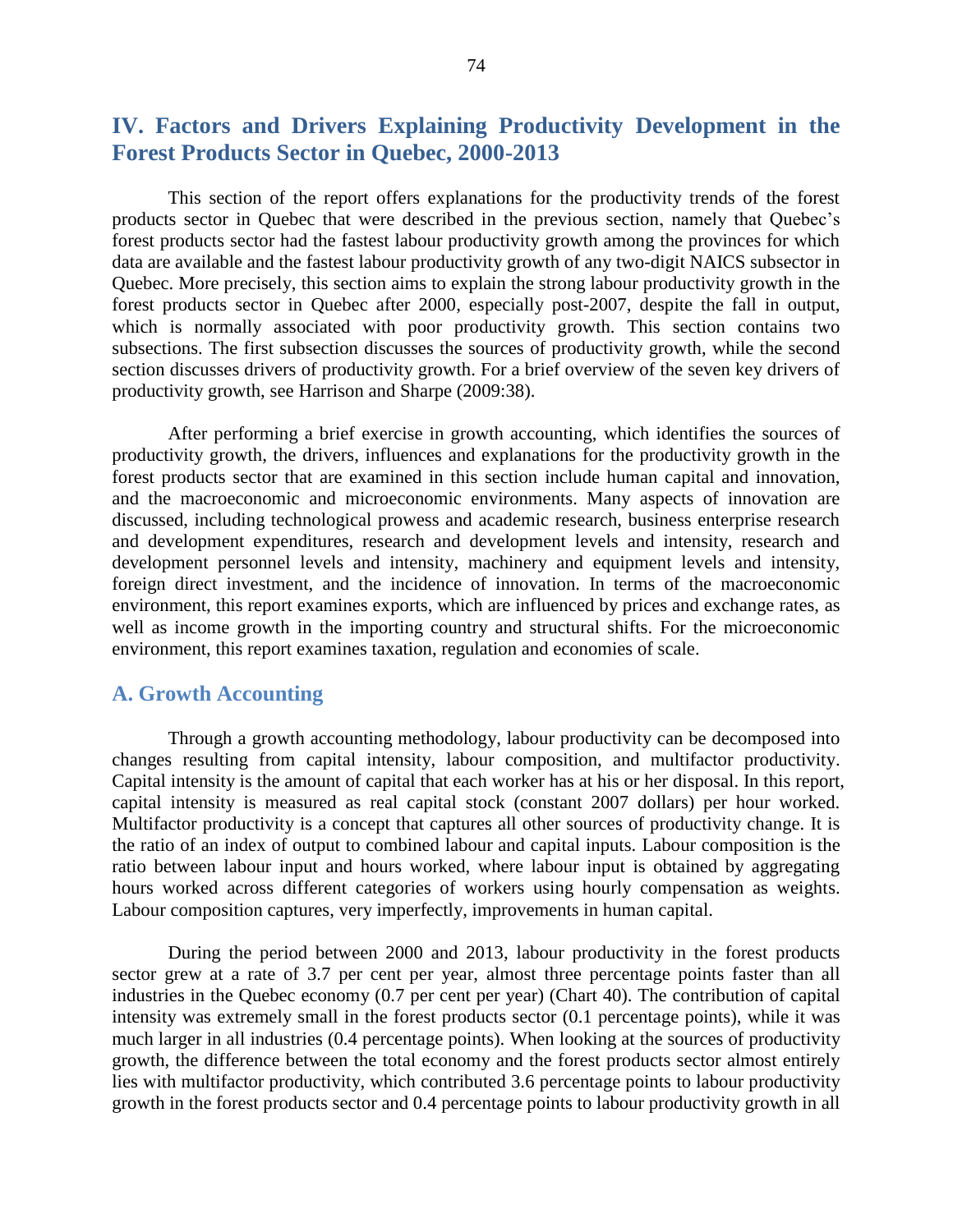industries. The strong contribution from multifactor productivity growth is also obtained in all three forest products sector industry groups.

When broken down by period, these trends remain relatively similar at the level of the forest products sector as a whole, but there was substantial movement within the forest products sector, mainly seen in the wood product manufacturing industry group and the forestry and logging industry group. In particular, labour productivity growth in wood product manufacturing was strongly influenced by the period between 2000 and 2007 (6.3 per cent per year), since growth was weaker between 2007 and 2013 (3.0 per cent per year). Surprisingly, capital intensity contributed a substantial amount to labour productivity growth in wood product manufacturing in the period between 2000 and 2007 relative to its peers and to the total economy. However, this was sharply reversed in the period between 2007 and 2013. It is important to note that capital intensity growth is not coming from the addition of capital in this case; it is essentially coming from declining numbers of workers. In forestry and logging, the productivity gains followed the opposite time path: impressive labour productivity growth is seen between 2007 and 2013, while growth was slightly less strong (although still impressive) between 2000 and 2007. However, unlike the situation in wood product manufacturing, capital intensity contributed very little to total labour productivity growth in both periods.

In contrast to these two industry groups, paper manufacturing fit the overall picture exhibited by the forest products sector as a whole. A major source of labour productivity growth is multifactor productivity; between 2000 and 2007, the entirety of labour productivity growth derives from multifactor productivity, since capital intensity made a negative contribution to labour productivity growth in this period. Hence, despite falling hours worked, the massive decline in the capital stock caused capital intensity to fall in paper manufacturing between 2000 and 2013, resulting in negative contributions to labour productivity growth (-0.5 percentage points). $44$ 

<sup>&</sup>lt;sup>44</sup> One possible explanation for this is that the industry closed older plants in which capital was less productive. There were many plant closures, and of course, the plants that were the least cost-efficient were most likely to be closed. It is quite possible that new machines were more productive without being more costly.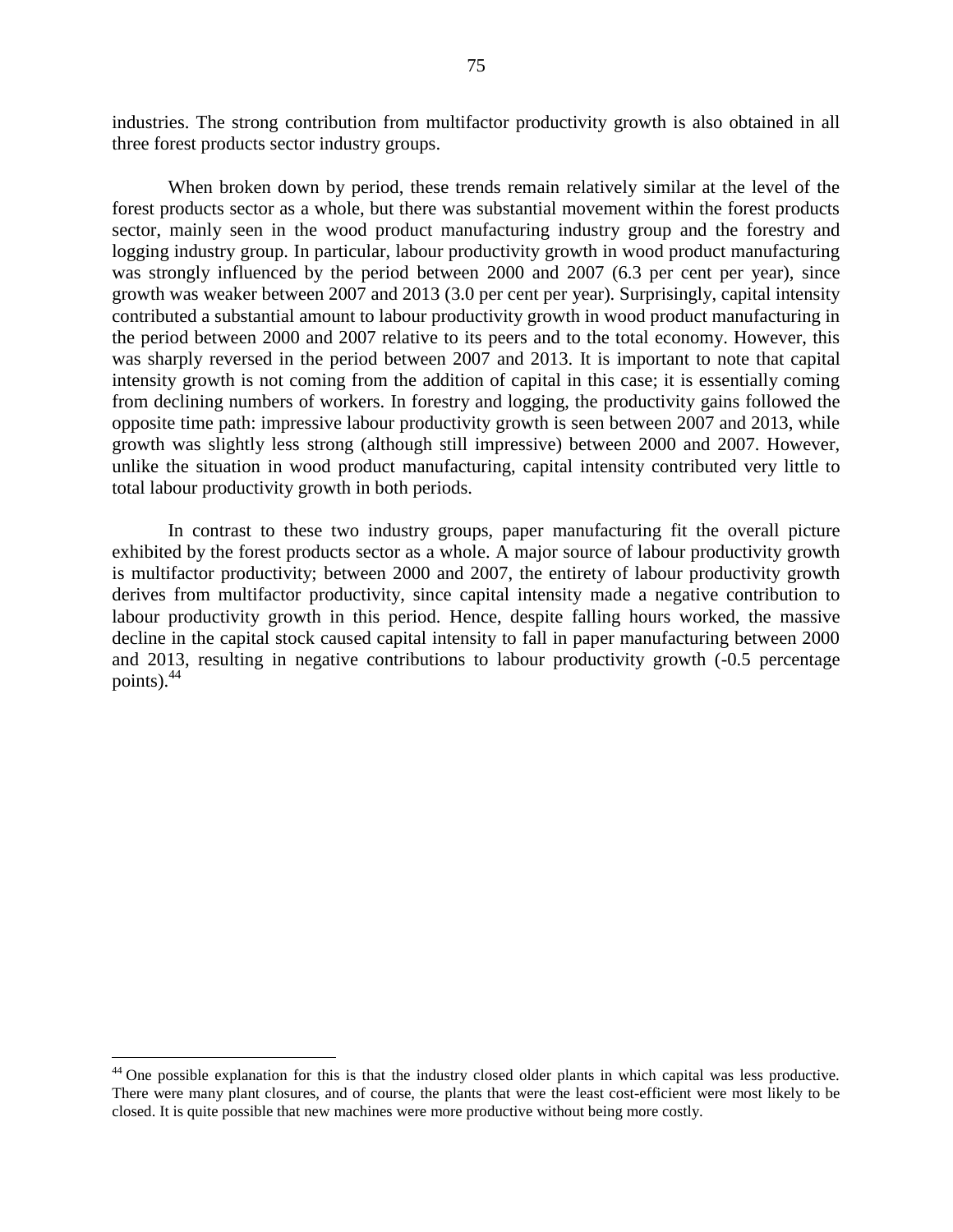#### **Chart 40: Sources of Labour Productivity Growth, Quebec, 2000-2013 45**

<span id="page-75-0"></span>



Source: CSLS calculations based on Statistics Canada data.<sup>46</sup>

 $45$  The estimates of multifactor productivity growth obtained in this paper are inconsistent with Statistics Canada estimates because capital services are not accounted for in the CSLS estimates, while they are accounted for in the Statistics Canada estimates. Capital services are not accounted for because they are not available at the three-digit NAICS industry level.

<sup>&</sup>lt;sup>46</sup> Capital and labour compensation can only be calculated until 2011. However, this report applies the average capital and labour compensation between 2000 and 2011 to the period between 2000 and 2013, as capital and labour compensation are extremely steady variables.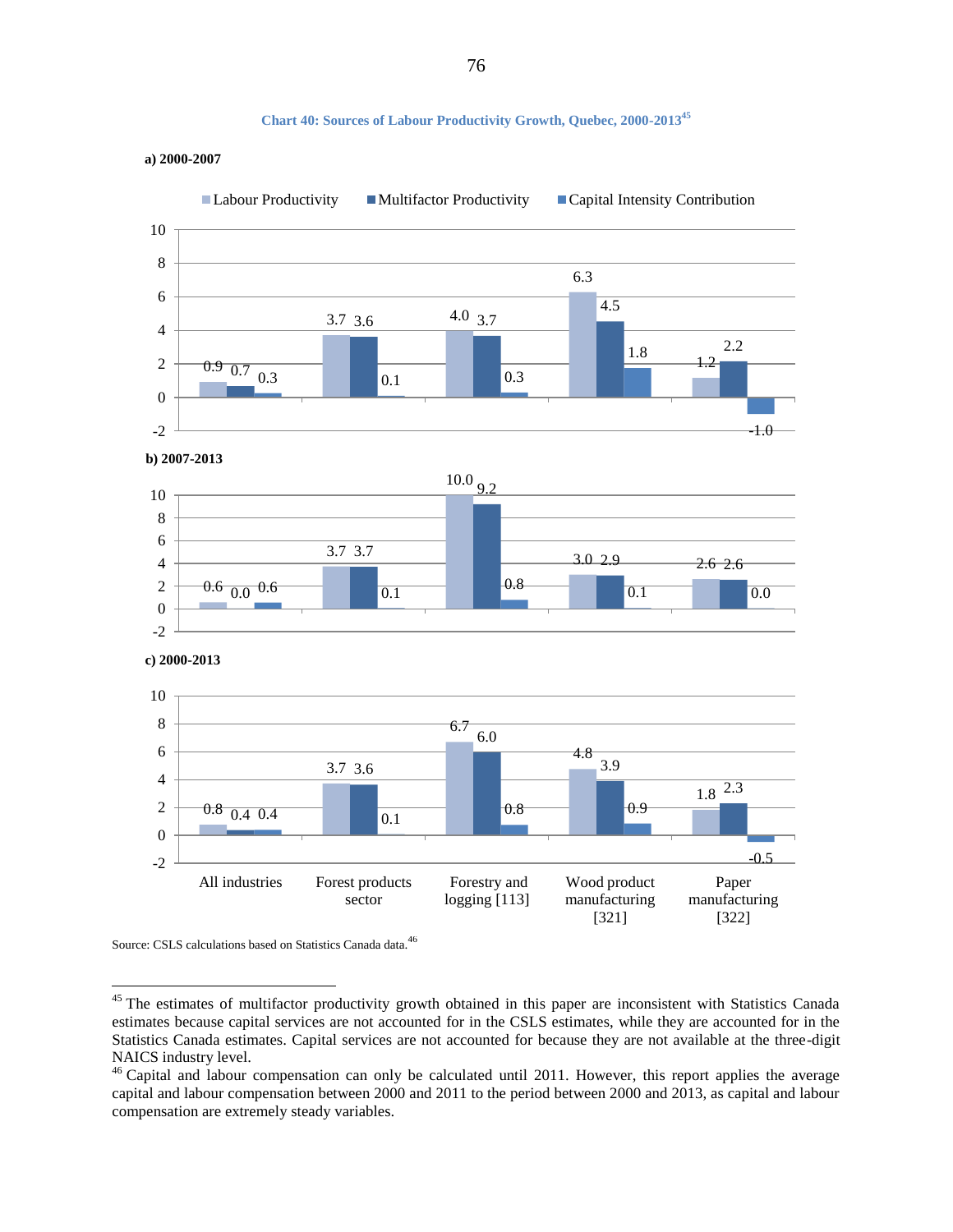In summary, it is clear that multifactor productivity growth was the main source of labour productivity growth in the forest products sector. This is not surprising, given the weakness of investment, and hence capital stock growth, in the sector.<sup>47</sup> Unfortunately, because multifactor productivity growth, a residual, is affected by many factors, this finding alone provides little insight into the drivers or determinants of the strong labour productivity experienced in the sector since 2000.

## **B. Human Capital**

Human capital is important for labour productivity growth and its contribution is estimated in growth accounting exercises when data permit. Unfortunately, data on years of educational attainment at the three-digit NAICS level by province are not readily available. Fortunately, the distribution of workers by educational attainment is available at the provincial level and estimates of the average years of schooling of workers in the three forest products industries and in the overall sector at the national level have been generated by De Avillez (2014) (Chart 40).





The results presented in De Avillez (2014) for educational attainment and average years of schooling likely reflect provincial trends to a great degree, since it is difficult to imagine substantial differences between the educational attainment of the workforce at the provincial level in any given sector. Essentially, workers in the Canadian forest products sector had almost one full year of education less than the average Canadian worker in the total economy. This difference is mainly derived from forestry and logging and wood product manufacturing, since a worker in paper manufacturing had almost the same level of education as the average Canadian worker.

De Avillez (2014) also notes that, much like in other industries and the total economy, the average level of schooling in the forest products sector has been on the rise over the past few decades. Even so, the overall education gap between forest products sector workers in Canada and the total economy has remained relatively stable.<sup>48</sup>

Source: CSLS calculations based on Statistics Canada data.

<sup>&</sup>lt;sup>47</sup> To be discussed in an upcoming section.

<sup>&</sup>lt;sup>48</sup> To some extent, the lower level of schooling in the forest products sector may reflect the fact that workers in the forest products sectors are more likely to have trades certificates than the average Canadian worker because of the occupational make-up of the sector. Although the level of schooling in the sector in terms of years of schooling may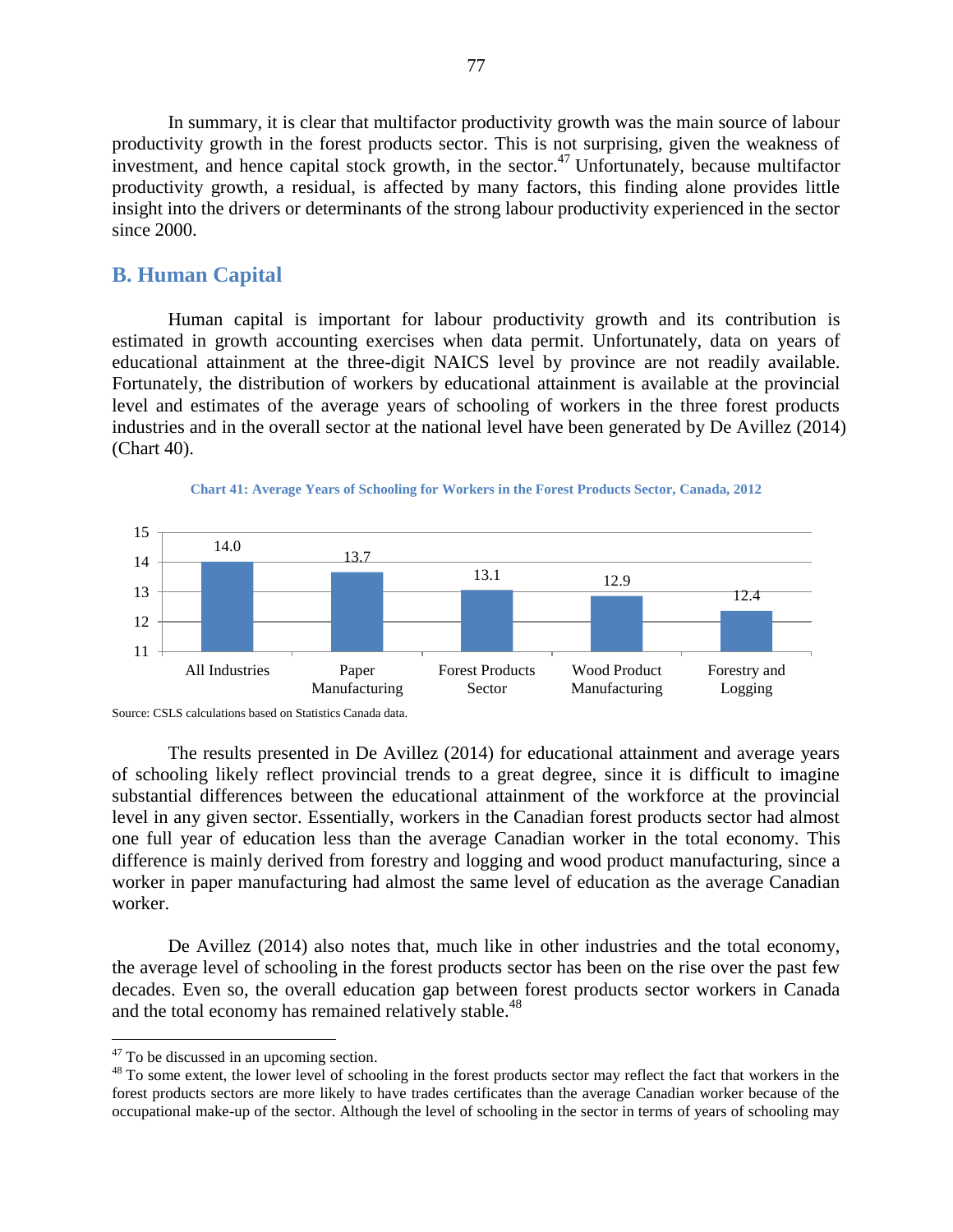

#### **Chart 42: Educational Attainment, All Industries and Forest Products Sector, Quebec, 2013**



When the workforce is broken down by educational attainment, the forest products sector has a higher proportion of workers with 0 to 8 years of education, less than high school and high school, while it has a lower proportion of workers with some post-secondary or a university degree, which follows from the lower average educational attainment (Chart 41). Surprisingly, however, the forest products sector has a higher proportion of workers with a post secondary certificate or diploma. According to De Avillez (2014), these observations in Quebec are consistent with those are the national level in 2012. The only sector within the forest products sector to demonstrate a different pattern than the forest products sector as a whole was paper manufacturing, which had a higher proportion of workers with a high school diploma than the total economy. This result is not surprising given that average years of schooling in this sector were much higher than in the other two sectors at the national level.

| <b>Chart 43: Educational Attainment, All Industries and Forest Products Sector, Quebec, 2013</b> |  |  |  |  |
|--------------------------------------------------------------------------------------------------|--|--|--|--|
|--------------------------------------------------------------------------------------------------|--|--|--|--|

|                            | $0 - 8$ | Some high<br>school | High school | Some post<br>secondary | Post<br>secondary | University |
|----------------------------|---------|---------------------|-------------|------------------------|-------------------|------------|
| All industries             | 2.8     | 8.5                 | 15.2        | 0.3                    | 42.4              | 24.7       |
| Forest products sector     | 6.8     | 13.5                | 15.9        | 2.6                    | 48.5              | 6.4        |
| Forestry and logging       | 20.6    | 23.7                |             | J.I                    | 38.1              |            |
| Wood product manufacturing | 7.7     | 19.9                | 15.9        |                        | 45.7              |            |
| Paper manufacturing        |         |                     | 22.3        |                        | 56.7              | 14.6       |

Source: CSLS calculations based on Statistics Canada data.

 $\overline{a}$ 

In an earlier study of the forest products sector at the national level (De Avillez, 2014), the contribution of labour composition to total labour productivity growth was also examined. Unfortunately, due to data restrictions, the contribution of labour composition to labour productivity growth at the provincial level could not be estimated. It is likely that national results

be lower than in other sectors, that is not necessarily a bad thing with respect to productivity growth. What is most important is that the workforce is fitted with the skills needed by the sector.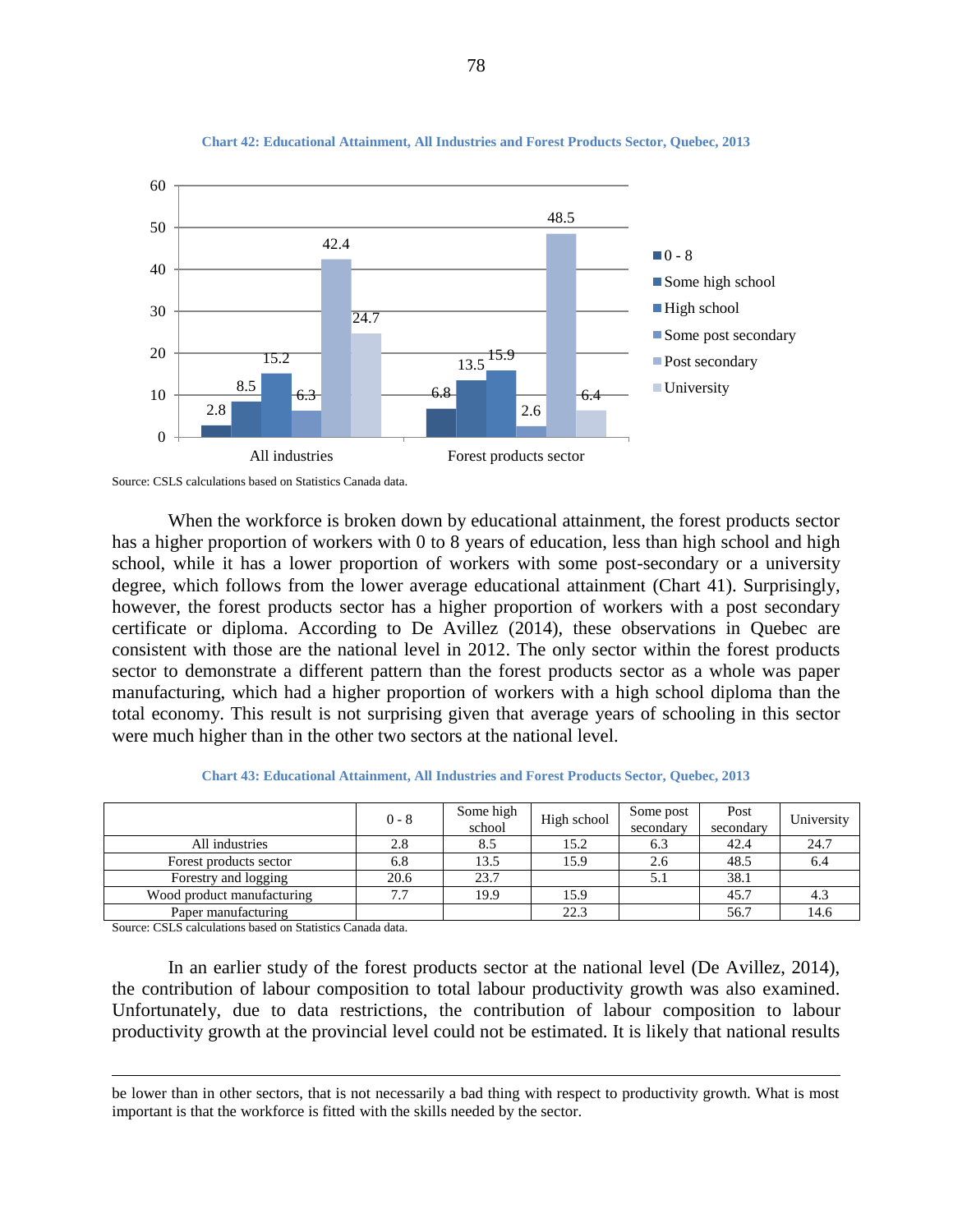are suggestive for the provincial level, as there is probably not a large distinction between provinces in the educational attainment of forest products sector workers. Hence, national level results will be presented here.

De Avillez (2014) found that the contribution of labour composition to labour productivity growth is quite small in most cases (0.2 percentage points in the forest products sector as a whole, and 0.0-0.1 percentage points in wood product manufacturing and forestry and logging for 2000-2012). The only exception was paper manufacturing, which saw slightly larger contributions from labour composition (0.5-0.6 percentage points) between 2000 and 2012. Labour composition made a greater contribution to paper manufacturing than to the business sector (0.4 percentage points between 2000 and 2012). Since Quebec has a higher proportion of paper manufacturing, and educational attainment improved more in this sub-sector than in the other two, the contribution of labour composition to labour productivity growth in the forest products sector may be somewhat higher than in Canada as a whole.

Clearly, human capital is an important source of productivity growth for any industry, and most likely this is also the case in the forest products sector. In the forest products sector, there is evidence that the workforce is becoming increasingly educated over time. However, there is no evidence that superior productivity growth in the forest products sector in Canada is due to faster growth in human capital. Quite simply, as shown by the growth accounting analysis in De Avillez (2014), changes in labour composition, i.e., an increase in the educational attainment of forest products sector workers, only played a small role in overall labour productivity growth at the national level. $49$ 

# **C. Innovation**

 $\overline{a}$ 

De Avillez (2014) outlines the approach to understanding and analyzing innovation in the forest products sector at the national level. This section examines some of these innovation indicators at the provincial level.

# **i. Technological Prowess and Academic Research**

One of the sources used in De Avillez (2014) to measure the state of innovation in the forest products sector was the *State of Science and Technology in Canada*, a large scale survey conducted by the Council of Canadian Academies concerning the overall direction and trend of

 $49$  Labour shortages can affect productivity when workers in the sector have to be hired that have a lower educational attainment than would be optimal. In contrast to educational attainment, labour shortages tend to be extremely different across provinces. Luckily, Employment and Social Development Canada (ESDC) has studied recent labour market shortages and has provided the following assessment to the CSLS. In the ESDC's forthcoming study, of all the occupations in the forest products sector, there was not a single occupation demonstrating a shortage and there was one occupation demonstrating a surplus (labourers in wood, pulp and paper processing). All of the other occupations were balanced. The results presented by ESDC in their forthcoming study at the provincial level are preliminary, but they differ from De Avillez (2014) at the national level. De Avillez (2014) suggests that the forest products sector is indeed facing skill shortage problems, especially in the paper manufacturing sector, which is almost the complete reverse of the results provided by ESDC. In summary, there is no evidence of skill shortages in Quebec; there may even be surpluses, which means that labour productivity growth in the forest products sector in Quebec was likely unaffected by skill shortages.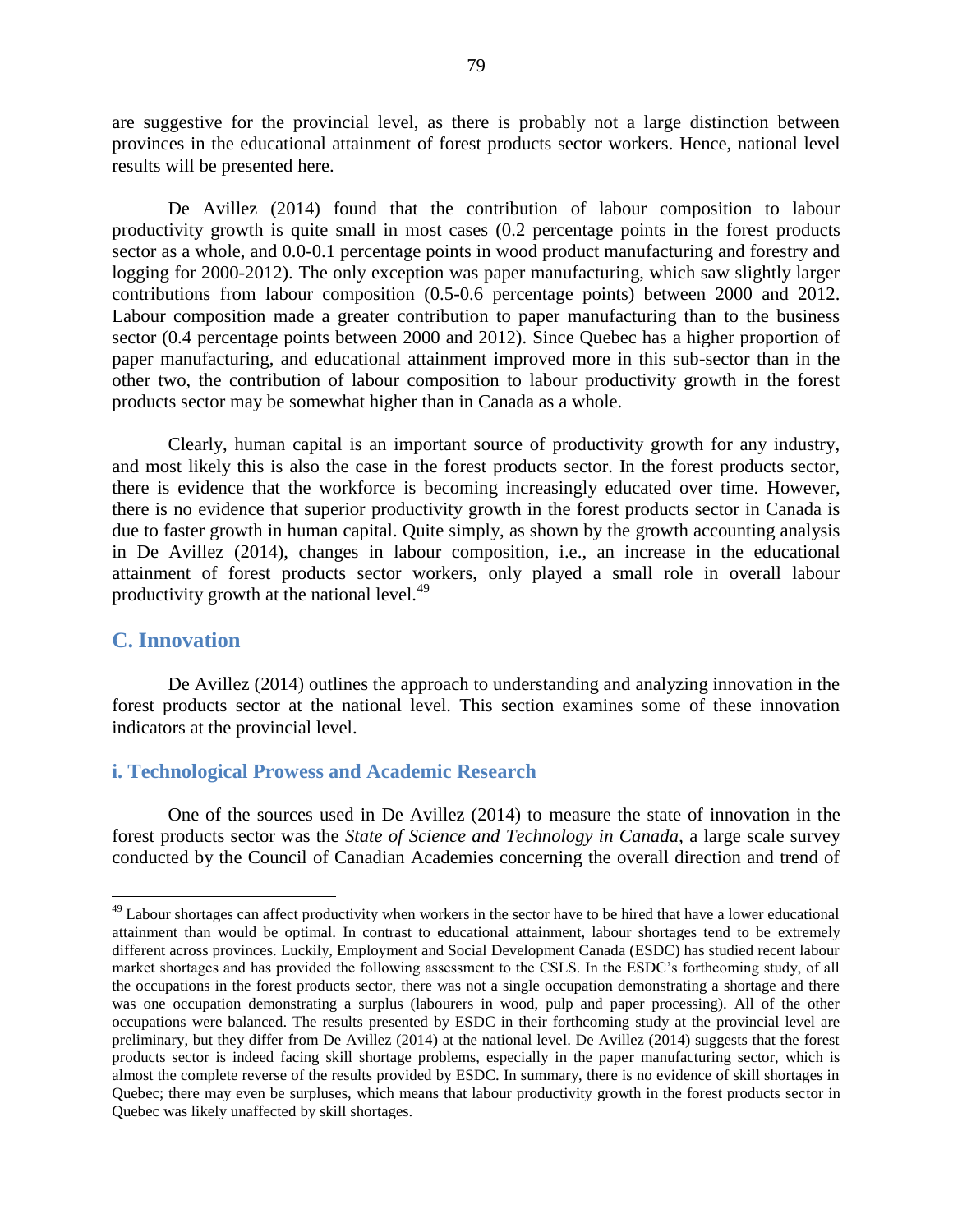science and technology in a number of different areas. The assessment undertaken in 2012 notes that there has been a decline in the output and impact of Canadian forestry research between the 1999-2004 and 2005-2010 periods when compared to the rest of the world. However, it also notes that "Canada's forestry research was ranked second in the world by top-cited researchers and that Canada accounts for over ten per cent of the world's papers in this subfield" (Council of Canadian Academies, 2012:164). The survey does not provide provincial level assessments, but it can be expected that, although research in forestry in Quebec has probably been declining in recent years relative to the rest of the world, the research being undertaken still comprises a large portion of the papers published in the subfield (assuming a more or less uniform distribution of publications at the provincial level in Canada).

# **ii. Business Enterprise Research and Development Expenditures**

Another indicator of innovation is business enterprise research and development, since more research and development in principle quickens the pace of technological change and consequently, boosts labour productivity growth. This section examines business enterprise research and development (BERD) expenditures in the forest products sector and its subsectors throughout the  $2000-2012$  period.<sup>50</sup> Unfortunately, due to data restrictions at the provincial level (mainly in forestry and logging) there is little insight to be gleaned at the aggregate level of the forest products sector.

In 2011, firms in the forest products sector in Quebec spent \$130 million in research and development, down from \$215 million in 2007 [\(Table 21\)](#page-80-0). Paper manufacturing research and development accounted for 70.0 per cent of total BERD in the forest products sector, with wood product manufacturing responsible for 28.5 per cent in 2011. Forestry and logging was trailing, representing 1.5 per cent of total forest products sector BERD.

Forestry and logging in Quebec has consistently represented the smallest proportion of BERD spending in the forest products sector. Paper manufacturing has tended to represent the largest portion, but there have been years in which BERD spending in wood product manufacturing has outpaced paper manufacturing, namely 2008 and 2009. Wood product manufacturing actually reached a BERD expenditure peak in 2008 (\$68 million), but this high level of BERD spending has precipitously dropped since then, falling to \$15 million in 2012. Between 2007 and 2012, this translated into a compound average annual growth rate of -21.1 per cent. It is interesting to note that BERD spending in paper manufacturing and in wood product manufacturing showed divergent trends in terms of averages between 2000 and 2007 and 2007 and 2012: paper manufacturing saw spending fall by over \$100 million, while wood product manufacturing saw spending rise by \$8 million.

 $50$  2012 is the latest year for which data are available.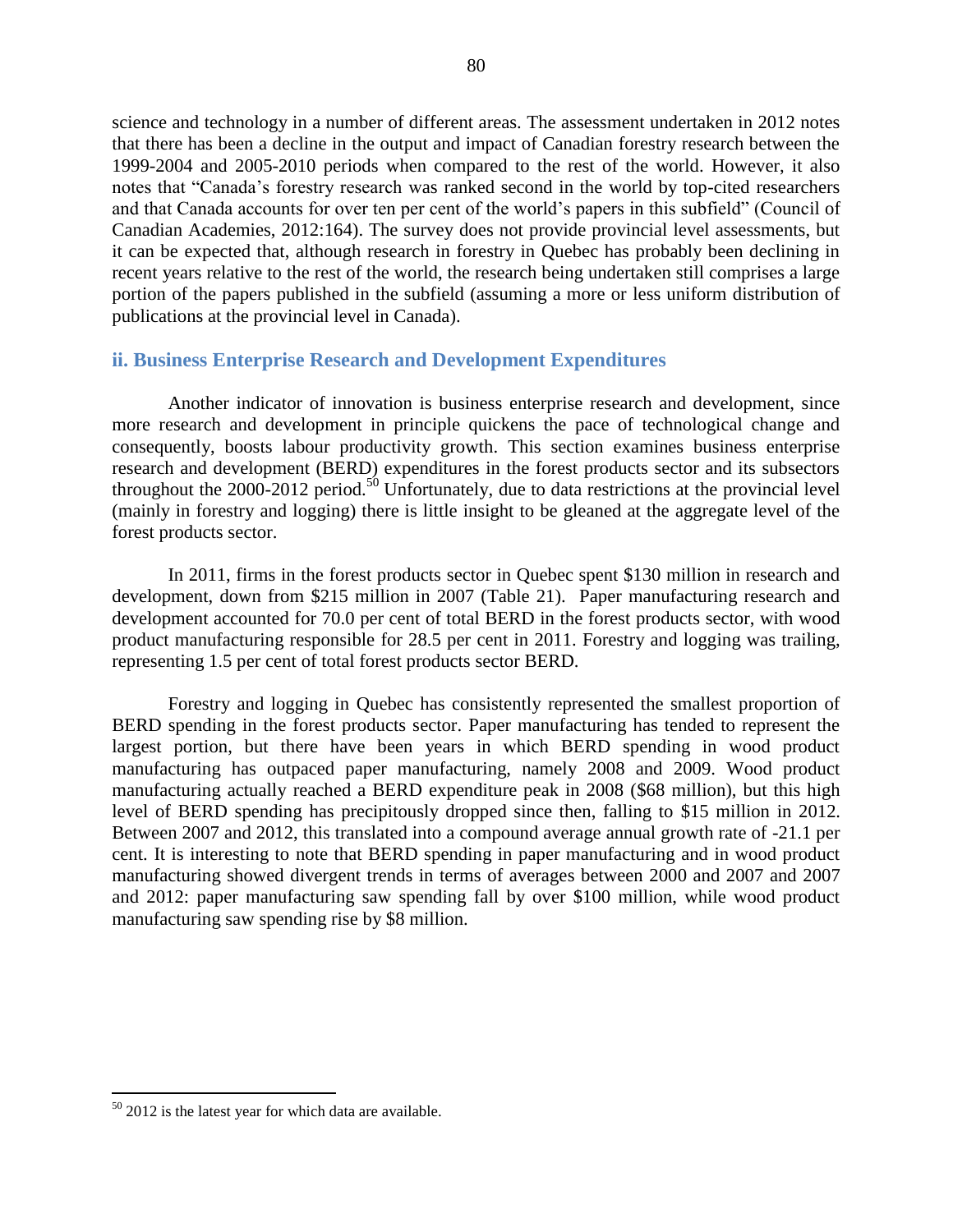| a) Millions, Current | All        | Forestry and           | Wood product  | Paper         |
|----------------------|------------|------------------------|---------------|---------------|
| <b>Dollars</b>       | industries | logging                | manufacturing | manufacturing |
|                      |            | <b>Annual Levels</b>   |               |               |
| 2000                 | 3,642      |                        | $\cdot$ .     | 157           |
| 2001                 | 4,157      | $\ddot{\phantom{1}}$ . | 23            | 229           |
| 2002                 | 4,153      | $\ddot{\phantom{1}}$ . | $\cdot$ .     | 252           |
| 2003                 | 4,174      | $\ddotsc$              | 34            | 239           |
| 2004                 | 4,326      | $\ddotsc$              | $\cdot$ .     | 208           |
| 2005                 | 4,170      | $\ddotsc$              | 40            | 179           |
| 2006                 | 4,830      | $\ddot{\phantom{1}}$   | 51            | 298           |
| 2007                 | 4,881      | 10                     | 49            | 156           |
| 2008                 | 4,794      | 11                     | 68            | 64            |
| 2009                 | 4,757      | $\overline{2}$         | 54            | 31            |
| 2010                 | 4,764      | $\ddot{\phantom{1}}$   | 43            | 83            |
| 2011                 | 4,869      | $\overline{2}$         | 37            | 91            |
| 2012                 | 4,692      | $\ddotsc$              | 15            | 84            |
|                      |            | Period Averages        |               |               |
| 2000-2007            | 4,292      | 10                     | 39            | 215           |
| 2007-2012            | 4,793      | 6                      | 44            | 85            |
| 2000-2012            | 4,478      | 6                      | 41            | 159           |

<span id="page-80-0"></span>**Table 21: Business Enterprise Expenditures in Research and Development in the Forest Products Sector, Quebec, 2000- 2012**

| b) Compound Average<br><b>Annual Growth</b> | All industries | Forestry<br>and<br>logging | Wood<br>product<br>manufacturing | Paper manufacturing |
|---------------------------------------------|----------------|----------------------------|----------------------------------|---------------------|
| 2000-2007                                   | 4.27           | $\cdot\cdot$               | $\cdot \cdot$                    |                     |
| 2007-2012                                   | $-0.79$        | $\cdot\cdot$               | $-21.$                           |                     |
| 2000-2012                                   |                | $\cdot\cdot$               | $\cdot \cdot$                    | -9.                 |

Source: Statistics Canada and CSLS calculations based on Statistics Canada data.

Between 2000 and 2007, average BERD expenditures were highest in paper manufacturing at \$215 million, while this average expenditure level fell to \$85 million between 2007 and 2012. Forestry and logging saw average BERD expenditures fall between these two periods as well, from \$10 million to \$6 million. In contrast, wood product manufacturing saw average BERD expenditures rise between these two periods: \$39 million between 2000 and 2007 and \$44 million between 2007 and 2013.

Since data at the provincial level are suppressed for certain sub-components of the forest products sector for confidentiality reasons, it is difficult to analyze the trend of BERD spending based on compound average annual growth rates. The only subsector for which this is consistently possible is paper manufacturing. The data that are available suggest that BERD expenditures were drastically reduced in all industry groups as the forest products sector was hit hard during the financial crisis. The forest products sector as a whole saw the level of BERD spending fall by 40 per cent in one year alone (2009).

The recovery in R&D spending since the recession has been virtually non-existent in forestry and logging, with expenditures in 2011 exactly equal to expenditures in 2009 (\$2 million). There has been no recovery in wood product manufacturing, since expenditure figures have continued to fall since the financial crisis. Paper manufacturing, on the other hand, has presented a different story, since expenditure levels have nearly tripled in three years from the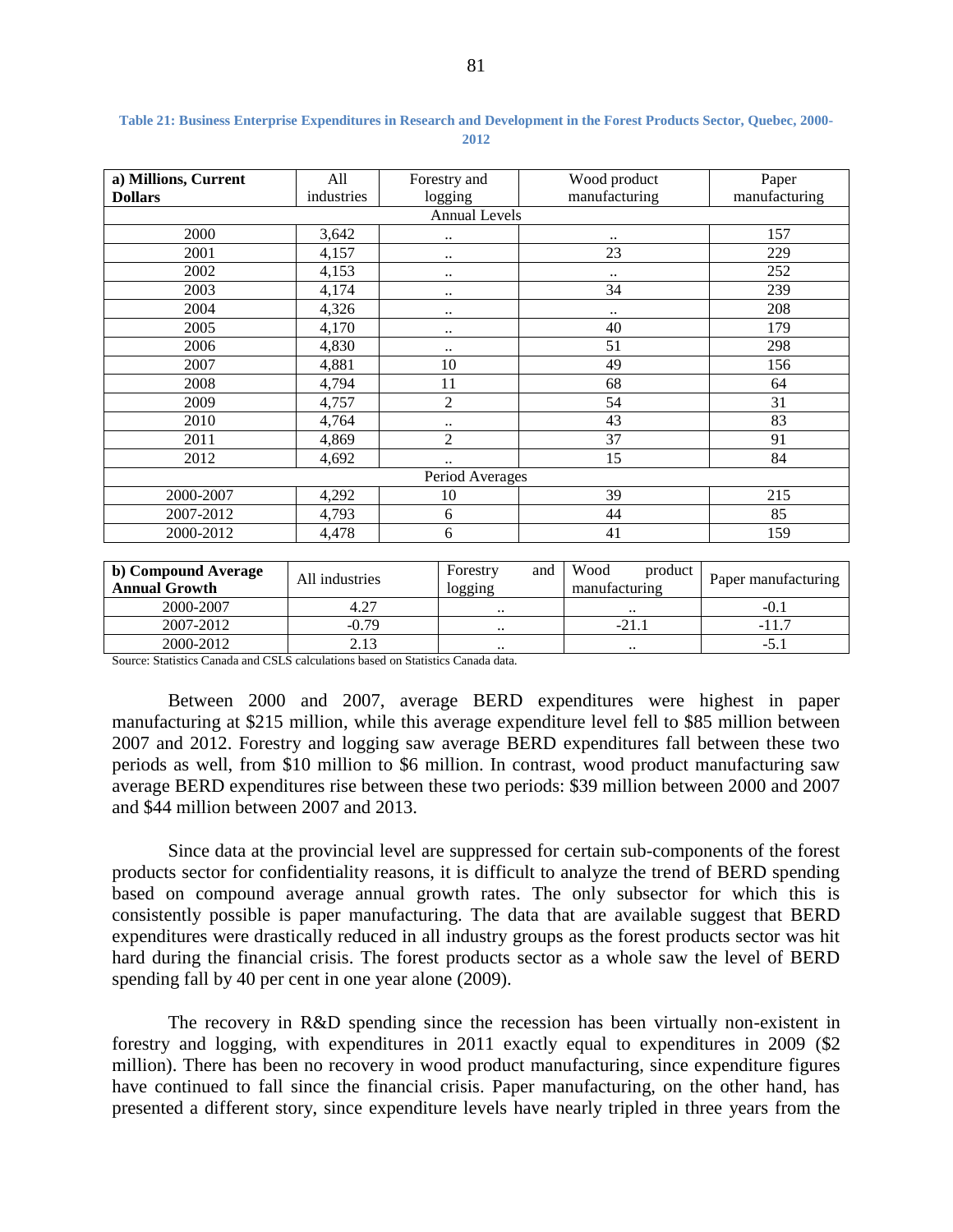abnormal low of \$31 million in 2009, although in 2012 the level was well below that of the early 2000s.

To the degree that multifactor productivity (MFP) is determined by R&D, these data suggest that MFP should be stronger in paper manufacturing in recent years, while it should be weaker in both wood product manufacturing and forestry and logging, due to the trends in research and development levels. However there is no direct link between MFP and R&D. Indeed, one could comment that the strong MFP growth in recent years was not driven by rapid technological change coming from R&D. However, if there is a link between R&D and MFP, there tends to be a long lag. Thus, it is possible that the high levels of investment in paper manufacturing in the early-2000s were driving productivity growth in the late-2000s. If this is the case, then the low BERD spending in the late-2000s does not bode well for encouraging and driving productivity in next decade. In addition, it is also important to note that Quebec benefits from R&D investment done in the rest of Canada and internationally, which weakens the direct link between R&D investment in Quebec and productivity growth in Quebec.

Research by companies may be wide-ranging and application of the findings does not necessarily increase labour productivity. Research in the forest products sector has focused on such things as developing new applications of wood fibre, maximizing use of what is taken out of the forest, sound environmental practice, recycling materials used in pulp making, economizing on energy, and generating energy in-house. This work may have contributed to the development of new markets for forest products and saved energy and material inputs, which may have subsequently boosted industry output and improved competitiveness without necessarily contributing to improved labour productivity.

The Quebec Forest Industry Council (2010) corroborates the view of declining research and development. According to their report, firms in the forest products sector had to cut costs or shut down. Hence, investment in research was estimated to be only 0.55 per cent of revenue, a huge decline from the beginning of the decade. Returning to 1.2-2.0 per cent would be positive in both wood products and paper products. The Quebec Forestry Industry Council (2010:15) believes that this is particularly important if the industry wants to drive its transformation with innovation.

### **iii. Research and Development Intensity**

Research and development intensity is defined as the share of BERD expenditures in nominal GDP. This is an important indicator of innovation performance. Once again, due to limited data at the provincial level concerning BERD, it is difficult to determine the trend of research and development intensity over time at the aggregate level. In 2011, BERD expenditures were 2.45 per cent of nominal output in the forest products sector [\(Table 22\)](#page-82-0). In 2007, BERD expenditures were 3.28 per cent of nominal output. The falling share of BERD expenditures results from growth of nominal GDP and a reduction in BERD expenditures in recent years (mostly the latter).

At the level of the industry groups, the declining share of BERD expenditures is most apparent in forestry and logging, as BERD expenditures have not yet begun to rebound from the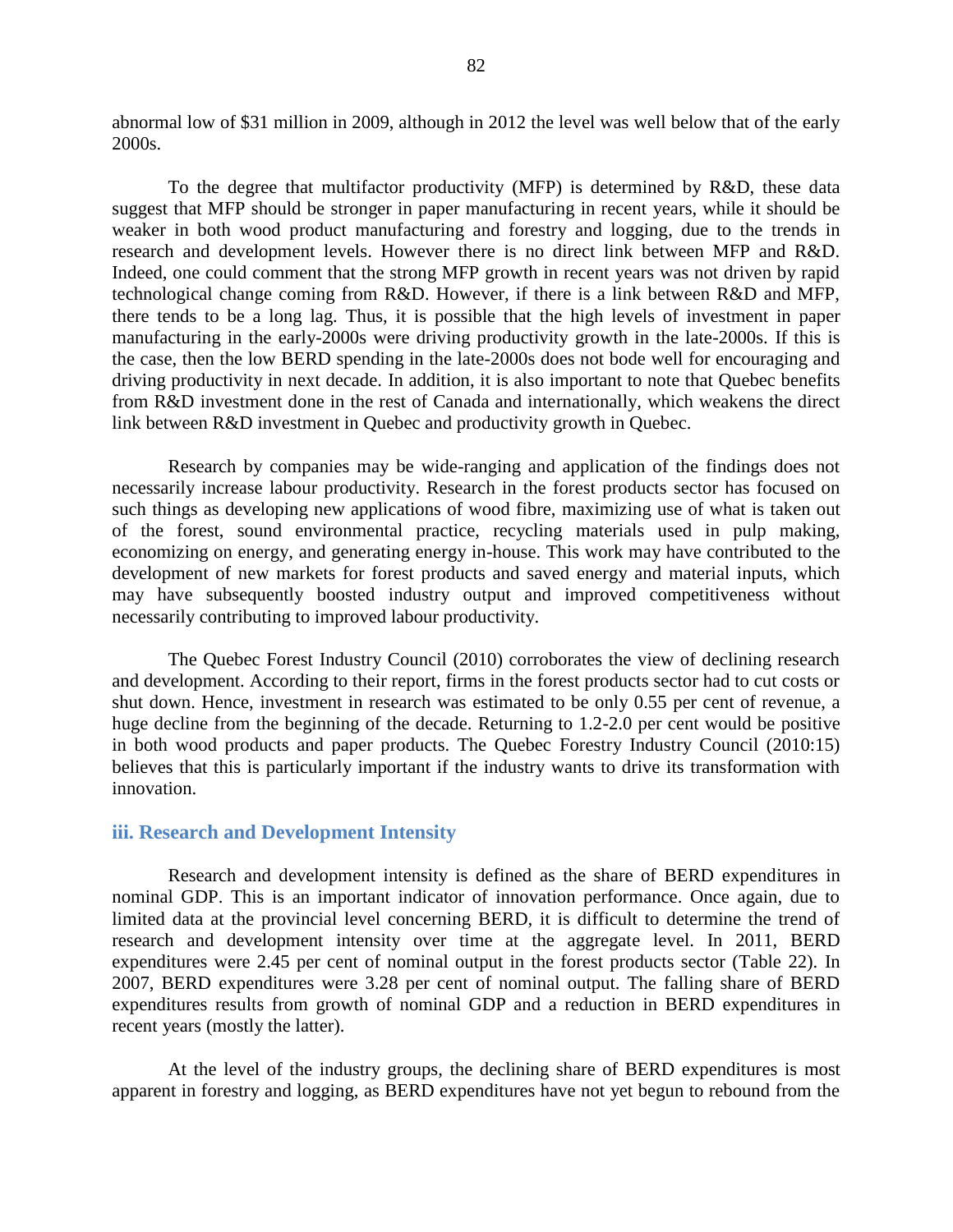crisis, while nominal output started rebounding quite quickly (in every industry group, nominal GDP regained the levels seen in 2008 by 2010, excluding forestry and logging, which only saw a full recovery by 2011). Wood product manufacturing has seen large swings in research and development intensity, but compared to the early-2000s, the level of BERD expenditures relative to nominal output is, perhaps surprisingly, much higher (2.1 per cent versus 0.7 per cent). Paper manufacturing has seen its R&D intensity rebound after a large drop in 2008 and 2009 (falling 3.85 percentage points between 2007 and 2009). Research and development intensity has partially recovered in this subsector, reaching 3.44 per cent in 2011. Despite recent improvements, this level is nowhere near the peak of 7.9 per cent in 2006. Compared to all industries, R&D intensity was higher in wood product manufacturing and paper manufacturing, especially high in the case of paper manufacturing.

<span id="page-82-0"></span>

|           |            |                        | Forestry |               |               |
|-----------|------------|------------------------|----------|---------------|---------------|
|           | All        |                        | and      | Wood product  | Paper         |
|           | industries | Forest products sector | logging  | manufacturing | manufacturing |
|           |            | <b>Annual Levels</b>   |          |               |               |
| 2000      | 1.74       |                        |          |               | 3.22          |
| 2001      | 1.93       |                        |          | 0.70          | 4.49          |
| 2002      | 1.86       |                        |          |               | 5.72          |
| 2003      | 1.79       |                        |          | 1.04          | 6.47          |
| 2004      | 1.77       |                        |          |               | 6.02          |
| 2005      | 1.65       |                        |          | 1.18          | 4.54          |
| 2006      | 1.83       |                        |          | 1.76          | 7.90          |
| 2007      | 1.71       | 3.28                   | 1.15     | 1.91          | 5.00          |
| 2008      | 1.63       | 2.30                   | 1.30     | 2.94          | 2.10          |
| 2009      | 1.61       | 1.66                   | 0.24     | 3.15          | 1.15          |
| 2010      | 1.54       |                        |          | 2.31          | 2.85          |
| 2011      | 1.51       | 2.45                   | 0.23     | 2.06          | 3.44          |
|           |            | Period Averages        |          |               |               |
| 2000-2007 | 1.79       | 3.28                   | 1.15     | 1.32          | 5.42          |
| 2007-2011 | 1.60       | 2.42                   | 0.73     | 2.47          | 2.91          |
| 2000-2011 | 1.71       | 2.42                   | 0.73     | 1.89          | 4.41          |

**Table 22: Research and Development Intensity in the Forest Products Sector, Quebec, 2000-2011**

Source: CSLS calculations based on Statistics Canada data.

In summary, all three industry groups in the forest products sector are showing low BERD expenditures compared to the mid-2000s, prior to the financial crisis. BERD expenditure levels are actually down more in absolute terms than in terms of intensity due to falls in nominal output between 2008 and 2009, which is not surprising in light of the recession. This means that the industry groups should make investments in innovative technologies in order to take advantage of any future commodity supercycle or potentially improving macroeconomic conditions. However, when compared to all industries in the Quebec economy, BERD spending as a share of nominal output is quite impressive.

Hence, low R&D intensity compared to the mid-2000s suggests that recent high rates of multifactor productivity growth are not coming from innovation in forestry and logging and wood product manufacturing; while the higher levels seen in the mid-2000s may explain the high level of labour productivity growth seen during this period. Paper manufacturing, on the other hand, is just a stronger case than the other two industry groups. It may have had some multifactor productivity growth resulting from research and development in both periods, but it is unlikely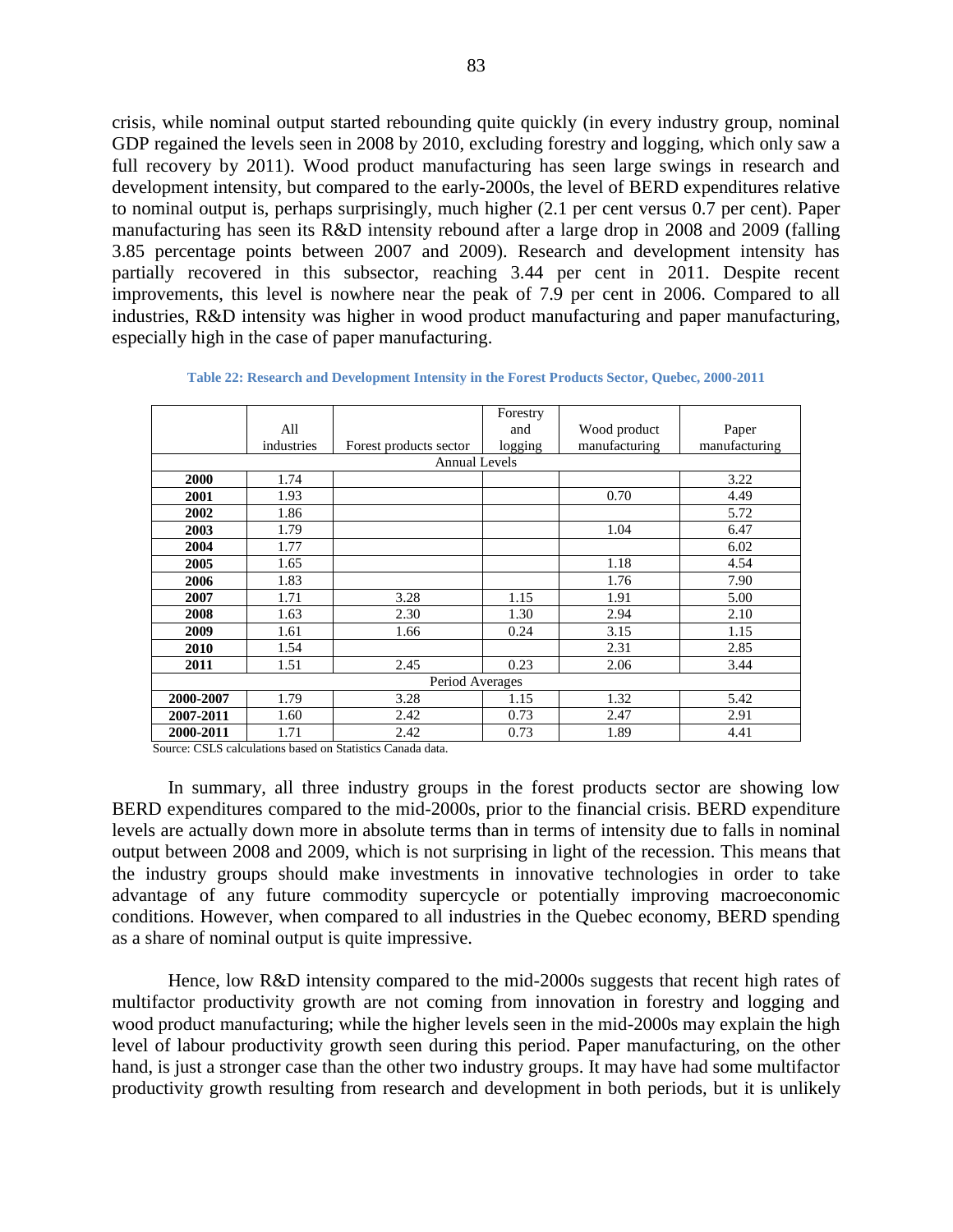that R&D explains the majority of the recent strong multifactor and labour productivity growth, especially in recent years. $51$ 

## **iv. Research and Development Personnel Level and Intensity**

Research and development personnel intensity is defined here as the number of research and development personnel per one thousand workers in the sector. It is an important indicator of an industry's ability to innovate.<sup>52</sup>

In 2000, there were 1,370 research and development personnel in the forest products sector, but by 2012, this number had nearly halved to 635. This decline was driven by forestry and logging and by paper manufacturing, which saw declines from 91 to 34 and from 778 to 360, respectively, between 2000 and 2012. All three of the sectors of which forest products is composed reached a peak level of research and development personnel in 2007 or 2008, and all of them saw this level decline by nearly half in one year (2008 or 2009).

|           | Forest products sector | Forestry and                   | Wood product  | Paper manufacturing |
|-----------|------------------------|--------------------------------|---------------|---------------------|
|           |                        | logging                        | manufacturing |                     |
|           |                        | <b>Annual Levels</b>           |               |                     |
| 2000      |                        |                                | 267           | 778                 |
| 2001      | 1,370                  | 91                             | 295           | 984                 |
| 2002      | 1,496                  | 118                            | 393           | 985                 |
| 2003      | 1,606                  | 147                            | 491           | 968                 |
| 2004      | 1,504                  | 134                            | 487           | 883                 |
| 2005      | 1,521                  | 127                            | 523           | 871                 |
| 2006      | 1,615                  | 158                            | 585           | 872                 |
| 2007      | 1,778                  | 150                            | 627           | 1,001               |
| 2008      | 1,709                  | 190                            | 947           | 572                 |
| 2009      | 789                    | 81                             | 457           | 251                 |
| 2010      | 827                    | 63                             | 371           | 393                 |
| 2011      | 798                    | 52                             | 321           | 425                 |
| 2012      | 635                    | 34                             | 241           | 360                 |
|           |                        | Period Averages                |               |                     |
| 2000-2007 | 1,556                  | 132                            | 459           | 918                 |
| 2007-2012 | 1,089                  | 95                             | 494           | 500                 |
| 2000-2012 | 1,304                  | 112                            | 462           | 719                 |
|           |                        | Compound Average Annual Growth |               |                     |
| 2000-2007 | $-\,-$                 | $\overline{\phantom{a}}$       | 12.97         | 3.67                |
| 2007-2012 | 18.61                  | 25.68                          | 17.41         | 18.50               |
| 2000-2012 | $\qquad \qquad -$      | $-$                            | $-0.85$       | $-6.22$             |

**Table 23: Research and Development Personnel, Forest Products Sector, Quebec, 2000-2012**

Source: Statistics Canada and CSLS calculations based on Statistics Canada data.

 $\overline{a}$ 

In 2012, there were 8.9 research and development personnel per one thousand workers in the forest products sector in Quebec, down 61.1 per cent from a high of 22.8 in 2007 [\(Chart 44\)](#page-84-0).

 $51$  It is important to note that Quebec benefits from R&D investment done in the rest of Canada and internationally, so it is unlikely that there is a very close relationship between R&D investment in Quebec and productivity in Quebec. However, it is arguable that firms that engage in R&D can more easily implement R&D advancements made elsewhere by other firms.

<sup>&</sup>lt;sup>52</sup> For information on the absolute number of research and development personnel, see Appendix Table 9A and 9B in the database available at www.csls.ca/res\_reports.asp.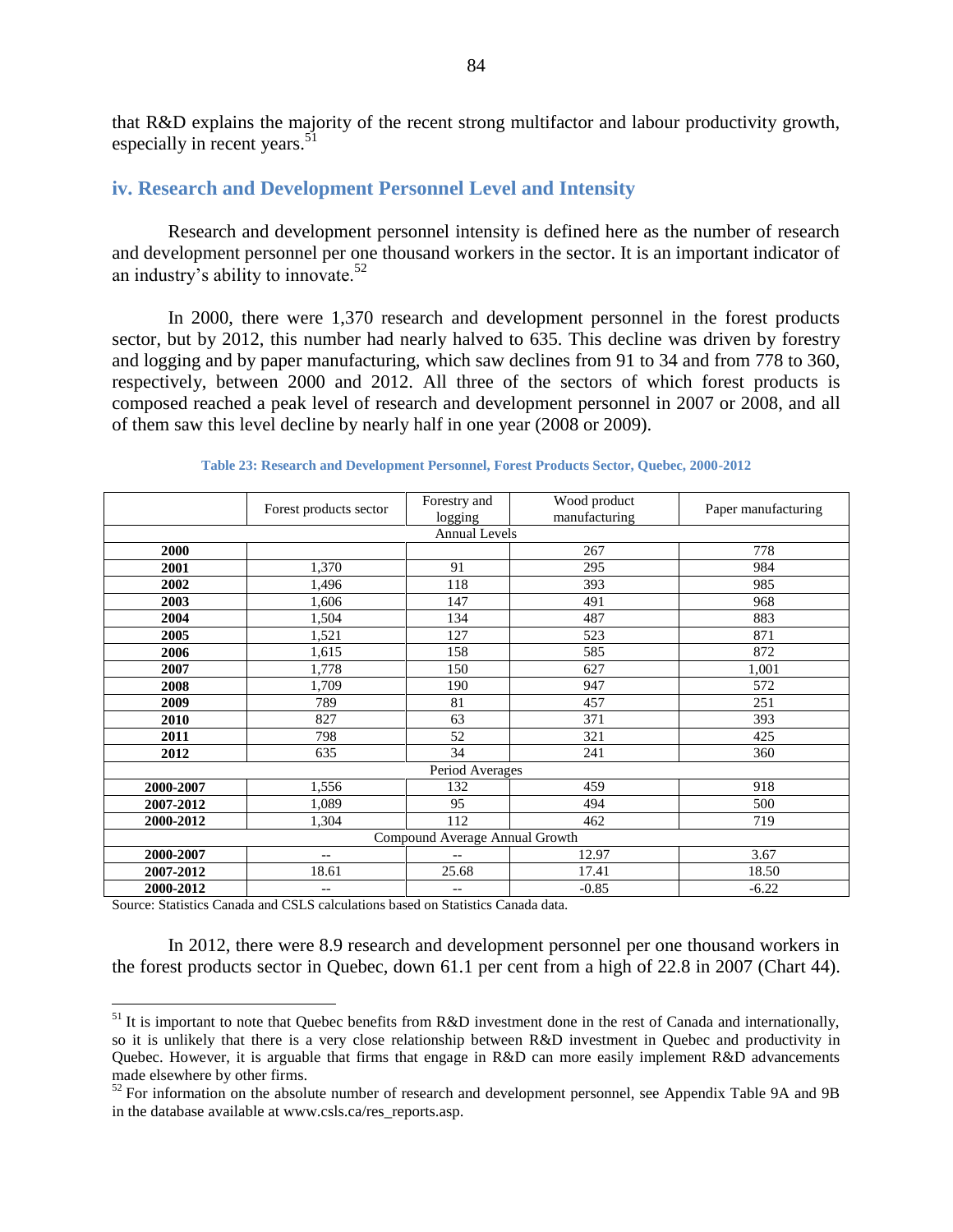The level in 2012 was the lowest level seen in Quebec since 2001, the earliest year for which estimates are available. The level seen in 2012 was also below the level of all industries (10.8 research and development personnel per one thousand workers). Unfortunately, the forest products sector has not outperformed the total economy since 2008 in research and development personnel intensity, while both the total economy and the forest products sector have been trending downwards in Quebec. The fall in research and development personnel intensity derives from the fact that the number of research and development personnel is falling faster than the number of employees. In fact, between 2007, the peak year for research and development personnel numbers, and 2012, research and development personnel fell 18.6 per cent per year.

<span id="page-84-0"></span>**Chart 44: Research and Development Personnel Intensity within the Forest Products Sector, Quebec, Per Thousand Workers, 2000-2012**



Source: CSLS calculations based on Statistics Canada data.

At the sectoral level, research and development personnel intensity has actually increased very slightly in wood product manufacturing since 2000, by 1.2 research and development personnel per one thousand workers [\(Chart 44\)](#page-84-0). Since research and development personnel fell from 267 in 2000 to 241 in 2012, this indicates that the increase was driven by falling employment levels. Nevertheless, both forestry and logging and paper manufacturing have shown decreases in research and development personnel intensity. Paper manufacturing has exhibited the largest declines, falling from 21.9 research and development personnel per one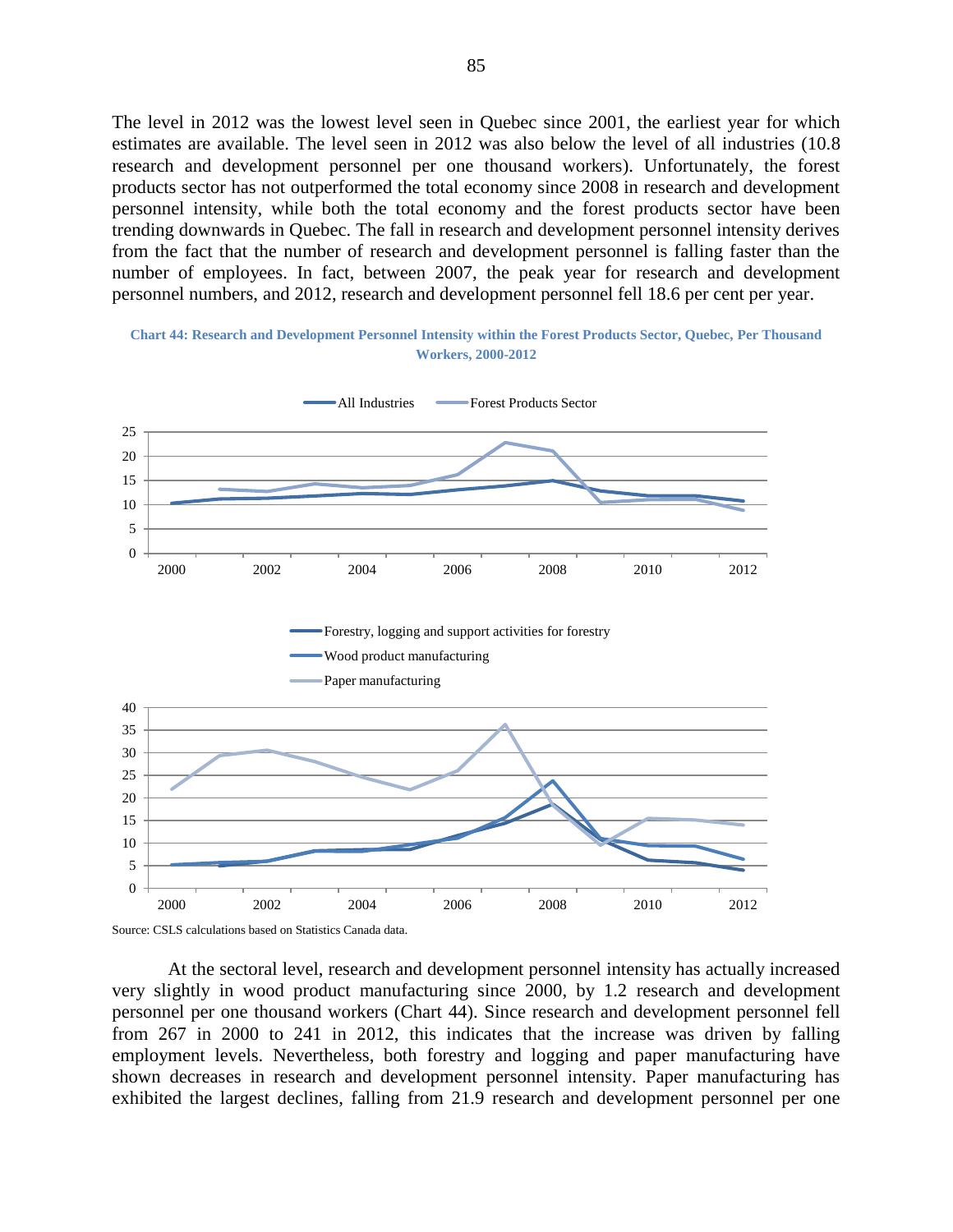thousand workers in 2000 to 14.0 research and development personnel per one thousand workers in 2012 [\(Chart 44\)](#page-84-0). However, it is important to note that the fall in paper manufacturing is largely attributable to the recession. In 2007, there were 36.3 research and development personnel per one thousand workers in paper manufacturing, while in 2009, this number fell nearly four-fold, to 9.5 research and development personnel per one thousand workers. Since employment fell quite sharply, this suggests that the absolute level of research and development personnel fell even faster. In particular, research and development personnel fell 25.7 per cent per year in forestry and logging between 2007 and 2012. It fell 17.4 per cent per year in wood product manufacturing. In paper manufacturing, it fell 18.5 per cent per year. The period between 2007 and 2012 was the period that saw the largest declines, as there were gains in all three industries between 2000 and 2007.

Wood product manufacturing and forestry and logging have shown similar, but much less pronounced, trends. Forestry and logging saw research and development intensity increase from 4.9 in 2001 to 18.6 in 2008 before falling to 4.0 in 2012. Similarly, wood product manufacturing saw research and development intensity increase from 5.2 in 2000 to 23.8 in 2008 before falling to 6.4 in 2012.

Compared to the overall economy, the forest products sector was showing strong research and development intensity until the financial crisis in 2009. This is yet another sign that the forest products sector was hit by a perfect storm and suffered much more severely from the crisis than the rest of the economy.

This evidence suggests that research and development personnel intensity was a potential contributor to multifactor productivity growth in the early- to mid-2000s. However, it is unlikely that it contributed much to labour productivity growth in the late-2000s or early-2010s.

## **v. Machinery and Equipment Investment Levels and Intensity**

Innovation does not rely solely on research and development; it also relies on the adoption of state-of-the-art capital goods that improve the efficiency of the production process. De Avillez (2014) notes that this is particularly true for the forest products sector, where innovation tends to be embodied in physical capital.

Unfortunately, data on investment in machinery and equipment in both forestry and logging and paper manufacturing have been suppressed post-1999 for Quebec. Hence, this section will only be able to analyze machinery and equipment investment in wood product manufacturing.

Wood product manufacturing has shown dismal performance in terms of investment in real machinery and equipment between 2000 and 2013, falling 7.7 per cent per year, from \$392 million in 2000 to \$138 million in 2013. The decline was heavily concentrated between 2007 and 2013 (10.3 per cent per year), but there were also significant declines between 2000 and 2007 (5.4 per cent per year). In stark contrast, machinery and equipment investment between 2000 and 2013 was growing in the total economy at 2.2 per cent per year. Even during the period that captures the recessions (2007-2013), machinery and equipment investment showed positive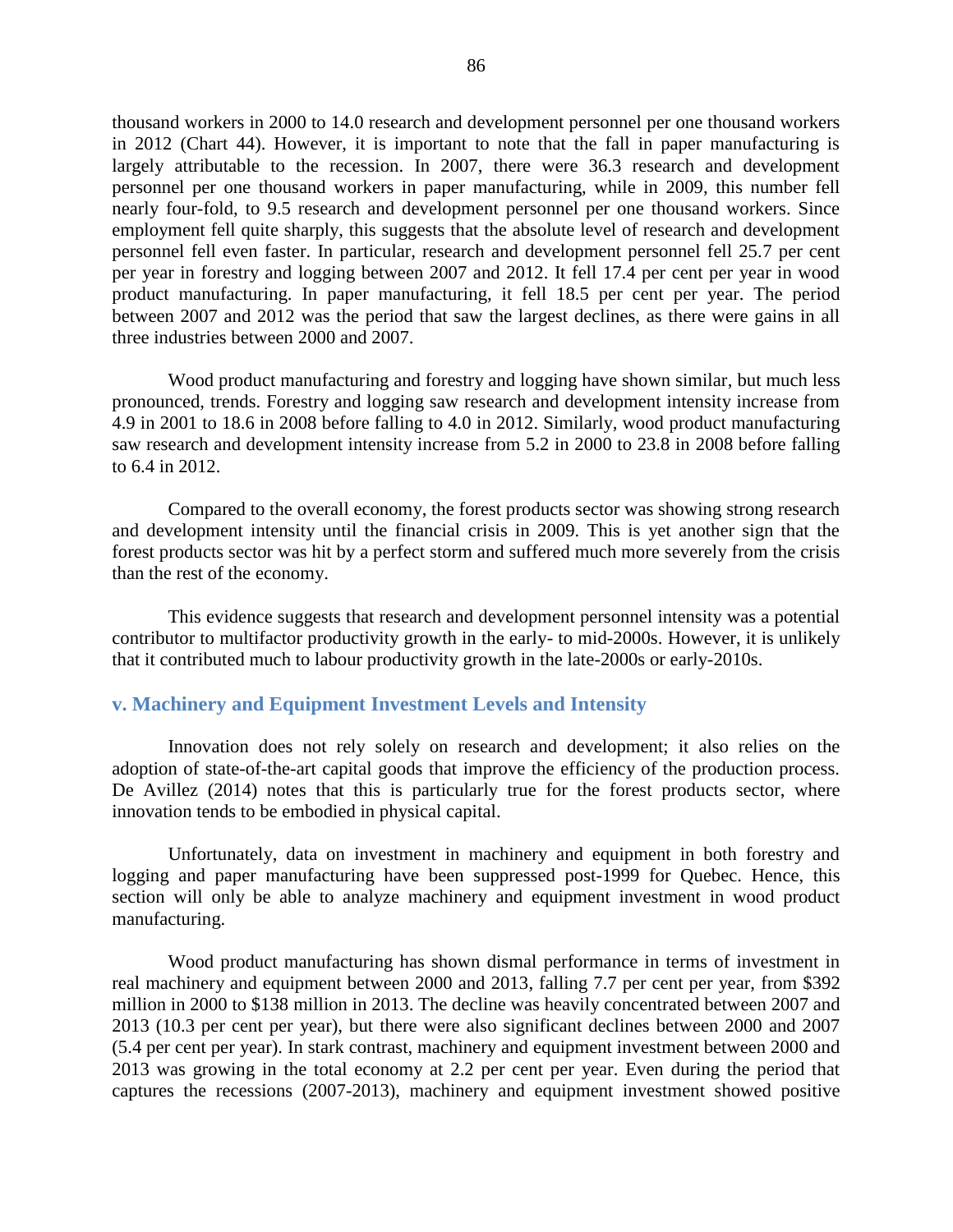growth (0.8 per cent per year). Hence, this suggests that the total economy was performing more strongly than the forest products sector in terms of updating capital assets.<sup>53</sup>

|      | Investment     |               |                | Depreciation  |                | <b>Real Net Investment</b> |
|------|----------------|---------------|----------------|---------------|----------------|----------------------------|
|      |                | Wood product  |                | Wood product  |                | Wood product               |
|      | All industries | manufacturing | All industries | manufacturing | All industries | manufacturing              |
| 2000 | 12,476         | 392           | 11,046         | 251           | 1,430          | 140                        |
| 2001 | 11,137         | 145           | 11,572         | 255           | $-435$         | $-110$                     |
| 2002 | 10,648         | 103           | 11,688         | 230           | $-1,040$       | $-127$                     |
| 2003 | 11,321         | 131           | 11,776         | 209           | $-455$         | $-78$                      |
| 2004 | 13,073         | 216           | 12,130         | 205           | 943            | 11                         |
| 2005 | 13,831         | 196           | 12,720         | 209           | 1,111          | $-13$                      |
| 2006 | 14,991         | 257           | 13,387         | 214           | 1,604          | 43                         |
| 2007 | 15,850         | 265           | 14,100         | 225           | 1,705          | 40                         |
| 2008 | 16,500         | 132           | 14,780         | 220           | 1,720          | -88                        |
| 2009 | 13,765         | 83            | 17,997         | 197           | $-1,231$       | $-114$                     |
| 2010 | 13,988         | 159           | 14,823         | 183           | $-835$         | $-25$                      |
| 2011 | 14,626         | 144           | 14,773         | 179           | $-148$         | $-34$                      |
| 2012 | 16,412         | 117           | 14,985         | 169           | 1,428          | $-53$                      |
| 2013 | 16,617         | 138           | 15,356         | 161           | 1,261          | $-23$                      |

**Table 24: Machinery and Equipment Investment, Depreciation and Real Net Investment, Forest Products Sector, Quebec, 2000-2013**

Note: No data are available for forestry and logging and paper manufacturing. Source: Statistics Canada.

 $\overline{a}$ 

Real net investment figures are not more promising than investment. Real net investment is investment minus depreciation and it highlights how much investment actually increases the capital stock. Between 2000 and 2013, real net investment was negative in wood product manufacturing. These low investment figures and negative net investment figures suggest that firms in the wood product manufacturing industry group in Quebec are using outdated capital assets that do not embody the latest technological innovations. The results at the provincial level in Quebec do not differ from the results obtained by De Avillez (2014) for the Canadian forest products sector as a whole.

In addition to trends in real machinery and equipment investment, there is an additional indicator of innovative activity: machinery and equipment investment intensity. This indicator is defined as real investment in machinery and equipment per hour worked and it is an important indicator of embodied technological change, keeping track of the effort made by firms in a given industry to use up-to-date equipment.

Between 2000 and 2013, machinery and equipment investment intensity fell 3.37 per cent per year in wood product manufacturing in Quebec [\(Table 25\)](#page-87-0). The majority of this decline was seen in the latter period (2007-2013) when machinery and investment intensity declined by 6.8 per cent per year. The total economy, in contrast, showed positive growth throughout the entire period. Even when broken down into two sub-periods, the total economy displayed positive

 $53$  Real net investment, which is investment minus depreciation, captures the amount of investment that increases overall capital stock. In the case of wood product manufacturing in Quebec, real net investment was negative in every year after 2007. Between 2000 and 2007, the results were not much better, since real net investment fell 16.4 per cent per year. Hence, investment in wood product manufacturing in Quebec is not even sufficient enough to replace the capital stock that is depreciating.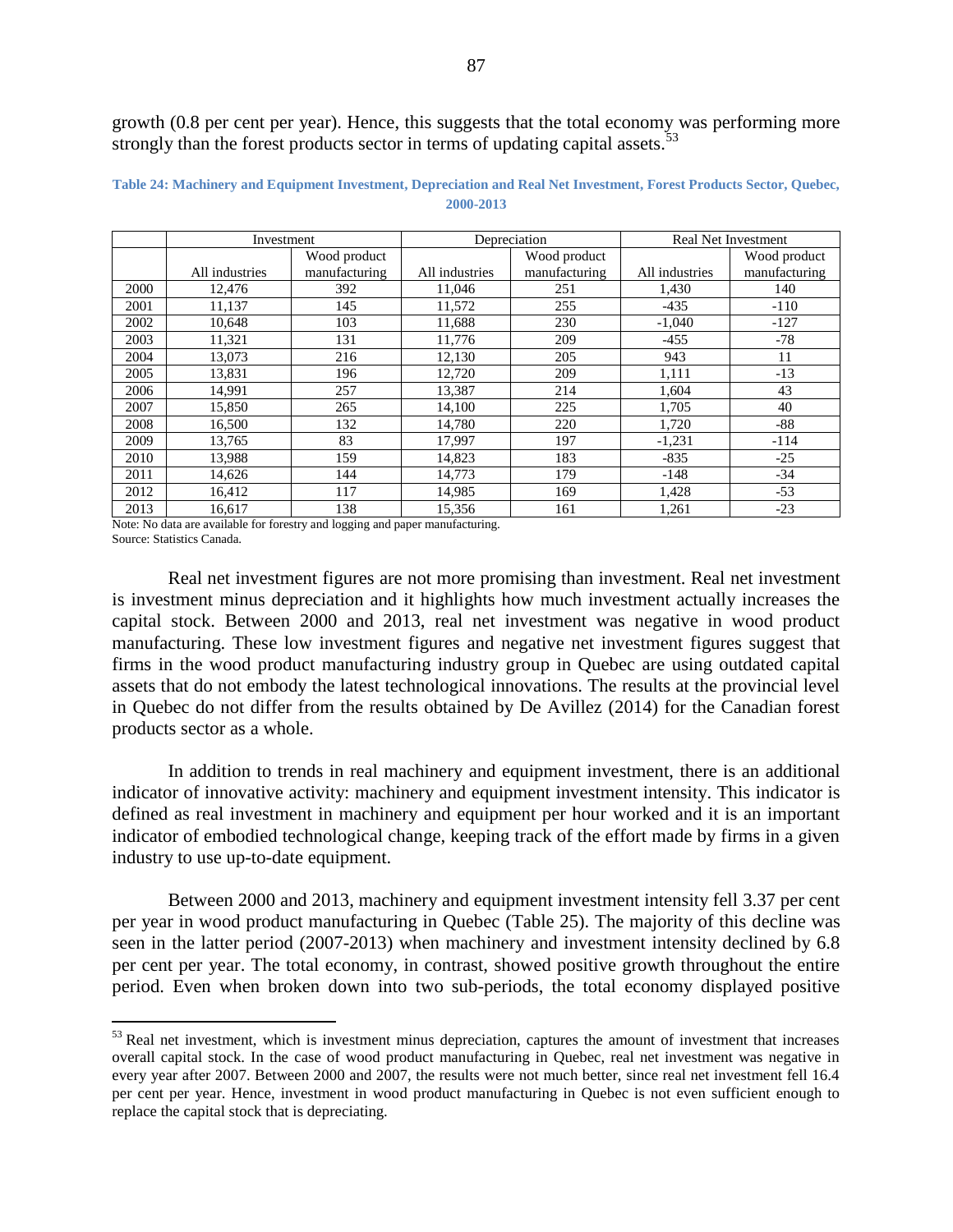growth, although growth between 2007 and 2013 was stunted by the recession of 2009. As is the case with research and development personnel intensity, the fall in machinery and equipment investment intensity is surprising given that hours worked fell tremendously.

<span id="page-87-0"></span>

|           | All industries | Forest<br>products<br>sector | Forestry<br>and<br>logging | Wood product<br>manufacturing | Paper<br>manufacturing |
|-----------|----------------|------------------------------|----------------------------|-------------------------------|------------------------|
| 2000-2007 | 2.58           | $\ddotsc$                    | $\ddotsc$                  | $-0.33$                       | $\ddotsc$              |
| 2007-2013 | 0.12           | $\ddot{\phantom{0}}$         | $\bullet\bullet$           | $-6.79$                       | $\cdot$                |
| 2000-2013 | .44            | $\ddotsc$                    | $\ddotsc$                  | $-3.37$                       | $\ddotsc$              |

**Table 25: Machinery and Equipment Investment Intensity in the Forest Products Sector, Quebec, 2000-2013**

Source: CSLS calculations based on Statistics Canada data.

The database constructed by the CSLS also provides current, constant and chained figures for investment, depreciation and real net investment for engineering construction, building construction, intellectual property products, and the aggregate for wood product manufacturing in Ouebec. $54$ 

|      | All        | Forest products | Forestry and | Wood product  | Paper         |
|------|------------|-----------------|--------------|---------------|---------------|
|      | industries | sector          | logging      | manufacturing | manufacturing |
| 2000 | 1,430      | X               | X            | 140           | X             |
| 2001 | $-435$     | X               | X            | $-110$        | X             |
| 2002 | $-1,040$   | $\mathbf X$     | X            | $-127$        | X             |
| 2003 | $-455$     | X               | $\mathbf{X}$ | $-78$         | X             |
| 2004 | 943        | X               | X            | 11            | X             |
| 2005 | 1,111      | X               | X            | $-13$         | X             |
| 2006 | 1,604      | X               | X            | 43            | X             |
| 2007 | 1,750      | X               | $\mathbf{X}$ | 40            | X             |
| 2008 | 1,720      | $\mathbf X$     | X            | $-88$         | $\mathbf X$   |
| 2009 | $-1,231$   | X               | $\mathbf{X}$ | $-114$        | X             |
| 2010 | $-835$     | X               | X            | $-25$         | $\mathbf X$   |
| 2011 | $-148$     | X               | X            | $-34$         | X             |
| 2012 | 1,428      | X               | $\mathbf{X}$ | $-53$         | X             |
| 2013 | 1,261      | X               | X            | $-23$         | X             |

**Table 26: Real Net Investment, Machinery and Equipment, Millions of Chained 2007 Dollars, Quebec, 2000-2013**

Source: CSLS calculations based on Statistics Canada data.

 $\overline{a}$ 

The investment figures for engineering construction and building construction are not much more promising than those for machinery and equipment, as they both exhibited negative growth rates between 2000 and 2013.<sup>55</sup> Similar to machinery and equipment, the majority of the decline in investment was seen in the period between 2007 and 2013. Engineering construction investment actually displayed positive growth between 2000 and 2007, but this was entirely offset by a rapid decline post-2006. In contrast to machinery and equipment, building construction and engineering construction, investment in intellectual property products increased throughout the entire period, by 6.9 per cent per year.

 $<sup>54</sup>$  These are found in the Appendix Tables 7A-7AF available at www.csls.ca/res reports.asp.</sup>

<sup>&</sup>lt;sup>55</sup> Engineering construction and building construction represent a very small portion of overall investment (on average 15.7 per cent between 2000 and 2013).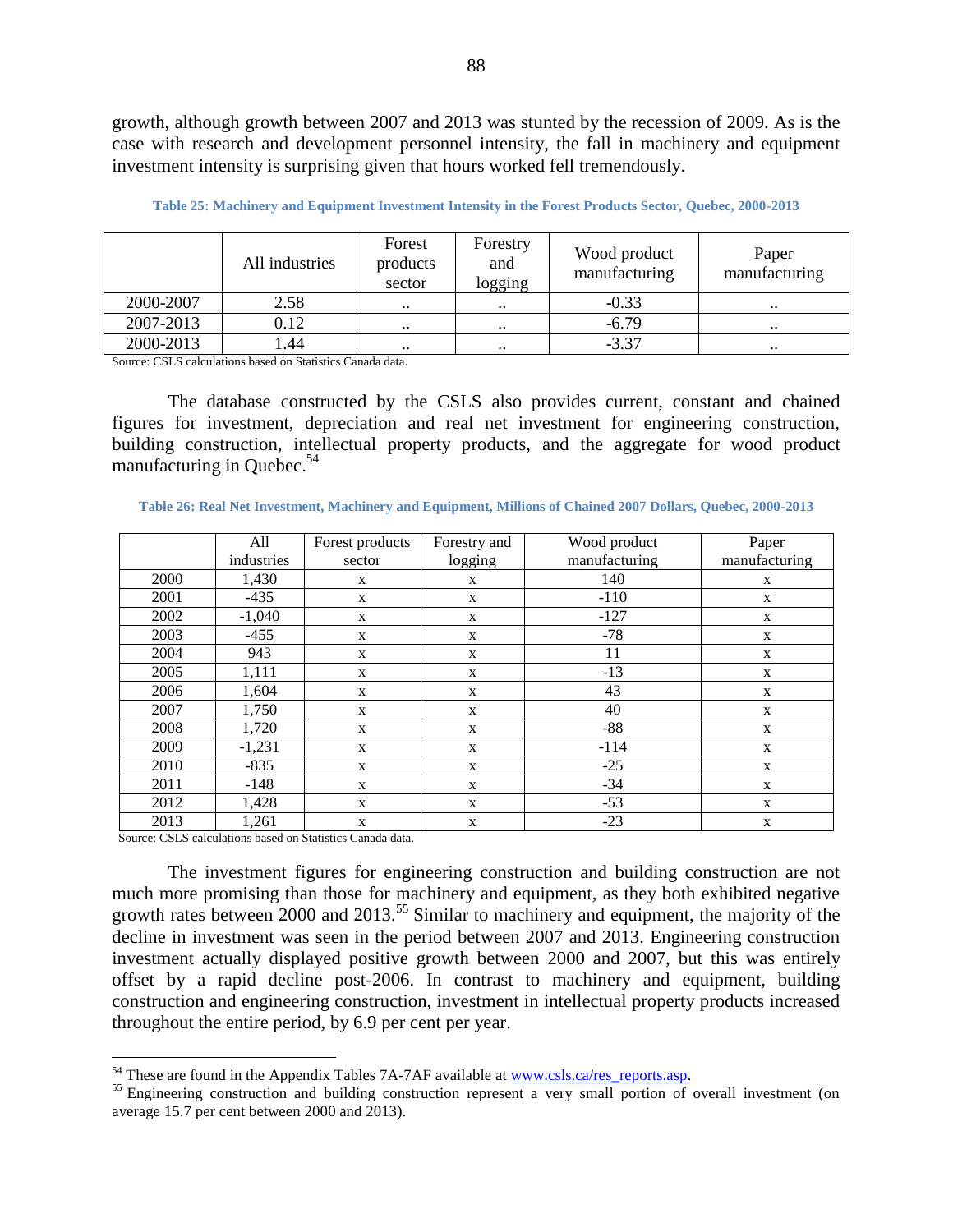Investment in intellectual property products was actually sufficient to offset depreciation, and real net investment was positive; however, real net investment in intellectual property products demonstrated negative growth between 2000 and 2013, which suggests that if trends continue, real net investment will be negative in the future, as it is for all of the other components. <sup>56</sup> However, as with machinery and equipment, building construction and engineering construction both had negative real net investment in much of the period post-2006. Since these three other categories of investment also have the potential to increase productivity, it is unlikely that engineering construction and building construction have contributed to multifactor productivity growth. However, intellectual property product investment was positive and quite strong, so it would appear that the forest products industry in Quebec has purchased rights to products and processes that have helped it weather the perfect storm and compete and grow in difficult circumstances. The application of these various innovations may have contributed to labour savings.

### **vi. Foreign Direct Investment**

 $\overline{a}$ 

De Avillez (2014) notes that foreign direct investment (FDI) in the domestic economy can foster technological diffusion, with firms introducing new production processes or adapting established production processes to new realities. In addition to generating positive technological externalities, FDI can increase product market competition. Unfortunately, data are not available at the provincial level concerning FDI. Nevertheless, national level statistics can provide a small window into potential FDI investment at the provincial level, although it is important to keep in mind that the rate of investment likely varies quite starkly by province.

At the national level, De Avillez (2014) finds that between 2000 and 2012, inward FDI declined 48 per cent in the wood product manufacturing subsector and 23 per cent in the paper manufacturing subsector. Furthermore, between 2000 and 2012, outward FDI fell 56 per cent in wood product manufacturing and 52 per cent in paper manufacturing. Although well-below the levels seen in the early-2000s, paper manufacturing FDI started to pick up pace again in the late-2000s.

These figures suggest that FDI investment in Quebec's forest products sector probably fell, which implies that technological diffusion deriving from FDI was probably minimal between 2000 and 2012. Hence, it is unlikely that FDI was contributing much to labour productivity growth through multifactor productivity.

The Quebec Forestry Industry Council (2010:7, 10) corroborates this view. It notes that it has been increasingly difficult for the industry to attract capital in recent years. This is particularly frustrating for paper manufacturing, which competes with other industries in the economy for similar resources. In addition to problems attracting capital (either domestically or internationally), the transformation costs in other market economies in the world have been trending downward, particularly in the southern United States, which is extremely competitive

<sup>&</sup>lt;sup>56</sup> The SNA2008 definition of intellectual property products includes research and development, computer software and data bases, entertainment, literary or artistic originals and mineral exploration and evaluation. Intellectual property products represented, on average, 26.3 per cent of total investment between 2000 and 2013.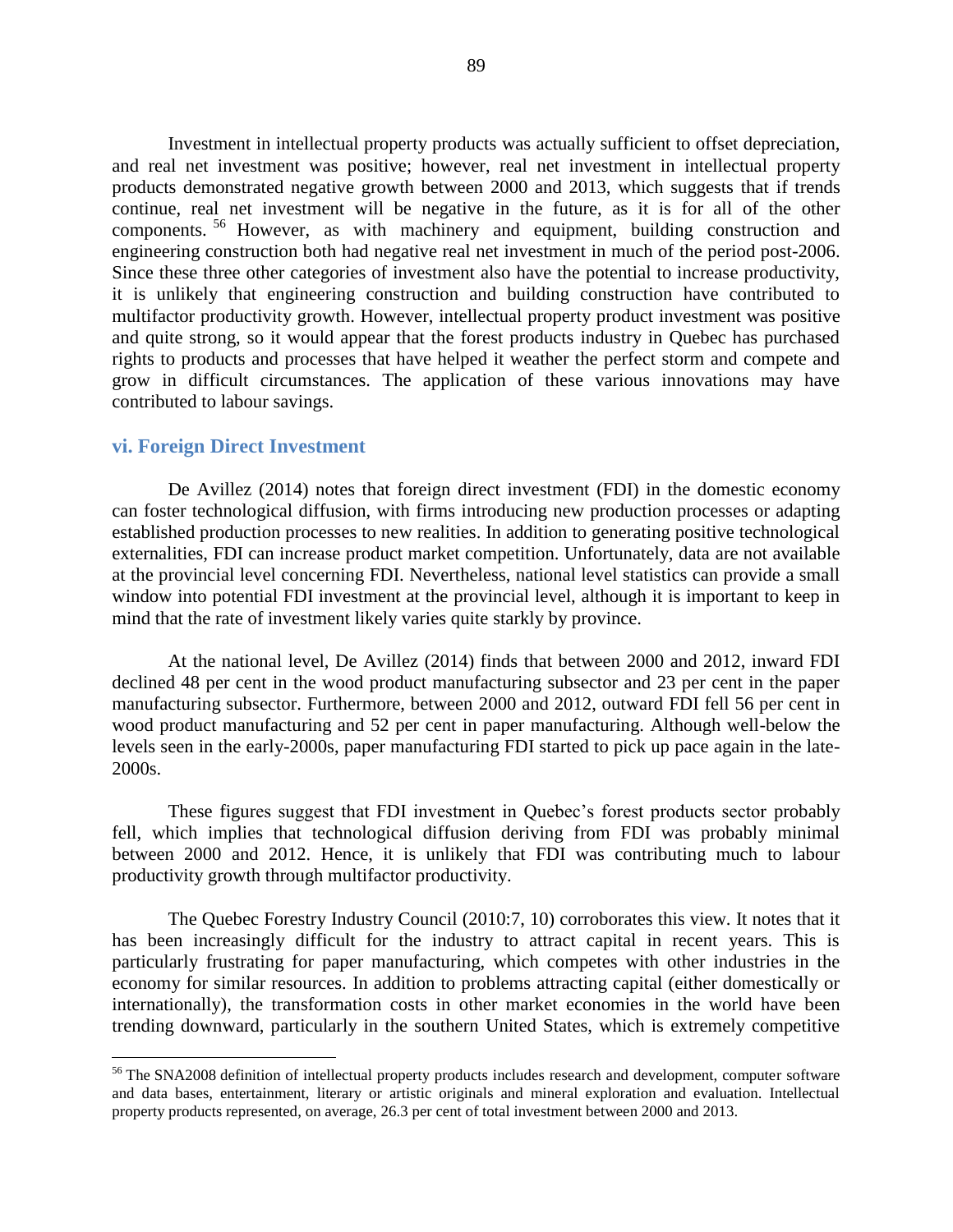with its access to abundant resources of high quality and low price. This only intensifies difficulties locating investors.

# **vii. Incidence of Innovation<sup>57</sup>**

De Avillez (2014) studies in great detail three surveys of innovation at the firm and plant level. These surveys are arguably important indicators of innovative activity at a much more granular level than has been studied in the previous sections of this report. The three studies he considers are the *Survey of Innovation*, the *Survey of Advanced Technologies* and the *Survey of Innovation and Business Strategy*. The national level data is, once again, suggestive of provincial level innovation, but caution should be used when applying the results to provincial level assessments.

Quite briefly, these three surveys all provide a variety of different results concerning innovative activities. The *Survey of Innovation* suggests that the forest products sector was performing quite poorly between 2002 and 2004. The *Survey of Innovation and Business Strategies* indicates that the forest products sector was performing above the total economy in terms of product and process innovation, but that it was on-par or below the manufacturing sector performance between 2007 and 2009. Finally, the *Survey of Advanced Technologies* suggests that wood product manufacturing had a higher incidence of adopting at least one advanced technology than the entire manufacturing sector, while paper manufacturing had a lower incidence of adopting just one advanced technology. When looking at results of the incidence of adoption of at least five advanced technologies, paper manufacturing outperformed the manufacturing sector as a whole, while wood product manufacturing was trailing behind.

Whether these results are indicative of innovative activities in Quebec is questionable, but they are certainly worth discussing, especially since Quebec has a high proportion of Canadian wood product and paper manufacturing plants. However, given the conflicting findings of these three surveys, it is difficult to determine whether firms in the forest products sector in Quebec were innovative or not relative to the national average.

### **D. Profits**

 $\overline{a}$ 

There are three main paths through which profits can influence productivity:

- **Composition effect**: Low or negative profit levels can force low-productivity establishments out of business, raising the average productivity of the sector.
- **Survival effect**: Falling profits may serve as an incentive for firms to innovate, as they look for ways to cut costs and improve the overall efficiency of their production processes.

 $<sup>57</sup>$  As there is no consistent time series, it is unclear how insightful these surveys are as indicators of innovation in</sup> Quebec or in Canada.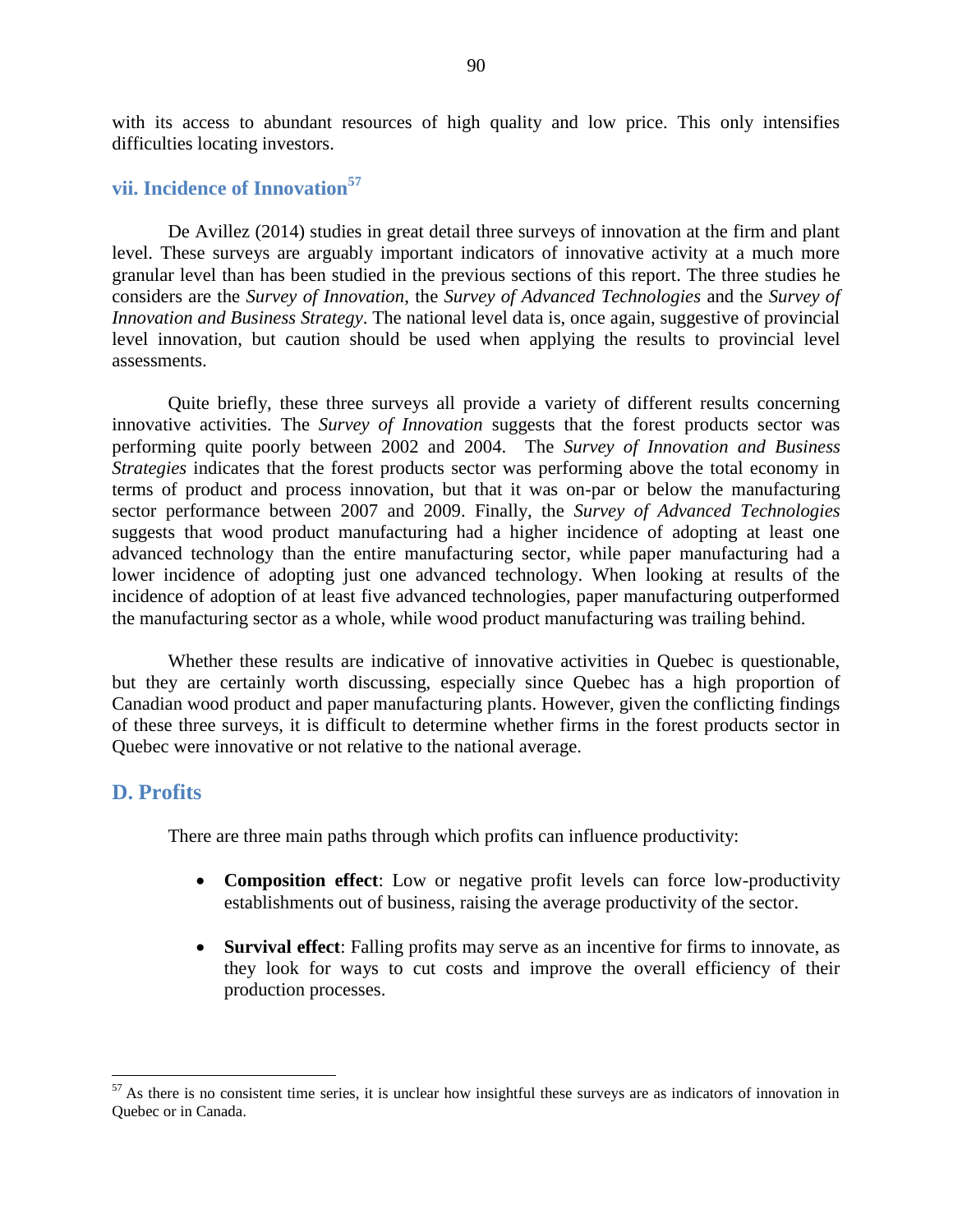**Investment effect**: Falling profits can also make it harder for firms to invest in research and development, or new capital, slowing down productivity growth.

In any sector or industry, it is difficult to determine the effect of profits on productivity, since these channels push productivity in different directions. De Avillez (2014) obtained data for profit levels in the Canadian forest products sector. Unfortunately, this data is not available at the provincial level. However, as with previous variables only available at the national level, inferences can be made concerning provincial level results by looking at the national picture. In this case, profits in the forest products sector in Canada fell fairly consistently from 2000 to 2009 in all three subsectors, reviving briefly in 2004. After the recession of 2009, profits began to rise again, although there were signs that they were dipping in 2011, especially in wood product manufacturing.



**Chart 45: Operating Profits in the Forest Products Sector, Current Dollars, Millions, Canada, 2000-2011**

Since profits have been falling for such an extended period of time, it is likely that the positive contributions to productivity from the composition effect and the survival effect have waned, while the negative investment effect is starting to take precedence. Although, it is quite possible that there is a non-linear relationship between profits and the survival effect, which may suggest that the survival effect was only reached at a certain threshold. If profits have not recovered to a level above this threshold, then the survival effect may still be at play. The data on the number of establishments in the forest products sector only corroborates this suggestion, since the number of establishments has been falling quite steadily in all three industry groups since the mid-2000s (there was a slight upward tick in the mid-2000s, which fits nicely with the observation that profits temporarily increased in the mid-2000s).<sup>58</sup>

<sup>&</sup>lt;sup>58</sup> The data on establishments are available in Table 8A through Table 8M in the Appendix Tables, available at www.csls.ca/res\_reports.asp.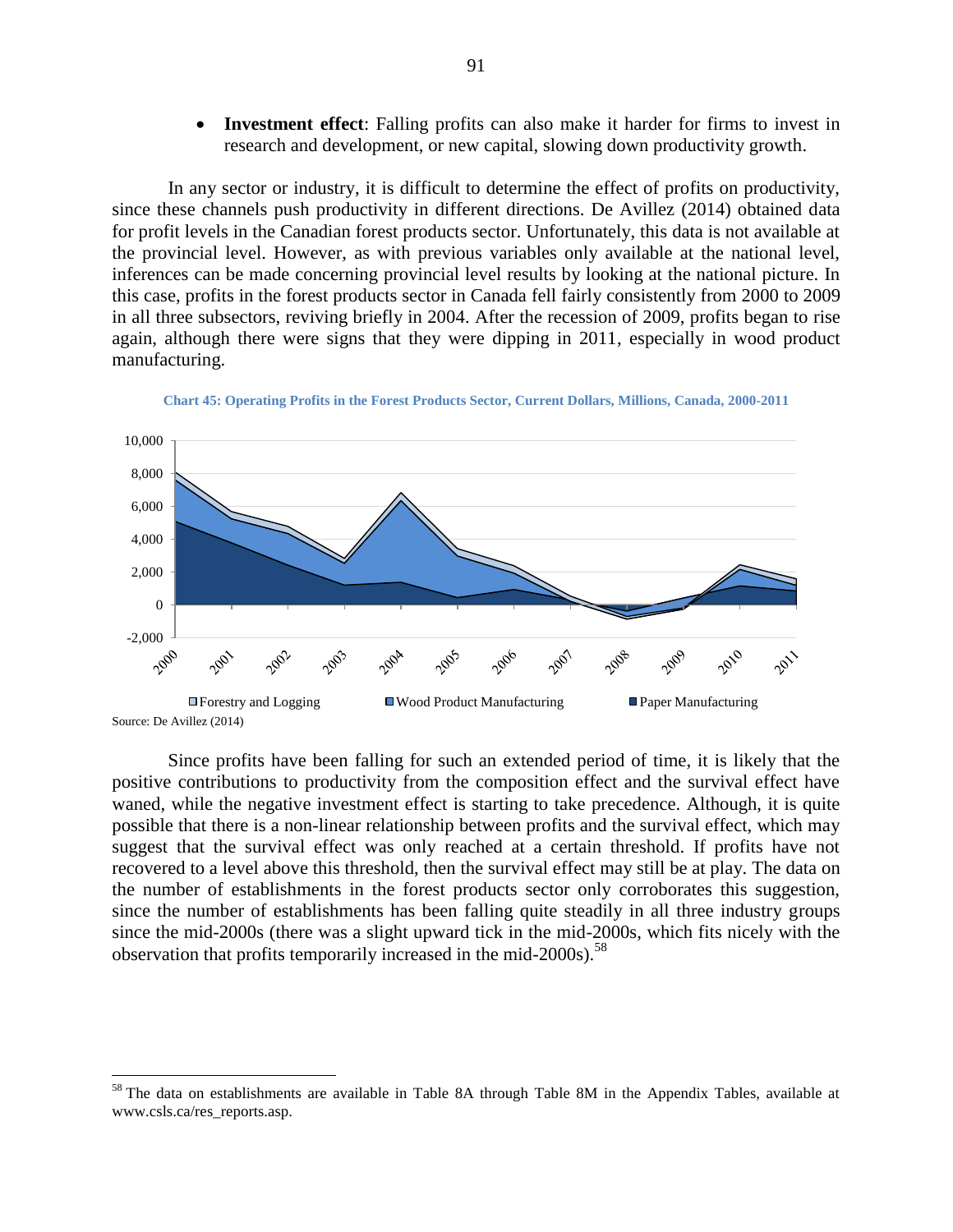# **E. Industrial and Intersectoral Shifts**

Productivity growth in the forest products sector is a combination of productivity growth in forestry and logging, wood product manufacturing, and paper manufacturing. For each subsector, in turn, productivity growth is the aggregation of productivity growth in more specific activities. Aggregate productivity growth depends not only on how much productivity growth each of these activities experiences (pure productivity effect) but also on how important each activity is relative to the total; shifts toward higher-productivity activities can cause the overall productivity in that sector to increase (reallocation effect).

At the national level, De Avillez (2014) found that the reallocation effect in the Canadian forest products sector has had very little impact during the 2000-2012 period. In particular, the reallocation effect explained only 4.6 per cent of average labour productivity growth during the period, while the pure productivity effect accounted for the remaining 95.4 per cent.

If the lack of a reallocation effect is also the case at the provincial level,<sup>59</sup> then most of the labour productivity growth in Quebec was coming from forestry and logging between 2000 and 2013, with wood product manufacturing contributing a relatively large amount as well. Since paper manufacturing had labour productivity growth that was 3.0-4.9 percentage points lower than both wood product manufacturing and forestry and logging, it did not contribute as much to overall forest products sector labour productivity growth between 2000 and 2013.

# **F. Quality and Size of Quebec's Natural Resources Base**

 $\overline{a}$ 

The overall quality of the natural resources base can have important effects on productivity; all else constant, easily accessible and high-quality natural resources will lead to lower costs and higher productivity relative to hard-to-reach and low-quality natural resources. As Harrison and Sharpe (2009:52) state:

> "The reliance on less accessible timber stocks…can raise the cost in terms of labour and capital of producing a given quantity of logs, decreasing productivity. This tendency toward depletion and diminishing returns can be, and often is, offset by technological advances […] It is possible that Canada's relatively slow-growing forests, which result in long-distance hauling of logs […] makes super mills less viable than in other countries where wood fibre grows more quickly (Rheaume and Roberts, 2007:21). This situation could have a significant impact on productivity in the paper manufacturing subsector."

According to the *State of the Forests Annual Report 2013*, the rate of deforestation has declined in the last two decades in Canada; furthermore, this trend of declining deforestation is

<sup>&</sup>lt;sup>59</sup> [Chart 13](#page-38-0) suggests that the share of each industry group in forest products sector nominal GDP in Quebec was essentially unchanged between 2000 and 2013. Since nominal shares are used to calculate labour productivity contributions, this only corroborates the assumptions that the reallocation effect is small at the provincial level.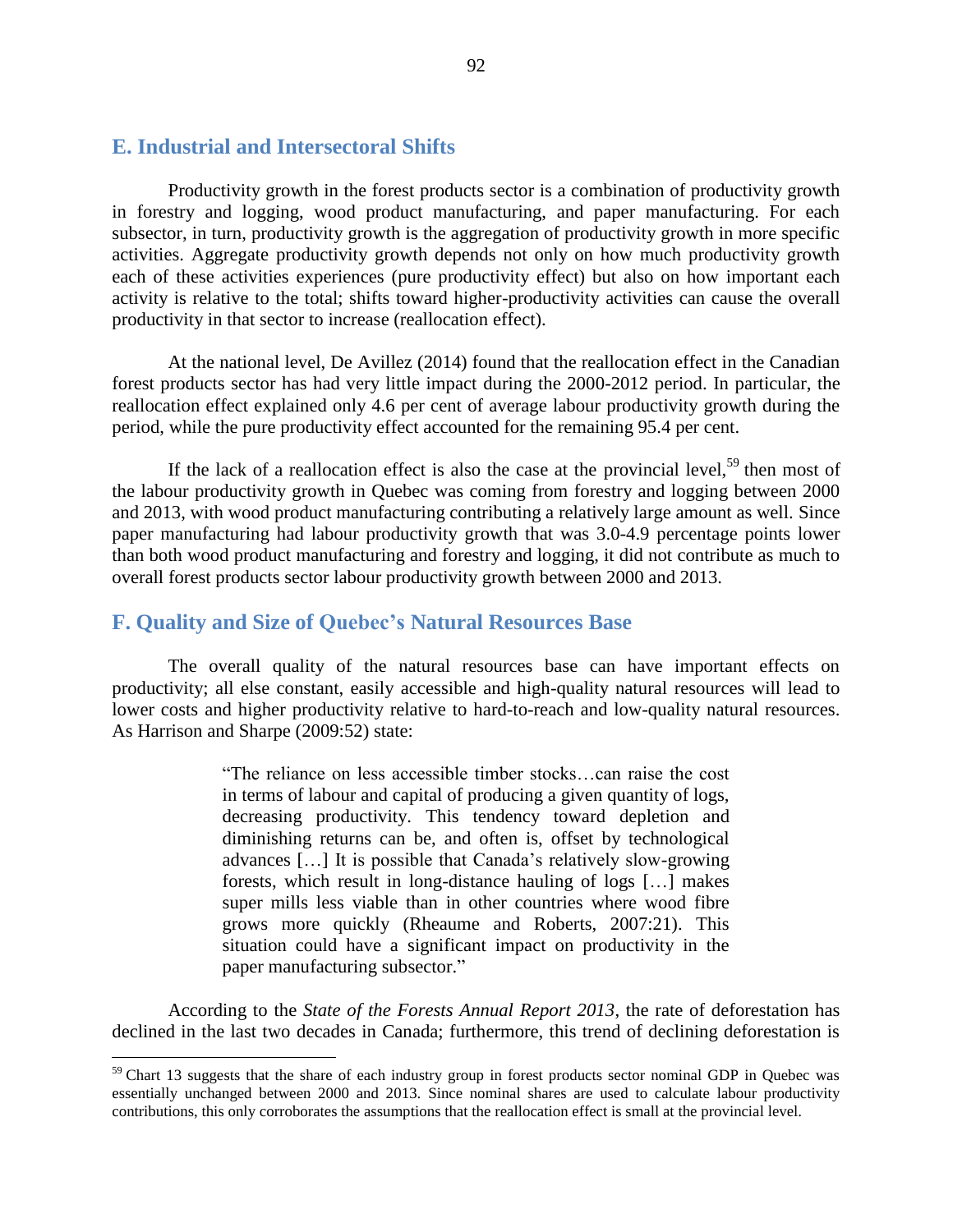expected to continue throughout the next four decades. The only sector that is currently producing increasing deforestation rates is the oil and gas sector, although the recent crash in crude oil prices is likely to reverse this trend, especially if crude oil prices remain low. In the forestry sector, deforestation resulting from the creation of permanent forest access has been relatively stable (between 3,600 and 3,800 hectares per year since 2000). With deforestation rates declining, it is likely that productivity has been impacted much less in recent years by inaccessible forests than it was in the past. $60$ 

In addition to deforestation from economic activity, forests can be reduced due to fires; however, in Quebec in 2012, there was a below-average fire season. Insects can also impact the ability for the forestry sector to harvest wood for forest products. In Quebec, alien species, such as the emerald ash borer, have continued to spread into new areas. The increasing coverage of these alien species does have the potential to impact productivity in the forest products sector in the future, but the extent to which it has in the past is unclear. Diseases that afflict Quebec's forests have also increased in prominence in recent years due to milder and more humid springs, which favour the development and spread of foliar diseases. Diseases could also affect future productivity levels in the forest products sector in Quebec. However, similar to the impact of insects, the extent to which this played a role in the past is unclear.

Harrison and Sharpe (2009) suggest that "in the long-run, the effect of [environmental changes from insects, diseases and fires, etc.] on productivity is not clear, but in the short run and medium run, the cost of adjusting can hurt productivity." Hence, the quality and size of the natural resource base in Quebec is clearly important for productivity, but it is unclear how deeply fires, diseases and insects have impacted productivity levels and productivity growth in the past two decades. It has been suggested (De Avillez, 2014a) that there is no evidence that the quality and the size of the natural resource base in Canada has played a role, either positively or negatively, in terms of productivity growth. Hence, it can also be reasonably assumed that the quality and the size of the natural resource base has played little role in Quebec in the fall in output and the jump in productivity growth.

In short, increased productivity in Quebec is not a supply-side phenomenon; it is not driven by more favourable natural resources development. However, it is interesting to note that it is quite possible that growth in the forest products sector has been hindered in recent years (or may be hindered in the future) due to the economic crisis in the forestry sector. In particular, economic crises in the forestry sector can have negative impacts on investment in forest management, which can worsen timber supply problems in the longer term (Canadian Council of Forest Ministers, 2008). If forest management suffered during the crisis, then costs would have increased for firms in the forest products sector, which would have affected both output and thereby labour productivity. Whether or not forest management practices were affected by the crisis is not investigated in this report, but it is an issue worth considering. However, it seems that there are no obvious, glaring supply side problems for fibre.

 $60$  The issue with deforestation is distance to sawmills and paper mills. As the trees around sawmills and paper mills are cut down, the primary resources used in production must be retrieved at greater distances, negatively impacting productivity.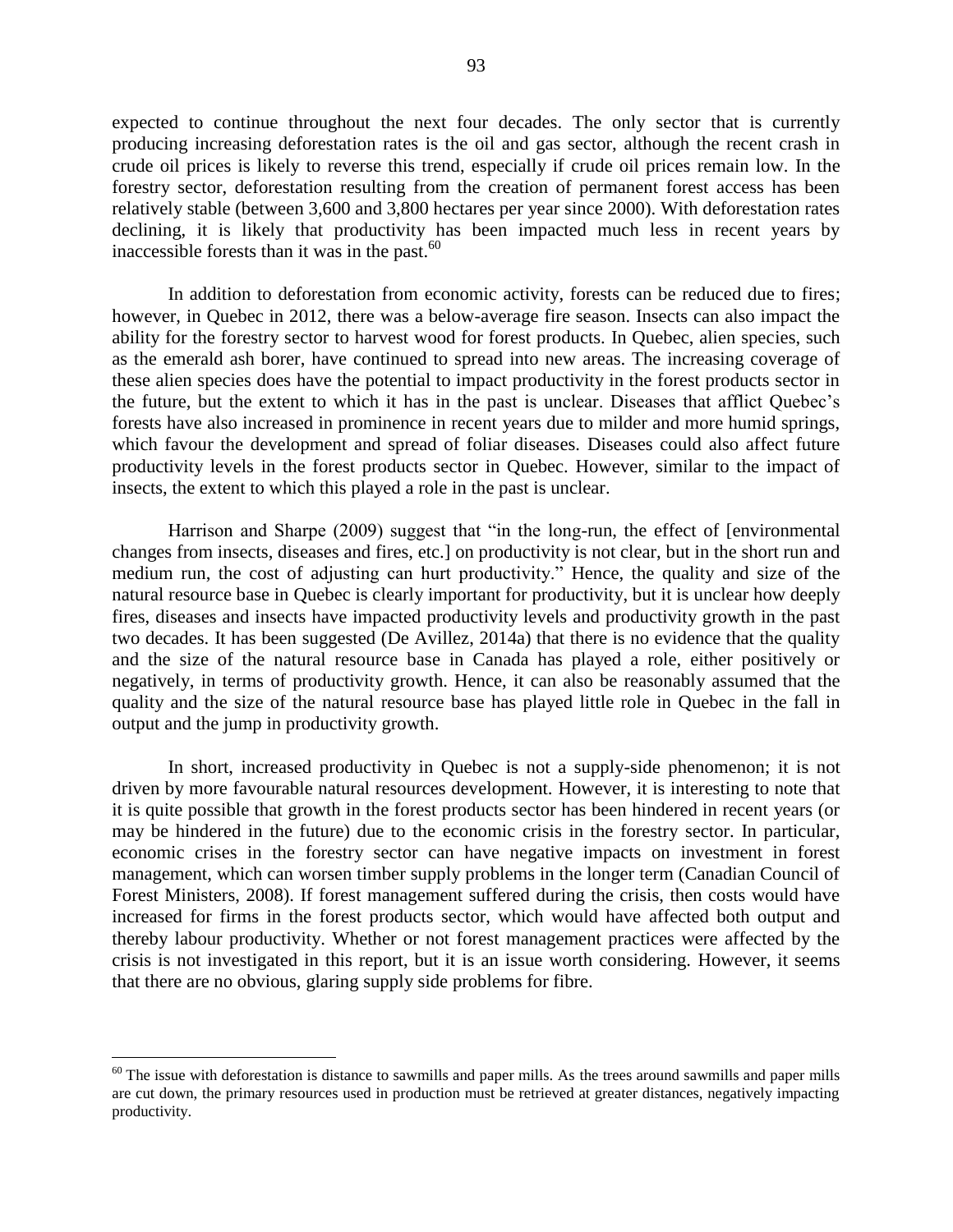# **G. Macroeconomic Environment**

This section examines the impact of the macroeconomic environment on productivity in the forest products sector in Quebec.

First, prolonged periods of weak demand can have significantly negative impacts on productivity in the long-run. Weak demand can stem from weak foreign demand or weak domestic demand, or both. In general, demand, whether domestic or foreign, is driven by exchange rates, unit labour costs, income and structural changes in preferences. In this section, foreign demand will be examined in detail through exports. Exchange rates, unit labour costs and income in the importing country will be examined in relation to how they impact exports. This section will also analyze the effect of structural changes on demand. Domestic demand will not be studied, since the effects are similar to those stemming from foreign demand.

Second, this section examines how prices can impact productivity in the long-run.

### **i. Exports**

In the forest products sector in Quebec, approximately 40 per cent of gross output is exported (Statistics Canada). The remainder is used for domestic consumption or as intermediate products in other production processes.

Changes in real output reflect changes in the performance of Quebec's forest products sector in foreign markets. Decreases in export demand can drive increases in productivity in the short-run if firms respond to changing demand by lowering hours worked faster than demand is falling. However, exports cannot be relied on to generate permanent productivity growth.

From 2000 to 2013, Quebec's exports in the forest products sector declined by 35.4 per cent [\(Table 27\)](#page-93-0). Most of this decline came from declining European Union exports (-65.9 per cent) and United States exports (-42.4 per cent).

<span id="page-93-0"></span>

|                                 | <b>Millions of Dollars</b> |       | <b>Share</b> | Change |           |
|---------------------------------|----------------------------|-------|--------------|--------|-----------|
|                                 | 2000                       | 2013  | <b>2000</b>  | 2013   | 2000-2013 |
| <b>United States</b>            | 10,686                     | 6,157 | 87.1         | 77.6   | $-42.4$   |
| European<br>Union               | 855                        | 292   | 7.0          | 3.7    | $-65.9$   |
| South and<br>Central<br>America | 224                        | 411   | 1.8          | 5.2    | 83.6      |
| Other                           | 504                        | 1,070 | 4.1          | 13.5   | 112.3     |
| Total                           | 12,269                     | 7,930 | 100.0        | 100.0  | $-35.4$   |

**Table 27: International Exports by Destination, Forest Products Sector, Quebec, Millions of Dollars, 2000-2013**

Source: Canadian Forest Service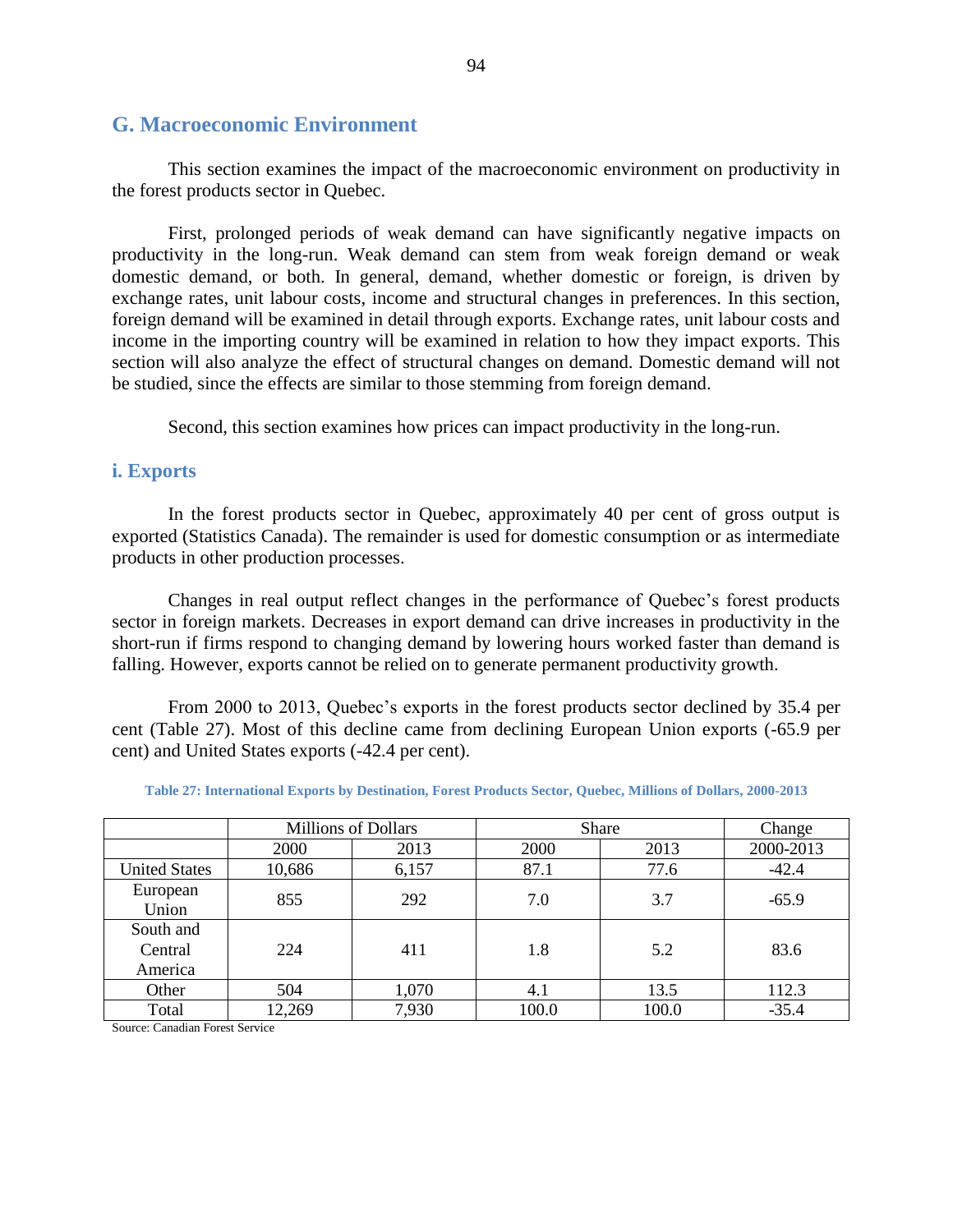|                                    |        | Millions of Dollars |       | <b>Share</b> | Change    |
|------------------------------------|--------|---------------------|-------|--------------|-----------|
|                                    | 2000   | 2013                | 2000  | 2013         | 2000-2013 |
| <b>Primary wood</b>                | 70     | 86                  | 0.6   | 1.1          | 24.2      |
| products                           |        |                     |       |              |           |
| Pulp and paper<br>products         | 7,970  | 5,683               | 65.0  | 71.7         | $-28.7$   |
| Newsprint                          | 3,056  | 1,557               | 24.9  | 19.6         | $-49.0$   |
| Wood pulp                          | 1,096  | 1,114               | 8.9   | 14.0         | 1.6       |
| Other                              | 3,818  | 3,012               | 31.12 | 37.98        | $-21.11$  |
| <b>Wood-fabricated</b><br>products | 4,229  | 2,161               | 34.5  | 27.3         | $-48.9$   |
| Softwood lumber                    | 1,881  | 815                 | 15.3  | 10.3         | $-56.7$   |
| Other                              | 2,348  | 1,346               | 19.14 | 16.97        | $-42.68$  |
| Total                              | 12,269 | 7,930               | 100.0 | 100.0        | $-35.4$   |

**Table 28: International Exports by Product Type, Millions of Dollars, Quebec, 2000-2013<sup>61</sup>**

Source: Canadian Forest Service

 $\overline{a}$ 

Compared to other prices, the declines experienced by the forest products industry in Canada appear to be quite severe. From 2000 to 2013, the implicit deflator of goods exported increased by 11.5 per cent, while the implicit deflator of business fixed capital formation increased by 30.2 per cent, and that of final domestic demand by 28.3 per cent.<sup>62</sup> Some prices dropped; the overall price of durable consumer goods declined by 7.15 per cent, while that of imported goods by 4.6 per cent, but these are less relevant for the forest products industry, which saw the prices of its products fall while prices generally increased.<sup>63</sup>

Behind the dramatic changes in the export sales of the industry are some major developments in product markets: a steady decline in consumption of newsprint in North America, a sharp drop in residential construction in the United States prior to the financial crisis of 2007-08, and economic growth in Asia. Newsprint consumption in North America has been declining since the turn of the century. In the United States, newspaper circulation is down from 55.8 million newspapers in 2000 to 44.4 million newspapers in 2011, as younger readers increasingly use other media to access newspaper content.

Further, the first decade of the new millennium saw a major decline of the American dollar against other currencies including the Canadian dollar, and an oil-price driven increase in

<sup>62</sup> See Statistics Canada CANSIM Table 380-0066.

 $<sup>61</sup>$  The composition of exports in Quebec has also changed quite significantly between 2000 and 2013. Essentially,</sup> wood fabricated materials have fallen, dropping 7.2 percentage points in their share of total forest product exports between 2000 and 2013, while pulp and paper products and primary wood products have both seen increases in their share of exports between 2000 and 2013 (6.7 percentage points and 0.5 percentage points) (Table 27). Interestingly, the decline in international exports from Quebec was entirely concentrated in pulp and paper products and woodfabricated materials, since primary wood products actually saw exports rise between 2000 and 2013. It is also important to note that some of the decline in pulp and paper products was seen in newsprint, since wood pulp actually saw exports increase. (This is not surprising given the structural shift that is currently underway toward electronic media, while innovative products are being designed out of wood pulp). Furthermore, the decline in wood-fabricated materials was partially the result of a decline in softwood lumber.

 $63$  These figures may be slightly different than previously discussed price declines, since these are official Statistics Canada figures for prices, while those discussed earlier were implicit price deflators calculated by the CSLS.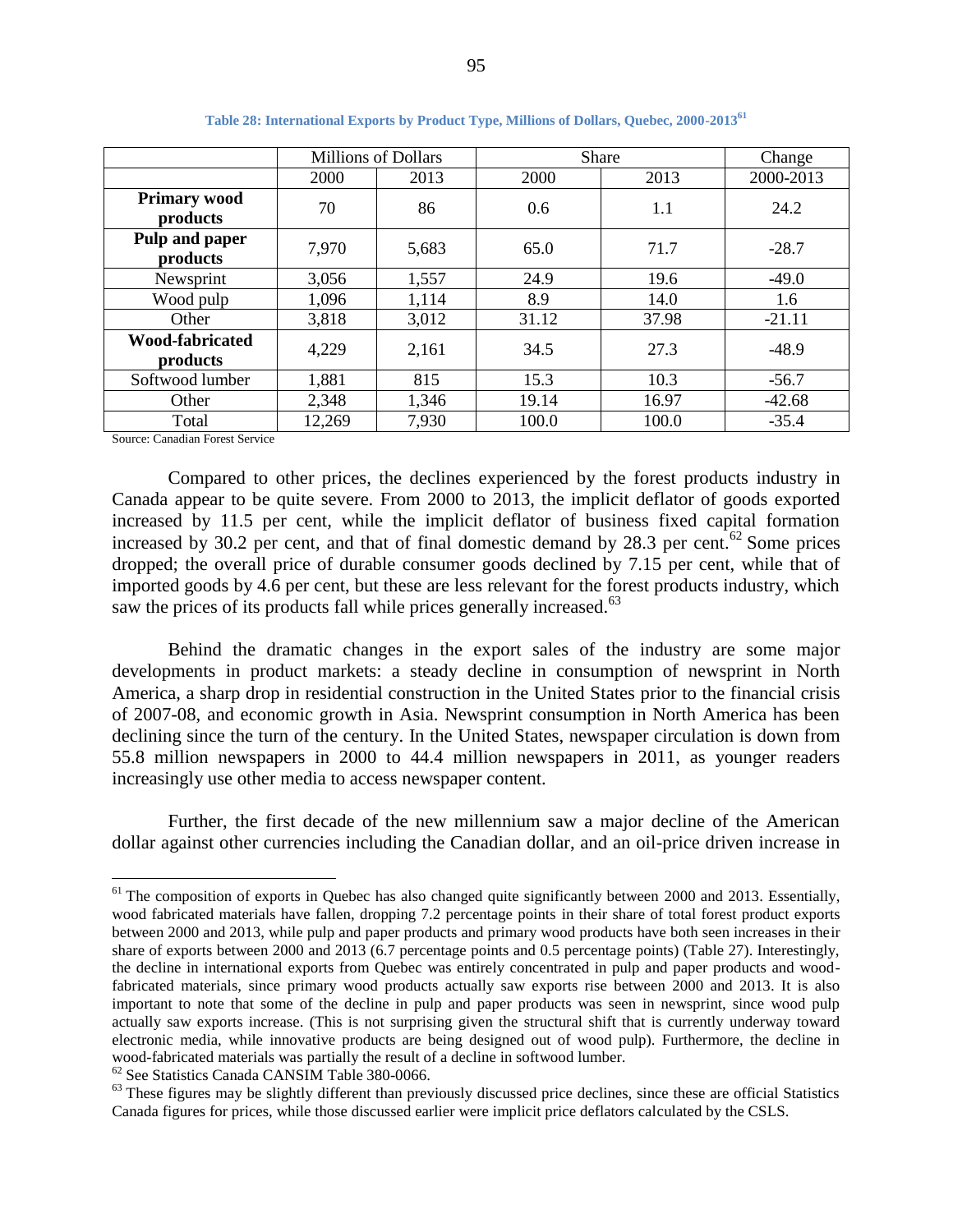the value of the Canadian dollar [\(Chart 46\)](#page-96-0). These major currency realignments have hurt the competitive position of the Canadian industry in North America and Europe. Quebec has been able to benefit from growing demand in Asia (as seen in the growth of exports to other countries in [Table 27\)](#page-93-0), and the pulp industry in that province has found new applications for its product in the form of specialty cellulose.

Hence, in summary, exports (which are closely linked to exchange rates and many other macroeconomic variables) have the potential to impact productivity levels through foreign demand. However, as Harrison and Sharpe (2009:55) noted for exchange rates, trade-driven productivity increases cannot be permanent. Nevertheless, it is important to point out that exports have contributed to some of the productivity trends in the forest products sector in recent years, since firms in the forest products sector decreased hours worked much more quickly than output was falling.

|                                                 |                                     | <b>Millions of Dollars</b> | Change    |
|-------------------------------------------------|-------------------------------------|----------------------------|-----------|
|                                                 | 2000                                | 2013                       | 2000-2013 |
|                                                 | <b>Volume (thousands of tonnes)</b> |                            |           |
| Newsprint                                       | 3,788                               | 2,354                      | $-37.9$   |
| Other paper and paperboard                      | 2,522                               | 2,141                      | $-15.1$   |
| Wood pulp                                       | 1,387                               | 1,497                      | 7.9       |
| Softwood lumber (thousands of meters<br>cubed)  | 9,338                               | 4,697                      | $-49.7$   |
|                                                 | Revenue per volume unit             |                            |           |
| Newsprint                                       | 807                                 | 662                        | $-18.0$   |
| Other paper and paperboard                      | 1,132                               | 1.001                      | $-11.6$   |
| Wood pulp                                       | 790                                 | 744                        | $-5.8$    |
| Softwood lumber (thousands of meters)<br>cubed) | 201                                 | 173                        | $-13.9$   |

**Table 29: Exports, Volume and Price of Selected Products, Quebec, 2000-2013<sup>64</sup>**

Source: Canadian Forest Service

Below, exchange rates will be examined, as they are an important factor for explaining export trends. Exports are also impacted by the economic environment in the country to which exports are destined, especially by income growth. In addition, they are influenced by relative cost competitiveness, which can be understood through unit labour costs. These additional factors and their impact on exports will be discussed subsequently. Structural changes in preferences and their impact on the demand for forest products will equally be reviewed.

#### **a. Exchange Rates**

 $\overline{a}$ 

Harrison and Sharpe (2009:55) state that exchange rates can also exert an influence on productivity through their effect on output demand. If the Canadian dollar is depreciating relative to the U.S. dollar, then U.S. customers will find that Canadian products are becoming cheaper

<sup>&</sup>lt;sup>64</sup> Despite a strong forest products sector, Quebec still imports certain forest products from other countries globally. With the changing economic environment and the appreciating dollar, Quebec's international export surplus declined from \$10.5 billion to \$6.1 billion, a drop of \$4.4 billion. It could be suggested that the changing proceeds from exports reflect changing prices; however, the changes in the proceeds from exports can be due to changes in the volume of exports. Prices of major industry products were lower in 2013 than in 2000, but the volumes the provinces exported dropped considerably more, with the exception of other paper and paperboard and pulp exports from Quebec.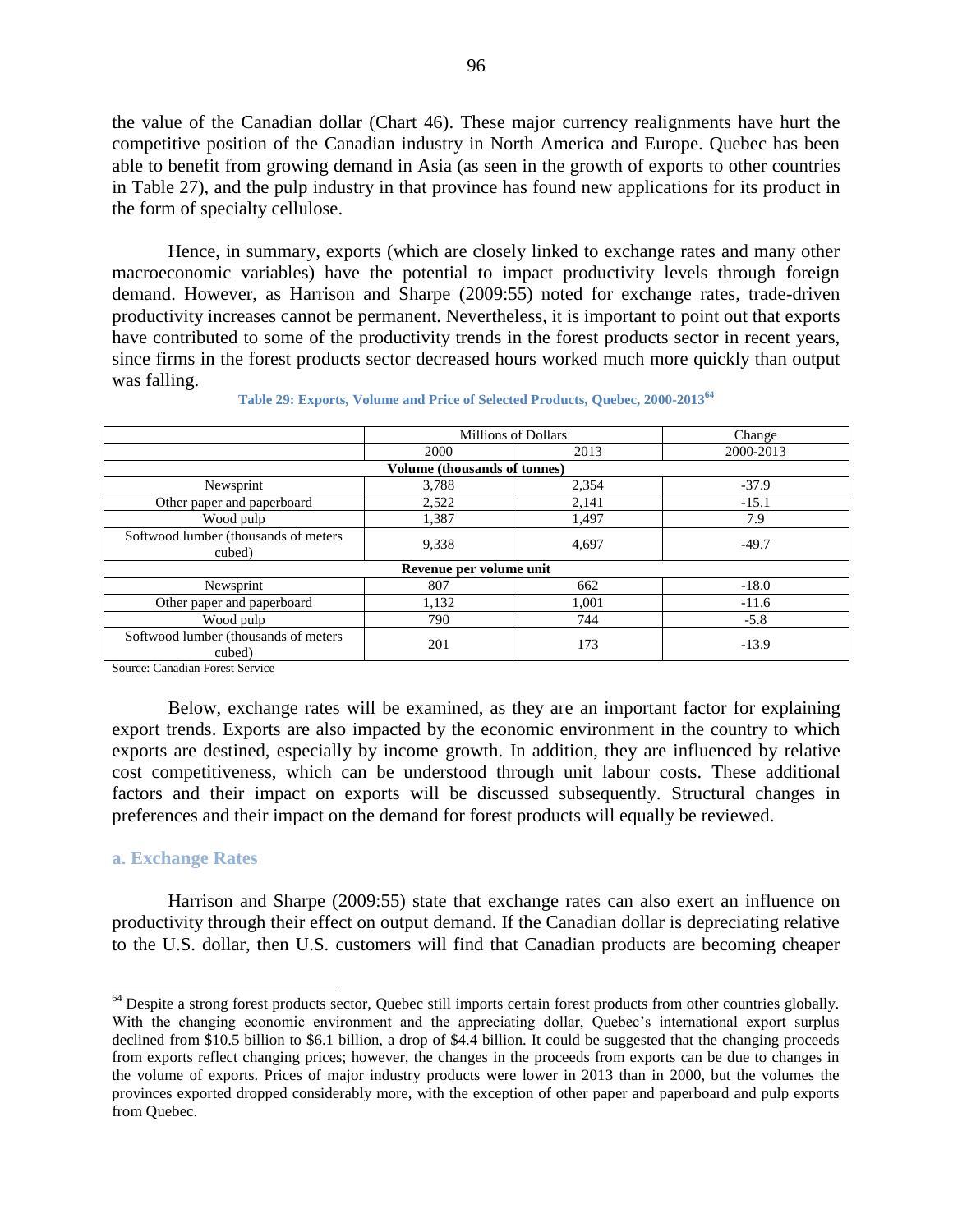relative to other products, the forest products sector included, leading to an increase in export demand. When the Canadian dollar is appreciating relative to the U.S. dollar, then U.S. customers will find that Canadian products are becoming more expensive relative to other products, leading to a decrease in export demand. If firms respond to declining export demand by reducing hours worked faster than output is falling, productivity will increase, and vice versa.

Export (foreign) demand may offer a potential explanation for recent productivity trends in the Quebec forest products sector. In particular, the Canadian dollar was appreciating between 2000 and 2007; it depreciated during the financial crisis of 2009, but resumed its appreciation between 2010 and 2012 [\(Chart 46\)](#page-96-0). Fortunately for the forest products sector, the Canadian dollar has begun to depreciate again in 2013 and 2014 with falling oil prices.

<span id="page-96-0"></span>

**Chart 46: Canada-US Exchange Rate, 1997-2013**

 $\overline{a}$ 

The appreciation of the dollar in the early- and mid-2000s would have reduced demand in the U.S. for Canadian forest products, and by definition, those in Quebec. Since approximately 80 per cent of Quebec's exports go to the United States, demand for Quebec's forest products declined. If firms in Quebec's forest products sector responded by reducing hours worked faster than they reduced output, productivity would have increased.

Harrison and Sharpe (2009:55) note that a trade-driven productivity increase cannot be permanent because demand conditions are not a long-run driver of productivity in the same sense as technological progress, capital intensification and skills development. While keeping this in mind, it is worth noting that the effect of the exchange rate changes on export demand is likely to have contributed to some of the productivity trends in the forest products sector in recent years.<sup>65</sup> Fortunately for the forest products sector in Quebec, the Canadian dollar is depreciating relative to the U.S. dollar, and as such, an increase in export demand can be expected in the coming years.

Source: CSLS calculations based on Statistics Canada data.

<sup>&</sup>lt;sup>65</sup> When the Canadian dollar appreciated, demand fell, which drove firms in the forest products sector to restructure in order to survive. This restructuring meant shedding excess labour, which increased labour productivity as a byproduct.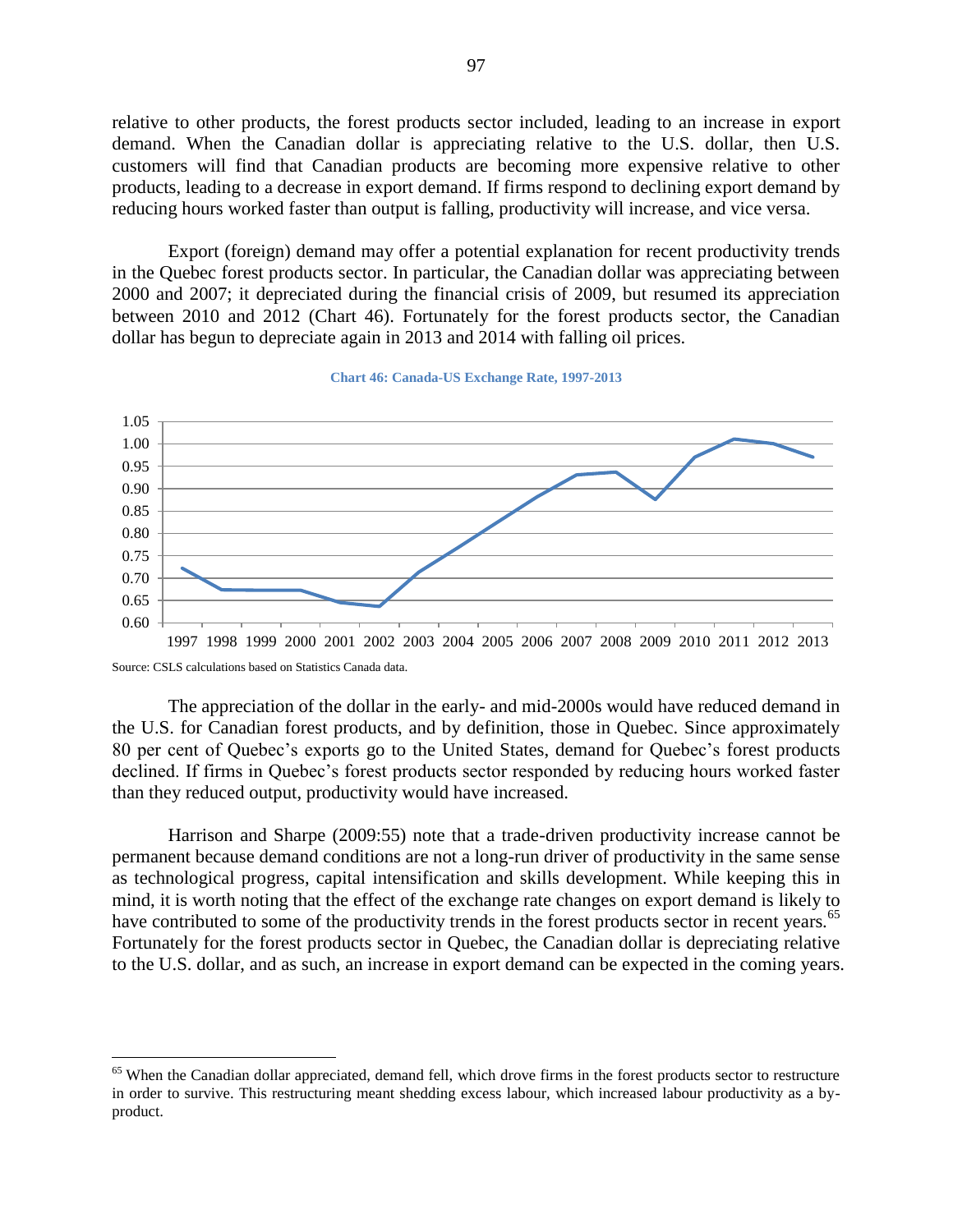#### **b. Unit Labour Costs and Energy Prices**

A useful indicator of a sector's cost competitiveness is unit labour costs, defined here as the ratio between real GDP and nominal labour compensation. The change in unit labour costs (in U.S. dollars) can be decomposed into three components: 1) changes in the exchange rate, where an appreciation of the Canadian dollar leads to an increase in labour costs; 2) changes in hourly labour compensation (in national currency), where an increase in hourly labour compensation leads to an increase in unit labour costs; and 3) changes in labour productivity (in national currency), where an increase in labour productivity leads to a fall in unit labour costs.

Unit labour costs in the forest products sector in Canada increased between 2000 and 2013 at 4.5 per cent per year. The largest contributor to this increase was paper manufacturing, which saw unit labour costs increase 6.1 per cent per year between 2000 and 2013, followed by forestry and logging, which saw unit labour costs increase 5.0 per cent per year. In contrast, wood product manufacturing saw relatively tame increases in unit labour costs between 2000 and 2013 (1.5 per cent per year). Since forest products are sold internationally, the most useful information is obtained by examining how Quebec's unit labour costs perform relative to international competitors. Unfortunately, this comparison will not be undertaken in this report. However, unit labour costs comparisons will be made with the Canadian and U.S. manufacturing sectors, as these data are readily available from The Conference Board.







Unit labour costs (in U.S. dollars) in Quebec's forest products sector experienced trends similar to Canada's manufacturing sector between 1997 and 2012 (Chart 48). In particular, unit labour costs in both sectors were stable from 1997 to 2001, after which they began rising. The bulk of the increase took place from 2002 to 2007, when the Canadian dollar experienced a great appreciation. By 2012, unit labour costs in Canadian manufacturing reached about 180 per cent of their level in 2001, while unit labour costs in Quebec`s forest products sector reached 145 per cent of their level in 2001. In contrast, unit labour costs in the U.S. manufacturing sector were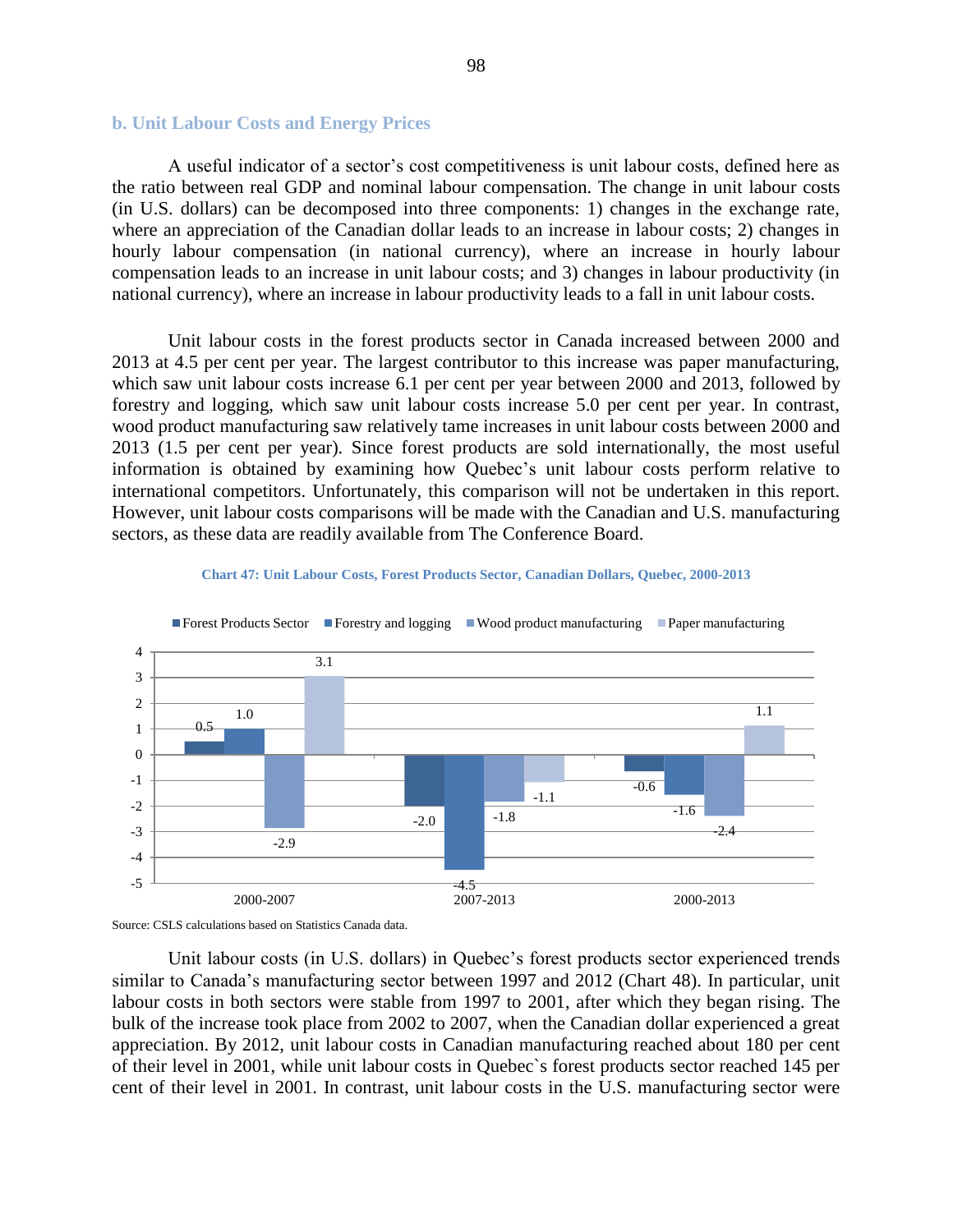stable from 1997 to 2001, after which they began to fall steadily to 16.4 per cent below their level in 2001 in 2012.



**Chart 48: Unit Labour Costs, U.S. Dollars, 2000=100, 1997-2012**

The massive increase in unit labour costs in Quebec's forest products sector between 2000 and 2012 (3.2 per cent per year) was primarily driven by an appreciation of the Canadian dollar (which contributed 3.4 per cent per year to the increase in unit labour costs) and low productivity growth (which completely offset the increase from the exchange rate) (Chart 49). In contrast, the United States experienced much stronger labour productivity growth from 2000 to 2012 (4.7 per cent per year), which drove the decrease in unit labour costs (-1.5 per cent per year). Surprisingly, the U.S. manufacturing sector and Quebec's forest products sector displayed comparable increases in hourly labour compensation between 2000 and 2012; this is unexpected considering the large drop in employment seen in the Quebec forest products sector.





Source: CSLS calculations based on Statistics Canada data.

Out of the three provinces for which data are available – Ontario, Quebec and British Columbia – Quebec's unit labour costs increased less than Ontario's but more than British

Source: CSLS calculations based on Statistics Canada data.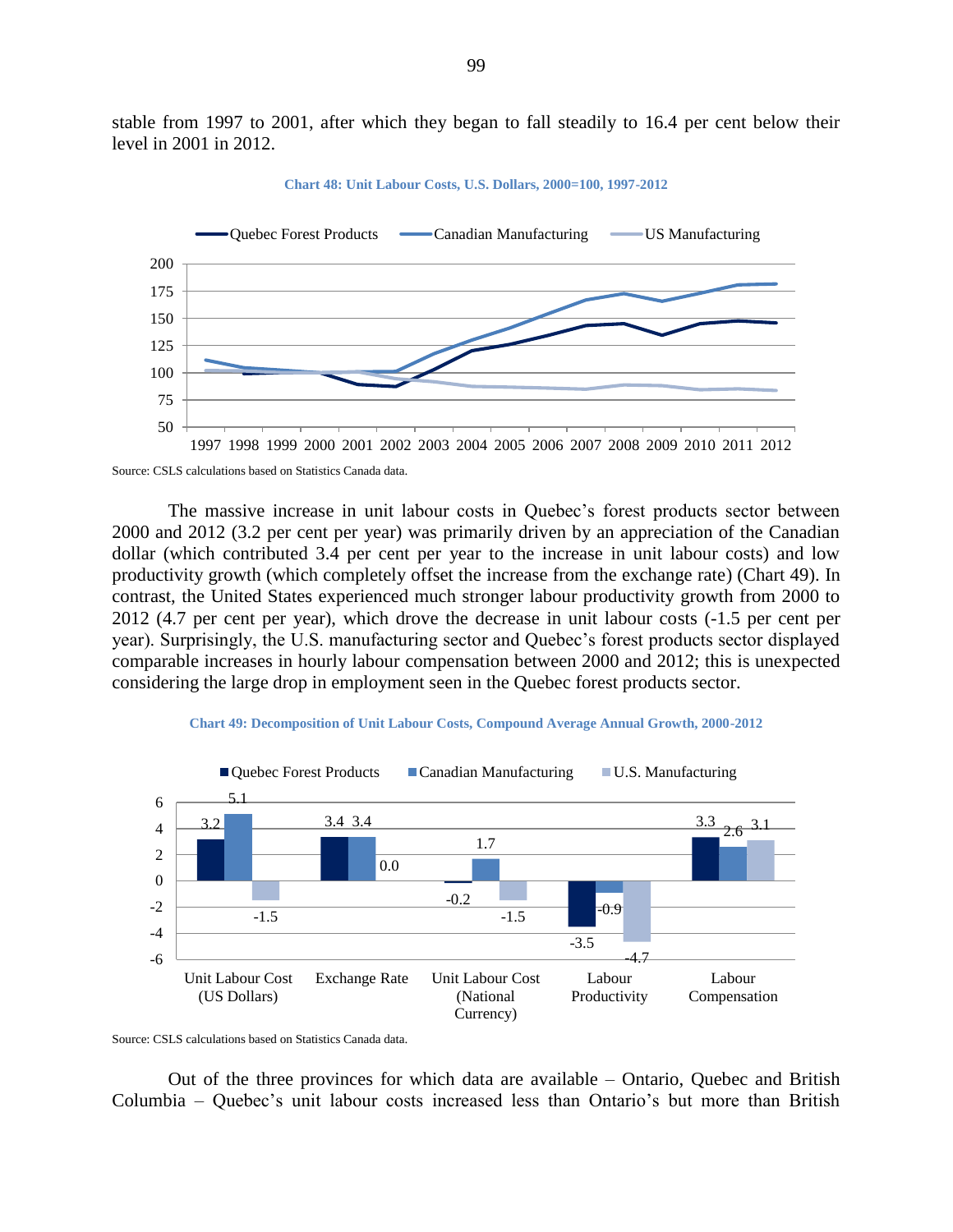Columbia's. This suggests that compared to both Ontario and British Columbia, Quebec's forest products sector was average in terms of competitiveness on the international market. This may help explain why exports dropped less sharply in Quebec as compared to Ontario, which had much higher increases in unit labour costs.

Another potential explanation for a declining competitiveness, which may be behind changing productivity, is increasing non-labour costs. The pulp and paper industry is highly energy intensive, and as such, high energy costs can deeply dampen competitiveness. Fortunately, energy prices in Quebec are about average in comparison to the rest of Canada, at approximately \$35.89 per million kilowatt hours in pulp and paper mills. Hence, high energy costs are unlikely culprits for the recent decline in competitiveness, and thereby exports, in the pulp and paper industry. The likely explanation is the strong structural shift facing pulp and paper.



**Chart 50: Pulp and Paper Mills, Energy Costs, Selected Canadian Provinces**

# **c. Other Factors (Income and Structural Changes)**

Domestic demand and foreign demand are both deeply affected by income and structural changes in preferences. As previously discussed, this section will focus on foreign demand.

When income in the importing country falls, demand will also fall. When foreign demand falls, real output will respond in the exporting country. In order for the firms in the exporting country to survive in the long-run, employment must decrease. If employment falls faster than real output falls, productivity will grow.

In 2008-2009, the financial crisis severely reduced disposable income in the domestic economy in Canada, as well as in importing countries. Hence, it is no surprise that real output fell in response in the forest products sector. As mentioned earlier in the report, firms wishing to survive the onslaught of reduced demand cut employment levels. A by-product of cutting employment was increased productivity.

Another important impact is structural changes in preferences. In the forest products sector, paper manufacturing is undergoing an interesting structural change: consumers are moving away from paper products toward electronic media. This is happening to both domestic and foreign demand. As consumers shifted away from products made in the paper manufacturing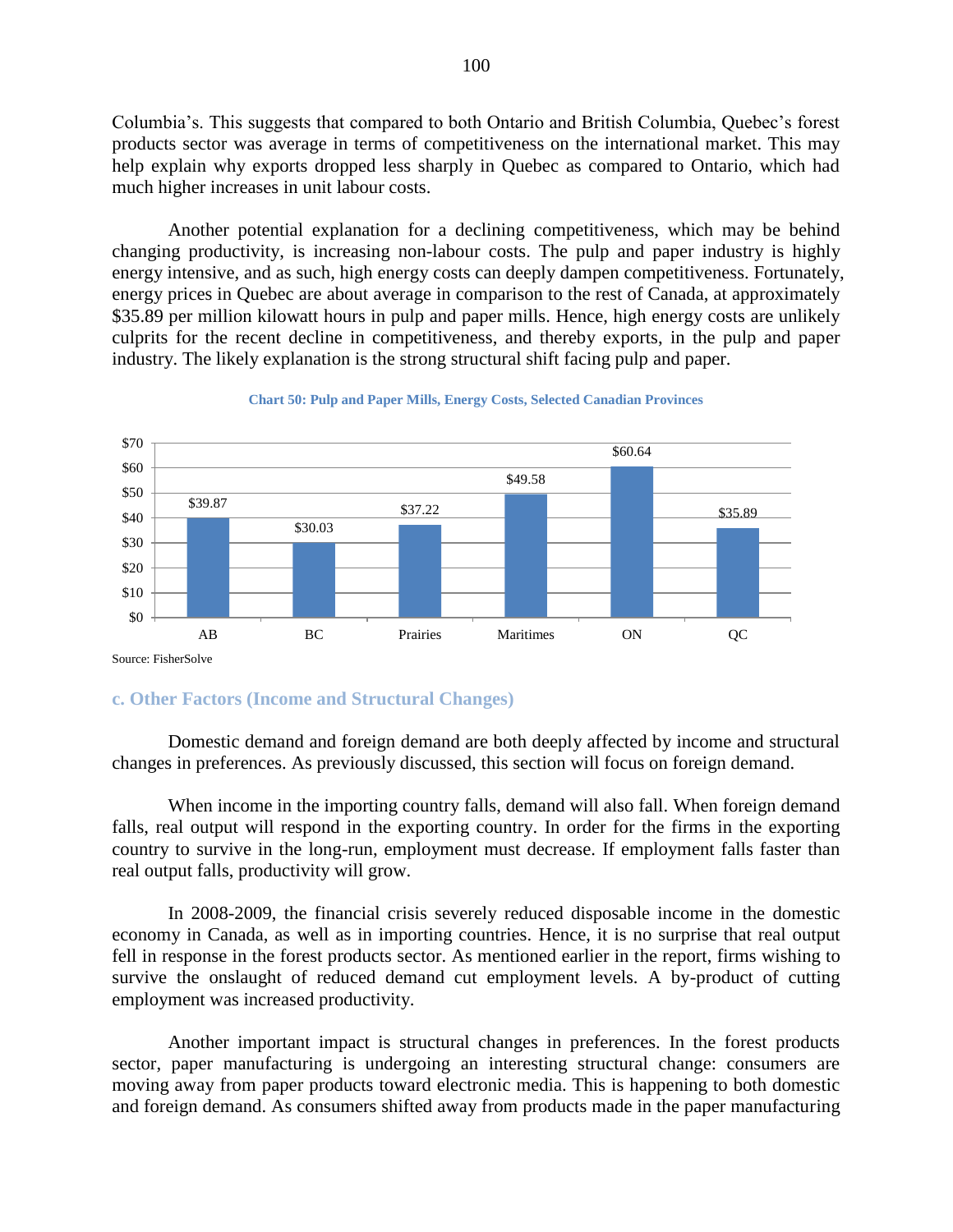industry group to products in electronics, real output fell. When this fall was paired with declining incomes and increasing exchange rates, the decline in real output was even harsher. Similar to the impact of reduced demand for other factors, structural changes away from paper products reduced real output and firms responded by cutting labour inputs. Since the labour input fell faster than real output (although in the case of paper manufacturing this was not always the case), labour productivity increased.

In short, as De Avillez (2014) notes, productivity exhibits procyclical behaviour, following closely trends in the macroeconomic environment: it increases during economic booms and decreases during recessions, following changes in both domestic and foreign demand.

Given the factors discussed above, exchange rates, unit labour costs, income and structural changes, there are a variety of reasons why this correlation may appear. In particular, there are two explanations worth mentioning: capacity utilization and labour hoarding.

Capacity utilization can affect productivity results because during a recession, a significant part of the firms' capital stock is idle, which causes capital productivity to fall; while during an economic boom, capital can be over-utilized, causing productivity to rise. Labour hoarding can affect productivity results because during recessions, firms have a tendency to keep more workers than would be optimal for a given level of production, which drives down productivity.

Labour hoarding essentially measures the lack of synchronicity between output and inputs. However, labour hoarding is difficult to quantity, since it requires an estimation of the production function used by the forest products sector. Capacity utilization, on the other hand, is estimated by Statistics Canada for a variety of industrial activities. Unfortunately, the data is only available at the national level. However, like many of the other variables discussed in this report, national level data can provide insight into likely developments at the provincial level.

In general, De Avillez (2014) concludes that capacity utilization has had very small effects over cyclically neutral periods, but that these effects are quite large in shorter time frames, especially around the 2009 financial crisis. As such, when looking at the two subperiods, 2000- 2007 and 2007-2013, it is likely that capacity utilization is affecting labour productivity growth. However, when looking at the overall period, between 2000 and 2013, it is unlikely that capacity utilization is affecting trend labour productivity growth significantly.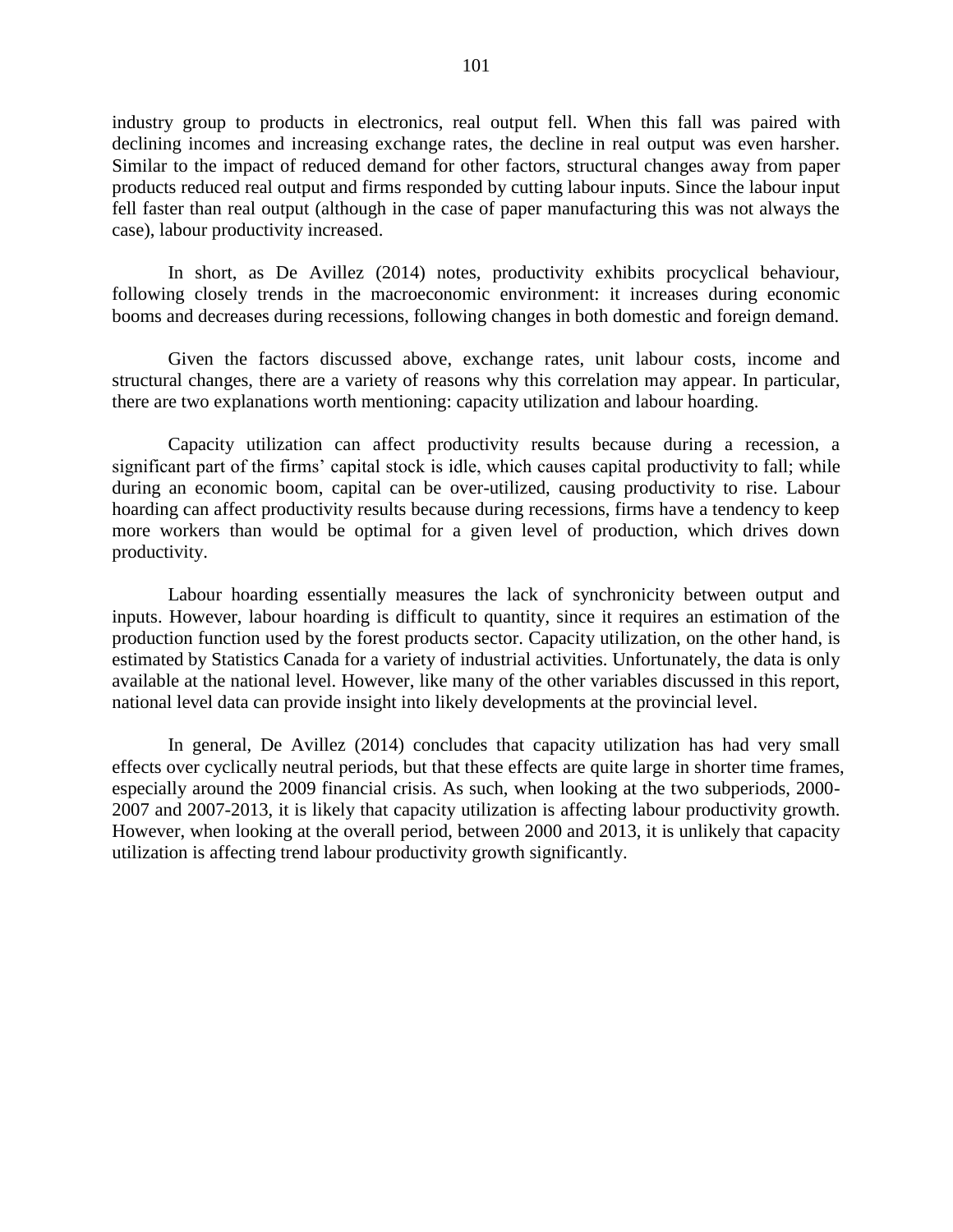

Similar to capacity utilization, labour hoarding impacts short-term productivity growth, but it has very little impact on medium-term and long-term productivity growth, since firms can fully adjust their labour input. Nevertheless, in the short-term, De Avillez (2014) found that labour hoarding significantly reduced labour productivity estimates in the forest products sector during the 2009 recession at the national level. As such, it is likely that labour productivity growth figures in the forest products sector in Quebec were slightly biased downwards in the period between 2007 and 2013, although labour productivity growth was still positive for all three subsectors even without accounting for labour hoarding.<sup>66</sup>

Interestingly, there was a positive relationship between output and productivity in the Quebec forest products sector between 2000 and 2013. As previously discussed, this reflects the slack in the system and the response it generated in terms of hours worked and employment. According to MacLeod (2014), the slack in the forest products sector was so bad that "despite its size and large portfolio of mills, it set a world standard for neglect of its mills: [pulp and paper executives] in Canada failed to demonstrated real competency in leadership, imagination and investment. Meanwhile, many new facilities were built in South America and Southeast Asia, which today lead the world." The forest products sector in Quebec was forced to shape up during the perfect storm and it may now be better set to compete on the world market.

#### **ii. Prices**

 $\overline{a}$ 

Aside from domestic and foreign demand (analyzed through exports), productivity can also be affected by prices. In particular, Harrison and Sharpe (2009:53) note that output prices influence productivity by changing the average quality of the firms in the sector and of the resources used. Price increases bring into production establishments or productive resources that are of relatively lower productivity and would not have been profitable at lower prices. In contrast, falling prices force less productive establishments to close, leaving only more productive establishments operating, which tends to raise the average level of productivity of a subsector.

**Chart 51: Capacity Utilization in Forest Products Subsectors in Canada, 2000-2012**

<sup>&</sup>lt;sup>66</sup> Falls in capacity utilization do not necessarily follow from falls in output, since the net capital stock declined because of negative net investment.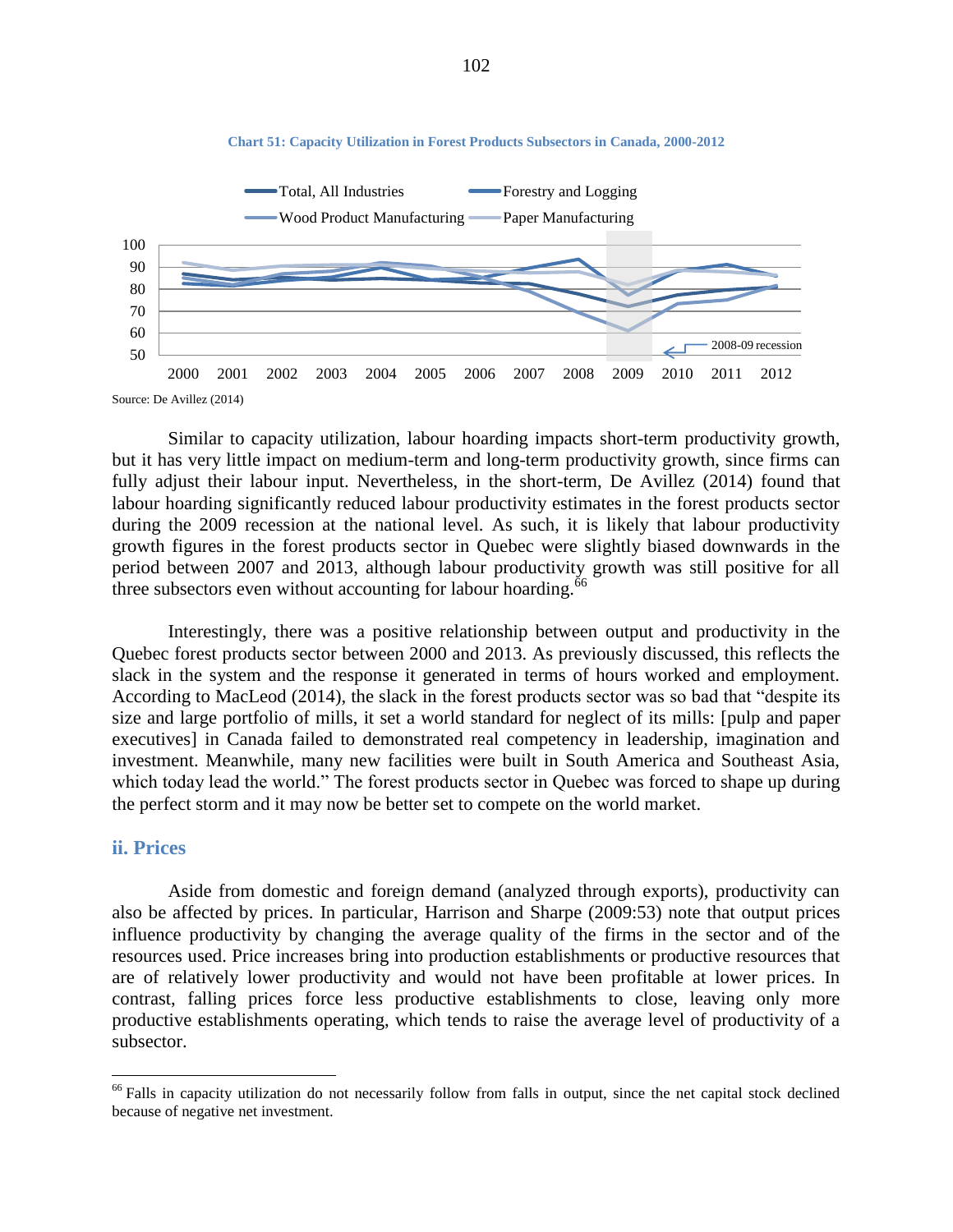Since implicit prices in the forest products sector have been declining in the forest products sector as a whole between 2000 and 2011 (Section II), this theory offers an explanation for productivity trends in the forest products sector. At the subsectoral level, this theory offers and explanation for all three industry groups between 2000 and 2011, but when broken down into two subperiods, the theory does little to explain productivity growth in paper manufacturing between 2007 and 2011 because prices actually increased between 2007 and 2011 in paper manufacturing at the same time that labour productivity increased by 1.7 per cent per year, contrary to economic theory.



#### **Chart 52: Implicit Prices, Forest Products Sector, Quebec, 1997-2011**

### **H. Microeconomic Environment**

This subsection will examine how the microeconomic environment can influence behaviour at the firm level and subsequently affect productivity growth in the forest products sector as a whole. In this section, taxes, regulation, and economies of scale are examined.

## **i. Taxation**

Harrison and Sharpe (2009:57) observe that taxation can influence productivity through investment decisions, which in turn affect capital intensity. Firms make investments to maximize profit by investing until the return from the last dollar invested equals the cost. Taxes on firms' profits reduce the return on investment, while tax allowances, like the allowance for capital consumption, reduce marginal costs.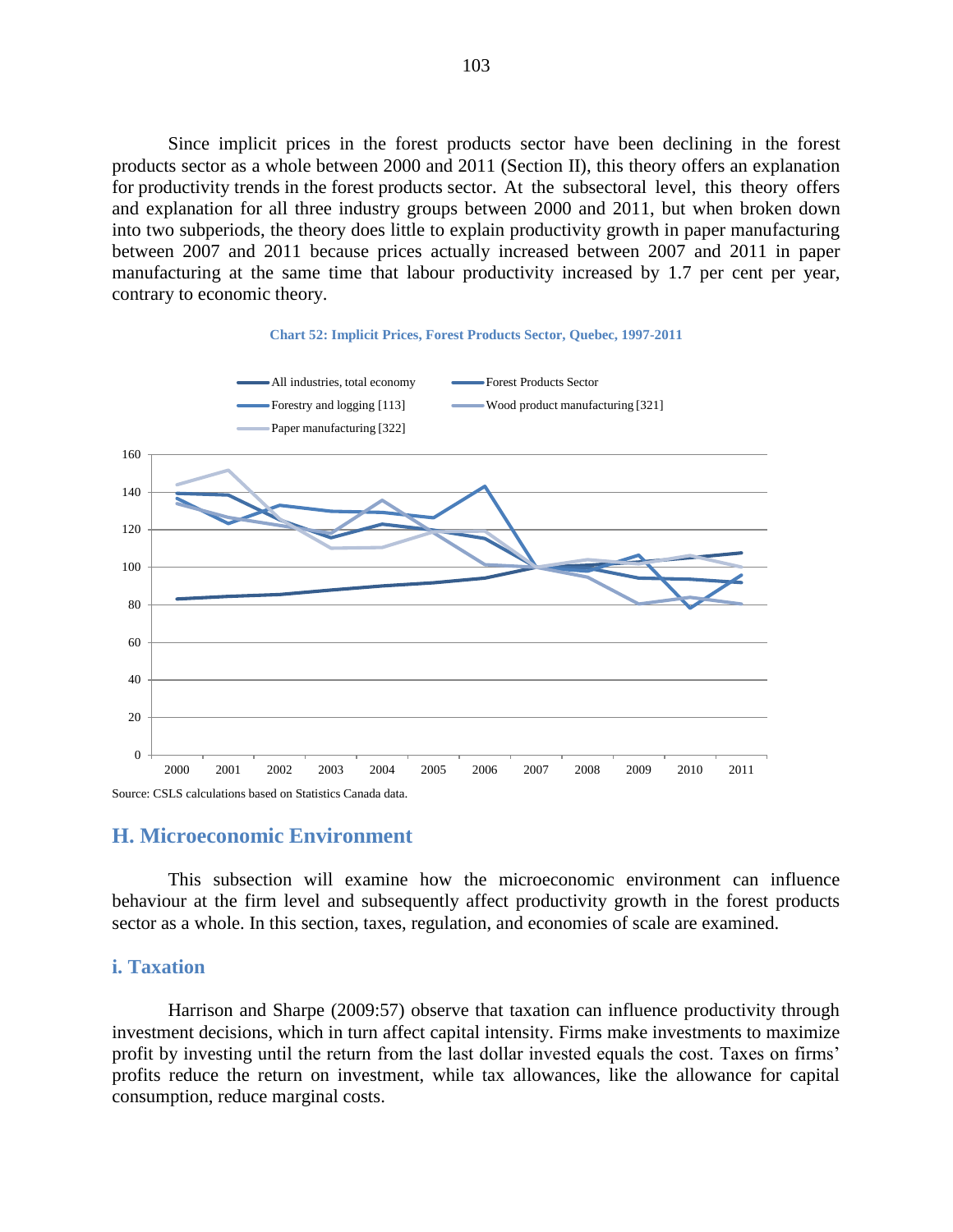The marginal effective tax rate, note Harrison and Sharpe (2009:58), is the most common measure of the total impact that taxes and allowances have on the return to marginal investments. The theoretical marginal effective tax rate (METR) on investment is the pre-tax return minus the post-tax return, divided by the pre-tax return and expressed as a percentage. All else constant, a firm should invest in jurisdictions and assets with low METRs. Taxes on capital lower the return that investors receive from capital investments, and in this way, taxes can reduce investment and result in lower capital intensity. As previously mentioned, lower capital intensity leads to lower labour productivity.





Source: unpublished series from Mintz and Chen.

 $\overline{a}$ 

Since the financial crisis of 2008-2009, forestry in Quebec has faced negative METRs.<sup>67</sup> Despite extremely low METRs and a favourable exchange rate in terms of importing, wood product manufacturing firms in Quebec still demonstrated low investment levels.<sup>68</sup>

Hence, even with METRs that encourage high levels of investment, firms in the forest products sector in Quebec underinvested. Had METRs been higher, it is possible that the capital stock used by forest products sector firms would have deteriorated much more quickly. However, low investment despite low METRs rates is not surprising, since tax rates are only one factor affecting investment and they are much less important than the expected rate of return, which reflects prospects for sales and is dependent on macroeconomic conditions.

<sup>&</sup>lt;sup>67</sup> The METR in Quebec decreased drastically between 2006 and 2008. According to Chen, this was driven by the introduction of the fast write-off for manufacturing and processing assets, class 43, in 2007, by the federal government. This class is used mainly by the manufacturing industry, which accounts for the biggest industrial capital share in Quebec. Hence, Quebec's fall in the METR. Quebec subsequently introduced its own investment tax credit for manufacturing and processing assets in 2008. In addition, the change in the class 43 accelerated depreciation rate from 30 per cent to 50 per cent had a massive impact on the aggregate METR in Quebec in 2008, somewhere in the range of a full 10 per cent. The investment tax credit of 5 per cent in Quebec, paired with the incremental drop in the corporate income tax rate, account for the full reduction. It is important to note that the provincial aggregate METR reflects the distribution of capital employment in the province. In the case of Quebec, there was a fairly generous increase to the accelerated depreciation of capital, which is heavily employed in the province's industry. If Quebec did not utilize this type of capital so heavily, the impact would not have been so dramatic.

<sup>&</sup>lt;sup>68</sup> There are no data on investment in paper manufacturing and forestry and logging.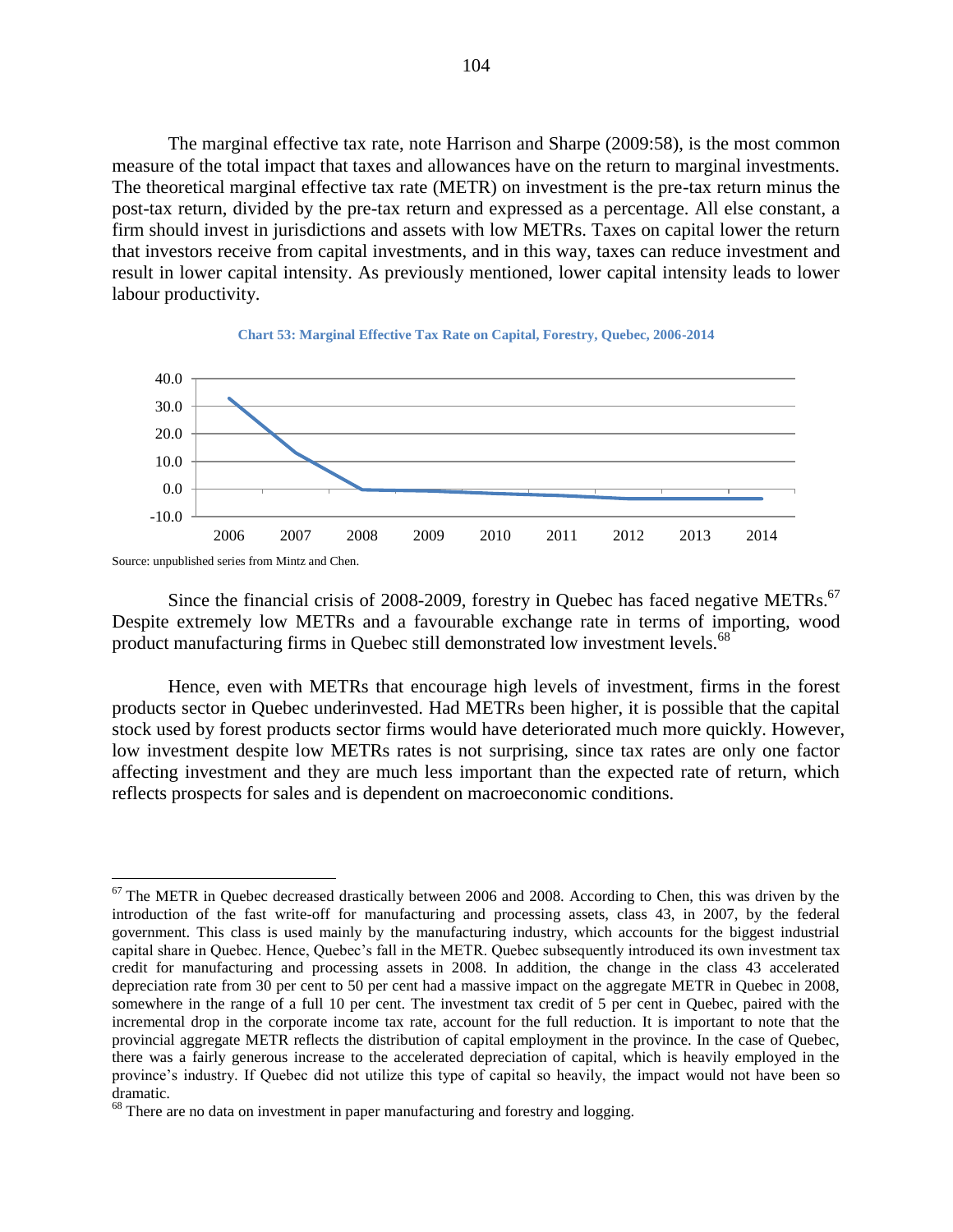As Harrison and Sharpe (2009:60) note, even though Canadian tax policies may have been an impediment to productivity growth in the forest products sector in the past, the present analysis suggests this is no longer the case. In short, METRs do not explain firm behaviour in the forest products sector regarding investment and they do not explain falling levels of inward foreign direct investment, which are both considered drivers of productivity; as such, METRs in forestry do not explain the strong productivity growth that was seen over the past decade. Nevertheless, if METRs continue to remain at this level, a sustained increase in productivity may be the result, since firms may begin to invest more heavily in capital once low rates become the norm.

#### **ii. Regulation**

Harrison and Sharpe (2009:60) point out that government regulation can have both positive and negative effects on productivity growth. For example, government regulations that restrict certain types of logging practices for safety or environmental reasons or that require stringent controls on air and water emissions from paper plants can increase the operating and capital costs and thereby reduce labour, capital and multifactor productivity. Alternatively, government regulations can force firms to take actions they would not normally take. These actions may have unexpected positive consequences for productivity and competitiveness, particularly if other countries eventually adopt the same regulations, giving the early adopters an advantage. Of course, the evaluation of the effectiveness of government regulation must go beyond the impact of the regulations on productivity, and must also factor in the societal benefits of less pollution and other non-economic benefits.

De Avillez (2014:134) notes that regulation plays an important role in the Canadian forest products sector because around 93 per cent of forested land is publicly owned, mostly by provincial governments (FPAC, 2005:10). FPAC (2005) identifies three key areas of concern with respect to government regulation in the forest products sector. First, the *Competition Act* fails to recognize the global nature of the sector and unnecessarily obstructs consolidation. Second, the overlapping jurisdictions of the federal and provincial governments create confusion and redundancy in the forest products sector. Finally, specific policies tie access to resources to the maintenance of certain production facilities, presumably in an effort to prevent job losses among workers in the forest products sector.

Since Quebec is a key player in Canada's forest products sector, Quebec is likely not immune to the regulatory environment and the impacts of government-owned resources.

### **iii. Economies of Scale**

Harrison and Sharpe (2009:61) note that one potential cause of lagging productivity in the forest products sector in Canada is the lack of large companies and large establishments, although establishment size is linked more closely with productivity levels than productivity growth. Large plants can offer economies of scale in the use of resources, leading to higher productivity. Not only is plant size a potential productivity driver, firm size can be as well. FPAC (2005) notes that credit ratings from Moody's and S&P demonstrate that larger firms, with higher capitalization, have better credit ratings.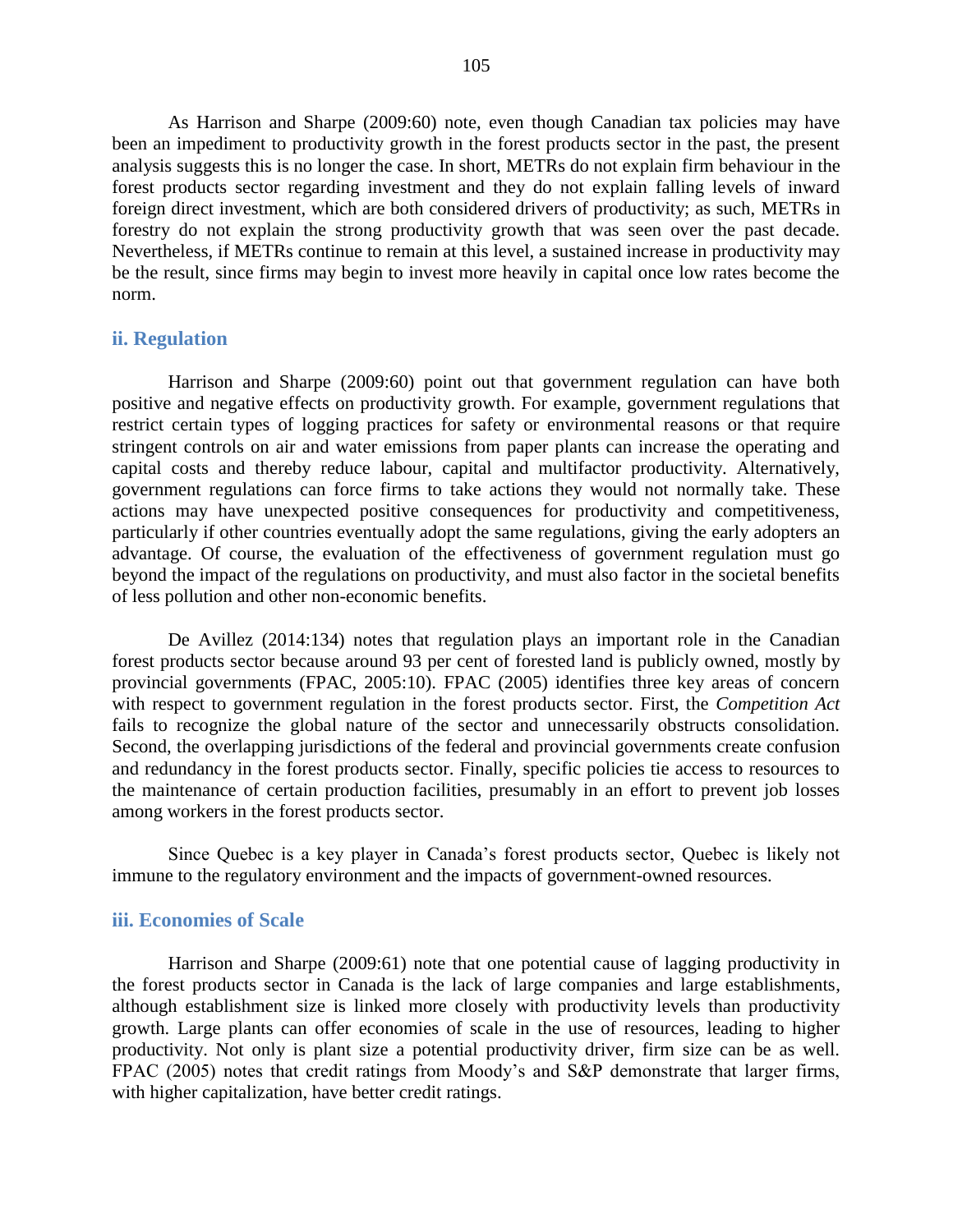According to the Forest Products Industry Competitiveness Task Force (2007), significant advantages enjoyed by large firms in the forest products sector include a lower cost of capital, greater scale economies in production and marketing, and more efficient risk management of innovation and major capital projects. Similarly, FPAC (2005:11) argues that consolidation in the sector could offer "critical competitive advantages" such as increased efficiency; asset, product or geographic diversification; and lower capital costs. The report also notes that diversification is desirable as it reduces cash flow volatility and improves market access. Large firms are also able to attract more capital for innovative investments.

With all of these advantages of scale (plant and firm size), it seems logical to exploit them wherever possible. Unfortunately, Harrison and Sharpe (2009:61) note that the Canadian forest products sector is not exploiting the advantages of scale. By global standards, Canadian forest products firms are generally small. Furthermore, Canadian plants tend to also be small by international standards. Since Quebec is a large player in the forest products sector in Canada, these observations also apply.

Statistics Canada's provides data on the number of establishments by industry. Establishment trends are quite peculiar. In particular, the number of establishments in the forest products sector is higher in 2010 than in 2004, and the decline since the recession of 2009 has been minimal.

|      | Forest products | Forestry and | Wood product  | Paper         |
|------|-----------------|--------------|---------------|---------------|
|      | sector          | logging      | manufacturing | manufacturing |
| 2004 | 4,872           | 2,762        | 1,770         | 340           |
| 2005 | 5,977           | 4,128        | 1,522         | 327           |
| 2006 | 6,044           | 4,140        | 1,590         | 314           |
| 2007 | 6,007           | 4,123        | 1,575         | 309           |
| 2008 | 5,882           | 4,066        | 1,519         | 297           |
| 2009 | 5,640           | 3,857        | 1,492         | 291           |
| 2010 | 5,637           | 3,873        | 1,490         | 274           |

#### **Table 30: Number of Establishments, Quebec, 2004-2010**

Source: Statistics Canada

When the number of establishments is combined with data on real value-added by industry, it is possible to assess how the average real value-added per establishment in the forest products sector has changed over time. Unfortunately, due to changing methodologies and terminated CANSIM series, the estimates must be interpreted with caution and they only extend up to 2010. The most consistent time series runs from 2004 to 2010.

In forestry and logging, the average establishment is very small. In 2010, real value added was \$203 thousand with 2.5 employees per establishment [\(Chart 55\)](#page-106-0). The average most certainly masks a significant number of larger establishments, but nevertheless, it suggests that the typical forestry and logging establishment in Quebec is very small. Relatively, wood product manufacturing demonstrates higher figures for the number of employees per establishment in 2010 (18.8) and real value added per establishment (\$1,533 thousand).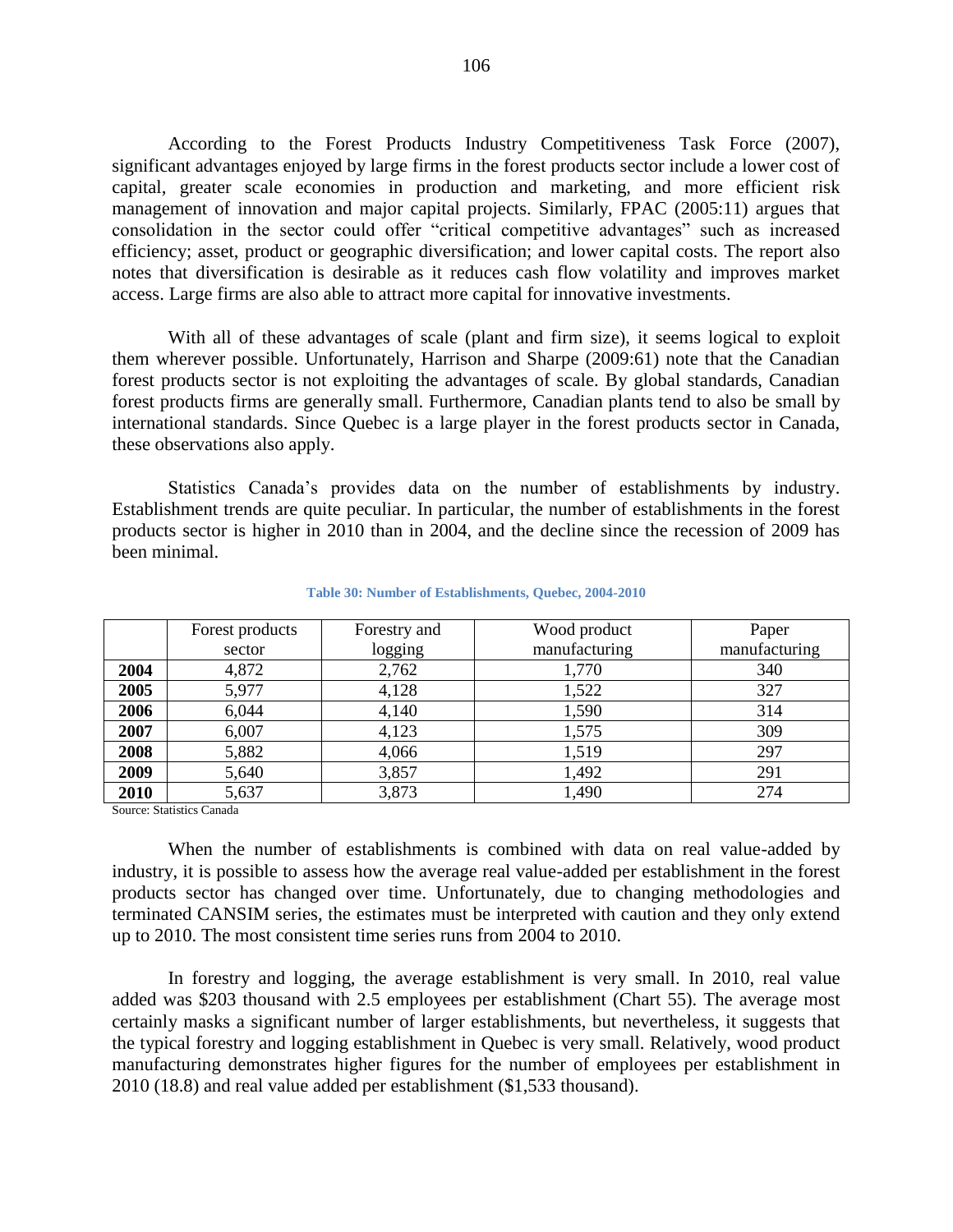In addition, paper manufacturing establishments in Quebec are larger than establishments in the other two industry groups. In 2010, there were 70.6 employees per establishment and real value-added per establishment was \$11.2 million. Similar to wood product manufacturing, paper manufacturing's higher number of employees per establishment reflects more labour-intensive production processes.



# **Chart 54: Number of Employees Per Establishment, Quebec, 2004-2010**

In short, economies of scale can drive productivity growth. However, in Quebec, economies of scale do not explain the recently high growth rates of labour productivity. Especially since the number of employees per establishment and real-value added per establishment has been declining since 2004.<sup>69</sup>

#### **Chart 55: Real Value Added Per Establishment, Quebec, 2004-2010**

<span id="page-106-0"></span>

Source: CSLS calculations based on Statistics Canada data.

Source: CSLS calculations based on Statistics Canada data.

 $69$  Statistics Canada's time series for 1990 to 2003 also suggests that establishment size was decreasing in all three industry groups. The two time series, however, are not directly comparable.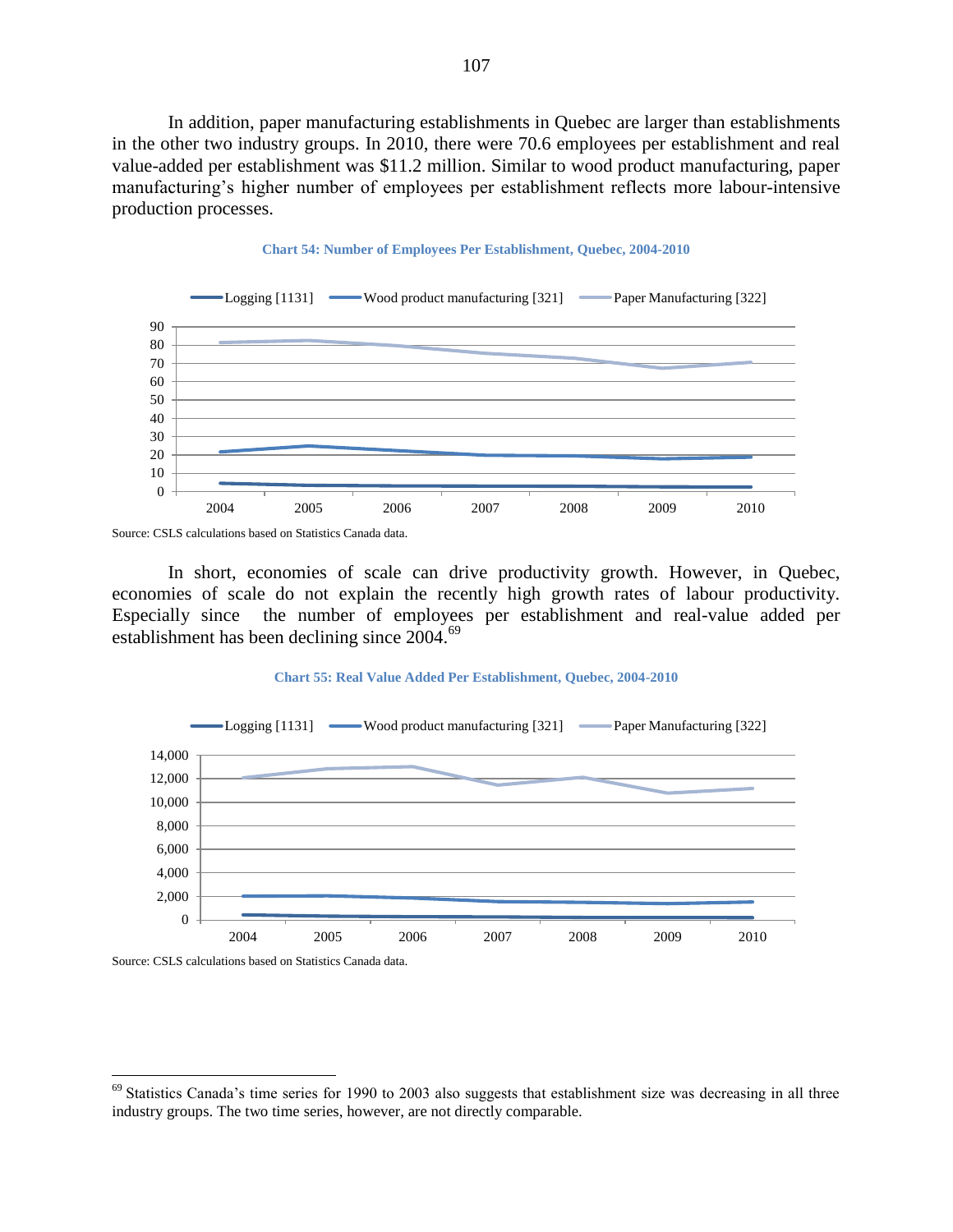## **I. Key Points**

This section has focused on investigating the possible reasons behind the above-average labour productivity growth experienced by the forest products sector in Quebec between 2000 and 2013. A simple growth accounting exercise showed that it was multifactor productivity, not capital deepening, that accounted for the lion's share of labour productivity growth in the 2000s. By definition, multifactor productivity growth is a residual, representing output growth that is not accounted for by measured input growth. It is often seen as a proxy for disembodied technological change, but the reality is that it encompasses a variety of different factors, including improvements in technology and organization, capacity utilization, returns to scale, economies of scale, labour composition, and so on.

From a long term perspective, improvements in technology have played a major role in driving productivity growth in the Canadian forest products sector. Canada conducts state-of-theart research in several areas related to forest products. Furthermore, Quebec has had high research and development intensity in the three industry groups in the forest products sector. However, there has been no obvious acceleration in technological change in the forest products sector since 2000, so it is very unlikely that a positive technological shock is responsible for the massive increase in productivity in the Quebec forest products sector.

Moreover, research and development intensity in the forest products sector and investment in physical capital (machinery and equipment, building construction and engineering construction) have been declining in recent years. This suggests that a number of firms in Quebec are using outdated capital assets that do not embody the latest technological innovations.

In addition, productivity in recent years seems to have been driven by the macroeconomic environment. These types of productivity drivers are not as long-term as productivity that results from technological or process innovation. More importantly, productivity growth in recent years was driven by the need to survive. The drop in demand meant firms in the forest products sector were up against a wall. They had to cut costs to survive. Given the low dollar in the late-1990s and early-2000s, inefficiencies developed: firms were insulated and became lazy (the "lazy manufacturing hypothesis"). The perfect storm starting in the mid-2000s wrenched these inefficiencies out of the system, with very negative consequences for the workforce. However, without such downsizing, employment levels may not have been maintained into the future at all, as firms would have had to close down operations entirely.

Paradoxically, the forest products sector experienced strong productivity growth, despite the fact that most factors were unfavourable to productivity growth: falls in research and development, negative net investment, low profits, and lack of foreign direct investment, among others. Going forward, focusing on ways to ensure that productivity growth is based on the longterm drivers is essential to guaranteeing the sustainability and competitiveness of Quebec's forest products sector on domestic and international markets.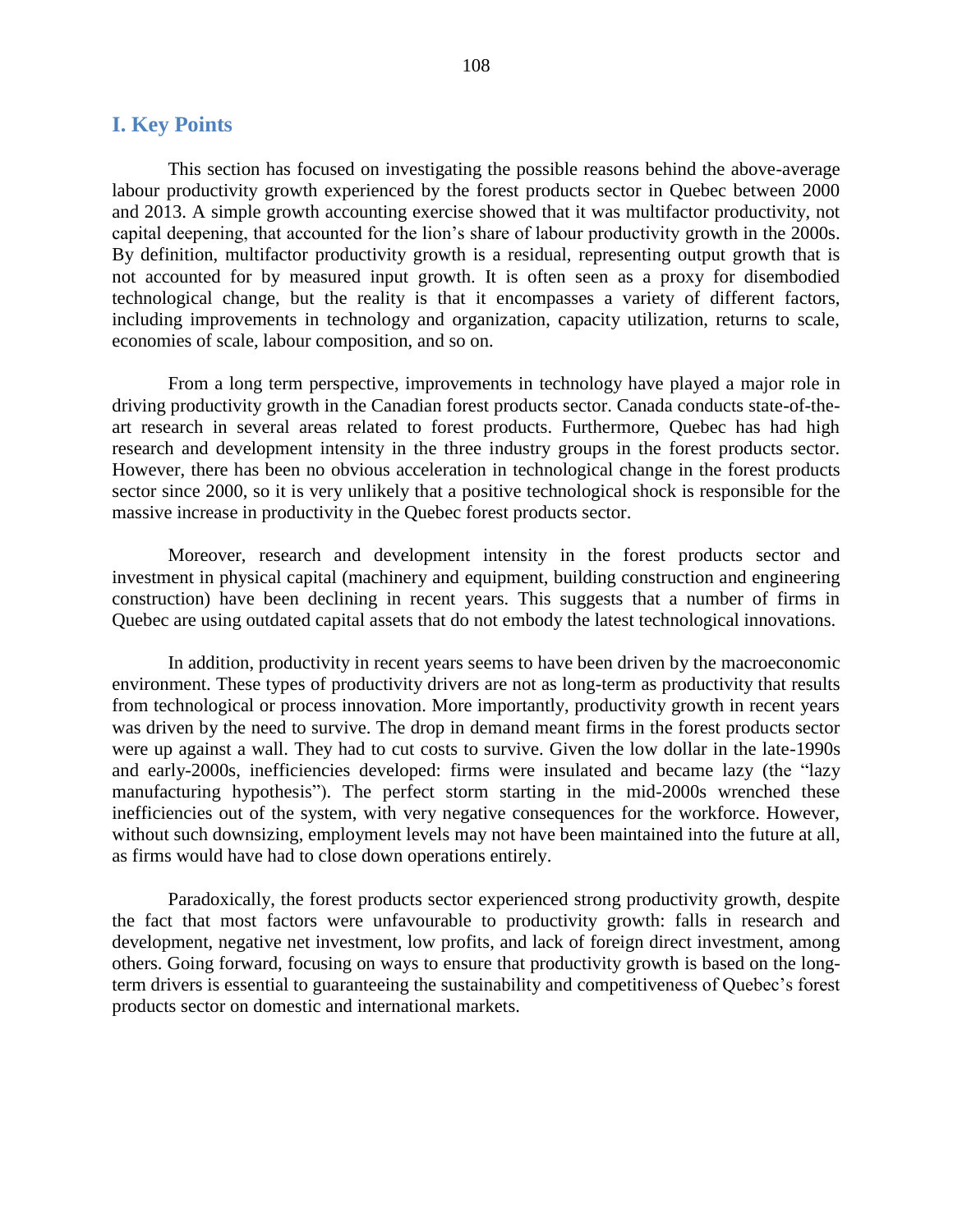# **V. Toward Better Productivity Performance in the Forest Products Sector**

This section examines the future outlook for the forest products sector, focusing mainly on recent economic indicators and forecasts of future developments in the macro economy. In addition, the context for productivity improvements is examined. Essentially, public sector regulations and current innovations are briefly discussed, and their impacts on the forest products sector are analyzed. Finally, private sector actions and public policy for the forest products sector in the future are discussed. The section closes with a brief discussion of the recommendations from the CSLS for the forest products sector in Quebec. These recommendations may also have implications for other Canadian provinces and for the Canadian forest products sector as a whole.

#### **A. Outlook for the Forest Products Sector**

According to the Senate Standing Committee on Agriculture and Forestry (2009:9), the current problems in the forest system can be explained largely by the decreased demand for products made from Canadian wood, although the reasons for the reduction in demand vary from one product to another. Hence, the future path of the forest products sector in Canada and Quebec relies on the future demand for forest products, and the ability to adapt to these changing demand conditions.

Since the end of the financial crisis, there are signs that the confluence of negative factors is beginning to take a 180-degree turn and that the economic outlook for the Canadian and Quebec forest products sector is improving considerably, as illustrated by the following:

- Economic growth in the United States is quickly accelerating, spurred on by quantitative easing. In the third quarter of 2014, the economy grew at a 3.9 per cent annual rate, while it grew 4.6 per cent in the second quarter (BEA, 2014). According to the OECD's (2014) forecast, United States growth is projected to pick up from 2.2 per cent in 2014 to 3.1 per cent in 2015 and 3.0 per cent in 2016. Strong growth in the United States is promising from the point of demand for forest products, especially lumber.
- Housing starts in the United States grew in 2013, increasing demand for Canadian lumber and driving up lumber prices (Hasselback, 2014). According to the Conference Board's (2014) forecast for the U.S. economy, housing starts will pick up from 0.93 million units in 2013 to 1.01 million units in 2014 and 1.20 million units in 2015.
- The exchange rate has fallen significantly as the price of oil has begun declining. After hovering close to parity in the years immediately after the 2009 financial crisis, the value of the Canadian dollar had fallen to US\$0.83 by January 2015.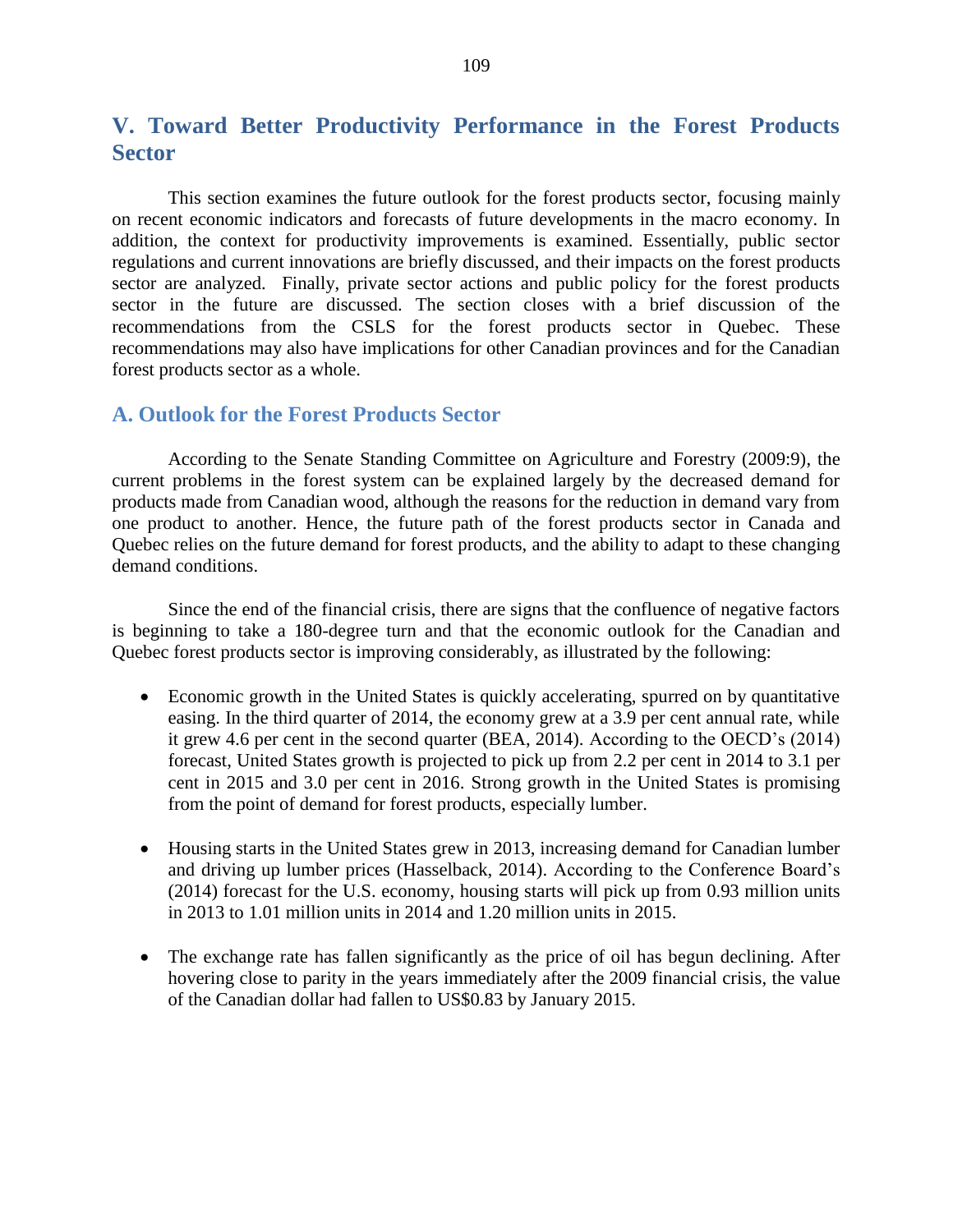- Energy prices, one of the largest costs faced by forest products sector firms, have started to fall.<sup>70</sup> Declining crude oil prices have reduced transportation costs for forest products.
- Forestry commodity prices have been abnormally high, given the state of the economic cycle. According to Ignjatovic (2014), lumber prices are expected to increase from \$384 per metric ton in 2014 to \$411 per metric ton in 2015 and \$441 per metric ton in 2016. Similarly, newsprint prices are expected to increase from \$605 per metric ton in 2014 to \$610 per metric ton in 2015 and \$614 per metric ton in 2016. In contrast, pulp prices are expected to decreased from \$1,022 per metric ton in 2014 to \$988 per metric ton in 2015 and \$1,003 per metric ton in 2016.
- There has been a reduced dependency on United States exports in the forest products sector, especially in Quebec, and increased exports to emerging markets like India and China. These markets are expected to enjoy rapid economic growth. Ontario has not diversified away from the U.S. market as much as Quebec.<sup>71</sup>
- The forest products sector is highly cyclical. Since output growth has been weak since the trough in 2009, a cyclical rebound is overdue, if history is a guide to future developments.
- Employment continues to decline, reflecting the increased attention to costs. This result does not necessarily reflect poor economic conditions. This may simply reflect the increasing cost competitiveness and capitalization of the forest products sector in Canada. The restructuring induced by the financial crisis may have resulted in a more nimble, lean and efficient forest products sector.

Despite these signs of a positive turnaround, there are still a few less positive factors on the horizon, namely:

- The southern United States is starting to play an important role in lumber production, which adds a higher degree of competition to the international market, especially for provinces with forest products sectors that export mainly to the United States.
- Paper manufacturing may need to continue to downsize newsprint production, reflecting the continuing adoption and introduction of new electronic media and electronic devices. The outlook for other paper products may be positive.

## **B. Context for Productivity Improvement**

 $\overline{a}$ 

The Canadian Council of Forest Ministers (CCFM) was established in 1985 to provide the federal, provincial, and territorial governments with an opportunity to work together to address forestry related matters. In their long-term strategic vision for sustainable forest management in Canada (*A Vision for Canada's Forests: 2008 and Beyond*), the CCFM identified

 $70$  This reflects mainly energy prices from natural gas and not energy from hydro.

 $71$  Given that the U.S economy is booming, this may not be a good trend, although diversity in export markets is generally a wise path.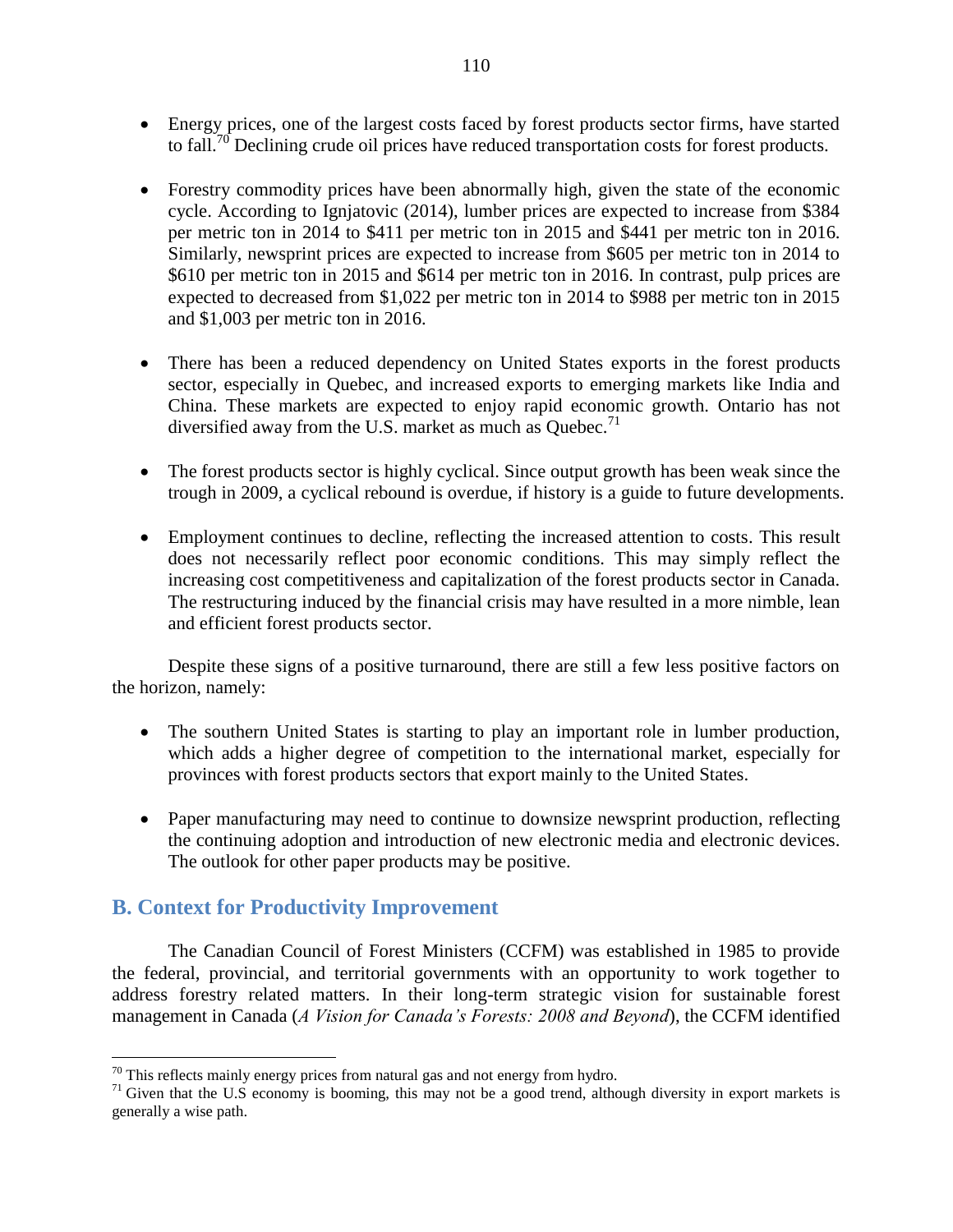forest sector transformation as a priority of national importance to maintain a prosperous forest sector. While diversification into new areas is important to maintain a strong forest sector, primary manufacturing will continue to play a major role within the sector.

The CCFM identified several opportunities for forest sector transformation, including:

- The development of a bioeconomy;
- Increasing the production of value-added wood products; and
- Increasing the production of non-timber forest products.

The term bioeconomy describes an economy based on the manufacturing and trade of goods and services made from renewable resources. While the bioeconomy includes traditional wood products, the emerging bioeconomy uses resources from forests to develop new bioproducts (e.g. bioplastics, and biofuels, and biomass–generated energy). The developing bioeconomy is expected to increase the benefits derived from forests, help diversify the forest sector, and make it more resistant to economic downturns.

A promising aspect of bioeconomy is the use of forest biomass to generate energy. The pulp and paper sector has increased the use of forest biomass for energy. In 2007, 54 per cent of the energy used by the pulp and paper sector was derived from forest biomass.

The Quebec government in 2008 released a policy paper for the forestry sector entitled *Forests: Building a Future for Quebec*. Its objective was the introduction of a new forest regime that responds to the issues of adaptability and cost effectiveness within the industry that fully integrates the values of sustainable development and provides stimulating jobs for workers and brings renewed prosperity to communities and regions. The five specific objectives of the new forest regime were to:

- Establish a true industrial development strategy for timber and a new appreciation of timber as a material in Quebec;
- Enhance Quebec's forest heritage through integrated resource management and sustainable development;
- Give the regional authorities new responsibilities for managing public forests;
- Give companies access to a secure supply for some of their needs, and create a competitive market for wood from the public forests; and
- Ensure that forest management reflects the realities of climate change.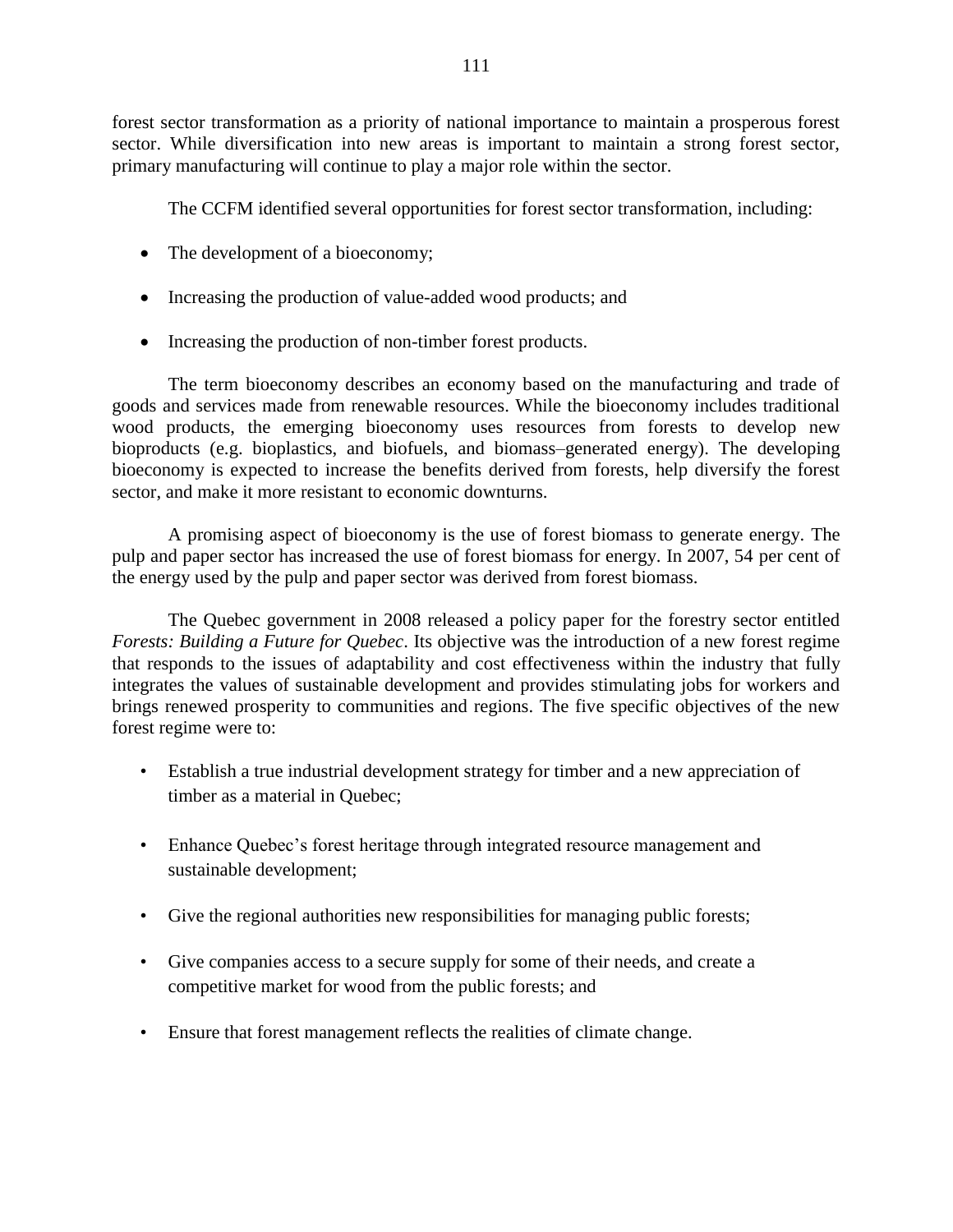As documented in this report, since the mid-2000s the Quebec forest products sector has experienced a severe downturn. The Quebec government policy paper argues that the downturn has not been caused by economic factors alone. It identifies three factors, as highlighted below.

- The downturn is structural, because it is difficult for the forest industry to adapt to the changing economic context by investing in modernization and innovation. The industry has reacted by attempting to reduce costs, leading to mill closures and layoffs with severe consequences, especially in outlying regions.
- The downturn is organizational, because the rigidity of the current rules makes it difficult for new players to enter the market, forest yields in Quebec are low compared to other similar forests elsewhere in the world, the various users of the forest (wood products manufacturing, recreation and tourism, outdoor pursuits, etc.) find it difficult to agree on a shared vision for forestry practices, and the division of responsibilities between the Government, the industry, regional authorities and Aboriginal communities often leads to conflicts and lost opportunities.
- The downturn is social, because forest management is not perceived to be in keeping with the principles of sustainable development. Confidence in public forest management has been lost, and future workers are in short supply since fewer young people are attracted to work in the forest sector.

The crisis in the forest products sector in Quebec thus has diverse causes, and its roots stretch back into the past. As the Quebec government policy paper (2008) notes, all the partners in the sector recognize today that piecemeal change is no longer an option, and that new management approaches must be introduced as part of a new forest regime. Building on the stakeholder summit on the future of Quebec's forest sector held in 2007, the Quebec government forest policy document has set out a vision, objectives and orientation as the basis for a reform of Quebec's forest regime. The options considered, which include an ability to adapt to the needs and potential of each region, are to make it possible to manage Quebec's forests on the basis of their composition (hardwoods, softwoods or mixed) and their other ecological, economic and social characteristics. It is beyond the scope of this report to assess the effectiveness of this strategy to date.

# **C. Private Sector Actions**

If the forest products sector in Canada and Quebec wants to maintain international competitiveness and domestic strength, private sector action is necessary. In its Vision 2020 Challenge, FPAC has set three goals for firms in the Canadian forest products sector in the next five years (FPAC, 2014):

- Generate an additional \$20 billion in economic activity from new innovations and new markets;
- Deliver a further 35 per cent improvement in the sector's environmental footprint; and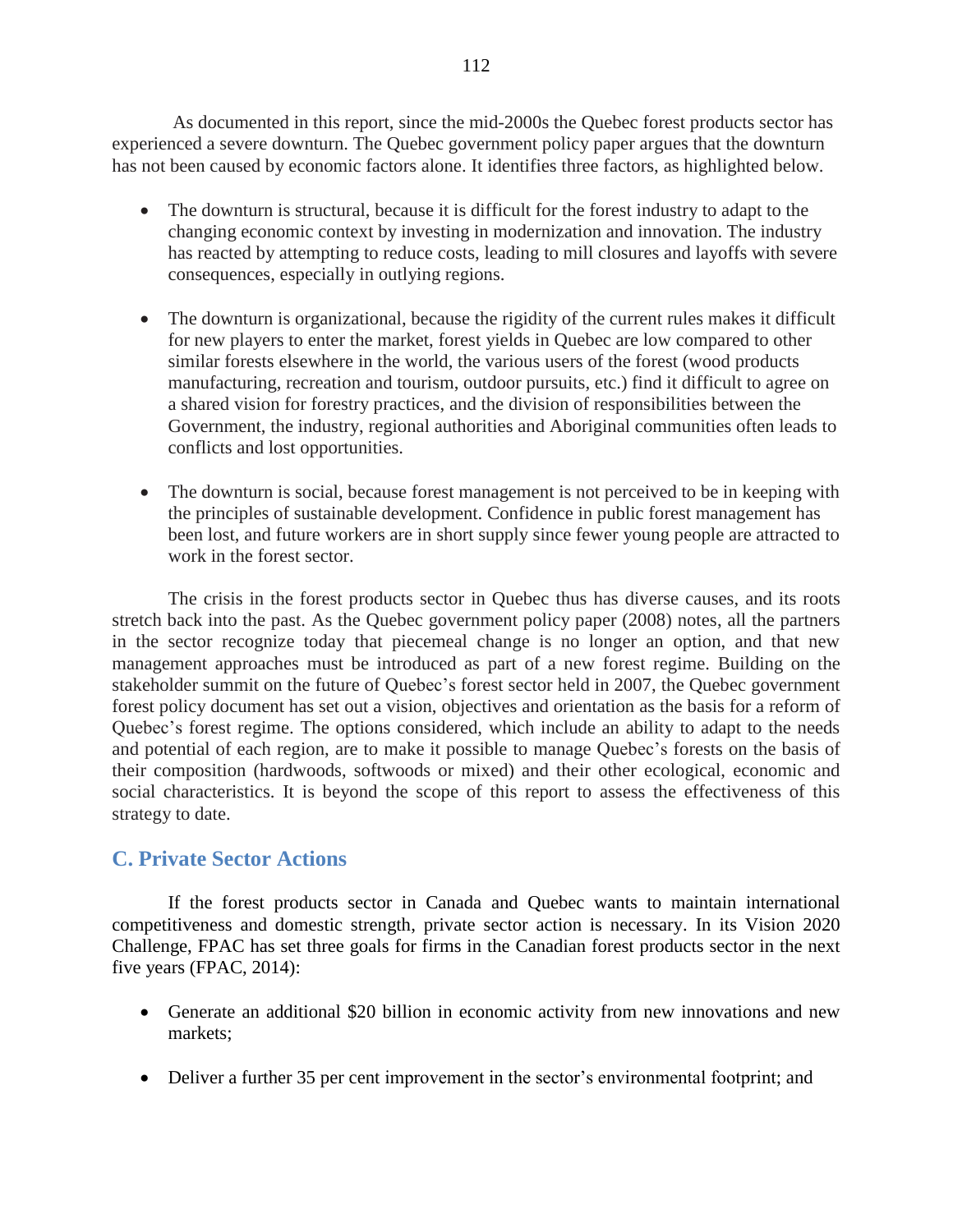• Renew the workforce with at least 60,000 new recruits, including women Aboriginals and new Canadians.

The forest products sector in Quebec will only be able to maintain strength in the Canadian forest products sector and internationally if firms in the forest products sector invest in capital equipment and human capital more heavily than they have been doing in the past ten to fifteen years. Current data suggest that forest products sector firms have been under-investing and that they are using out-of-date equipment. Returning to higher levels of investment is made easier by the recent low levels of marginal effective tax rates and the positive forecasts for demand. During the recent confluence of negative structural and cyclical factors, credit was extremely difficult to come by either from institutional lenders like banks or from private investors. A return to positive growth in the overall economy and a more positive outlook for the forest products sector as a whole will provide a much needed investment boost for the industry.

Furthermore, in order to stay competitive on the international market, the forest products sector in Quebec must rein in unit labour costs. Changes in the unit labour costs of a Canadian industry in international markets are a composite of changes in the exchange rate, changes in compensation per employee and changes in labour productivity. For instance, a slowdown in productivity gains would increase units labour costs over time, and this would gradually gnaw away at the international competitiveness of the forest products sector in Quebec. Fortunately, the forest products sector in Quebec has had such strong productivity gains in recent years that unit labour costs in domestic currency have not been a major concern. As the Canadian dollar depreciates, labour costs expressed in U.S. dollars will decrease, further boosting competitiveness.

In addition to minimizing increases in unit labour costs and investing in additional physical capital, forest products sector firms should continue to cut excess slack where possible.

Occasionally, industries that fall into this type of pattern are referred to as suffering from the lazy manufacturer hypothesis; manufacturing firms do not need to engage in cost minimizing decisions because the exchange rate is favourable enough to offset higher costs. With the confluence of negative factors in the early- to mid-2000s, especially the appreciating Canadian dollar, forest products firms in Quebec shaped up and chopped unnecessary labour.<sup>72</sup> In the short-term, this has caused many an outcry in rural Quebec, where forest products firms operate in "thin labour markets [with] limited employment opportunities in other sectors" (Standing Committee on Agriculture and Forestry, 2009:24).<sup>73</sup> Nevertheless, in the long-run, rural communities will benefit from these policies, since at least part of the forest products sector will still exist, where it may have slowly disappeared had these tough employment decisions not been made.

In summary, at the level of the firm, investing in research and development and physical capital, reining in unit labour costs and removing excess slack are crucial for maintaining a

 $\overline{a}$ 

 $72$  In the late-1990s and early-2000s, the low dollar encouraged the forest products sector's exports without encouraging cost containment strategies.

 $73$  For example, the Senate report states that some 300 communities in Canada are at least 50 per cent dependent on the forestry industry (Standing Committee on Agriculture and Forestry, 2009: 24).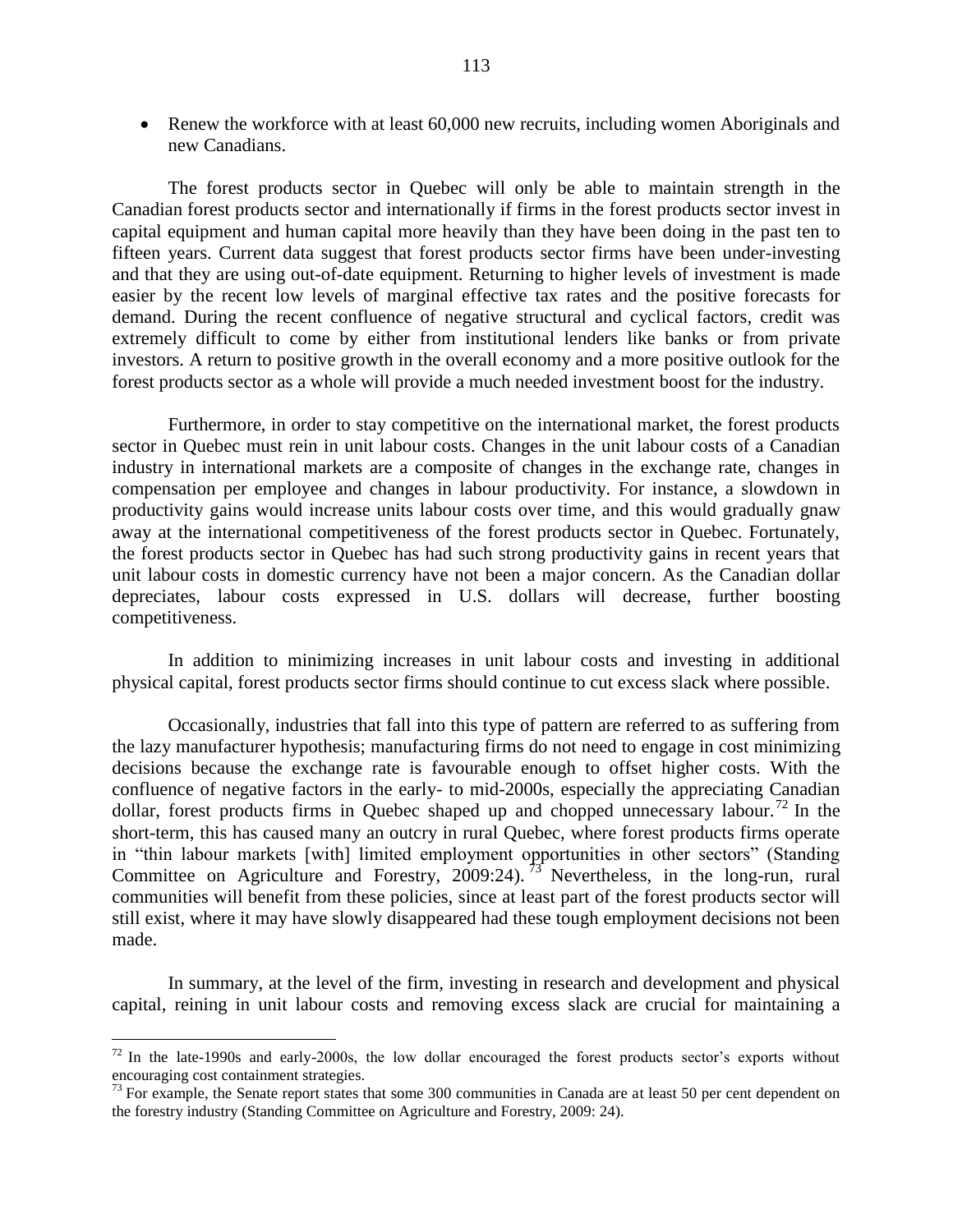sustainable, lean and mean forest products sector in Quebec that can compete both domestically and internationally, especially since "increasing energy costs add to the burden for forest companies struggling with the distance between the timber source and the processing location" (Standing Committee on Agriculture and Forestry, 2009).

### **D. Public Policy**

 $\overline{a}$ 

As previously discussed, policies can have a substantial influence on decisions at the firm level. In Quebec, the public forest products sector is highly regulated. Ensuring that these regulations are providing the right incentives is important to ensuring that the forest products sector in Quebec recovers from the perfect storm and returns to full potential.

In a report by Roberts and Woodbridge (2008), the future opportunities for the forest products industry in New Brunswick are discussed in detail. Many of the opportunities available for New Brunswick are also relevant for Quebec, and hence, this paper deserves serious consideration. First, Roberts and Woodbridge (2008:4) note that "a competitive sawmilling segment should be seen as the cornerstone for a competitive forest products sector." It has been shown that "sawmilling typically provides the highest return-to-log, while generating byproducts, upon which the province's pulp and paper, nonstructural panel and emerging bioenergy segments depend." Hence, public policy should encourage the maintenance of a healthy sawmilling industry, since there are positive externalities for the forest products sector as a whole from such endeavours.

Roberts and Woodbridge (2008) also note that bio-chemicals produced in bio-refineries are just around the corner and that a "bio-refinery can take advantage of the differences in biomass components and intermediates and maximize the value derived from the biomass feedstock by producing multiple products." Essentially, "a bio-refinery is a facility that integrates biomass conversion processes and equipment to produce fuels, power and chemicals from biomass. The bio-refinery concept is analogous to petroleum refineries, which produce multiple fuels and products from crude oil and natural gas. Instead, bio-refineries produce fuels, power and chemicals from biomass. In general, this is in addition to the more traditional forest products." They argue that "ideally, a bio-refinery might well be designed to produce one or several lowvolume, but high-value, products, while generating electricity and processing heat for its own use and perhaps enough for capital costs," while the high-value products ensure economic sustainability, reduce unit costs, and avoid greenhouse gas emissions.<sup>74</sup> Thus, public policies that tap into and encourage these bio-refineries may give the forest products sector in Quebec a boost for both social and economic reasons.

However, it is important to note that there is a delicate balance between using wood to create energy as opposed to products. According to Roberts and Woodbridge (2008:4),

 $74$  They note that three different classes of chemicals can be produced through different conversion processes: organic acids (acetic acid, citric acid, fumaric acid, gluconic acid, itaconic acid, lactic acid, oxalic acid, levulinic acid, etc.); solvents (acetone, ethanol, n-butanol, isoproponal, MTHF, etc.); and others (butanediol, butyl butyrate, acetates, sorbitol, xylose, xylitol, etc.).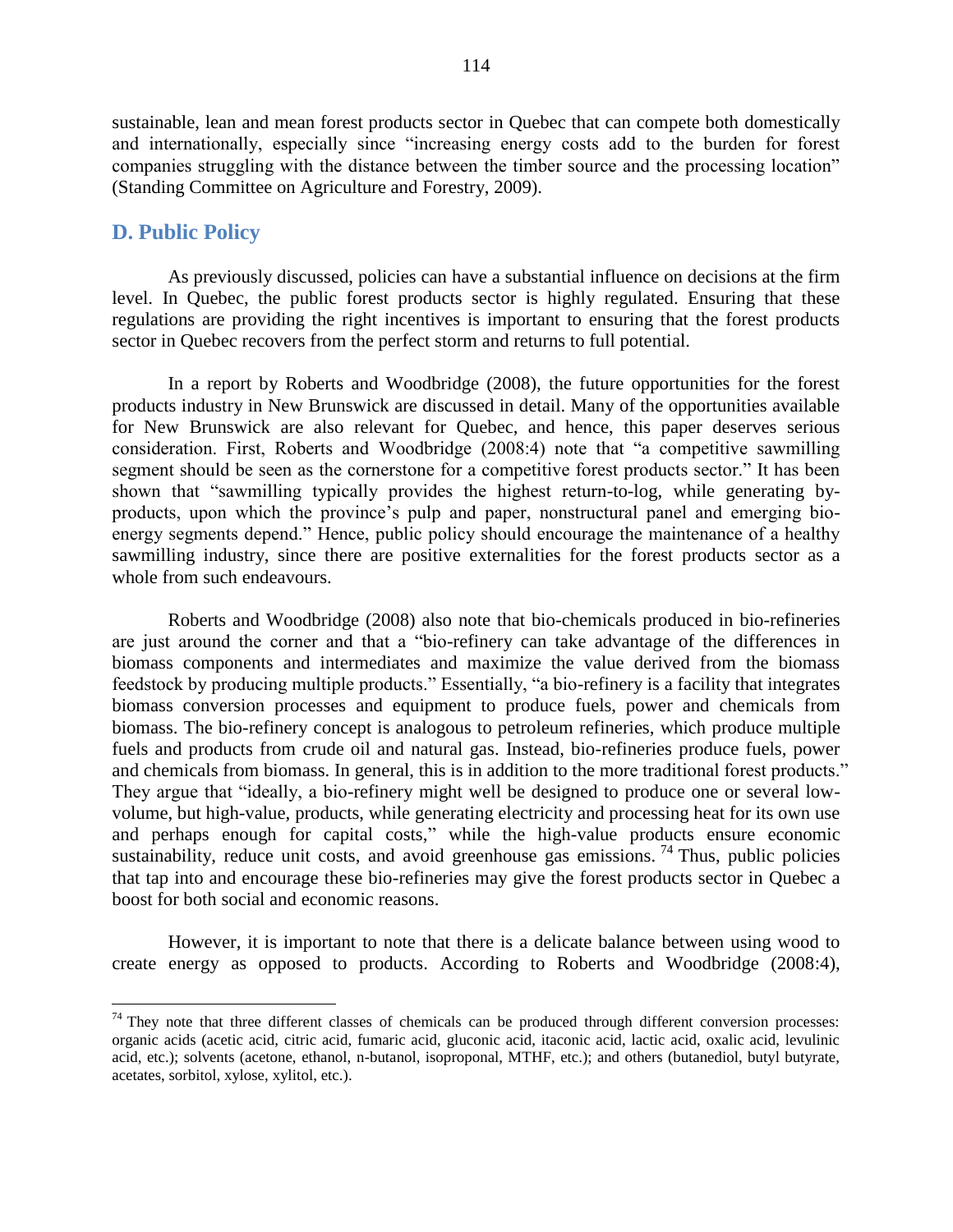"governments should be careful how [they] encourage the bio-energy sector" because European data indicate that "a given volume of wood generates eight times more value-added and thirteen times more employment when used in the production of pulp and paper as opposed to energy." Hence, it is clearly important to stress the use of wood in pulp and paper and avoid encouraging the energy sector's use of wood if the forest products sector is to regain vigour in terms of both GDP and employment, but it may be equally important to encourage investment in bio-refineries as a way to diversify the production of forest products in Canada and boost demand for Canadian forest products.

In addition to all of the potential areas of public policy in the forest products sector discussed above, along with their caveats, it is important that the government encourage individuals to enter the trades and work for the forest products sector. This might be substantially more challenging than encouraging firms to invest and innovate. However, all three of these areas (human capital, physical capital and innovation) are important areas that the governments in Quebec and Canada need to properly incentivize if they want to ensure that the forest products sectors in Quebec and Canada remain healthy and competitive internationally.

An additional area of concern, as mentioned by FPAC (2005), is the *Competition Act*. 75 In the current international market, where increasingly low-cost rivals are becoming more prominent, it may be important to revise the application of the competition act. It may be in the interest of the province of Quebec and the government of Canada to allow larger firms in the forest products sector, especially given the potential for a lumber supercycle as China continues to industrialize, U.S. housing starts take off and India becomes a larger importer.

In summation, the Quebec Forest Industry Council (2010) summarizes the future of the forest products sector in Quebec quite succinctly. In the markets, wood products are distinctly tied to construction in the United States. Hence, as housing starts begin to trend upwards so will demand for Canadian wood products. However, there are other factors in wood product markets that need to be considered before believing that the success of wood products is secure when the United States is demonstrating strong growth. In particular, even though larger housing units (like six-storey apartments) are being constructed in wood in Canada, this trend has yet to take off in many other countries, where other products like steel and concrete are preferred. Moreover, firms in the southern United States are becoming fierce competitors on the international market.

In the paper and pulp market, the Quebec Forest Industry Council (2010) projects that newsprint production will continue to trend downwards as consumers shift to electronics and producers in emerging markets begin to compete. As this continues to unfold, plant closures in Quebec will continue to debilitate rural communities.

Similarly to the Standing Committee on Agriculture and Forestry (2009), the Quebec Forest Industry Council (2010) believes that bio-products and bio-energy will certainly provide new avenues of growth for the sector, but that these areas cannot be seen as a panacea. In particular, these new avenues may provide short-term sustenance for the industry, but they will

 $\overline{a}$ 

 $75$  This relates back to the economies of scale section discussed earlier.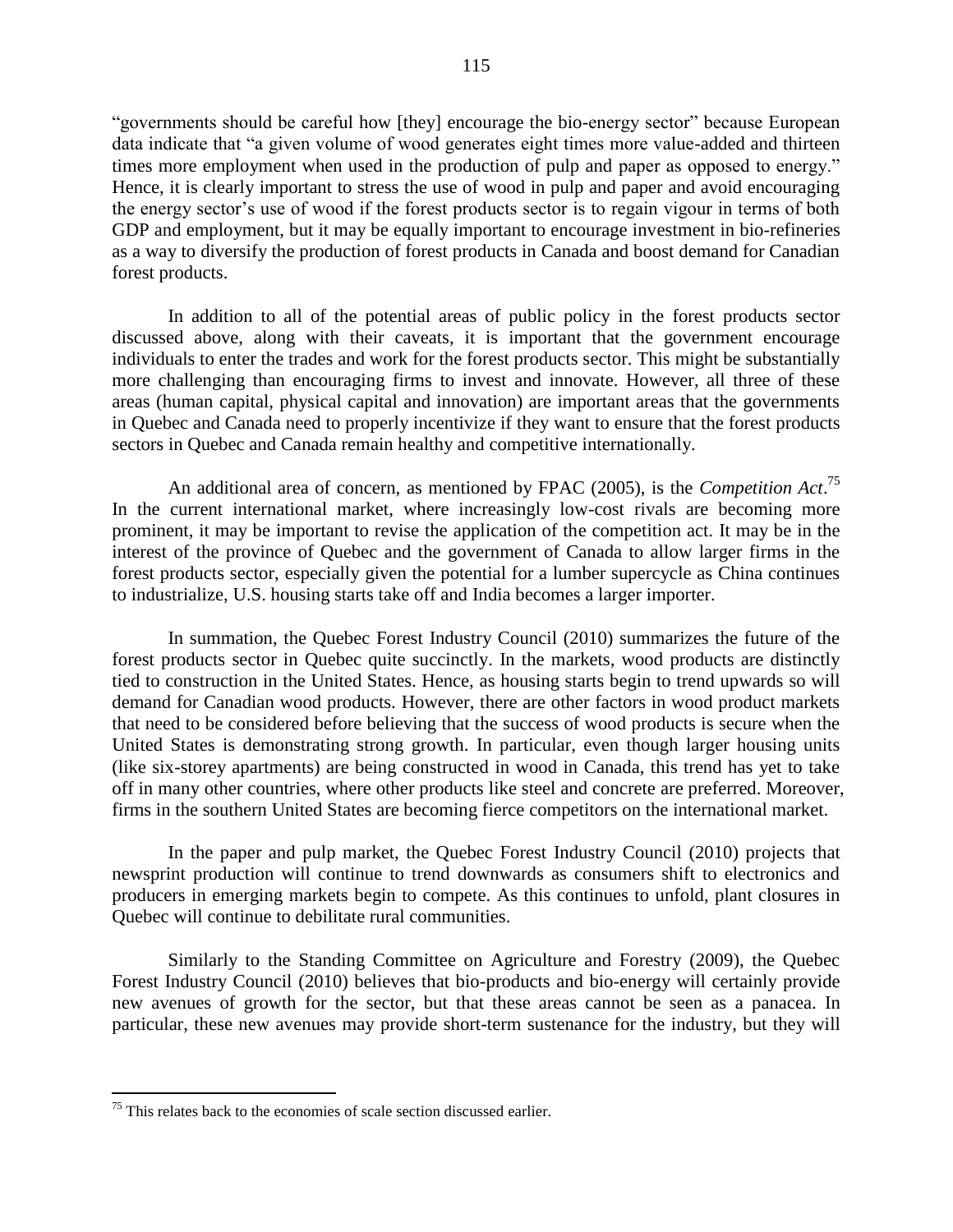not help encourage the structural changes that the industry needs if it wants to survive in the long term.<sup>76</sup>

Finally, the Quebec Forest Industry Council (2010) notes that many lenders and donors consider the risks associated with the forest sector to be extremely high, which intensifies the difficulty of accessing capital and thereby encouraging innovative growth. Hence, public policy might consider breaking down the barrier between the forest products sector and the supply of capital in order to generate much needed inflows of investment. However, the risk associated with the forest products sector reflects market assessments of the viability of the forest products sector in the future. Propping up the forest products sector could lead to worse outcomes in the future in terms of plant closures and unemployment on a grand scale. Thus, a delicate balance should be found between market mechanisms and public policy.

### **VI. Data Issues**

 $\overline{a}$ 

This report relies extensively on Statistics Canada data. A number of concerns with data availability and reliability were encountered in producing this report. These issues are discussed below because the analysis provided in this report is contingent on the quality of the data made public by Statistics Canada.

One major concern is the lack of availability of certain data series, which derives from two main sources: confidentiality restraints mean that statistics occasionally remain unpublished; and low interest or lack of funding implies that Statistics Canada does not produce or release data.

The first major factor responsible for the lack of data availability is confidentiality restrictions. The *Statistics Act* in Canada has prevented Statistics Canada from releasing a large number of estimates. In addition, the application of the *Statistics Act* to data appears to have become even more stringent in recent years. Some time series provide estimates only until the mid-2000s, after which confidentiality restraints apply and data are not available. Concerns deriving from privacy are not applicable at the aggregate level because of the large sample size, but they are especially problematic at the provincial and industry level. Since this report deals with three-digit NAICS industries at the provincial level, there were a number of instances where data were suppressed. The most glaring case was investment and depreciation, where a number of three-digit NAICS industries were suppressed. In terms of the Quebec forest products sector, paper manufacturing and forestry and logging were suppressed.

The second reason for limited data is Statistics Canada's decision not to release available data, either because of perceived low interest on the part of users or lack of resources to produce the estimates on the part of the agency. In particular, Statistics Canada does not always publicly publish data on CANSIM at the provincial level concerning variables of interest. The most important examples are profits by three-digit NAICS industry by province and labour productivity by three-digit NAICS industry by province.<sup>77</sup>

 $76$  Given currently low oil prices, this venture has become even less attractive.

 $77$  Labour productivity estimates can be constructed manually using hours worked and real GDP estimates, which are available at the three-digit NAICS level by province, but at the two-digit NAICS level, these estimates are freely available and ready-made for provinces.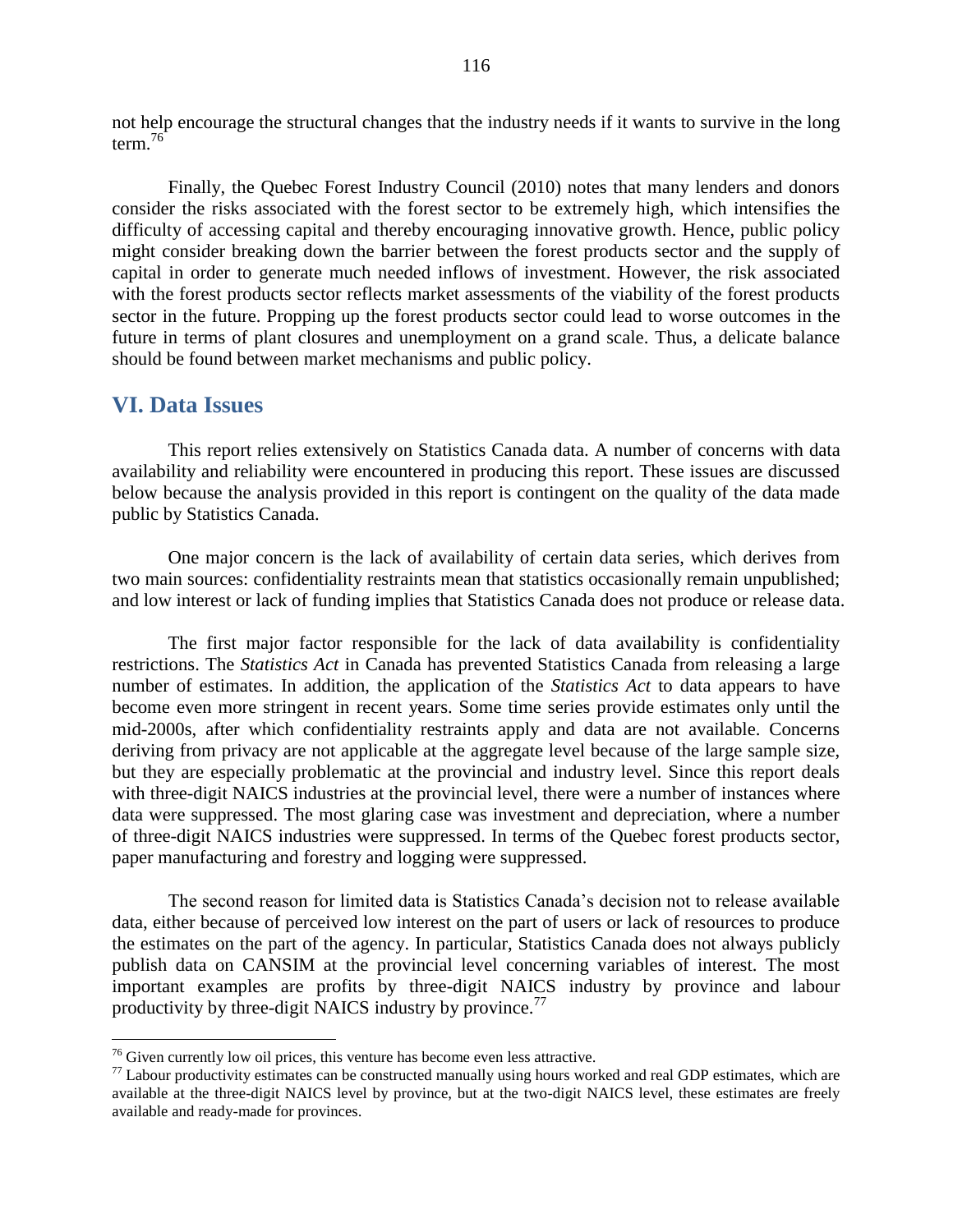Another major concern is data reliability, which is driven by inconsistency, revisions, and small sample sizes. In particular, the termination of useful time series and lack of explicit linkages between the terminated series and the replacement series can cause severe reliability concerns. In this report, an example is the estimates on the number of establishments. This time series was terminated in 2010, but the table to which it belongs continues to be updated. The reason for this termination is unclear. The number of establishments is now made available in another time series, but this time series is not directly comparable with the previous time series, which limits analysis of long-term trends. In many cases, the replacement of a time series is necessary, to reflect new methodological or definitional information. However, Statistics Canada makes little effort to ensure comparability across these different time series. In cases where time series are not comparable, Statistics Canada should attempt to make data available for as many years in the past as possible, or provide direction to researchers on how to make the linkages between time series to allow for analysis over time.

Revisions are also an important source of data reliability issues. Statistics Canada often revises data, which is important, since the revised estimates will reflect the most up-to-date information and provide the most accurate statistical picture. Unfortunately, these revised estimates can often change findings quite dramatically.<sup>78</sup> Hence, it is important to be aware of the possibility of revision and to ensure that new estimates have not been made publicly available when reviewing an analysis.

Finally, data reliability is limited by the quality of estimates, which is heavily influenced by sample size. This issue rests mainly with the Labour Force Survey (LFS) in terms of this report.<sup>79</sup> The LFS survey provides the most up-to-date information on Canada's labour market, but unfortunately, the data that are made available are not always reliable at the detailed industry level because of small sample size.

In sum, Statistics Canada's data are vital: economic analysis would not be possible without the information that is provided by the institution. However, there are certain concerns that arise when researching any topic and these concerns should be addressed or at least acknowledged.

### **VII. Future Research**

 $\overline{a}$ 

During this report's writing and editorial process, a number of future research topics were identified. Some of these research topics relate directly to this particular study, while other research topics branch off in a variety of interesting directions.

 $78$  An important example of the effect of revision to estimates relates to labour productivity growth in the Canadian forest products sector. Between 2000 and 2012, the CSLS reported that Canada's forest products sector saw labour productivity growth of 2.5 per cent (De Avillez, 2014). By adding an additional year and incorporating the revised data, this figure jumped to 3.0 per cent for the period between 2000 and 2013. The additional year alone cannot explain this jump.

 $79$  Note that the Labour Force Survey is not directly used for any analysis within the report, but estimates are provided in the dataset.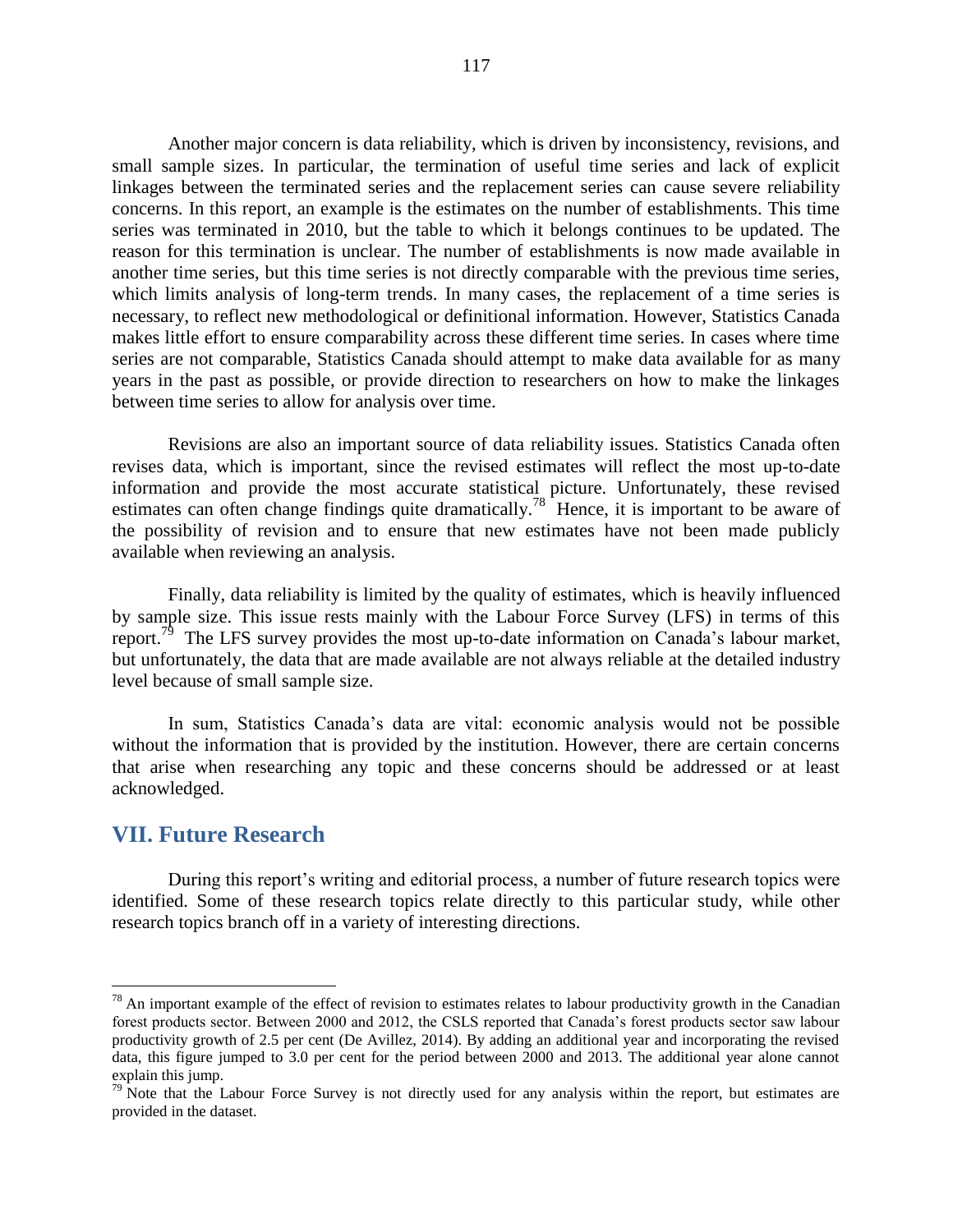There are many future research possibilities relating to productivity in the forest products sector in Canada. First, this report could itself be updated to reflect new data for 2014 and any potential revisions to data by Statistics Canada. These updates could also be reflected at the national level (De Avillez, 2014) and at the provincial level for this report on Quebec and the report on Ontario (Capeluck and Thomas, 2015). Moreover, if and when data can be obtained for profits by three-digit NAICS industry at the provincial level, this information could be appropriately integrated into the section discussing productivity drivers.

Second, an analysis of productivity trends in the forest products sector could also be undertaken for British Columbia and other Canadian provinces. In addition to updating data and expanding the study to other provinces, a third future area of research would be the production of a number of comparative reports which examine differences between provinces in productivity trends and productivity drivers. An obvious example is a report that explains the very different labour productivity growth between the Quebec and Ontario forest products sectors since 2000.

In addition to the topics outlined above, there are some related issues that could be addressed in future reports. For example, there appears to be a compositional effect on productivity both within industry groups and at the level of the forest products sector as a whole. Investigating the importance of these composition effects on productivity may help identify more precisely where productivity gains are coming from and where productivity growth has been lagging.

There are also a number of additional topics whose explanation could shed light on productivity in the forest products sector in Quebec:

- It would be informative to investigate how patterns in firm data, provided by Statistics Canada, could be integrated into the analysis to shed more light into the drivers behind productivity and the responses made at the firm level.
- Insight could be gleaned from integrating information relating to the behaviour of the biggest players in the forest products sector (e.g. Resolute, Cascades, Tembac and Kruger) with the productivity patterns exhibited by Statistics Canada data. Information concerning market shares and layoffs by firm, as well as location, costs and profitability would need to be obtained.
- Examining how the relationship between logging and fibre use has been affected by the use of recycled fibre and to what degree productivity has been impacted by this shift would provide insight into future changes as people shift to more recycled products and continue to recycle at an increasing rate.
- Unpacking the impact of recycling on the location of mills and the subsequent effect of plant location on productivity.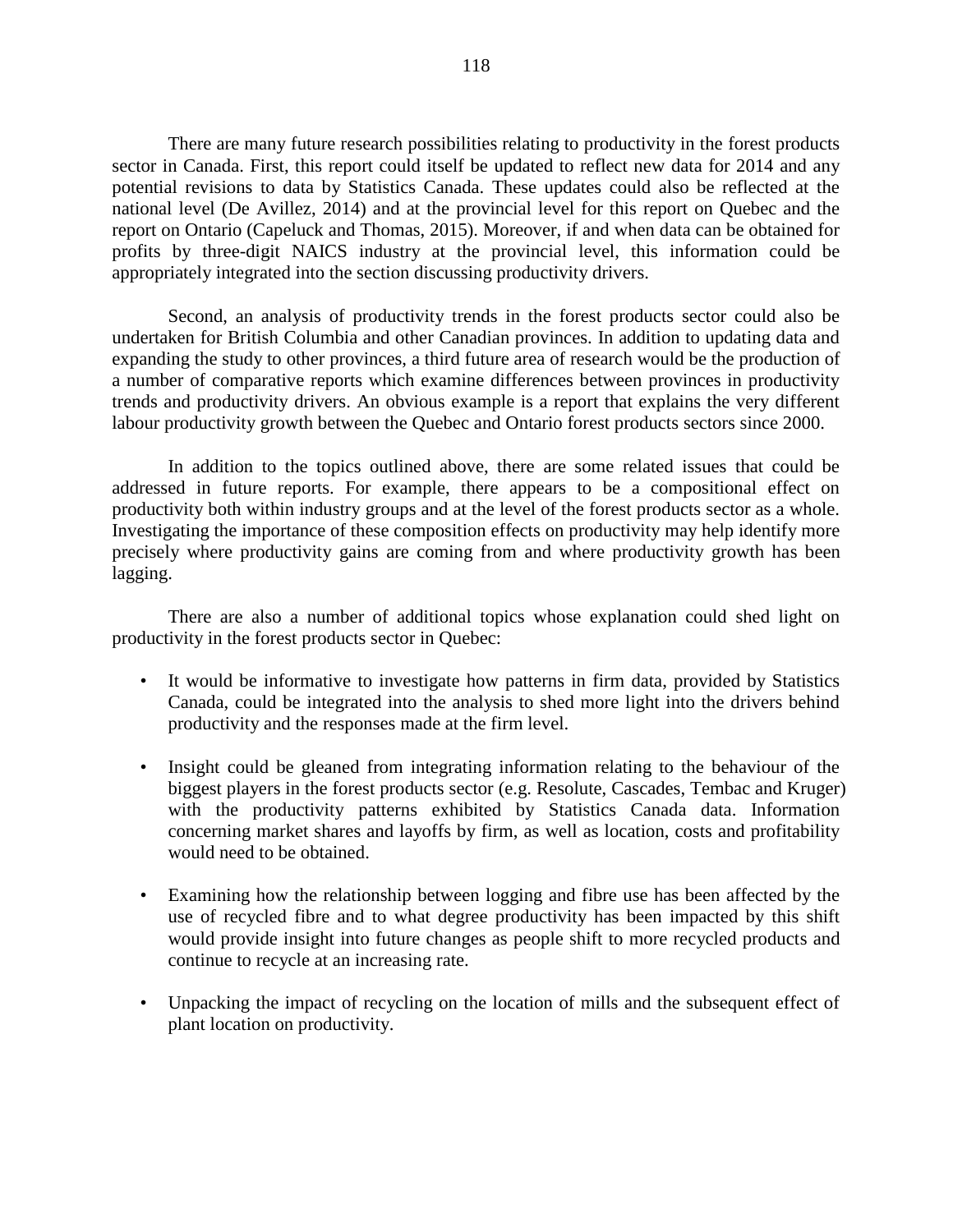#### **Conclusion**

Output per hour in the forest products sector in Quebec advanced at a very robust 3.7 per cent average annual rate in Quebec from 2000 to 2013. This rate was more than four times faster than that experienced in the Quebec business sector (0.8 per cent per year) and was the second fastest labour productivity growth rate among the twenty two-digit NAICS industries in Quebec. It was also the fastest rate of advance for the forest products sector among the four most important forest products producing provinces (i.e. British Columbia, Alberta, Ontario, and Quebec). Quebec also enjoyed the fastest provincial growth rates in each of the three industries of the forest products sector for which data are available, with output per hour advancing at 6.7 per cent per year in forestry and logging between 2000 and 2013, 4.8 per cent per year in wood (tied with British Columbia), and 1.8 per cent per year in paper. Overall an impressive performance.

Quebec's forest products sector productivity performance was particularly strong during the recent 2010-2013 period when output per hour advanced at a 6.0 per cent average annual rate. Productivity growth is often rapid in recoveries, but this does not explain productivity acceleration after 2010 as forest products output was basically unchanged between 2010 and 2013 (-0.1 per cent per year). Rather it was hours worked that plummeted (-5.8 per cent per year). The Quebec forest products sector was able to produce the same level of output in 2013 as in 2010 with around 16 per cent less labour input.

The main drivers of productivity advance are capital deepening (increased capital per worker), a more skilled labour force, and technological change. However, none of these factors can explain the post-2010 acceleration in labour productivity in Quebec's forest products sector or the overall robust performance since 2000. Rather it is has been the deep crisis in the sector that changed behavior and led to massive restructuring. This unfortunately involved large layoffs of forest products workers (employment in 2013 was down 32 per cent from 2000 levels), with the human costs such developments entail. However, without such changes, even more jobs would likely have been lost in the long run as many firms would not have survived. The very painful restructuring has laid the basis for a much more competitive Quebec forest products sector going forward.

Essentially, in a declining context, the forest products sector in Quebec was able to generate strong productivity growth, much higher than that of the business sector. There is concern that the gains in productivity have been made in an unsustainable fashion (hours worked falling faster than output). If this is true, as the forest products sector goes forward into a more positive growth environment, it is unlikely that the current pace of productivity advance based on falling labour input can be maintained long-term.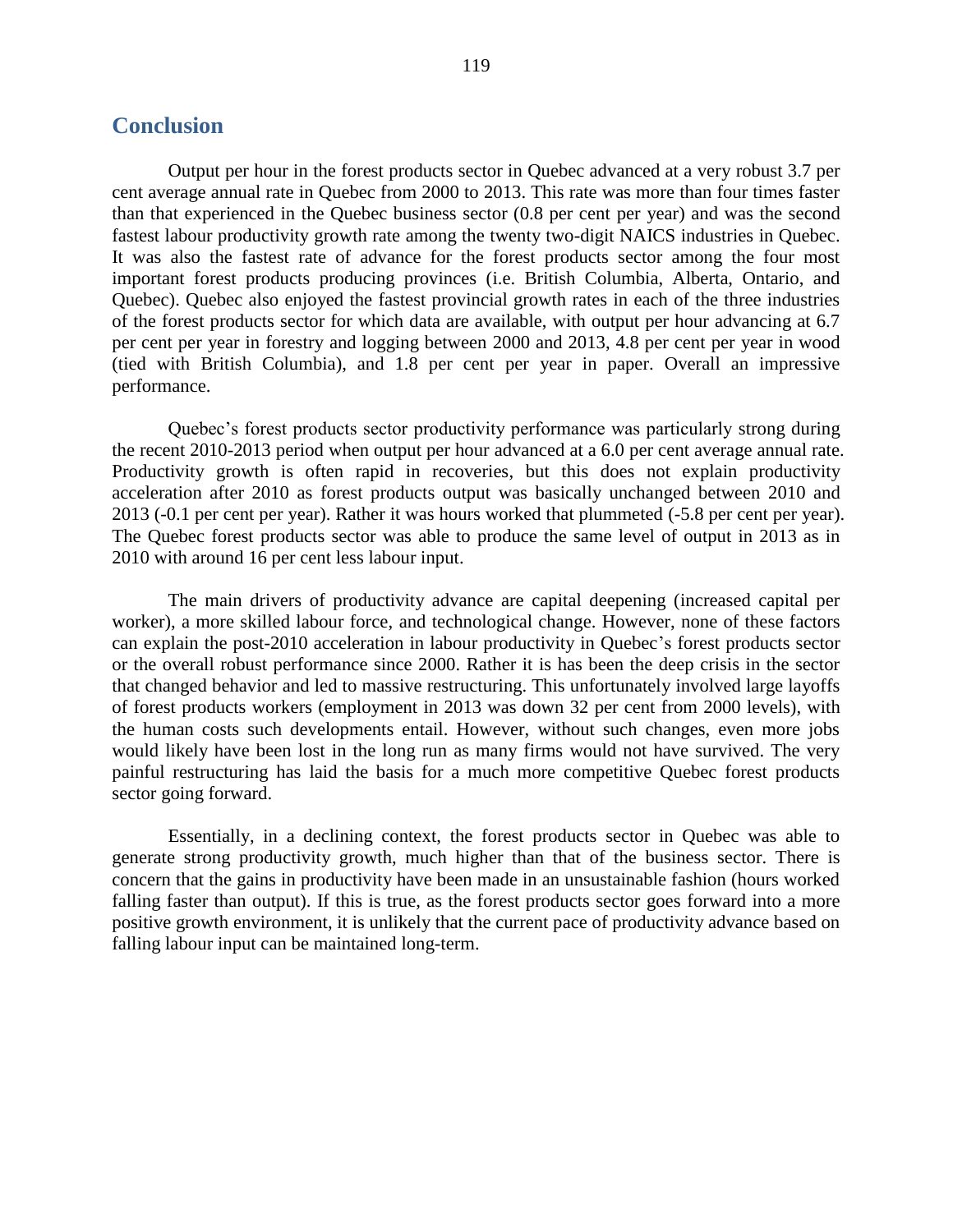#### **Table 31: Summary of Drivers, Impact and Reasoning**

| Driver                                      | Impact on<br>Productivity | Reasoning                                                                                                                                                                                                                                                                                                                  |
|---------------------------------------------|---------------------------|----------------------------------------------------------------------------------------------------------------------------------------------------------------------------------------------------------------------------------------------------------------------------------------------------------------------------|
| Human capital                               | Negligible                | The contribution of changes in labour composition to labour<br>productivity growth is small at the national level. Hence,<br>productivity increased due to human capital, but only<br>marginally. It is unlikely that the story is different at the<br>provincial level.                                                   |
| Innovation                                  | Unlikely                  | Research and development expenditures and investment figures<br>are decreasing, which suggests that productivity should have<br>remained constant or decreased.                                                                                                                                                            |
| Profits                                     | Plausible                 | The composition effect, the survival effect and the investment<br>effect can be used to explain productivity trends for the forest<br>products sector as a whole and for most of the subsectors.                                                                                                                           |
| Industrial and<br>intersectoral<br>shifts   | Negligible                | Industrial and intersectoral shifts explain only a small portion of<br>productivity growth at the national level, so it is unlikely that<br>they would explain a large portion at the provincial level.                                                                                                                    |
| Quality and size<br>of natural<br>resources | Unlikely                  | There has been no change or a reduction in the quality and size<br>of the natural resources available. Hence, there should have<br>been no change or a reduction in productivity, all else constant.                                                                                                                       |
| Macroeconomic<br>environment                | Plausible                 | Exports, influenced by exchange rates, unit labour costs, income<br>and structural preferences, explain a decline in demand, which<br>drove employers to reduce employment. Employment fell faster<br>than output, thus increasing productivity.                                                                           |
| Microeconomic<br>environment                | Unlikely                  | Taxation encouraged investment, but no investment was made.<br>Regulation may have impacted productivity in the past, but it is<br>unlikely that it has impacted current productivity trends.<br>Theories of productivity related to economies of scale suggest<br>that productivity should have decreased, not increased. |

Source: CSLS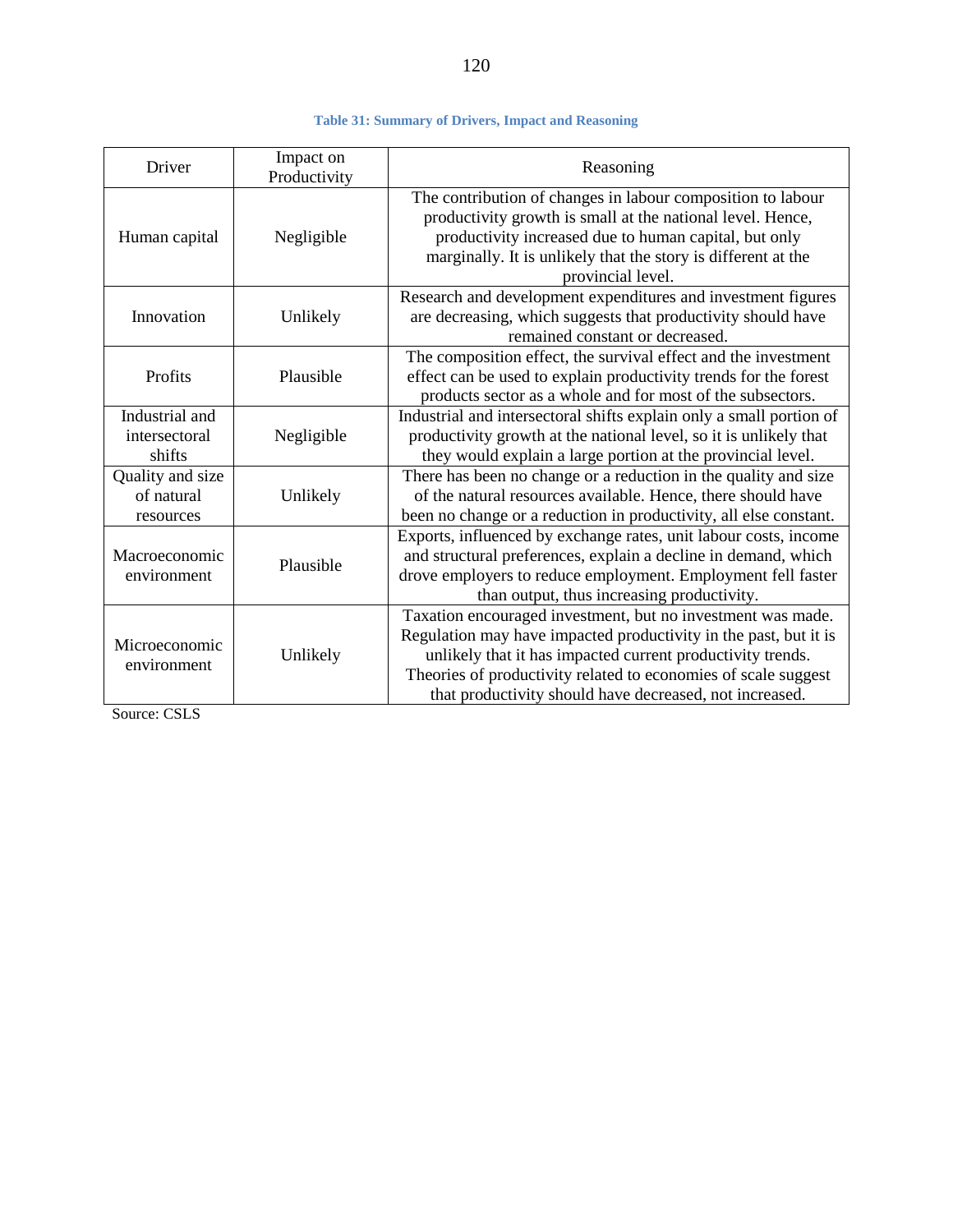#### **Quebec's Forest Products Sector Going Forward**

Clearly, a perfect storm hit the forest products sector in Canada and Quebec in the mid-2000s: an appreciating exchange rate, high energy prices, the U.S. housing bust, and the financial crisis of 2009.<sup>80</sup> Paired with these macroeconomic trends is the structural shift toward electronic media away from paper products. All of these factors lead the forest products sector as a whole to be a subperformer. Since gross investment was not strong enough to offset depreciation, the average equipment age has deteriorated and the forest products sector in Quebec is using outdated equipment. The lack of investment in machinery and equipment reflects in part low profitability.

Fortunately, market conditions have improved and the fall in industry production has bottomed out. Firms are more profitable with cleaner balance sheets and stock markets have rewarded companies for improving prospects. Wood prices are even on the rise early in the cycle, which is promising. The industry could be on the verge of facing three winning conditions for a possible lumber supercycle, creating the background for a renaissance of Quebec's forest products sector:

- China industrializes quickly and uses more wood in construction;
- U.S. housing begins to boom again; and
- Wood prices begin rising.

 $\overline{a}$ 

These three conditions imply a return to significant profitability for the industry that will enable it to further pursue the transformation it needs to undertake to resume its growth and gain back the market share it lost over the last decade.

To maintain competitiveness, the industry must begin by investing in state-of-the-art equipment to improve productivity even further and in a more sustainable fashion. If the forest products sector in Quebec revitalizes its capital stock, it will be able to continue to operate in a market with low cost competitors. Furthermore, the industry needs to articulate clearly to government where policy changes are needed. The forest products sector should also understand precisely which niche each country or province fits into the international market to ensure that business plans are accordingly developed, especially since new competition has entered the international market in recent years and will likely continue to present itself in the future. Successfully entering new markets, like India, will also help diversify Quebec's forest products sector. Finally, and likely most importantly, the forest products sector in Quebec (and Canada as a whole) should leverage the development of new products, especially those surrounding wood pulp, like cosmetics, adult diapers and textiles.

Importantly, the Bank of Canada (2014:25) has noted that in manufacturing industries output can be expected to grow, but that it is unlikely that output will quickly reach previous levels

 $80$  In comparison to other provinces, energy prices in Quebec were actually quite reasonable and may have been contributing to the state of affairs in the forest products sector.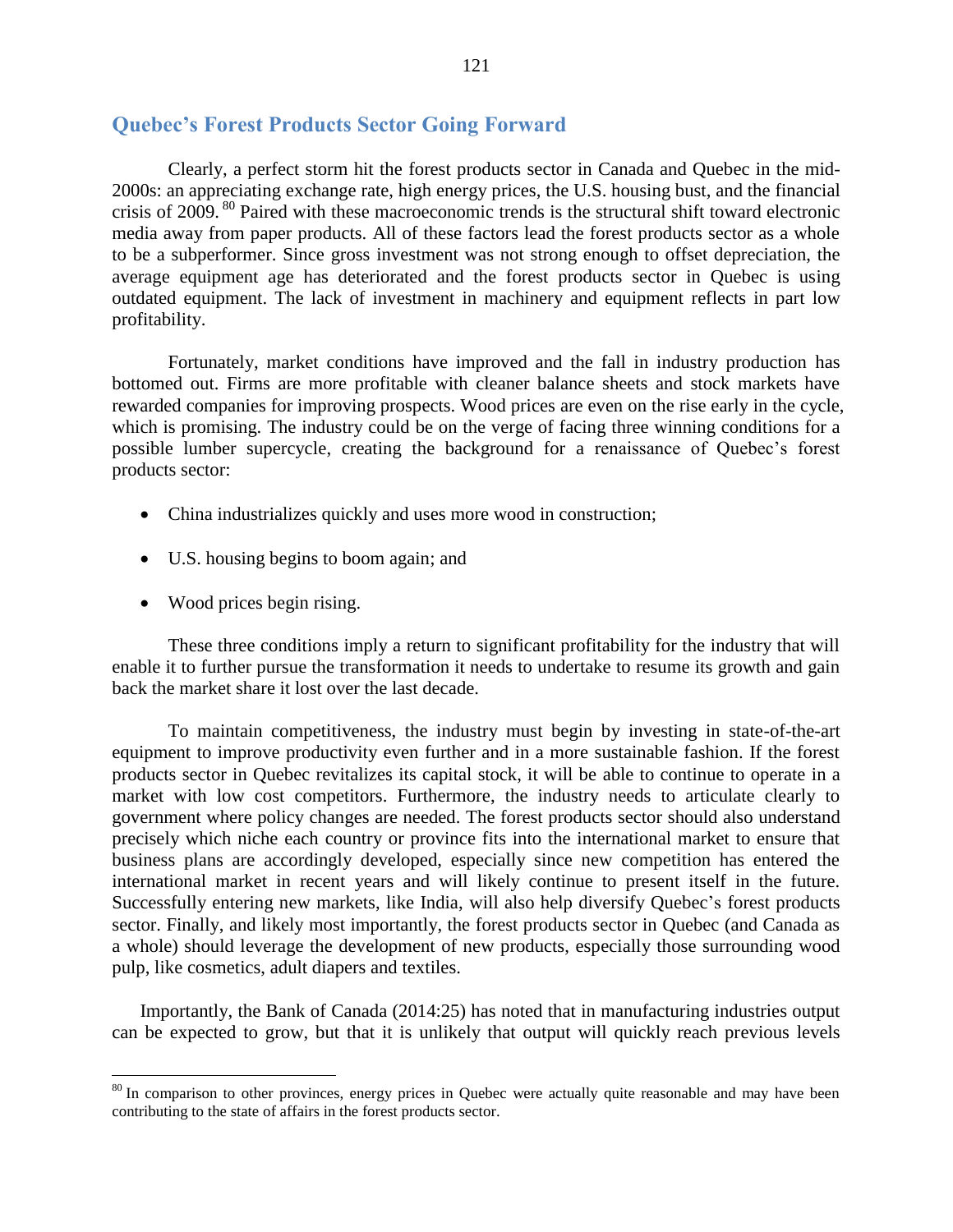because of reduced capacity. This inability to regain previous output levels stems from underinvestment in plant and equipment in Canada, often because firms decided to invest in more favourable locations abroad. This is particularly true in the forest products sector, resulting in a number of operations becoming obsolete because of insufficient investment.

In summary, the industry has demonstrated high productivity growth, and in recent years it has undergone a significant transformation. Excess slack has been shed, leaving behind an industry that is leaner and smaller than in the past. <sup>81</sup> Furthermore, the industry is starting to become more profitable. It remains to be seen whether the forest products sector in Quebec can remain competitive by using the renewed profitability and enhanced productivity to deploy a smart business strategy for the future.

The sector will likely never return to what it used to be, but the forest products sector in Quebec will also not disappear. Instead of representing approximately 4 per cent of nominal output, like it did in 1997, the industry will represent closer to 1-2 per cent. Despite the smaller size, the forest products sector in Quebec will continue to have the potential to serve as a crucial component to the overall economic fabric of the province (and the country as a whole), providing highly paid employment in many rural regions. Indeed, the forest products sector will continue to be a significant part of the Canadian and Quebec economy; it will just not be as important as it used to be. $82$ 

Hence, going forward, strong, sustainable labour productivity growth will be essential for the health of the Quebec forest products sector.

 $\overline{a}$ 

 $81$  It is important to recognize the human costs of layoffs, particularly when there are thin labour markets and no other employment opportunities. This is particularly a problem in Northern Ontario, not so much in Quebec, where many forest products sector firms are in Southern Quebec with other employment opportunities nearby. Fortunately, the unemployment rate has remained relatively low despite falling employment levels in the forest products sector.

<sup>&</sup>lt;sup>82</sup> The forest products sector is important in that exported materials bring income into the country and generate crucial tax revenues.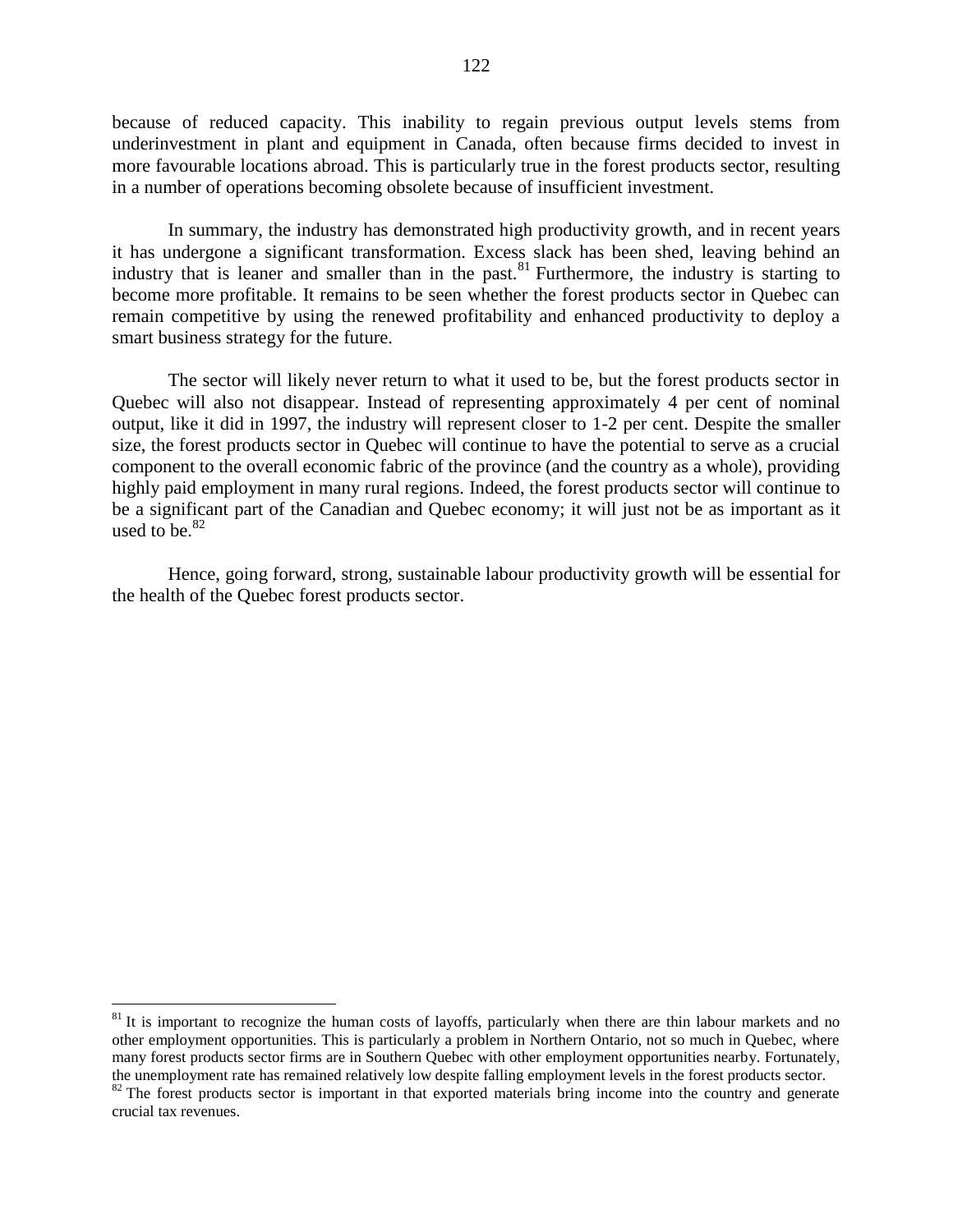## **Bibliography**

Bank of Canada. (2014). *Monetary Policy Report: October 2014.* Ottawa: Bank of Canada.

- Bullock, R. C. (2010). A Critical Frame Analysis of Northern Ontario's 'Forestry Crisis'.
- Bullock, R. (2013). Mill Town Identity Crisis: Reframing the Culture of Forest Resource Dependence in Single-Industry Towns. In J. Parkins, & M. Reeds, *Social Transformation in Rural Canada: Community, Cultures and Collective Action.* Vancouver: UBC Press.
- Bullock, R., & Hanna, K. (2012). *Community Forestry: Local Values, Conflict and Forest Governance.* Cambridge, U.K.: Cambridge University Press.
- Bullock, R., Armitage, D., & Mitchell, B. (2012). *Shadow Networks, Social Learning, and Collaborating through Crisis: Building Resilient Forest-based Communities in Northern Ontario, Canada".*
- Bureau of Economic Analysis. (2014, December 30). *U.S. Economy at a Glance: Perspective from the BEA Accounts*. Retrieved from U.S. Department of Commerce: Bureau of Economic Analysis: http://www.bea.gov/newsreleases/glance.htm
- Butler, Cheetham, J., & Power, M. (2007). *A Solutions Agrenda for Northern Ontario's Forest Sector.* CEP/USW Taskforce on Resource Dependent Communities.
- Canadian Council of Forest Ministers. (2008). *A Vision for Canada's Forests: 2008 and Beyond.*
- Capeluck, E. & Thomas, J. (2015). *A Detailed Analysis of Productivity Trends in the Forestry Products Sector in Ontario, 2000-2013: Sunset Industry or Industry in Transition?* CSLS Research Report, forthcoming.
- CBC News. (2014, January 30). Ontario forest industry group predicts rebound in 2014. *CBC News* .
- Centre for the Study of Living Standards. (2003b). *An Analysis of Productivity Trends in the Forest Products Sector in Canada.* Centre for the Study of Living Standards.
- Centre for the Study of Living Standards. (2015). *Ontario's Productivity Performance, 2000- 2012: A Detailed Analysis*. CSLS Research Report 2015-04.
- Centre for the Study of Living Standards. (2003a). *Productivity in the Forest Products Sector: A Review of Literature.* Ottawa: Centre for the Study of Living Standards.
- Centre for the Study of Living Standards. (2003c). *Productivity Trends in Natural Resources Industries in Canada.* Ottawa: Centre for the Study of Living Standards.
- Chiasson, G., & Leclerc, E. (2013). *La gouvernance locale des forets publiques quebecoises: Une avenue de developpement des regions peripheriques.* Quebec: Presses de L'Universite du Quebec.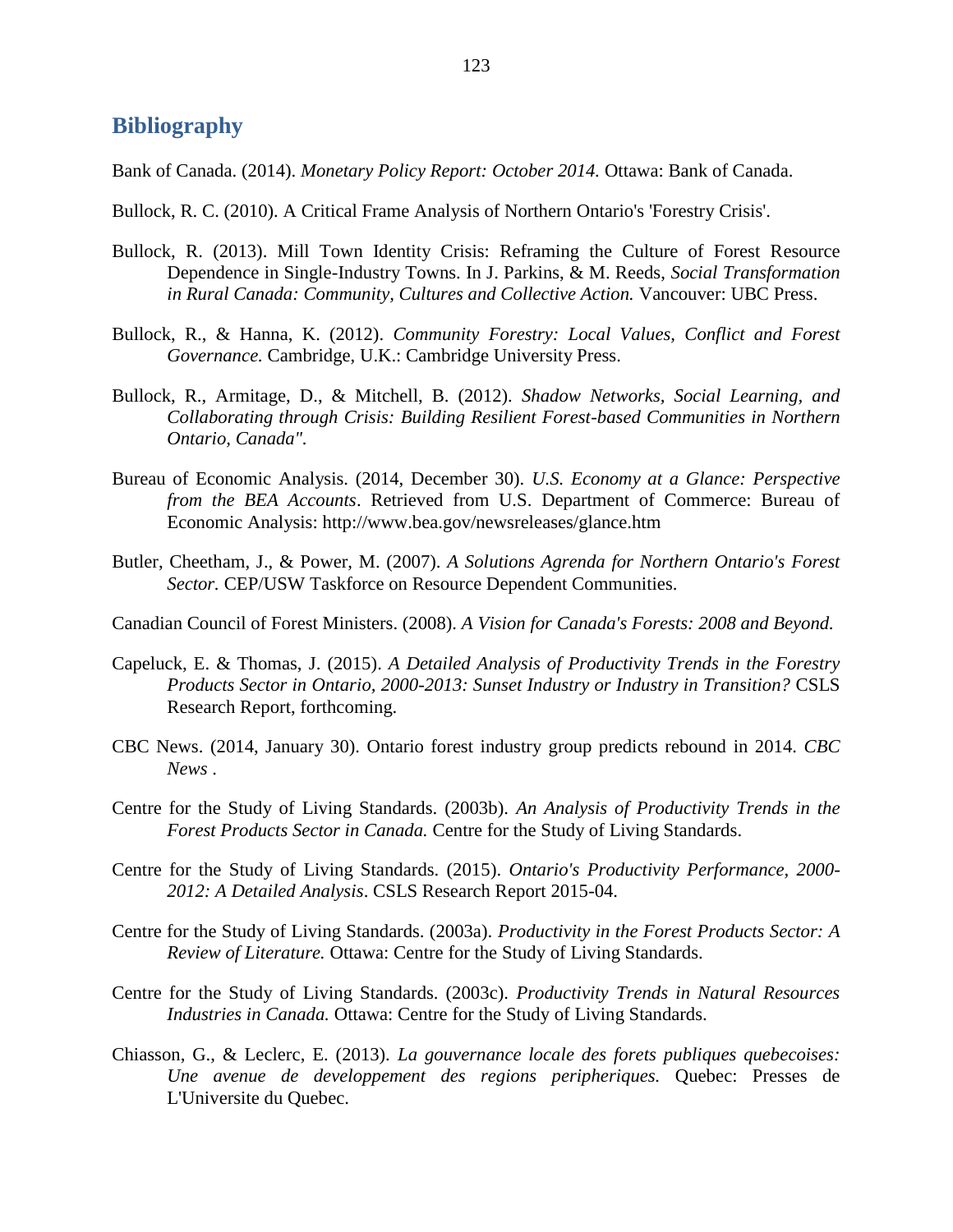- CIBC World Markets: Equity Research Industry Update. (2005). *Ontario Government's Package for the Forest Products Industry.* CIBC.
- Comission d'etude sur la gestion de la foret publique quebecoise (Commission Coulombe). (2004). *Resume du rapport final, December.*
- Couture, L., & Macdonald, R. (2013, July 10). *The Great U.S. Recession and Canadian Forest Products*. Retrieved from Statistics Canada: http://www.statcan.gc.ca/pub/11-626-x/11- 626-x2013028-eng.htm
- De Avillez, R. (2014). *A Detailed Analysis of Productivity Trends in the Canadian Forest Products Sector.* Ottawa: Centre for the Study of Living Standards.
- De Avillez, R. (2014a). An Analysis of Productivity Trends in the Canadian Forest Products Sector, 2000-2012. *International Productivity Monitor , 27*, 79-100.
- Energy Evolution. (2005, August 29). Ontario's Forestry Sector Felled by Energy Costs, Inefficiency. *Air Water Land: Energy's New Environment* .
- Finlayson, J. & Peacock, K. (2015). Forest Sector Remains a Vital Economic Engine for BC. Business Council of British Columbia. *Policy Perspectives, 22*(1), 1-8, February.
- Forest Products Association of Canada. (2005). *Competition and Consolidation in Canada's Forest Products Sector.* Forest Products Association of Canada.
- Forest Products Association of Canada. (2011). *The Next Generation of Canada's Forest Products Industry: Sustainability Report 2011.* Forest Products Association of Canada.
- Forest Products Association of Canada. (2014). Vision 2020 Report Card: 2010 to 2012.
- Forest Products Industry Competitiveness Task Force. (2007). *Industry at a Crossroads: Choosing the Path to Renewal.* Forest Products Association of Canada.
- Goldstein, B. E. (2012). *Collaborative Resilience: Moving Through Crisis to Opportunity.* MIT Press.
- Haley, D., & Nelson, H. (2007). Has the time come to rethink Canada's Crown forest trnure system? *Forestry Chronicle , 83* (5), 630-641.
- Hasselback, D. (2014, October 31). The granddaddy of all Canadian-U.S. trade disputes is about to rear its ugly head again. *Financial Post* .
- Hayter, R. (2000). *Flexible Crossroads: The Restructuring of British Columbia's Forest Economy.* Vancouver: UBC Press.
- Ignjatovic, D. (2014). *Commodity Price Report: Searching for a Bottom.* TD Economics.
- Jang, B., Parkinson, D., & Keenan, G. (2014, December 5). Pulp towns' challenge: Creating new industries from ashes of old. The Globe and Mail.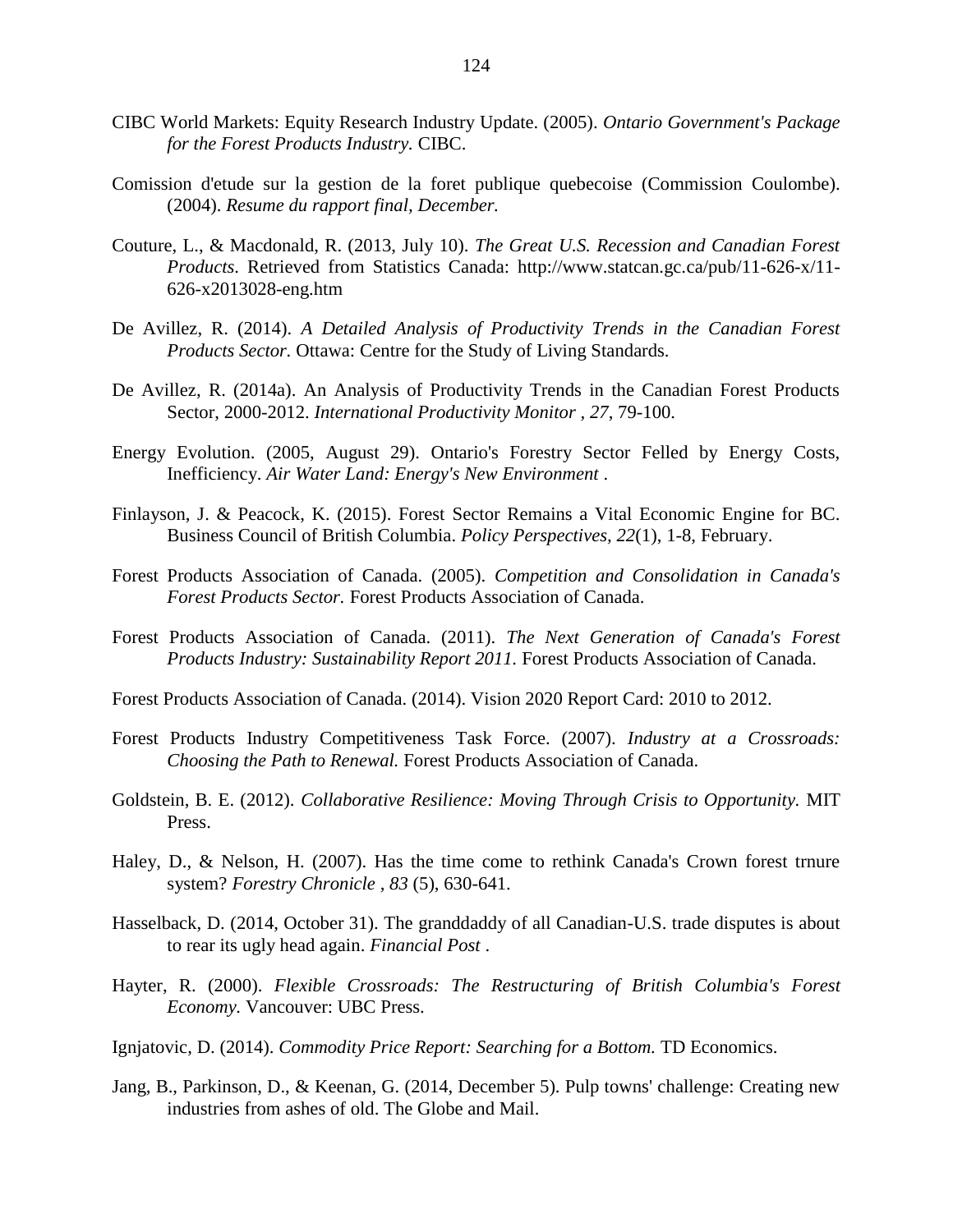- Keenan, G., Parkinson, D., & Jang, B. (2014, December 5). Paper trail: The decline of Canada's forestry industry. *The Globe and Mail* . The Globe and Mail.
- Larue, J.-F. (2014, October). Building on Solid Foundations: Ontario's Economic Context. Forest Products Association of Canada.
- Lewington, J. (2014, December 2). Six-storey wood buildings 'a game-changer'. The Globe and Mail.
- MacLeod, M. (2014, December 13). Praise for pulp facts. *The Globe and Mail* . The Globe and Mail.
- Marchak, Aycock, P., & Herbert, D. (1999). *Falldown: Forest Policy in British Columbia.* Vancouver: David Suzuki Foundation and Ecotrust Canada.
- McGuinty, D. (2005, November 1). Keep the promise to strengthen Ontario's competitive edge. Ontario's Forestry Coalition.
- Natural Resources Canada. (2013). *Evaluation of Forest Innovation and Forest Research Institute Initiative Support to the Forest Reseach Institutes.* Natural Resources Canada.
- Nilsson, S. (2009). *Economic Crisis and the Global Forest Sector.* International Institute for Applied Systems Analysis.
- OECD. (2014). *United States - Economic Forecast Summary (November 2014)*. Retrieved from OECD: http://www.oecd.org/unitedstates/united-states-economic-forecast-summary.htm
- Ontario Ministry of Natural Resources. (2004). *Provincial Wood Supply Strategy.*
- Ontario Ministry of Natural Resources. (2012). *State of Ontario's Forests.*
- Ontario Ministry of Northern Development, Mines and Forestry (OMNDMF). (2009). *Ontario's Forest, Ontario's Future: Modernizing Ontario's Forest Tenure and Pricing System: A Strategic Discussion.* Toronto: Queen's Printer for Ontario.
- Quebec Forest Industry Council. (2010). *L'Industrie forestiere Quebecois: Les conditions pour une tranformation reussie.* Conseil de l'industrie forestiere du Quebec.
- Quebec Forestry Industry Council. (2014, December 3). Forest sector actors mobilize. *Quebec Forestry Industry Council* .
- Quebec Forestry Industry Council. (n.d.). *Industry*. Retrieved from Quebec Forest Industry Council: http://www.cifq.com/en/industry
- Quebec Minister of Natural Resources and Wildlife. (2008). *Forests: Building a Future for Quebec.*
- Rheaume, G., & Roberts, J. (2007). Mission possible: A Canadian resources strategy for the boom and beyond. In C. B. Canada, *The Canada Project Final Report, Volume II.*